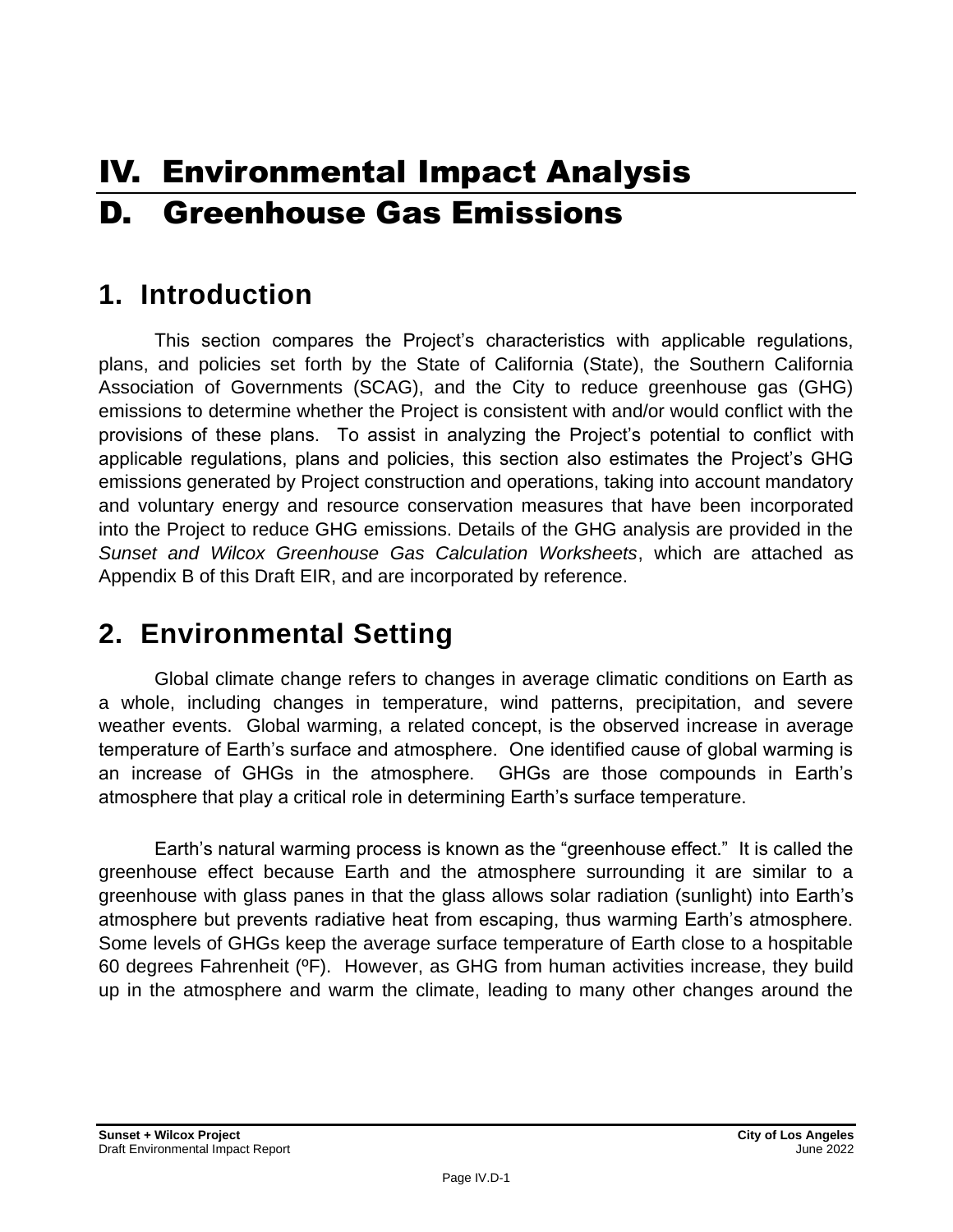world—in the atmosphere, on land, and in the oceans, with associated adverse climatic and ecological consequences.<sup>1</sup>

Scientists studying the particularly rapid rise in global temperatures have determined that human activity has resulted in increased emissions of GHGs, primarily from the burning of fossil fuels (from motor vehicle travel, electricity generation, consumption of natural gas, industrial activity, manufacturing, etc.), deforestation, agricultural activity, and the decomposition of solid waste. Scientists refer to the global warming context of the past century as the "enhanced greenhouse effect" to distinguish it from the natural greenhouse effect.<sup>2</sup>

Global GHG emissions due to human activities have grown since pre-industrial times. As reported by the United States Environmental Protection Agency (USEPA), global carbon emissions from fossil fuels increased by over 16 times between 1900 and 2008 and by about 43 percent between 1990 and 2015. In addition, in the Global Carbon Budget 2019 report, published in December 2019, atmospheric carbon dioxide (CO2) concentrations in 2018 were found to be 47 percent above the concentration at the start of the Industrial Revolution, and the present concentration is the highest during at least the last 800,000 years.<sup>3</sup> Global increases in  $CO<sub>2</sub>$  concentrations are due primarily to fossil fuel use, with land use change providing another significant but smaller contribution. Regarding emissions of non-CO<sub>2</sub> GHGs, these have also increased significantly since 1990.<sup>4</sup> In particular, studies have concluded that it is very likely that the observed increase in methane  $(CH<sub>4</sub>)$  concentration is predominantly due to agriculture and fossil fuel use.<sup>5</sup>

In August 2007, international climate talks held under the auspices of the United Nations Framework Convention on Climate Change (UNFCCC) led to the official recognition by the participating nations that global emissions of GHG must be reduced. According to the "Ad Hoc Working Group on Further Commitments of Annex I Parties under the Kyoto Protocol," avoiding the most catastrophic events forecast by the United Nations Intergovernmental Panel on Climate Change (IPCC) would entail emissions reductions by industrialized countries in the range of 25 to 40 percent below 1990 levels.

*<sup>1</sup> USEPA, Climate Change Indicators: Greenhouse Gases, www.epa.gov/climate-indicators/greenhousegases, accessed November 15, 2021.*

*<sup>2</sup> Pew Center on Global Climate Change, Climate Change 101: Understanding and Responding to Global Climate Change.*

*<sup>3</sup> P. Friedlingstein et al., Global Carbon Budget 2019, 2019.*

*<sup>4</sup> USEPA, Global Greenhouse Gas Emissions Data, www.epa.gov/ghgemissions/global-greenhouse-gasemissions-data, accessed November 15, 2021.*

*<sup>5</sup> USEPA, Climate Change Indicators: Atmospheric Concentrations of Greenhouse Gas, updated April 2021.*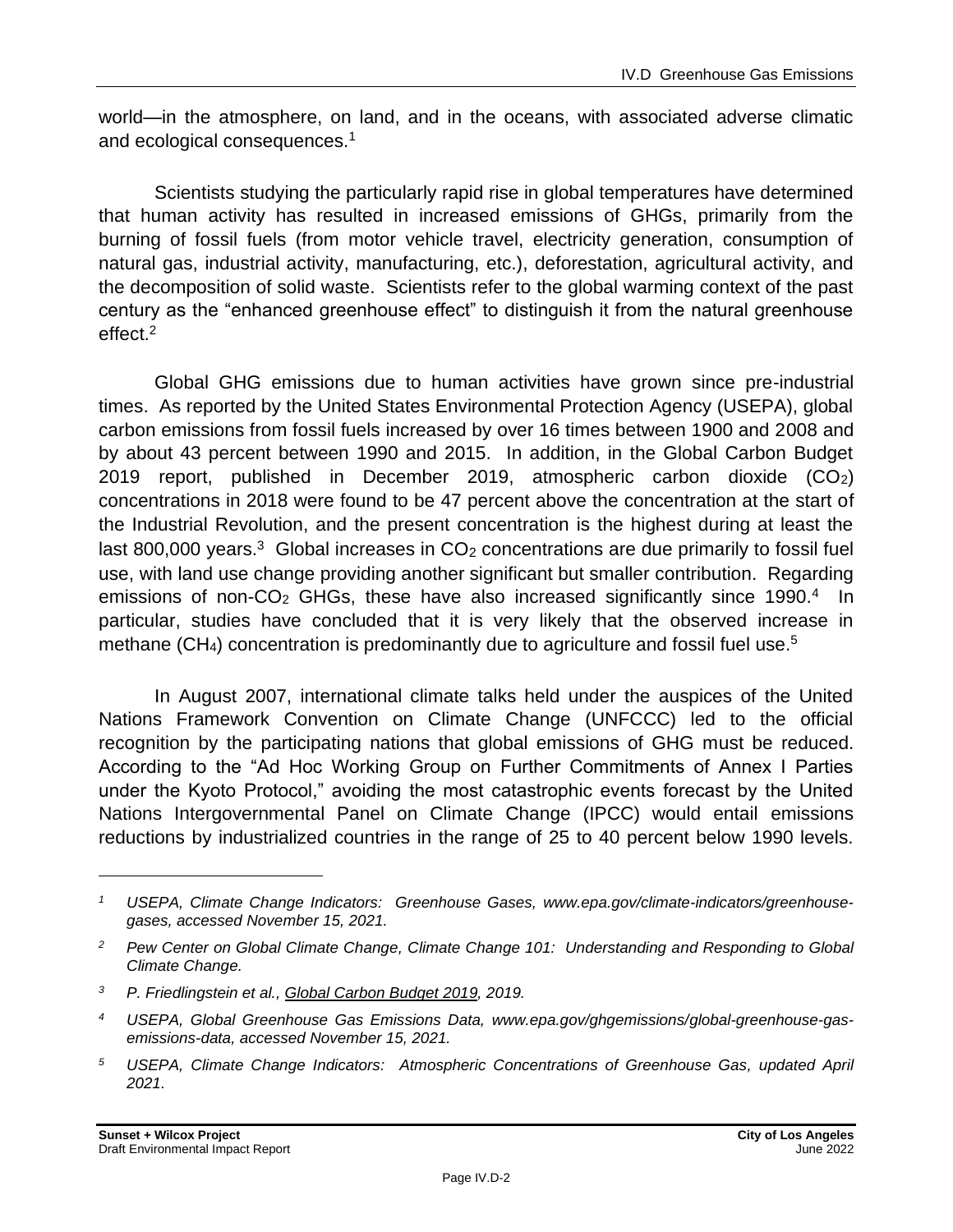Because of the Kyoto Protocol's Clean Development Mechanism, which gives industrialized countries credit for financing emission-reducing projects in developing countries, such an emissions goal in industrialized countries could ultimately spur efforts to cut emissions in developing countries as well.<sup>6</sup>

In December 2015, the U.S. entered into the Paris Agreement, which has a goal of keeping a global temperature rise this century below 2 degrees Celsius (ºC) above preindustrial levels and limit the temperature increase further to 1.5ºC. This agreement requires that all parties report regularly on emissions and implementation efforts to achieve these goals.

Regarding the adverse effects of global warming, as reported by SCAG:

*Global warming poses a serious threat to the economic well-being, public health and natural environment in Southern California and beyond. The potential adverse impacts of global warming include, among others, a*  reduction in the quantity and quality of water supply, a rise in sea level, *damage to marine and other ecosystems, and an increase in the incidences of infectious diseases. Over the past few decades, energy intensity of the national and state economy has been declining due to the shift to a more service-oriented economy. California ranked fifth lowest among the states in CO<sup>2</sup> emissions from fossil fuel consumption per unit of Gross State Product. However, in terms of total CO<sup>2</sup> emissions, California is second only to Texas in the nation and is the 12th largest source of climate change emissions in the world, exceeding most nations. The SCAG region, with close to half of the state's population and economic activities, is also a major contributor to the global warming problem.*<sup>7</sup>

# **a. GHG Fundamentals**

GHGs are those compounds in Earth's atmosphere that play a critical role in determining temperature near Earth's surface. GHGs include carbon dioxide (CO2), methane (CH4), nitrous oxide (N2O), hydrofluorocarbons (HFCs), perfluorocarbons (PFCs), sulfur hexafluoride (SF<sub>6</sub>), and nitrogen trifluoride (NF<sub>3</sub>).<sup>8</sup> More specifically, these gases allow high-frequency shortwave solar radiation to enter Earth's atmosphere but retain some

*<sup>6</sup> United Nations Framework Convention on Climate Change, Press Release—Vienna UN Conference Shows Consensus on Key Building Blocks for Effective International Response to Climate Change, August 31, 2007.*

*<sup>7</sup> SCAG, The State of the Region—Measuring Regional Progress, December 2006, p. 121.*

*<sup>8</sup> As defined by California Assembly Bill (AB) 32 and Senate Bill (SB) 104.*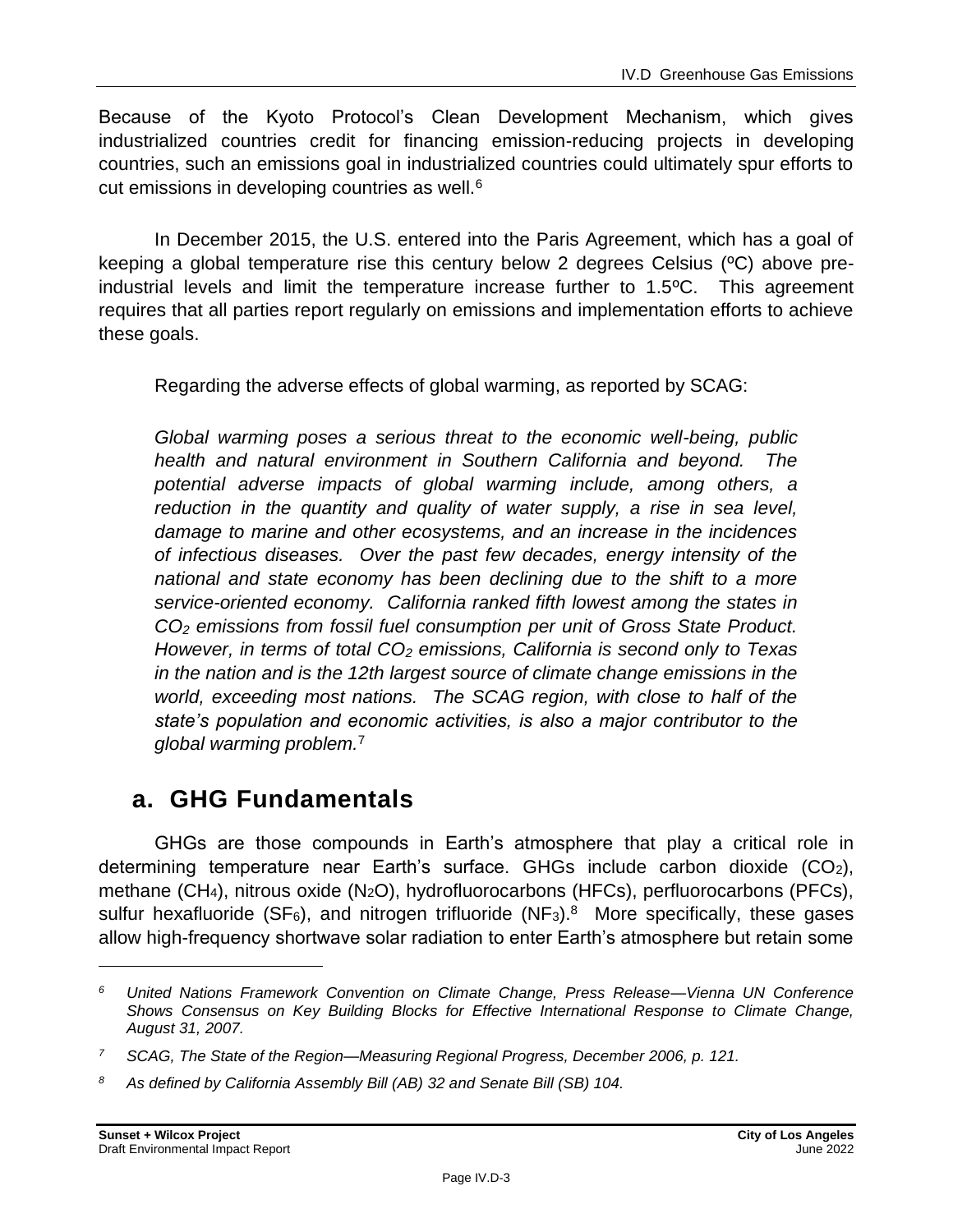of the low frequency infrared energy, which is radiated back from Earth towards space, resulting in a warming of the atmosphere. Compounds that are regulated as GHGs are discussed in Table IV.D-1 on page IV.D-5.<sup>9,10</sup>

Not all GHGs possess the same ability to induce climate change.  $CO<sub>2</sub>$  is the most abundant GHG in Earth's atmosphere. Other GHGs are less abundant but have higher global warming potential (GWP) than CO2. Thus, emissions of other GHGs are commonly quantified in the units of equivalent mass of carbon dioxide  $(CO<sub>2</sub>e)$ . GWP is based on several factors, including the radiative efficiency (heat-absorbing ability) of each gas relative to that of CO2, as well as the decay rate of each gas (the amount removed from the atmosphere over a given number of years otherwise referred to as atmospheric lifetime) relative to that of CO<sub>2</sub>.

The larger the GWP, the more that a given gas warms Earth compared to  $CO<sub>2</sub>$  over that time.<sup>11</sup> These GWP ratios are available from the Intergovernmental Panel on Climate Change (IPCC). Historically, GHG emission inventories have been calculated using the GWPs from the IPCC's Second Assessment Report (SAR). The IPCC updated the GWP values in its Fourth Assessment Report (AR4). The GWPs in the IPCC AR4 are used by CARB for reporting Statewide GHG emissions inventories, consistent with international reporting standards. By applying the GWP ratios, Project-related CO<sub>2</sub>e emissions can be tabulated in metric tons per year. Typically, the GWP ratio corresponding to the warming potential of CO<sup>2</sup> over a 100-year period is used as a baseline.

The IPCC has issued an updated Fifth Assessment Report (AR5), which has revised down the majority of the GWP for key regulated pollutants. As CARB still uses AR4 values and the modeling software CalEEmod is built on these assumptions, AR4 GWP values are used for the Project. Generally, the changes from AR4 to AR5 are reductions in warming potential for the GHG most associated with construction and operation of typical development projects. The GWP from AR4 and AR5 and atmospheric lifetimes for key regulated GHGs are provided in Table IV.D-2 on page IV.D-6.

*<sup>9</sup> Intergovernmental Panel on Climate Change, Second Assessment Report, Working Group I: The Science of Climate Change, 1995.*

*<sup>10</sup> Intergovernmental Panel on Climate Change, Fourth Assessment Report, Working Group I Report: The Physical Science Basis, 2007, Table 2.14.*

*<sup>11</sup> GWPs and associated CO2e values were developed by the Intergovernmental Panel on Climate Change (IPCC) and published in its Second Assessment Report (SAR) in 1996. Historically, GHG emission inventories have been calculated using the GWPs from the IPCC's SAR. The IPCC updated the GWP*  values based on the latest science in its Fourth Assessment Report (AR4). CARB has begun reporting *GHG emission inventories for California using the GWP values from the IPCC AR4.*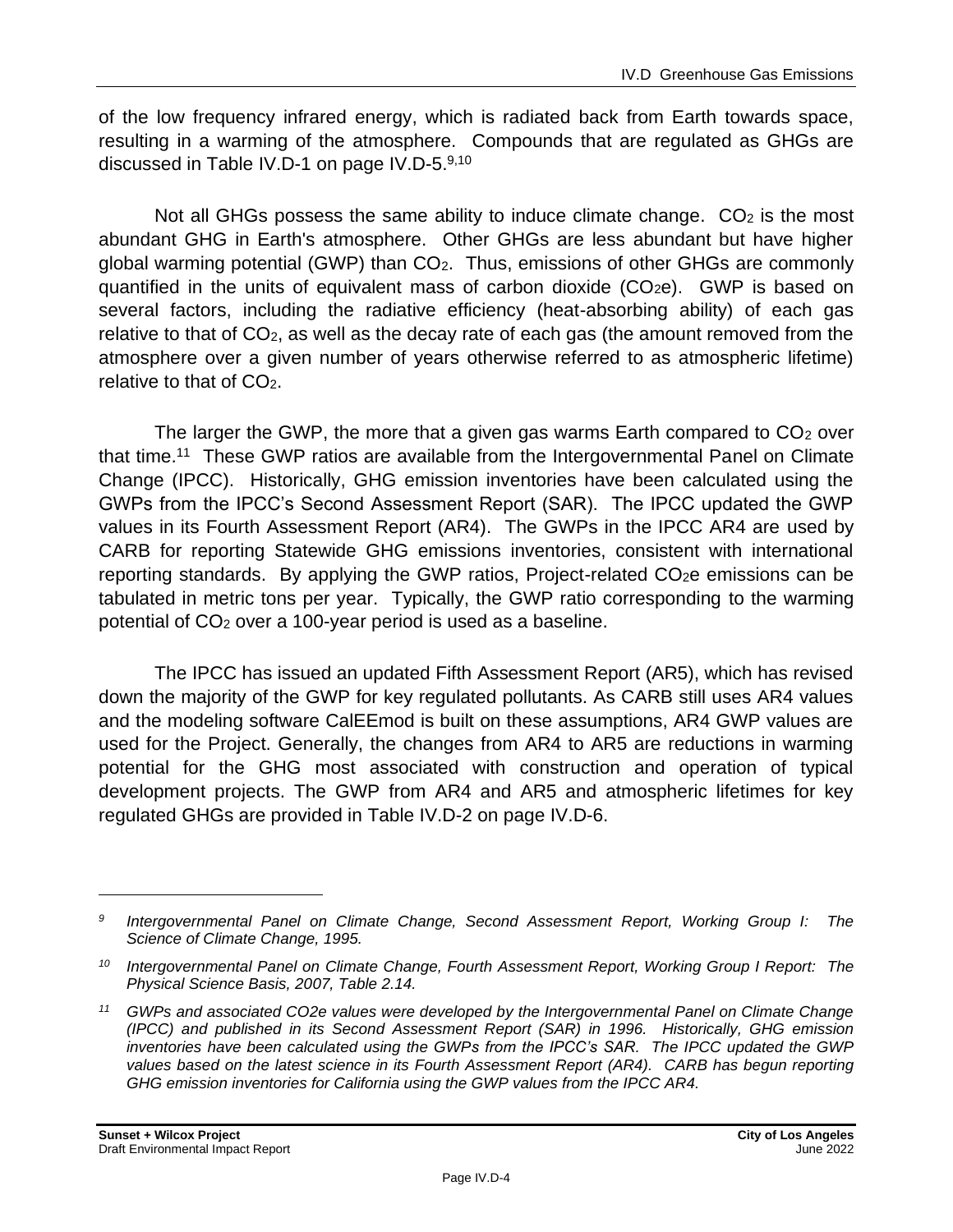#### **Table IV.D-1 Description of Identified GHGs**<sup>a</sup>

| <b>Greenhouse Gas</b>                   | <b>General Description</b>                                                                                                                                                                                                                                                                                                                                                                                                                                                                                                                                                                                                                                                                                                                   |
|-----------------------------------------|----------------------------------------------------------------------------------------------------------------------------------------------------------------------------------------------------------------------------------------------------------------------------------------------------------------------------------------------------------------------------------------------------------------------------------------------------------------------------------------------------------------------------------------------------------------------------------------------------------------------------------------------------------------------------------------------------------------------------------------------|
| Carbon Dioxide (CO <sub>2</sub> )       | An odorless, colorless GHG, which has both natural and anthropocentric sources.<br>Natural sources include the following: decomposition of dead organic matter;<br>respiration of bacteria, plants, animals, and fungus; evaporation from oceans; and<br>volcanic outgassing. Anthropogenic (human-caused) sources of CO <sub>2</sub> are burning<br>coal, oil, natural gas, and wood.                                                                                                                                                                                                                                                                                                                                                       |
| Methane (CH <sub>4</sub> )              | A flammable gas and the main component of natural gas. When one molecule of<br>CH <sub>4</sub> is burned in the presence of oxygen, one molecule of CO <sub>2</sub> and two molecules of<br>water are released. A natural source of CH <sub>4</sub> is the anaerobic decay of organic<br>matter. Geological deposits, known as natural gas fields, also contain CH <sub>4</sub> , which is<br>extracted for fuel. Other sources are from landfills, fermentation of manure, and<br>cattle.                                                                                                                                                                                                                                                   |
| Nitrous Oxide<br>(N <sub>2</sub> O)     | A colorless GHG. High concentrations can cause dizziness, euphoria, and<br>sometimes slight hallucinations. N <sub>2</sub> O is produced by microbial processes in soil and<br>water, including those reactions which occur in fertilizer containing nitrogen. In<br>addition to agricultural sources, some industrial processes (fossil fuel-fired power<br>plants, nylon production, nitric acid production, and vehicle emissions) also<br>contribute to its atmospheric load. It is used in rocket engines, race cars, and as an<br>aerosol spray propellant.                                                                                                                                                                            |
| Hydrofluorocarbons<br>(HFCs)            | Chlorofluorocarbons (CFCs) are gases formed synthetically by replacing all<br>hydrogen atoms in CH <sub>4</sub> or ethane ( $C_2H_6$ ) with chlorine and/or fluorine atoms. CFCs<br>are non-toxic, non-flammable, insoluble, and chemically unreactive in the<br>troposphere (the level of air at Earth's surface). CFCs were first synthesized in 1928<br>for use as refrigerants, aerosol propellants, and cleaning solvents. Because they<br>destroy stratospheric ozone, the production of CFCs was stopped as required by the<br>Montreal Protocol in 1987. HFCs are synthetic man-made chemicals that are used<br>as a substitute for CFCs as refrigerants. HFCs deplete stratospheric ozone but to a<br>much lesser extent than CFCs. |
| Perfluorocarbons (PFCs)                 | PFCs have stable molecular structures and do not break down through the chemical<br>processes in the lower atmosphere. High-energy ultraviolet rays about 60 kilometers<br>above Earth's surface are able to destroy the compounds. PFCs have very long<br>between 10,000 and 50,000 years. Two common PFCs are<br>lifetimes.<br>tetrafluoromethane and hexafluoroethane. The two main sources of PFCs are<br>primary aluminum production and semi-conductor manufacturing.                                                                                                                                                                                                                                                                  |
| Sulfur Hexafluoride (SF <sub>6</sub> )  | An inorganic, odorless, colorless, non-toxic, and non-flammable gas. $SF_6$ is used for<br>insulation in electric power transmission and distribution equipment, in the<br>magnesium industry, in semi-conductor manufacturing, and as a tracer gas for leak<br>detection.                                                                                                                                                                                                                                                                                                                                                                                                                                                                   |
| Nitrogen Trifluoride (NF <sub>3</sub> ) | An inorganic, non-toxic, odorless, non-flammable gas. NF <sub>3</sub> is used in the<br>manufacture of semi-conductors, as an oxidizer of high energy fuels, for the<br>preparation of tetrafluorohydrazine, as an etchant gas in the electronic industry, and<br>as a fluorine source in high power chemical lasers.                                                                                                                                                                                                                                                                                                                                                                                                                        |
|                                         |                                                                                                                                                                                                                                                                                                                                                                                                                                                                                                                                                                                                                                                                                                                                              |

*<sup>a</sup> GHGs identified in this table are ones identified in the Kyoto Protocol and other synthetic gases recently added to the IPCC's Fifth Assessment Report.*

*Source: Association of Environmental Professionals, Alternative Approaches to Analyze Greenhouse Gas Emissions and Global Climate Change in CEQA Documents, Final, June 29, 2007; Environmental Protection Agency, Acute Exposure Guideline Levels (AEGLs) for Nitrogen Trifluoride, January 2009.*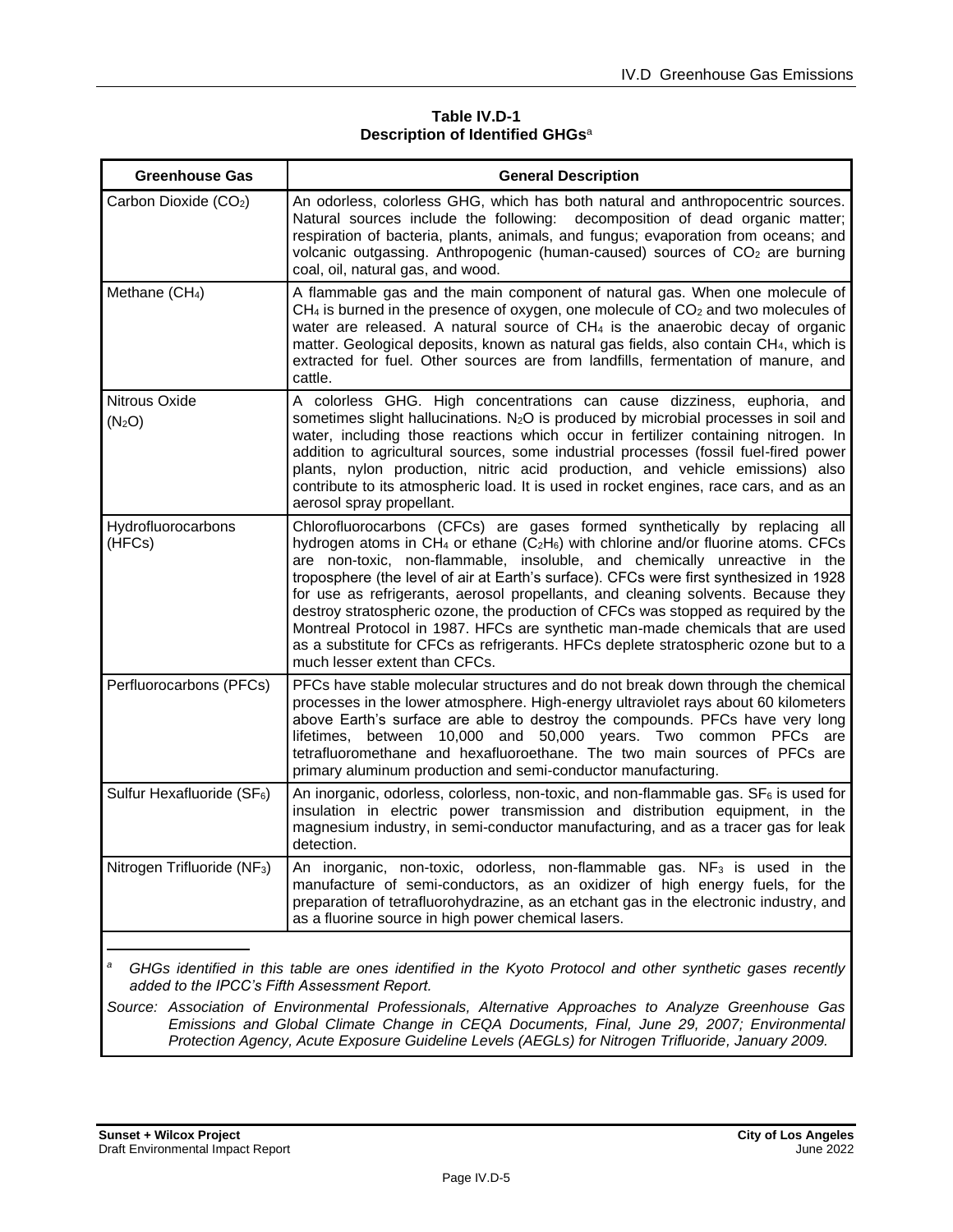| Gas                                                                                            | <b>Atmospheric</b><br>Lifetime<br>(years) | <b>Global Warming</b><br><b>Potential</b><br>(100-Year Time<br>Horizon)<br>(AR4 Assessment) | <b>Global Warming</b><br><b>Potential</b><br>(100-Year Time<br>Horizon)<br>(AR5 Assessment) |  |
|------------------------------------------------------------------------------------------------|-------------------------------------------|---------------------------------------------------------------------------------------------|---------------------------------------------------------------------------------------------|--|
| Carbon Dioxide (CO <sub>2</sub> )                                                              | $50 - 200$                                |                                                                                             |                                                                                             |  |
| Methane (CH <sub>4</sub> )                                                                     | $12 (+-3)$                                | 25                                                                                          | 28                                                                                          |  |
| Nitrous Oxide (N <sub>2</sub> O)                                                               | 114                                       | 298                                                                                         | 265                                                                                         |  |
| HFC-23: Fluoroform (CHF <sub>3</sub> )                                                         | 270                                       | 14,800                                                                                      | 12,400                                                                                      |  |
| HFC-134a: 1,1,1,2-Tetrafluoroethane<br>(CH <sub>2</sub> FCF <sub>3</sub> )                     | 14                                        | 1,430                                                                                       | 1,300                                                                                       |  |
| HFC-152a: 1,1-Difluoroethane $(C_2H_4F_2)$                                                     | 1.4                                       | 124                                                                                         | 138                                                                                         |  |
| PFC-14: Tetrafluoromethane (CF <sub>4</sub> )                                                  | 50,000                                    | 7,390                                                                                       | 6,630                                                                                       |  |
| PFC-116: Hexafluoroethane $(C_2F_6)$                                                           | 10,000                                    | 12,200                                                                                      | 11,100                                                                                      |  |
| Sulfur Hexafluoride (SF <sub>6</sub> )                                                         | 3,200                                     | 22,800                                                                                      | 22,500                                                                                      |  |
| Nitrogen Trifluoride (NF <sub>3</sub> )                                                        | 740                                       | 17,200                                                                                      | 16,100                                                                                      |  |
| Source: IDCC, Climate Change 2007; Marking Croup I: The Dhugiael Science Popie, Direct Clabell |                                           |                                                                                             |                                                                                             |  |

**Table IV.D-2 Atmospheric Lifetimes and Global Warming Potentials** 

*Source: IPCC, Climate Change 2007: Working Group I: The Physical Science Basis, Direct Global Warming Potentials, www.ipcc.ch/publications\_and\_data/ar4/wg1/en/ch2s2-10-2.html, accessed November 15, 2021.*

# **b. Projected Impacts of Global Warming in California**

In 2009, California adopted a Statewide Climate Adaptation Strategy (CAS) that summarizes climate change impacts and recommends adaptation strategies across seven sectors: Public Health, Biodiversity and Habitat, Oceans and Coastal Resources, Water, Agriculture, Forestry, and Transportation and Energy. The California Natural Resources Agency will be updating the CAS and is responsible for preparing reports to the Governor on the status of the CAS. The Natural Resources Agency has produced climate change assessments, which detail impacts of global warming in California.<sup>12</sup> These include:

- Sea level rise, coastal flooding and erosion of California's coastlines would increase, as well as sea water intrusion.
- The Sierra snowpack would decline between 70 and 90 percent, threatening California's water supply.

*<sup>12</sup> State of California, Department of Justice, Office of the Attorney General, Climate Change Impacts in California, https://oag.ca.gov/environment/impact, accessed November 15, 2021.*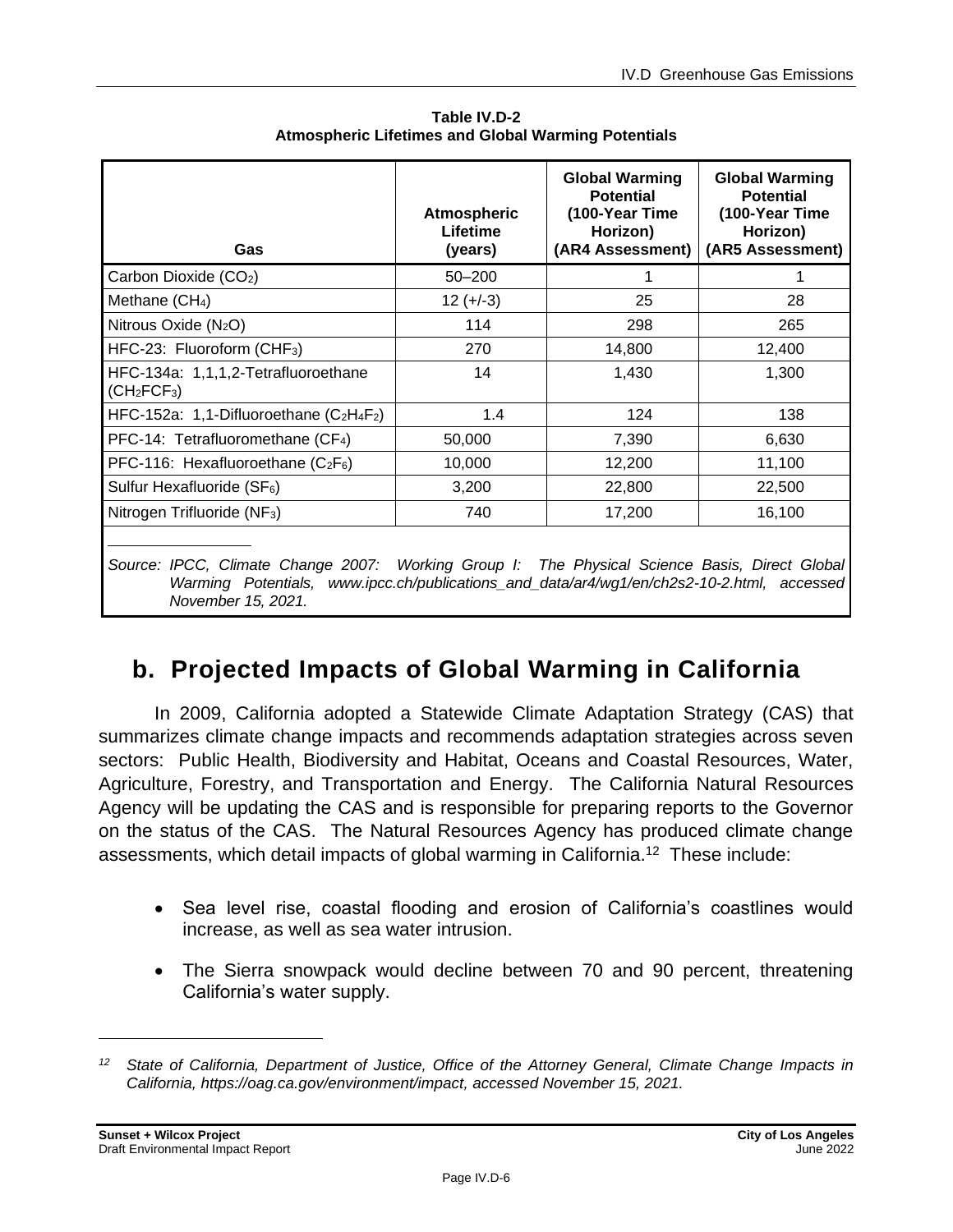- Higher risk of forest fires resulting from increasing temperatures and making forests and brush drier. Climate change will affect tree survival and growth.
- Attainment of air quality standards would be impeded by increasing emissions, accelerating chemical processes, and raising inversion temperatures during stagnation episodes, resulting in public health impacts.
- Habitat destruction and loss of ecosystems due to climate change affecting plant and wildlife habitats.
- Global warming can cause drought, warmer temperatures, and saltwater contamination, resulting in impacts to California's agricultural industry.

With regard to public health, as reported by the Center for Health and the Global Environment at the Harvard Medical School, the following are examples of how climate change can affect cardio-respiratory disease: (1) pollen is increased by higher levels of atmospheric CO2; (2) heat waves can result in temperature inversions, leading to trapped masses or unhealthy air contaminants by smog, particulates, and other pollutants; and (3) the incidence of forest fires is increased by drought, secondary to climate change and to the lack of spring runoff from reduced winter snows. These fires can create smoke and haze, which can settle over urban populations causing acute and exacerbating chronic respiratory illness.<sup>13</sup>

# **c. Regulatory Framework**

There are a number of plans, regulations, programs, and agencies that provide policies, requirements, and guidelines regarding GHG emissions at the federal, State, regional, and local levels. As described below, these plans, guidelines, initiative, and laws include the following:

- Federal Clean Air Act
- Corporate Average Fuel Economy (CAFE) Standards
- Energy Independence and Security Act
- California Air Resources Board
- California Greenhouse Gas Reduction Targets

*<sup>13</sup> Paul R. Epstein, et al., Urban Indicators of Climate Change, Report from the Center for Health and the*  Global Environment, Harvard Medical School and the Boston Public Health Commission, August 2003, *unpaginated.*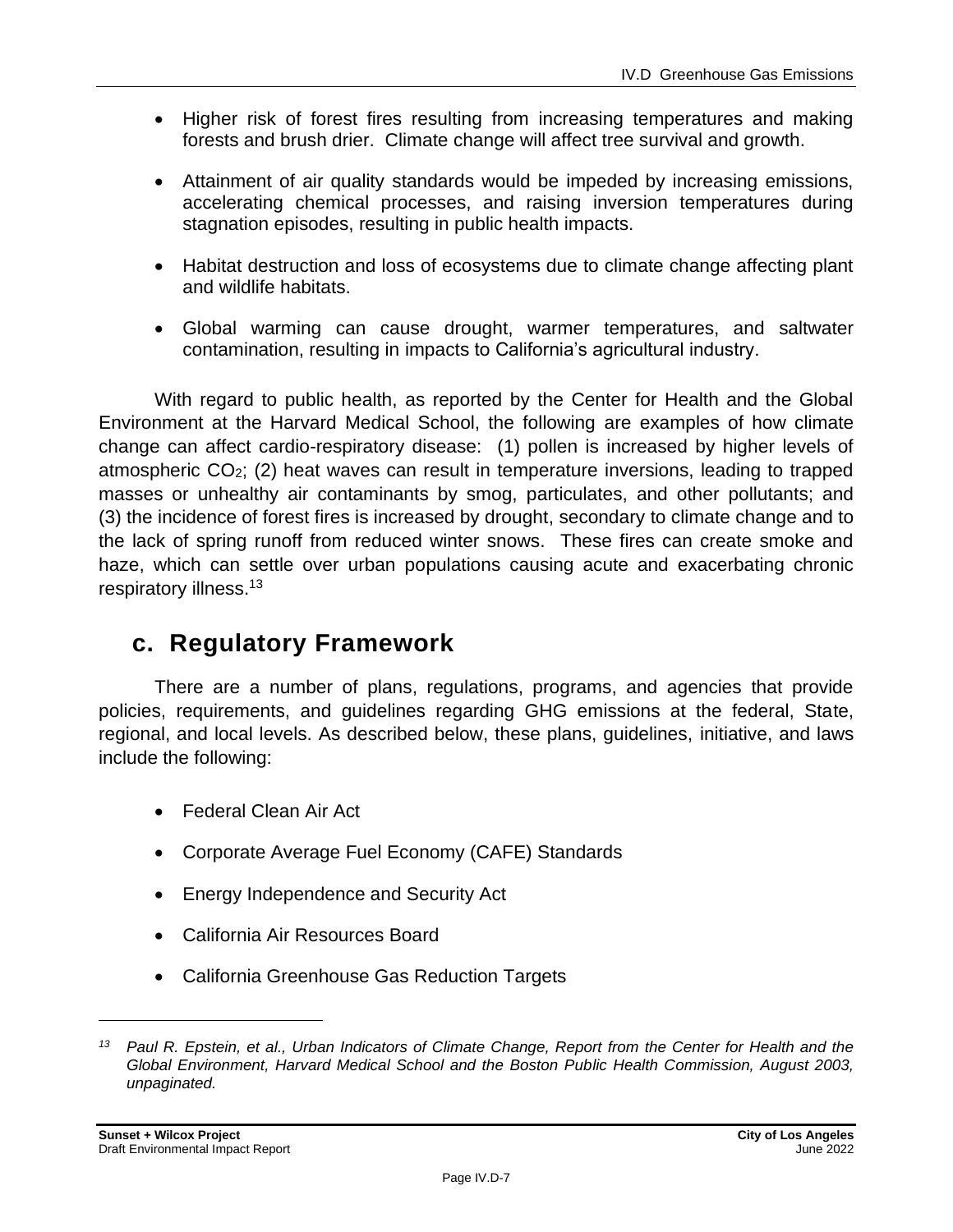- California Global Warming Solutions Act (AB 32)
- Climate Change Scoping Plan
- Cap-and-Trade Program
- Emission Performance Standards
- Renewables Portfolio Standard Program
- Clean Energy and Pollution Reduction Act
- Pavley Standards
- California Low Carbon Fuel Standard
- Advanced Clean Cars Regulations
- Sustainable Communities and Climate Protection Act (SB 375)
- Senate Bill 743
- Executive Order N-79-20
- California Appliance Efficiency Regulations
- Title 24, Building Standards Code and CALGreen Code
- CEQA Guidelines
- South Coast Air Quality Management District
- Southern California Association of Governments Regional Transportation Plan/ Sustainable Communities Strategy
- Green New Deal Initiative
- City of Los Angeles Green Building Code
- City of Los Angeles Solid Waste Programs and Ordinances
- City of Los Angeles General Plan
- Traffic Study Policies and Procedures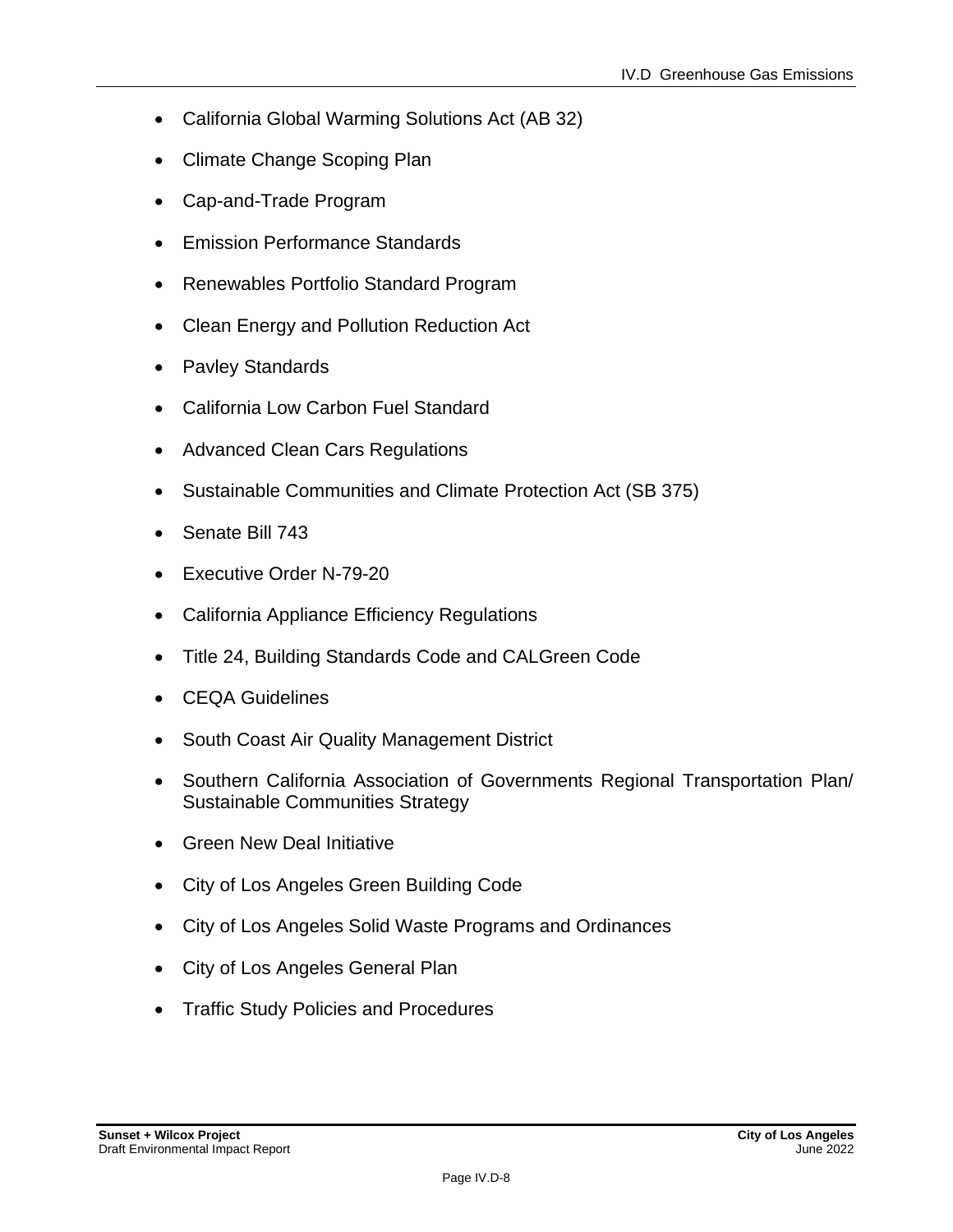# (1) Federal

### *(a) Federal Clean Air Act*

The USEPA is responsible for implementing federal policy to address GHGs. The United States Supreme Court ruled in *Massachusetts v. Environmental Protection Agency*, 127 S.Ct. 1438 (2007), that CO<sub>2</sub> and other GHGs are pollutants under the federal Clean Air Act (CAA), which the USEPA must regulate if it determines they pose an endangerment to public health or welfare. In December 2009, USEPA issued an endangerment finding for GHGs under the CAA, setting the stage for future regulation.

The federal government administers a wide array of public-private partnerships to reduce the GHG intensity generated in the United States. These programs focus on energy efficiency, renewable energy,  $CH_4$  and other non- $CO_2$  gases, agricultural practices, and implementation of technologies to achieve GHG reductions. USEPA implements numerous voluntary programs that contribute to the reduction of GHG emissions. These programs (e.g., the ENERGY STAR labeling system for energy-efficient products) play a significant role in encouraging voluntary reductions from large corporations, consumers, industrial and commercial buildings, and many major industrial sectors.

## *(b) Corporate Average Fuel Economy (CAFE) Standards*

In response to the *Massachusetts v. Environmental Protection Agency* ruling, President George W. Bush issued Executive Order 13432 in 2007, directing the USEPA, the United States Department of Transportation (USDOT), and the United States Department of Energy (USDOE) to establish regulations that reduce GHG emissions from motor vehicles, non-road vehicles, and non-road engines by 2008. The National Highway Traffic Safety Administration (NHTSA) subsequently issued multiple final rules regulating fuel efficiency for and GHG emissions from cars and light-duty trucks for model year 2011 and later for model years 2012–2016, and 2017–2021. In March 2020, the USDOT and the USEPA issued the final Safer Affordable Fuel-Efficient (SAFE) Vehicles Rule, which amends existing CAFE standards and tailpipe  $CO<sub>2</sub>$  emissions standards for passenger cars and light trucks and establishes new standards covering model years 2021 through 2026.<sup>14</sup> These standards set a combined fleet wide average of 36.9 to 37 for the model years affected.<sup>15</sup>

In addition to the regulations applicable to cars and light-duty trucks described above, in 2011 the USEPA and NHTSA announced fuel economy and GHG standards for

*<sup>14</sup> United States Environmental Protection Agency, Final Rule for Model Year 2021–2026 Light-Duty Vehicle Greenhouse Gas Emission Standards and Corporate Average Fuel Economy Standards, published April 30, 2020.*

*<sup>15</sup> National Highway Traffic Safety Administration (NHTSA), Corporate Average Fuel Economy Standards.*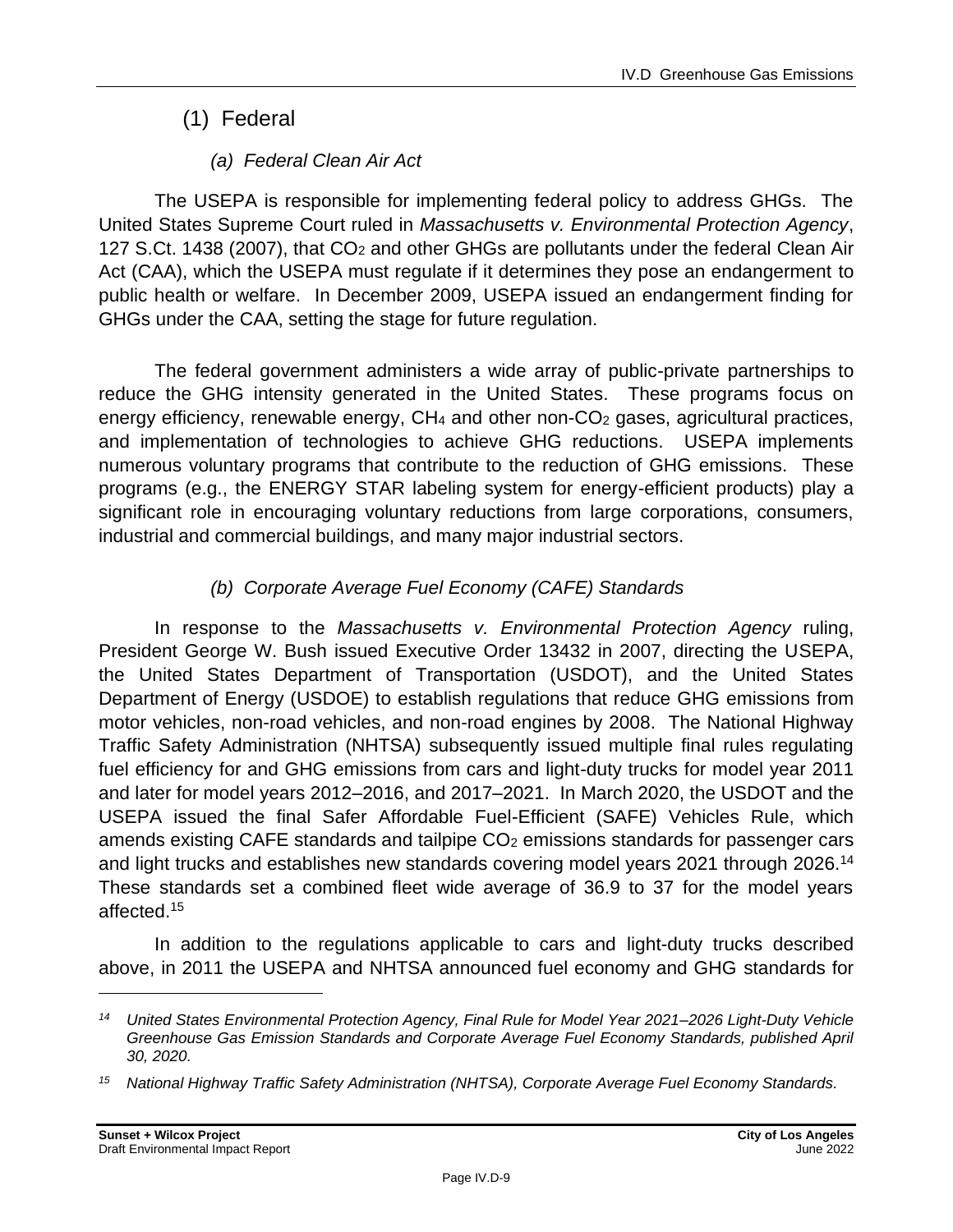medium- and heavy-duty trucks for model years  $2014-2018$ . The standards for  $CO<sub>2</sub>$ emissions and fuel consumption are tailored to three main vehicle categories: combination tractors, heavy-duty pickup trucks and vans, and vocational vehicles. According to the USEPA, this regulatory program would reduce GHG emissions and fuel consumption for the affected vehicles by 6 to 23 percent over the 2010 baselines. Building on the first phase of standards, in August 2016, the USEPA and NHTSA finalized Phase 2 standards for medium and heavy-duty vehicles through model year 2027 that will improve fuel efficiency and cut carbon pollution. The Phase 2 standards are expected to lower CO<sup>2</sup> emissions by approximately 1.1 billion metric tons.<sup>16</sup>

#### *(c) Energy Independence and Security Act*

The Energy Independence and Security Act of 2007 (EISA) facilitates the reduction of national GHG emissions by requiring the following:

- Increasing the supply of alternative fuel sources by setting a mandatory Renewable Fuel Standard (RFS) that requires fuel producers to use at least 36 billion gallons of biofuel in 2022;
- Prescribing or revising standards affecting regional efficiency for heating and cooling products, procedures for new or amended standards, energy conservation, energy efficiency labeling for consumer electronic products, residential boiler efficiency, electric motor efficiency, and home appliances;
- Requiring approximately 25 percent greater efficiency for light bulbs by phasing out incandescent light bulbs between 2012 and 2014; requiring approximately 200 percent greater efficiency for light bulbs, or similar energy savings, by 2020; and
- While superseded by the USEPA and NHTSA actions described above, (i) establishing miles per gallon targets for cars and light trucks and (ii) directing the NHTSA to establish a fuel economy program for medium- and heavy-duty trucks and create a separate fuel economy standard for trucks.

Additional provisions of EISA address energy savings in government and public institutions, promote research for alternative energy, additional research in carbon capture, international energy programs, and the creation of "green jobs."<sup>17</sup>

*<sup>16</sup> USEPA, EPA and NHTSA Adopt Standards to Reduce GHG and Improve Fuel Efficiency of Medium- and Heavy-Duty Vehicles for Model Year 2018 and Beyond, August 2016.*

*<sup>17</sup> A green job, as defined by the United States Department of Labor, is a job in business that produces goods or provides services that benefit the environment or conserve natural resources.*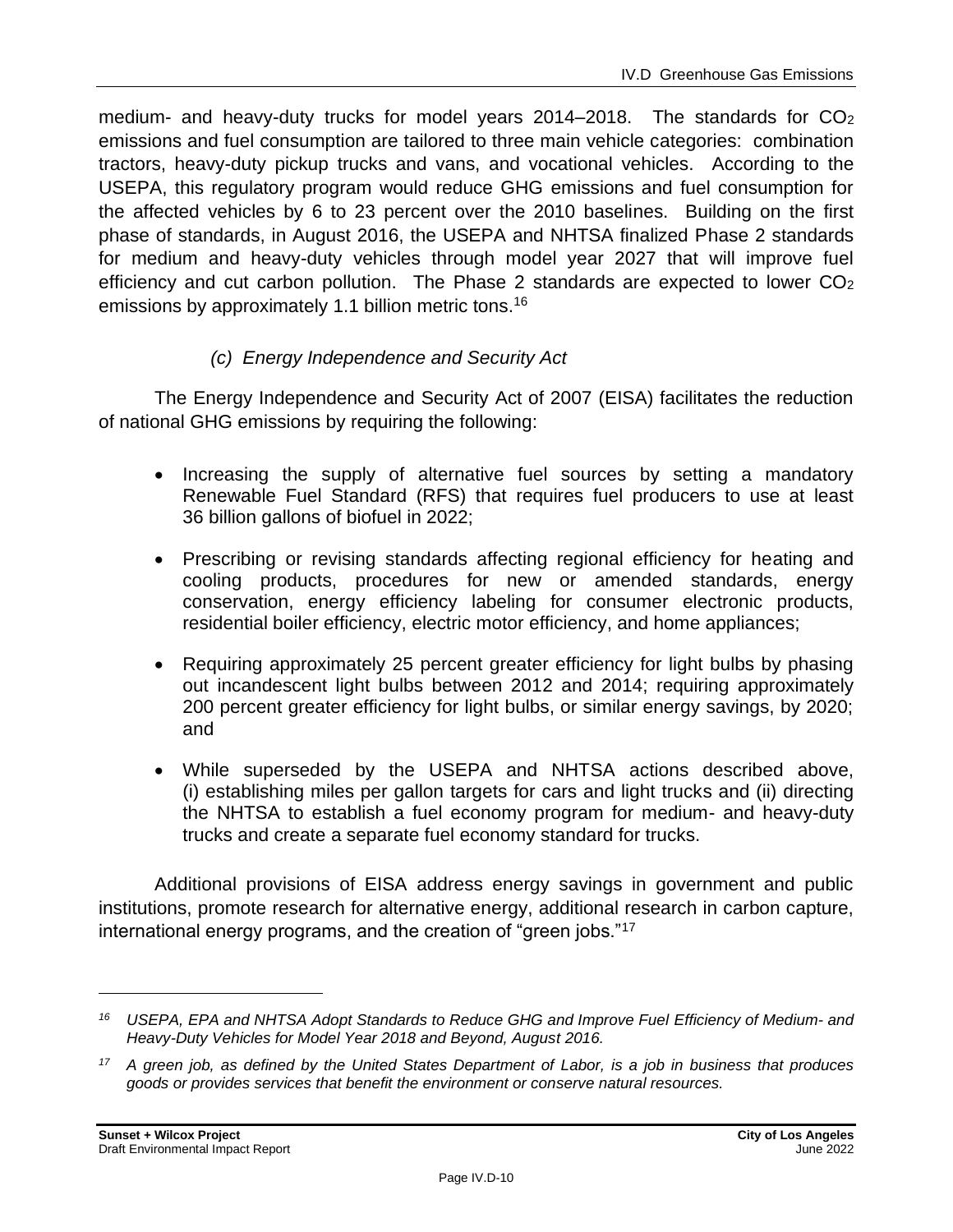# (2) State

### *(a) California Air Resources Board*

The California Air Resources Board (CARB), a part of the California Environmental Protection Agency (CalEPA), is responsible for the coordination and administration of both federal and State air pollution control programs within California. In this capacity, CARB conducts research, sets the California Ambient Air Quality Standards (CAAQS), compiles emission inventories, develops suggested control measures, and provides oversight of local programs. CARB establishes emissions standards for motor vehicles sold in California, consumer products (such as hairspray, aerosol paints, and barbecue lighter fluid), and various types of commercial equipment. It also sets fuel specifications to further reduce vehicular emissions. CARB has primary responsibility for the development of California's State Implementation Plan (SIP), for which it works closely with the federal government and the local air districts. The SIP is required for the State to take over implementation of the federal CAA. CARB also has primary responsibility for adopting regulations to meet the State's goal of reducing GHG emissions. The State has met its goals to reduce GHG emissions to 1990 levels by 2020. Subsequent State goals include reducing GHG emissions to 40 percent below 1990 levels by 2030 and to 80 percent below 1990 levels by 2050.

#### *(b) California Greenhouse Gas Reduction Targets*

#### *(i) Executive Order S-3-05*

Governor Arnold Schwarzenegger announced on June 1, 2005, through Executive Order S-3-05, the following GHG emission reduction targets:

- By 2010, California shall reduce GHG emissions to 2000 levels;
- By 2020, California shall reduce GHG emissions to 1990 levels; and
- By 2050, California shall reduce GHG emissions to 80 percent below 1990 levels.

In accordance with Executive Order S-3-05, the Secretary of CalEPA is required to coordinate efforts of various agencies, which comprise the California Climate Action Team (CAT), in order to collectively and efficiently reduce GHGs. The CAT provides periodic reports to the Governor and Legislature on the state of GHG reductions in the State, as well as strategies for mitigating and adapting to climate change.

The CAT stated that smart land use is an umbrella term for strategies that integrate transportation and land-use decisions. Such strategies generally encourage jobs/housing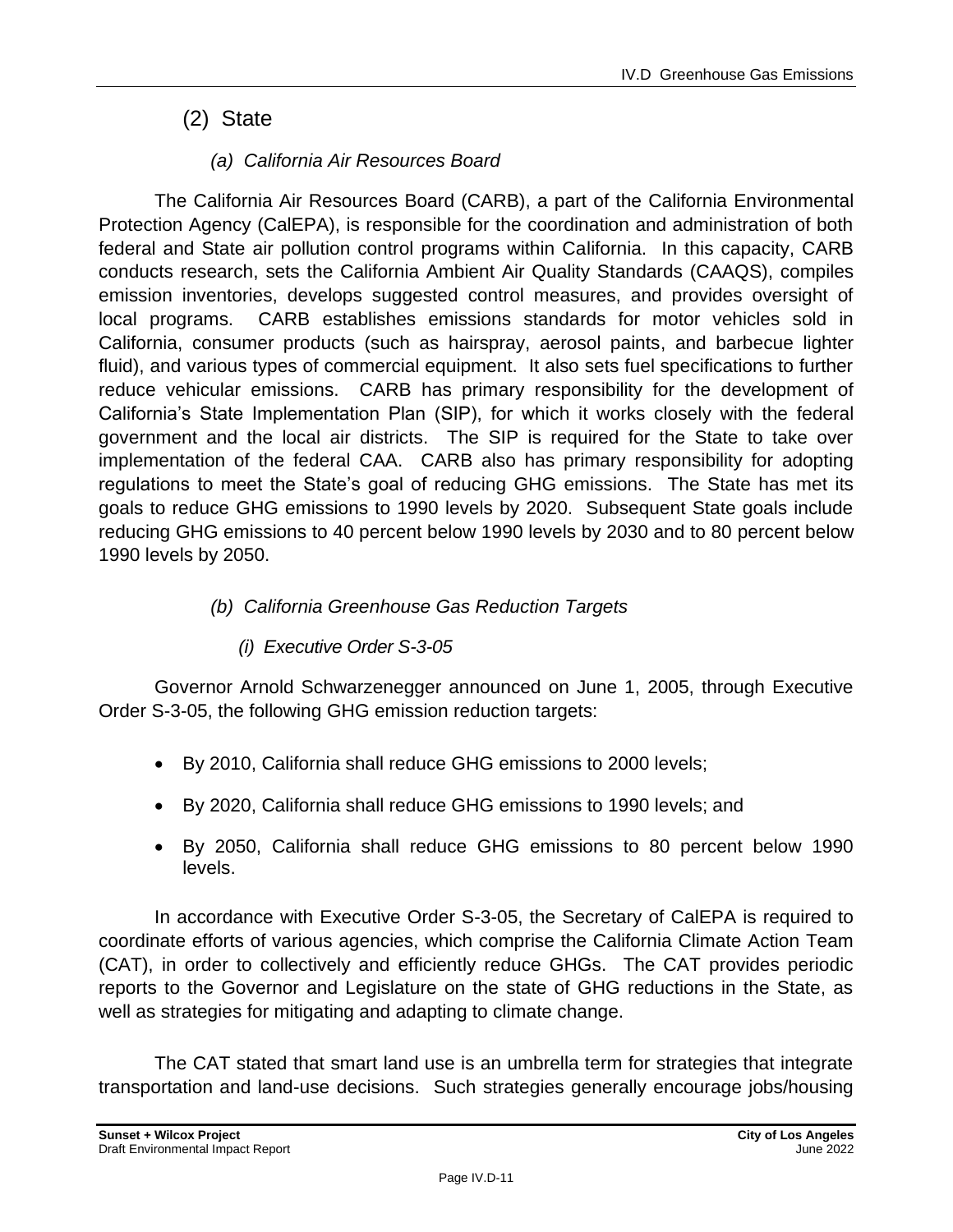proximity, promote transit-oriented development (TOD), and encourage high-density residential/commercial development along transit corridors. These strategies develop more efficient land-use patterns within each jurisdiction or region to match population increases, workforce, and socioeconomic needs for the full spectrum of the population.

#### *(ii) Executive Order B-30-15*

On April 29, 2015, Governor Brown issued Executive Order B-30-15. Therein, the Governor directed the following:

- Established a new interim Statewide reduction target to reduce GHG emissions to 40 percent below 1990 levels by 2030.
- Ordered all State agencies with jurisdiction over sources of GHG emissions to implement measures to achieve reductions of GHG emissions to meet the 2030 and 2050 reduction targets.
- Directed CARB to update the Climate Change Scoping Plan to express the 2030 target in terms of million metric tons of  $CO<sub>2</sub>e$  (MMTCO<sub>2</sub>e).

#### *(iii) Executive Order B-55-18*

Executive Order B-55-18, issued by Governor Brown in September 2018, establishes a new Statewide goal to achieve carbon neutrality as soon as possible, but no later than 2045, and achieve and maintain net negative emissions thereafter. Based on this executive order, CARB would work with relevant State agencies to develop a framework for implementation and accounting that tracks progress towards this goal, as well as ensuring future scoping plans identify and recommend measures to achieve the carbon neutrality goal.

In October 2020, CARB released a study, which evaluated three scenarios that achieve carbon neutrality in California by 2045. The study will be used by CARB in development of the 2022 Scoping Plan update.<sup>18</sup> More ambitious carbon reduction scenarios that achieve carbon neutrality prior to 2045 may be considered as part of future analyses by the State.

The scenarios analyzed to achieve carbon neutrality include a High Carbon Dioxide Removal (CDR) scenario, Zero Carbon Energy scenario, and a Balanced scenario. The High CDR scenario achieves GHG reductions by relying on  $CO<sub>2</sub>$  removal strategies. The

*<sup>18</sup> Energy+Environmental Economics (E3), Achieving Carbon Neutrality in California, PATHWAYS Scenarios Developed for the California Air Resources Board, October 2020.*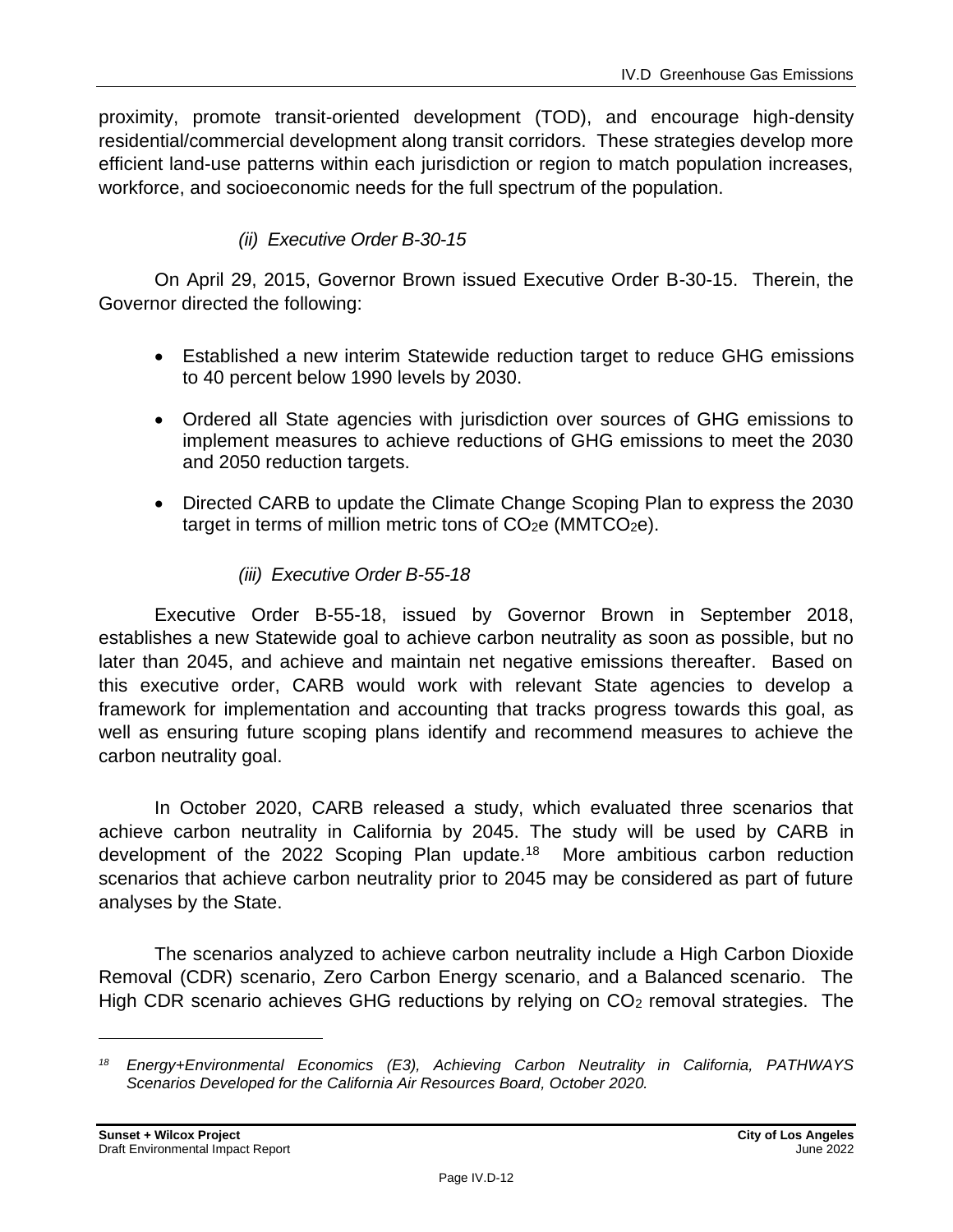Zero Carbon Energy scenario is based on the assumption of zero-fossil fuel emissions by 2045. The Balanced scenario represents a middle point between the High CDR scenario and Zero Carbon Energy scenario. The scenarios would achieve at least an 80-percent reduction in GHGs by 2045, relative to 1990 levels. Remaining CO<sub>2</sub> would be reduced to zero by applying  $CO<sub>2</sub>$  removal strategies, including sinks from natural and working lands and negative emissions technologies, such as direct air capture.<sup>19,20</sup>

Under each of these scenarios, CARB proposed reduction strategies for various sectors that contribute GHG emissions throughout the State. Although specific details are not yet available for the GHG reduction measures discussed above, implementation of these measures would require regulations to be enforced by the State.

#### *(c) California Global Warming Solutions Act of 2006*

In 2006, the California State Legislature adopted Assembly Bill (AB) 32 (codified in the California Health and Safety Code (HSC), Division 25.5—California Global Warming Solutions Act of 2006), which focuses on reducing GHG emissions in California to 1990 levels by 2020. HSC Division 25.5 defines regulated GHGs as  $CO<sub>2</sub>$ , CH<sub>4</sub>, N<sub>2</sub>O, HFCs,  $PFCs$ , and  $SF<sub>6</sub>$  and represents the first enforceable Statewide program to limit emissions of these GHGs from all major industries, with penalties for noncompliance. The law further requires that reduction measures be technologically feasible and cost effective. Under HSC Division 25.5, CARB has the primary responsibility for reducing GHG emissions. CARB is required to adopt rules and regulations directing State actions that would achieve GHG emissions reductions.

To achieve these goals, AB 32 mandates that CARB establish a quantified emissions cap, institute a schedule to meet the cap, implement regulations to reduce Statewide GHG emissions from stationary sources consistent with the CAT strategies, and develop tracking, reporting, and enforcement mechanisms to ensure that reductions are achieved. In order to achieve the reduction targets, AB 32 requires CARB to adopt rules and regulations in an open public process that achieve the maximum technologically feasible and cost-effective GHG reductions.<sup>21</sup>

*<sup>19</sup> Sinks are defined as natural or artificial reservoirs that accumulate and store a carbon-containing chemical compound for an indefinite period.*

*<sup>20</sup> Energy+Environmental Economics (E3), Achieving Carbon Neutrality in California, PATHWAYS Scenarios Developed for the California Air Resources Board, October 2020, p. 22.*

*<sup>21</sup> CARB's list of discrete early action measures that could be adopted and implemented before January 1, 2010, was approved on June 21, 2007. The three adopted discrete early action measures are (1) a low*‑*carbon fuel standard, which reduces carbon intensity in fuels Statewide; (2) reduction of refrigerant (Footnote continued on next page)*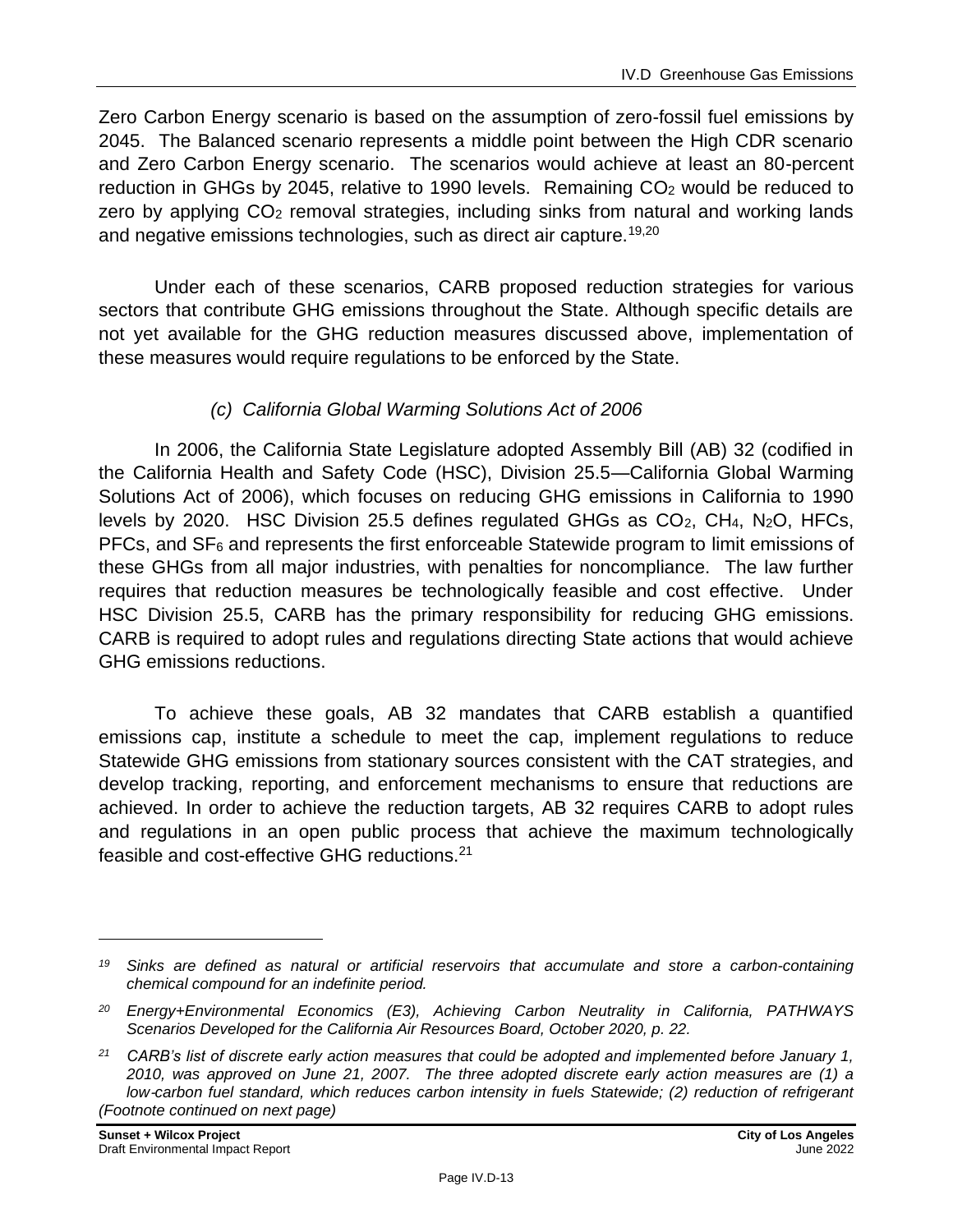In 2016, the California State Legislature adopted Senate Bill (SB) 32 and its companion bill AB 197, and both were signed by Governor Brown. SB 32 and AB 197 amend HSC Division 25.5, establish a new climate pollution reduction target of 40 percent below 1990 levels by 2030 and include provisions to ensure that the benefits of State climate policies reach disadvantaged communities. The new goals outlined in SB 32 update the scoping plan requirement of AB 32 and involve increasing renewable energy use, imposing tighter limits on the carbon content of gasoline and diesel fuel, putting more electric cars on the road, improving energy efficiency, and curbing emissions from key industries.

AB 197, signed September 8, 2016, is a bill associated with SB 32 and signed on September 8, 2016, which prioritizes efforts to cut GHG emissions in low-income or minority communities. AB 197 requires CARB to make available, and update at least annually, on its website the emissions of GHGs, criteria pollutants, and toxic air contaminants for each facility that reports to CARB and air districts. In addition, AB 197 adds two members of the Legislature to the CARB board as ex officio, non-voting members and creates the Joint Legislative Committee on Climate Change Policies to ascertain facts and make recommendations to the Legislature and the houses of the Legislature concerning the State's programs, policies, and investments related to climate change.

#### *(d) Climate Change Scoping Plan*

AB 32 required CARB to prepare a Climate Change Scoping Plan for achieving the maximum technologically feasible and cost-effective GHG emission reduction by 2020 (HSC Section 38561(h)). The 2008 Climate Change Scoping Plan proposed a "comprehensive set of actions designed to reduce overall carbon GHG emissions in California, improve our environment, reduce our dependence on oil, diversify our energy sources, save energy, create new jobs, and enhance public health."<sup>22</sup> The 2008 Climate Change Scoping Plan had a range of GHG reduction actions, which included direct regulations, alternative compliance mechanisms, monetary and non-monetary incentives, voluntary actions, market-based mechanisms, such as a Cap-and-Trade Program, and an AB 32 implementation fee to fund the program.

The 2008 Climate Change Scoping Plan called for a "coordinated set of solutions" to address all major categories of GHG emissions. Transportation emissions were addressed through a combination of higher standards for vehicle fuel economy, implementation of the

*<sup>(</sup>Footnote continued from previous page)*

*losses from motor vehicle air conditioning system maintenance; and (3) increased methane capture from landfills, which includes requiring the use of state-of-the-art capture technologies.*

*<sup>22</sup> CARB, Climate Change Scoping Plan, December 2008.*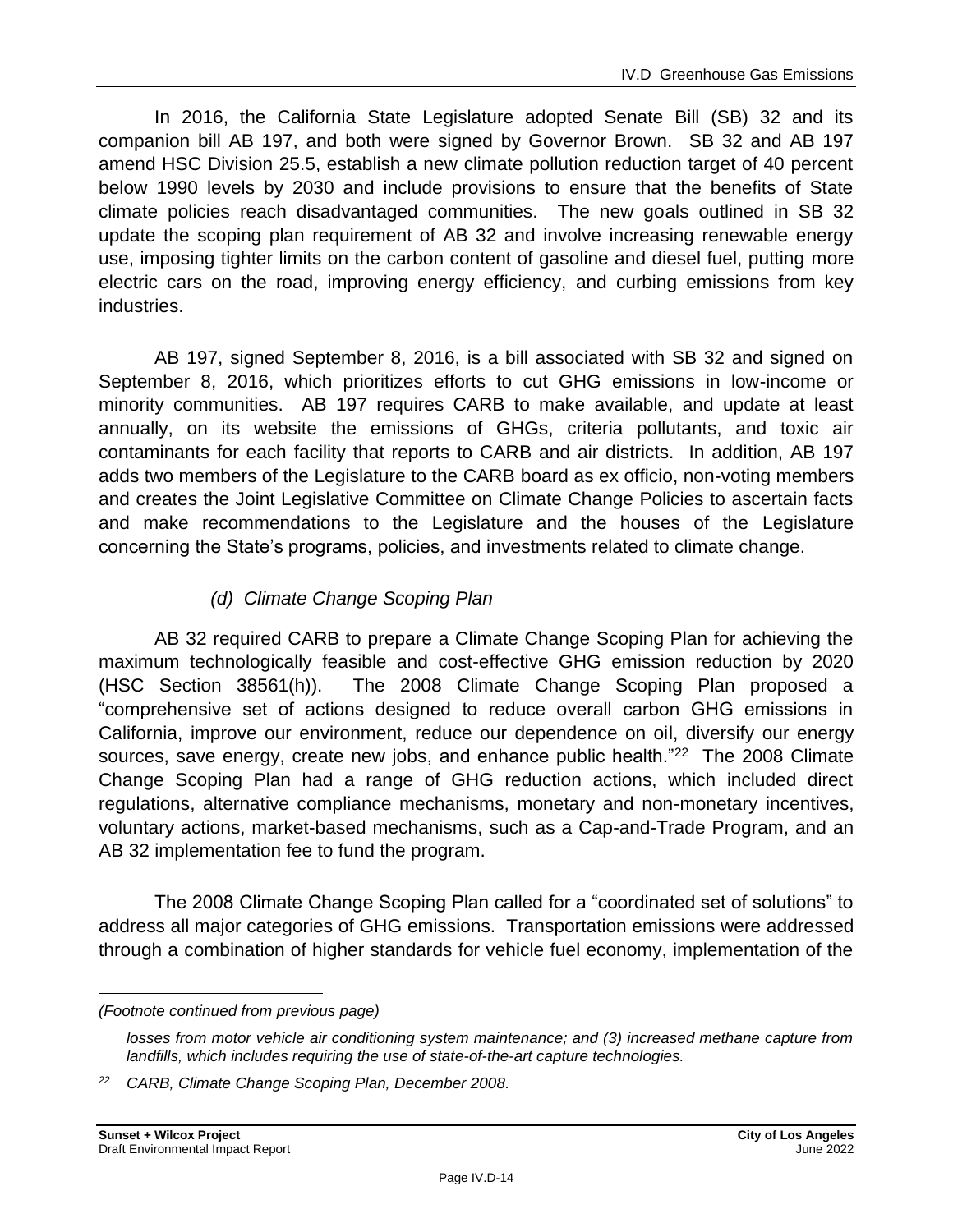Low Carbon Fuel Standard (LCFS), and greater consideration to reducing trip length and generation through land use planning and transit-oriented development. Buildings, land use, and industrial operations were encouraged and, sometimes, required to use energy more efficiently. Utility energy providers were required to include more renewable energy sources through implementation of the Renewables Portfolio Standard (RPS).<sup>23</sup> Additionally, the 2008 Climate Change Scoping Plan emphasized opportunities for households and businesses to save energy and money through increasing energy efficiency. It indicates that substantial savings of electricity and natural gas will be accomplished through "improving energy efficiency by 25 percent."

The 2008 Climate Change Scoping Plan identified a number of specific issues relevant to the Project, including:

• The potential of using the green building framework as a mechanism, which could enable GHG emissions reductions in other sectors (i.e., electricity, natural gas), noting that:

> *A Green Building strategy will produce greenhouse gas savings through buildings that exceed minimum energy efficiency standards, decrease consumption of potable water, reduce solid waste during construction and operation, and incorporate sustainable materials. Combined, these measures can also contribute to healthy indoor air quality, protect human health, and minimize impacts to the environment.*

- The importance of supporting the Department of Water Resources' work to implement the Governor's objective to reduce per capita water use by 20 percent by 2020. Specific measures to achieve this goal include water use efficiency, water recycling, and reuse of urban runoff. The Climate Change Scoping Plan notes that water use requires significant amounts of energy, including approximately one-fifth of Statewide electricity.
- Encouraging local governments to set quantifiable emission reduction targets for their jurisdictions and use their influence and authority to encourage reductions in emissions caused by energy use, waste and recycling, water and wastewater systems, transportation, and community design.

As required by HSC Division 25.5, CARB approved the 1990 GHG emissions inventory, thereby establishing the emissions reduction target for 2020. The 2020 emissions reduction target was originally set at 427 MMTCO<sub>2</sub>e using the GWP values from

*<sup>23</sup> For a discussion of Renewables Portfolio Standard, refer to Subsection 2.c.(2)(f)(i), California Renewables Portfolio Standard, on page IV.D-22.*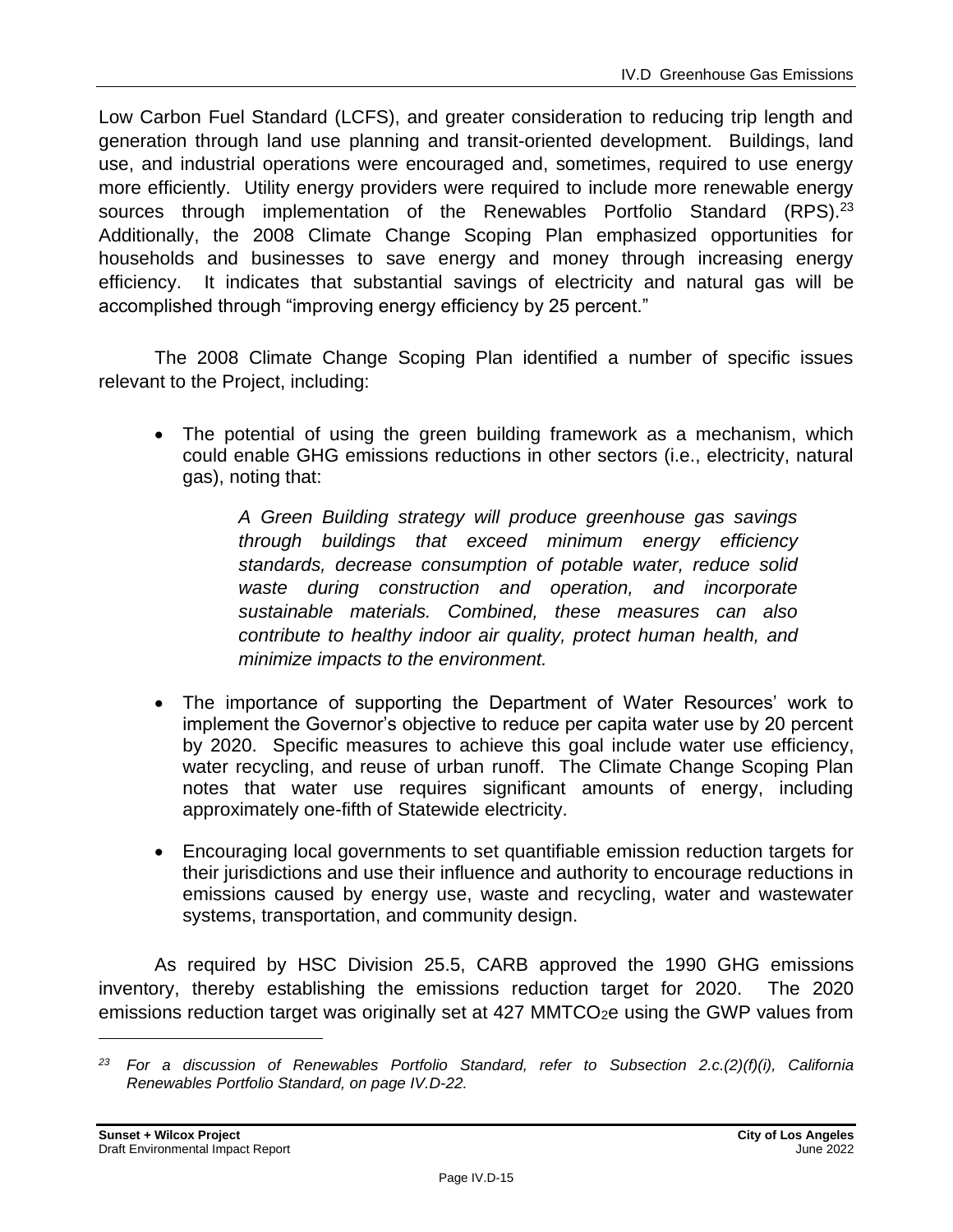the IPCC SAR. Forecasting the amount of emissions that would occur in 2020 if no actions are taken was necessary to assess the scope of the reductions California must make to return to the 1990 emissions level by 2020 as required by AB 32. CARB originally defined the "business-as-usual" or BAU scenario as emissions in the absence of any GHG emission reduction measures discussed in the 2008 Climate Change Scoping Plan, as approximately 596 MMTCO2e (using GWP values from the IPCC SAR). For example, in further explaining CARB's BAU methodology, CARB assumed that all new electricity generation would be supplied by natural gas plants, no further regulatory action would impact vehicle fuel efficiency, and building energy efficiency codes would be held at 2005 standards. Therefore, under these original projections, the State would have had to reduce its 2020 BAU emissions by 28.4 percent to meet the 1990 target of 427 MMTCO $_2$ e.

#### *(i) 2014 Update to the Climate Change Scoping Plan*

The First Update to the Scoping Plan was approved by CARB in May 2014 and built upon the initial Scoping Plan with new strategies and recommendations. $^{24}$  In 2014, CARB revised the target using the GWP values from the IPCC AR4 and determined the 1990 GHG emissions inventory and 2020 GHG emissions limit to be increased to 431 MMTCO2e. CARB also updated the State's 2020 BAU emissions estimate to account for the effect of the 2007–2009 economic recession, new estimates for future fuel and energy demand, and the reductions required by regulation that had recently been adopted for motor vehicles and renewable energy. CARB's projected Statewide 2020 emissions estimate using the GWP values from the IPCC AR4 was 509.4 MMTCO $_{2}e$ . Therefore, under the First Update to the Scoping Plan, the emission reductions necessary to achieve the 2020 emissions target of 431 MMTCO<sub>2</sub>e would have been 78.4 MMTCO<sub>2</sub>e, or a reduction of GHG emissions by approximately 15.4 percent (down from 28.4 percent).

The First Update "highlights California's success to date in reducing its GHG emissions and lays the foundation for establishing a broad framework for continued emission reductions beyond 2020, on the path to 80 percent below 1990 levels by 2050."<sup>25</sup> The First Update found that California was on track to meet the 2020 emissions reduction mandate established by AB 32 and noted that California could reduce emissions further by 2030 to levels squarely in line with those needed to stay on track to reduce emissions to 80 percent below 1990 levels by 2050 if the State realizes the expected benefits of existing policy goals.<sup>26</sup>

*<sup>24</sup> CARB, First Update to the AB 32 Scoping Plan, 2014.*

*<sup>25</sup> CARB, 2014 Update, May 2014, p. 4.*

*<sup>26</sup> CARB, 2014 Update, May 2014, p. 34.*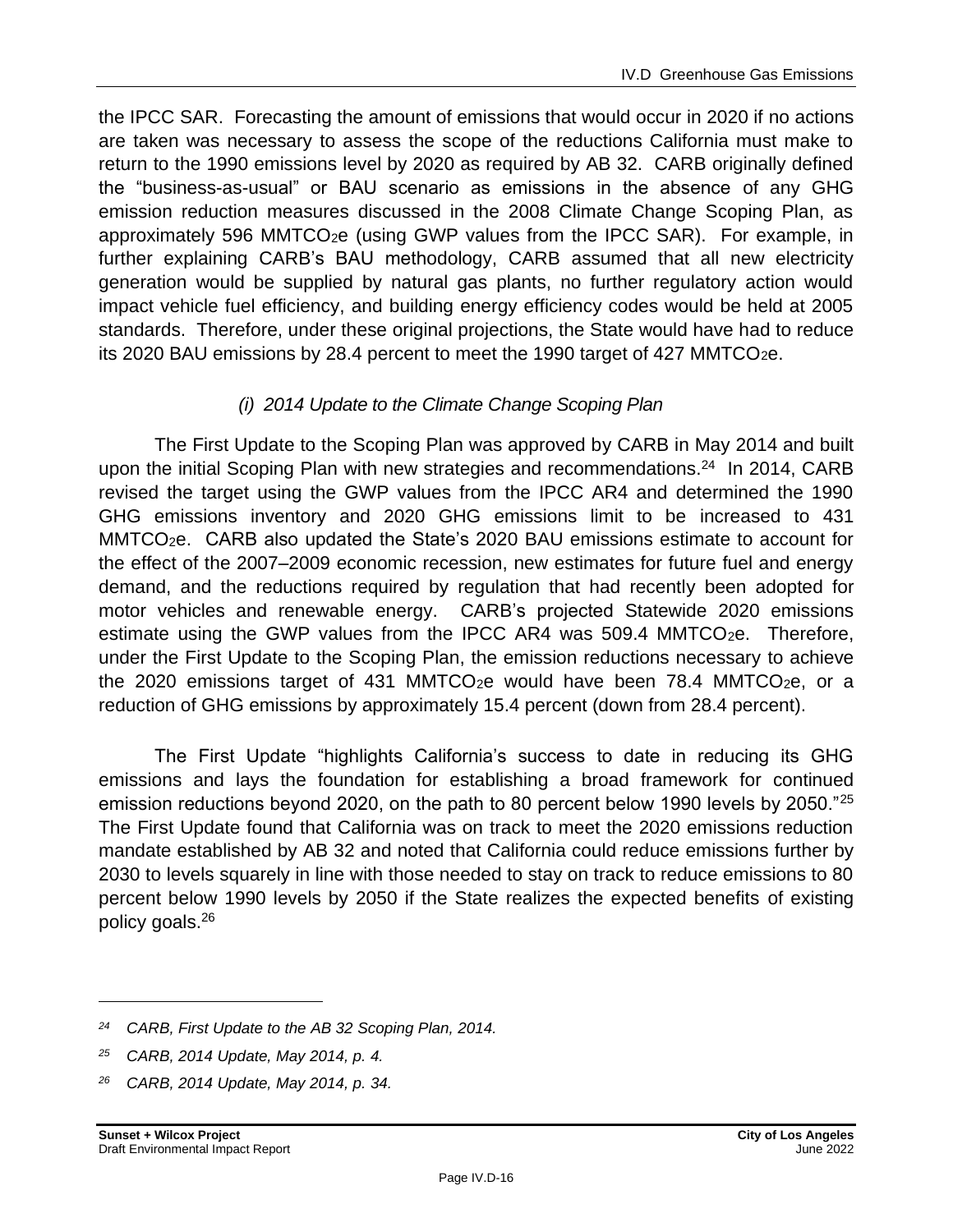In conjunction with the First Update, CARB identified "six key focus areas comprising major components of the State's economy to evaluate and describe the larger transformative actions that will be needed to meet the State's more expansive emission reduction needs by 2050."<sup>27</sup> Those six areas are: (1) energy; (2) transportation (vehicles/ equipment, sustainable communities, housing, fuels, and infrastructure); (3) agriculture; (4) water; (5) waste management; and (6) natural and working lands. The First Update identified key recommended actions for each sector that will facilitate achievement of the 2050 reduction target.

Based on CARB's research efforts, it has a "strong sense of the mix of technologies needed to reduce emissions through 2050."<sup>28</sup> Those technologies include energy demand reduction through efficiency and activity changes; large-scale electrification of on-road vehicles, buildings, and industrial machinery; decarbonizing electricity and fuel supplies; and the rapid market penetration of efficient and clean energy technologies.

The First Update discussed new residential and commercial building energy efficiency improvements, specifically identifying progress towards zero net energy buildings as an element of meeting mid-term and long-term GHG reduction goals. The First Update expressed CARB's commitment to working with the California Public Utilities Commission (CPUC) and California Energy Commission (CEC) to facilitate further achievements in building energy efficiency.

#### *(i) 2017 Update to the Climate Change Scoping Plan*

In response to the passage of SB 32 and the identification of the 2030 GHG reduction target, CARB adopted the 2017 Climate Change Scoping Plan in December 2017.<sup>29</sup> The 2017 Update built upon the framework established by the 2008 Climate Change Scoping Plan and the First Update while identifying new, technologically feasible, and cost-effective strategies to ensure that California meets its GHG reduction targets in a way that promotes and rewards innovation, continues to foster economic growth, and delivers improvements to the environment and public health. The 2017 Update included policies to require direct GHG reductions at some of the State's largest stationary sources and mobile sources. These policies addressed the use of lower GHG fuels, efficiency regulations, and the Cap-and-Trade program, which constrains and reduces emissions at covered sources.<sup>30</sup>

*<sup>27</sup> CARB, 2014 Update, May 2014, p. 6.*

*<sup>28</sup> CARB, 2014 Update, May 2014, p. 32.*

*<sup>29</sup> CARB, California's 2017 Climate Change Scoping Plan, November 2017.*

*<sup>30</sup> CARB, 2017 update, November 2017, p. 6.*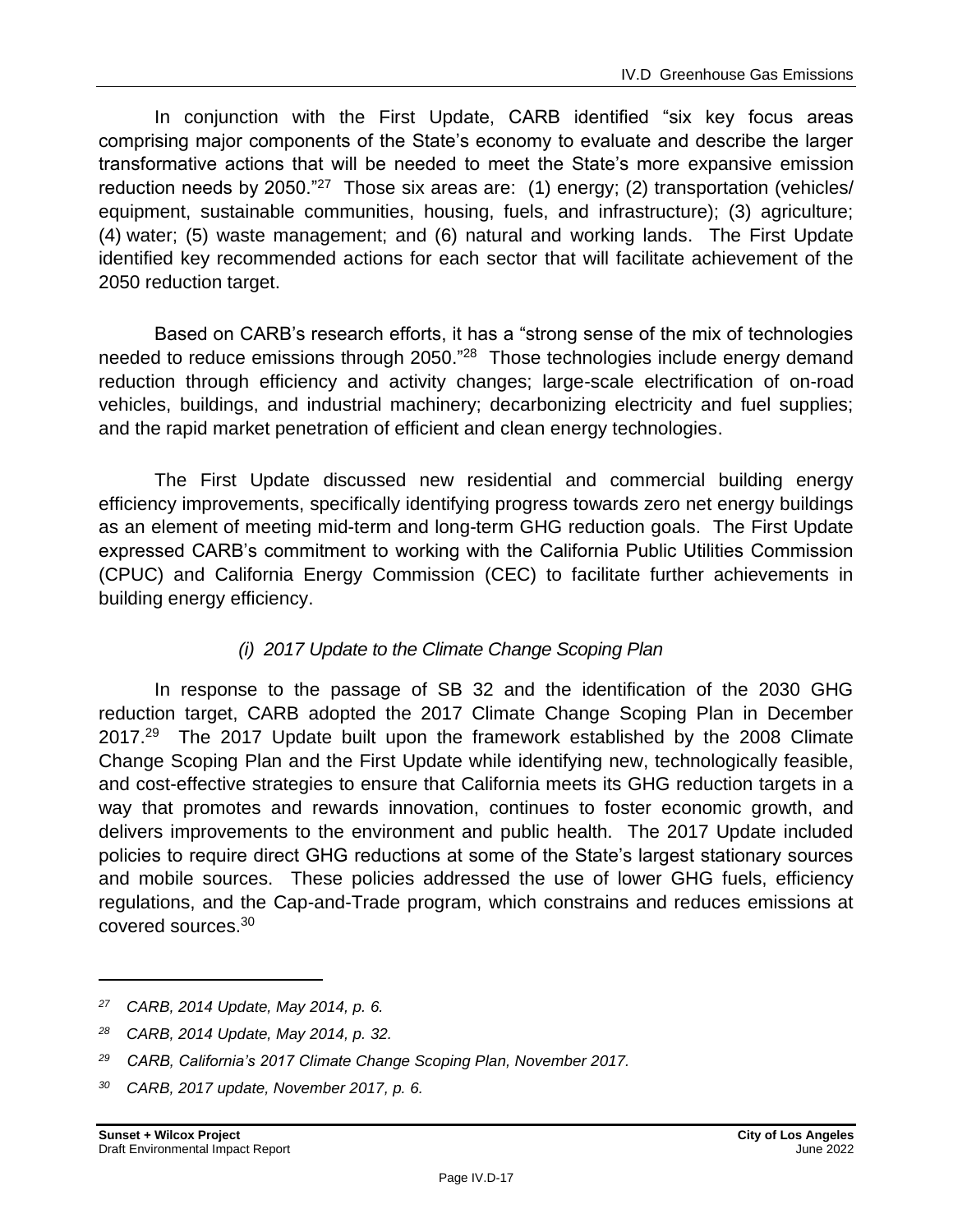CARB's projected Statewide 2030 emissions take into account 2020 GHG reduction policies and programs.<sup>31</sup> The 2017 Scoping Plan also addressed GHG emissions from natural and working lands of California, including the agriculture and forestry sectors. Under the Scoping Plan Scenario, the majority of the reductions would result from the continuation of the Cap-and-Trade regulation. $32$  Additional reductions would be achieved from electricity sector standards (i.e., utility providers to supply 50 percent renewable electricity by 2030), doubling the energy efficiency savings at end uses, additional reductions from the LCFS, implementing the short-lived GHG strategy (e.g., hydrofluorocarbons), and implementing the mobile source strategy and sustainable freight action plan. Implementation of mobile source strategies (cleaner technology and fuels) include the following:

- At least 1.5 million zero emission and plug-in hybrid light-duty electric vehicles by 2025
- At least 4.2 million zero emission and plug-in hybrid light-duty electric vehicles by 2030
- Further increase GHG stringency on all light-duty vehicles beyond existing Advanced Clean Cars regulations
- Medium- and heavy-duty GHG Phase 2
- Innovative Clean Transit: Transition to a suite of to-be-determined innovative clean transit options. Assumed 20 percent of new urban buses purchased beginning in 2018 will be zero emission buses with the penetration of zero-emission technology ramped up to 100 percent of new sales in 2030. Also, new natural gas buses, starting in 2018, and diesel buses, starting in 2020, meet the optional heavy-duty low- $NOx$  standard.
- Last Mile Delivery: New regulation that would result in the use of low  $NO<sub>X</sub>$  or cleaner engines and the deployment of increasing numbers of zero-emission trucks primarily for Class 3–7 last mile delivery trucks in California. This measure assumes zero-emission vehicles (ZEVs) comprise 2.5 percent of new Class 3–7 truck sales in local fleets starting in 2020, increasing to 10 percent in 2025 and remaining flat through 2030.
- Further reduce vehicle miles traveled (VMT) through continued implementation of SB 375 and regional SCS; forthcoming Statewide implementation of SB 743; and potential additional VMT reduction strategies not specified in the Mobile Source

*<sup>31</sup> CARB, 2017 update, November 2017.*

*<sup>32</sup> CARB, 2017 update, November 2017, p. 22.*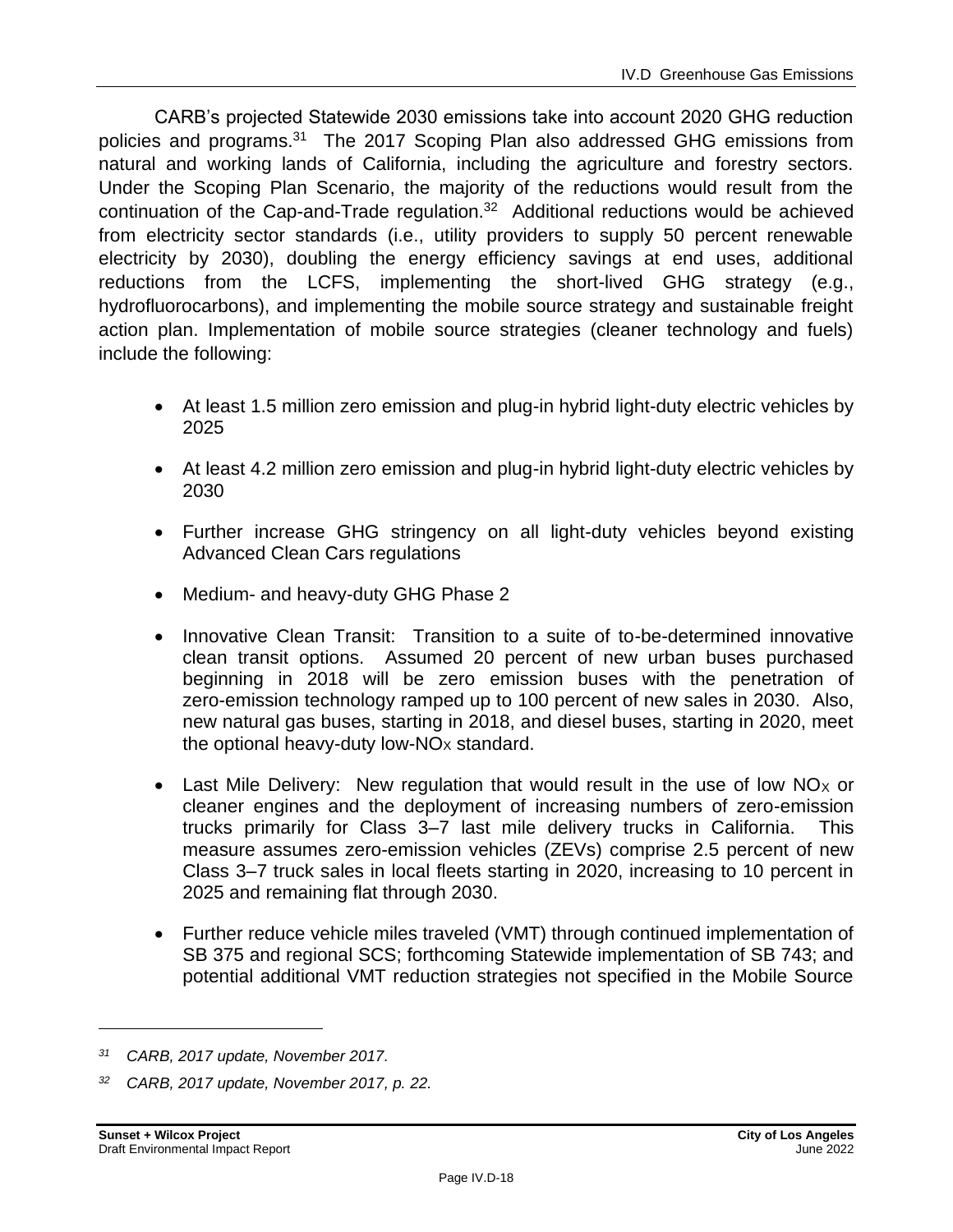Strategy but included in the document "Potential VMT Reduction Strategies for Discussion."

The alternatives in the Scoping Plan were designed to consider various combinations of these programs, as well as consideration of a carbon tax in the event the Cap-and-Trade regulation is not continued. However, in July 2017, the California Legislature voted to extend the Cap-and-Trade regulation to 2030.

The 2017 Scoping Plan discussed the role of local governments in meeting the State's GHG reductions goals because local governments have jurisdiction and land use authority related to community-scale planning and permitting processes, local codes and actions, outreach and education programs, and municipal operations.<sup>33</sup> Furthermore, local governments may have the ability to incentivize renewable energy, energy efficiency, and water efficiency measures.<sup>34</sup>

For individual projects under CEQA, the 2017 Scoping Plan stated that local governments can support climate action when considering discretionary approvals and entitlements. According to the 2017 Scoping Plan, lead agencies have the discretion to develop evidence-based numeric thresholds consistent with the Scoping Plan, the State's long-term goals, and climate change science.<sup>35</sup>

The City has not developed per capita targets for 2030 or 2050; however, the City recognizes that GHG emissions reductions are necessary in the public and private sectors. The City has taken the initiative in combating climate change by developing programs, such as The City's Green New Deal and Green Building Code. Each of these programs is discussed further below.

A summary of the GHG emissions reductions required under HSC Division 25.5 is provided in Table IV.D-3, Estimated Statewide Greenhouse Gas Emissions Reductions Required by HSC Division 25.5, on page IV.D-20.

Under the Scoping Plan Scenario, continuation of the Cap-and-Trade regulation (or carbon tax) is expected to cover approximately 34 to 79 MMTCO $<sub>2</sub>$  of the 2030 reduction</sub> obligation.<sup>36</sup> The State's short-lived climate pollutants strategy, which is for GHGs that

*<sup>33</sup> CARB, 2017 Update, November 2017, p. 97.*

*<sup>34</sup> CARB, 2017 Update, November 2017, p. 97.*

*<sup>35</sup> CARB, 2017 Update, November 2017, p. 100.*

*<sup>36</sup> CARB, California's 2017 Climate Change Scoping Plan, Appendix G, November 2017.*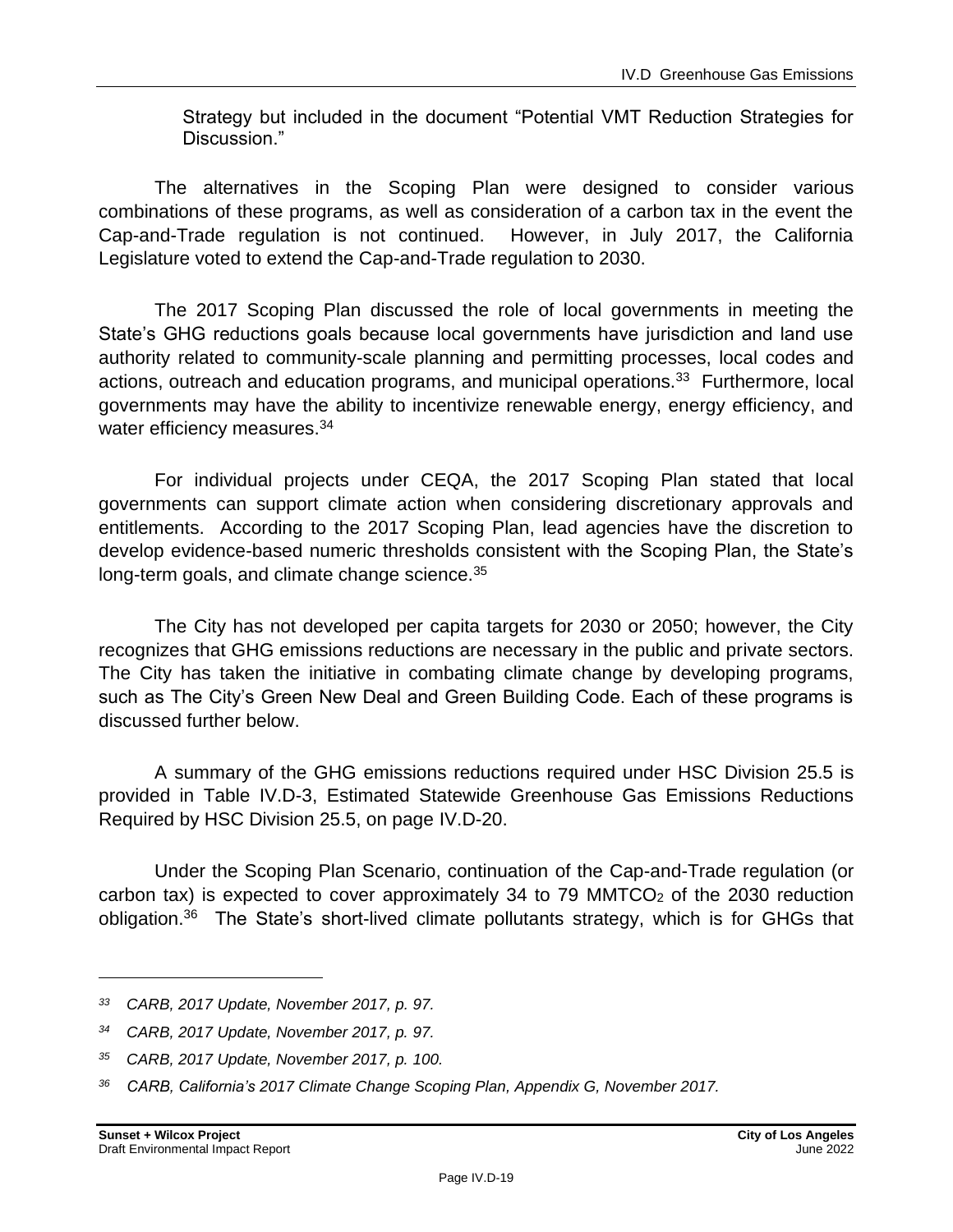#### **Table IV.D-3**

| <b>Estimated Statewide Greenhouse Gas Emissions Reductions Required by HSC Division 25.5</b> |  |  |
|----------------------------------------------------------------------------------------------|--|--|
|----------------------------------------------------------------------------------------------|--|--|

| <b>Emissions Scenario</b>                                                                                                                                                                                                                                                                       | <b>GHG Emissions</b><br>(MMTCO <sub>2</sub> e) |  |  |  |
|-------------------------------------------------------------------------------------------------------------------------------------------------------------------------------------------------------------------------------------------------------------------------------------------------|------------------------------------------------|--|--|--|
| 2008 Scoping Plan (IPCC SAR)                                                                                                                                                                                                                                                                    |                                                |  |  |  |
| 2020 BAU Forecast (CARB 2008 Scoping Plan Estimate)                                                                                                                                                                                                                                             | 596                                            |  |  |  |
| 2020 Emissions Target Set by AB 32 (i.e., 1990 level)                                                                                                                                                                                                                                           | 427                                            |  |  |  |
| Reduction below Business-As-Usual necessary to achieve 1990 levels by 2020                                                                                                                                                                                                                      | 169 (28.4%) <sup>a</sup>                       |  |  |  |
| 2014 Scoping Plan Update (IPCC AR4)                                                                                                                                                                                                                                                             |                                                |  |  |  |
| 2020 BAU Forecast (CARB 2014 Scoping Plan Estimate)                                                                                                                                                                                                                                             | 509.4                                          |  |  |  |
| 2020 Emissions Target Set by AB 32 (i.e., 1990 level)                                                                                                                                                                                                                                           | 431                                            |  |  |  |
| Reduction below Business-As-Usual necessary to achieve 1990 levels by 2020                                                                                                                                                                                                                      | 78.4 (15.4%) <sup>b</sup>                      |  |  |  |
| 2017 Scoping Plan Update                                                                                                                                                                                                                                                                        |                                                |  |  |  |
| 2030 BAU Forecast ("Reference Scenario" which includes 2020 GHG reduction<br>policies and programs)                                                                                                                                                                                             | 389                                            |  |  |  |
| 2030 Emissions Target Set by HSC Division 25.5 (i.e., 40% below 1990 Level)                                                                                                                                                                                                                     | 260                                            |  |  |  |
| Reduction below Business-As-Usual Necessary to Achieve 40% below 1990<br>Level by 2030                                                                                                                                                                                                          | 129 (33.2%) <sup>c</sup>                       |  |  |  |
| $MMTCO2e = million metric tons of carbon dioxide equivalents$<br>$596 - 427 = 169 / 596 = 28.4\%$<br>а<br>b<br>$509.4 - 431 = 78.4 / 509.4 = 15.4\%$<br>с<br>$389 - 260 = 129 / 389 = 33.2\%$<br>Source: CARB, Final Supplement to the AB 32 Scoping Plan Functional Equivalent Document (FED), |                                                |  |  |  |
| Attachment D, August 19, 2011; CARB, 2020 Business-as-Usual (BAU) Emissions Projection,<br>2014 Edition, 2017, www.arb.ca.gov/cc/inventory/data/bau.htm, accessed November 15, 2021;<br>CARB, California's 2017 Climate Change Scoping Plan, November 2017.                                     |                                                |  |  |  |

remain in the atmosphere for shorter periods of time compared to longer-lived GHGs, such as  $CO<sub>2</sub>$ , is expected to cover approximately 17 to 35 MMTCO<sub>2</sub>e. The RPS with 50 percent renewable electricity by 2030 is expected to cover approximately 3 MMTCO<sub>2</sub>. The mobile source strategy and sustainable freight action plan includes maintaining the existing vehicle GHG emissions standards, increasing the number of zero emission vehicles and improving the freight system efficiency, and is expected to cover approximately 11 to 13 MMTCO<sub>2</sub>. Under the Scoping Plan Scenario, CARB expects that the reduction in GHGs from doubling of the energy efficiency savings in natural gas and electricity end uses in the CEC 2015 Integrated Energy Policy Report by 2030 would cover approximately 7 to 9 MMTCO<sub>2</sub> of the 2030 reduction obligation. The other strategies would be expected to cover the remaining 2030 reduction obligations.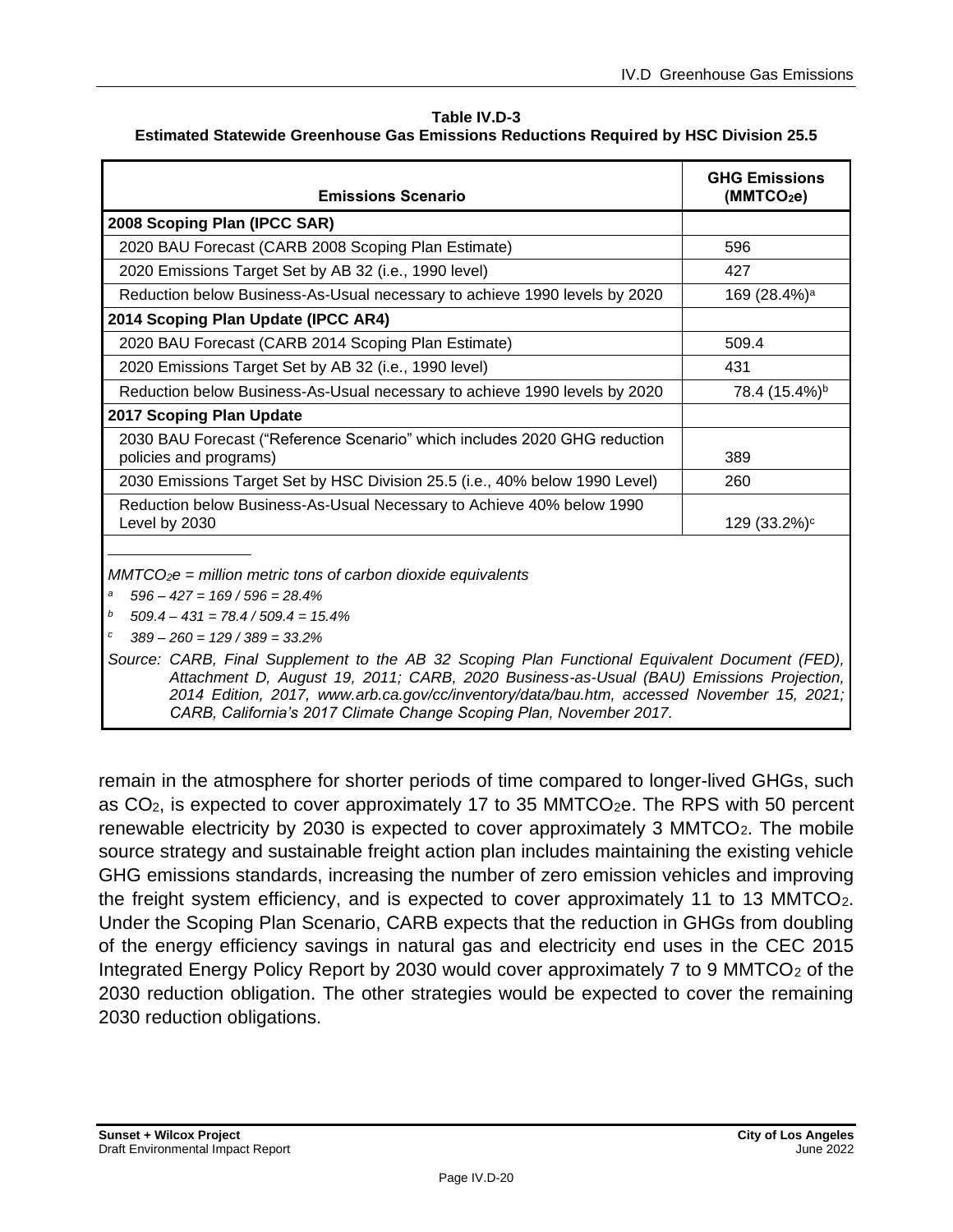#### *(e) Cap-and-Trade Program*

The Climate Change Scoping Plan identified a Cap-and-Trade Program as one of the strategies California would employ to reduce GHG emissions. CARB asserts that this program will help put California on the path to meet its goal of ultimately achieving an 80-percent reduction from 1990 levels by 2050. Under Cap-and-Trade, an overall limit on GHG emissions from capped sectors was established, and facilities subject to the cap will be able to trade permits to emit GHGs.

CARB designed and adopted a California Cap-and-Trade Program<sup>37</sup> pursuant to its authority under AB 32. The Cap-and-Trade Program was designed to reduce GHG emissions from public and private major sources (deemed "covered entities") by setting a firm cap on Statewide GHG emissions and employing market mechanisms to achieve the State's emission-reduction mandates. The Statewide cap for GHG emissions from the capped sectors<sup>38</sup> (e.g., electricity generation, petroleum refining, and cement production) commenced in 2013 and will decline over time, achieving GHG emission reductions throughout the Program's duration.

Under the Cap-and-Trade Program, CARB issues allowances equal to the total amount of allowable emissions over a given compliance period and distributes these to regulated entities. Covered entities that emit more than  $25,000$  MTCO<sub>2</sub>e per year must comply with the Cap-and-Trade Program.<sup>39</sup> Triggering of the 25,000 MTCO<sub>2</sub>e per year "inclusion threshold" is measured against a subset of emissions reported and verified under the California Regulation for the Mandatory Reporting of Greenhouse Gas Emissions (Mandatory Reporting Rule or MRR).<sup>40</sup>

Each covered entity with a compliance obligation is required to surrender "compliance instruments"<sup>41</sup> for each MTCO2e of GHG they emit. Covered entities are allocated free allowances in whole or part (if eligible), and can buy allowances at auction, purchase allowances from others, or purchase offset credits.

The Cap-and-Trade Regulation provides a firm cap, ensuring that the Statewide emission limits will not be exceeded. In sum, the Cap-and-Trade Program will achieve

*<sup>37</sup> California Code of Regulations 17, Sections 95800–96023.*

*<sup>38</sup> California Code of Regulations 17, Sections 95811, 95812.*

*<sup>39</sup> California Code of Regulations 17, Section 95812.*

*<sup>40</sup> California Code of Regulations 17, Sections 95100–95158*

*<sup>41</sup> Compliance instruments are permits to emit, the majority of which will be "allowances," but entities also are allowed to use CARB-approved offset credits to meet up to 8% of their compliance obligations.*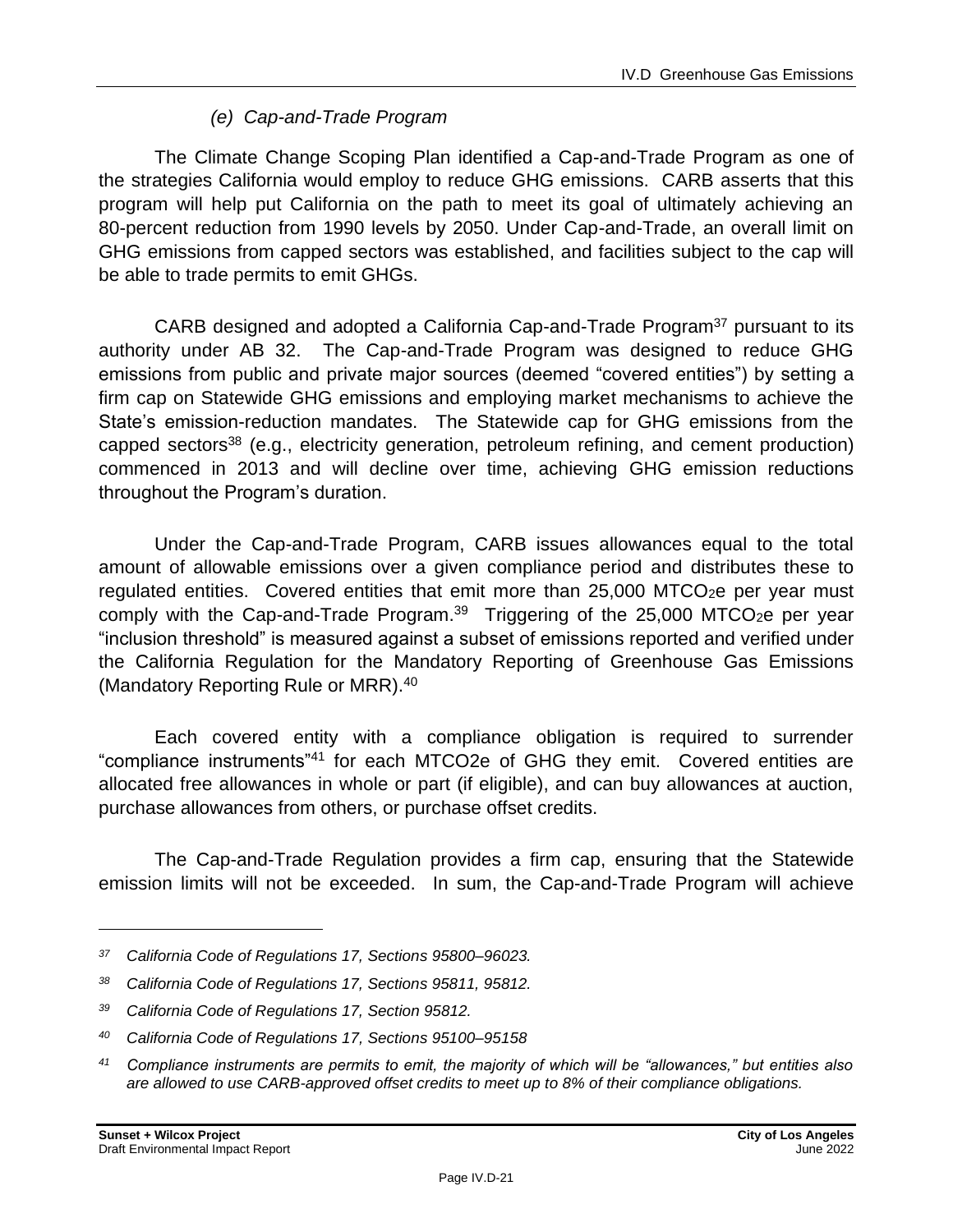aggregate, rather than site-specific or project-level, GHG emissions reductions. Also, due to the regulatory framework adopted by CARB in AB 32, the reductions attributed to the Cap-and-Trade Program can change over time depending on the State's emissions forecasts and the effectiveness of direct regulatory measures.

The Cap-and-Trade Program covers the GHG emissions associated with electricity consumed in California, whether generated in-state or imported.<sup>42</sup> Accordingly, for projects that are subject to the CEQA, GHG emissions from electricity consumption are covered by the Cap-and-Trade Program. The Cap-and-Trade Program also covers fuel suppliers (natural gas and propane fuel providers and transportation fuel providers) to address emissions from such fuels and from combustion of other fossil fuels not directly covered at large sources in the Program's first compliance period.<sup>43</sup>

The Program applies to emissions that cover approximately 80 percent of the State's GHG emissions. Demonstrating the efficacy of AB 32 policies, California achieved its 2020 GHG Reduction Target four years earlier than mandated. The largest reductions were the result of increased renewable electricity in the electricity sector, which is a covered sector in the Cap-and-Trade Program.

AB 398 was enacted in 2017 to extend and clarify the role of the State's Cap-and-Trade Program through December 31, 2030. As part of AB 398, refinements were made to the Cap-and-Trade program to establish updated protocols and allocation of proceeds to reduce GHG emissions.

#### *(f) Energy-Related (Stationary) Sources*

#### *(i) Emission Performance Standards*

SB 1368, signed September 29, 2006, is a companion bill to AB 32, which requires the CPUC and the CEC to establish GHG emission performance standards for the generation of electricity. These standards also generally apply to power that is generated outside of and imported into the State. SB 1368 provides a mechanism for reducing the emissions of electricity providers, thereby assisting CARB to meet its mandate under AB 32.

#### *(ii) Renewables Portfolio Standard*

SB 1078 (Chapter 516, Statutes of 2002) required retail sellers of electricity, including investor-owned utilities and community choice aggregators, to provide at least

*<sup>42</sup> California Code of Regulations 17, Section 95811(b).*

*<sup>43</sup> California Code of Regulations 17, Sections 95811, 95812(d).*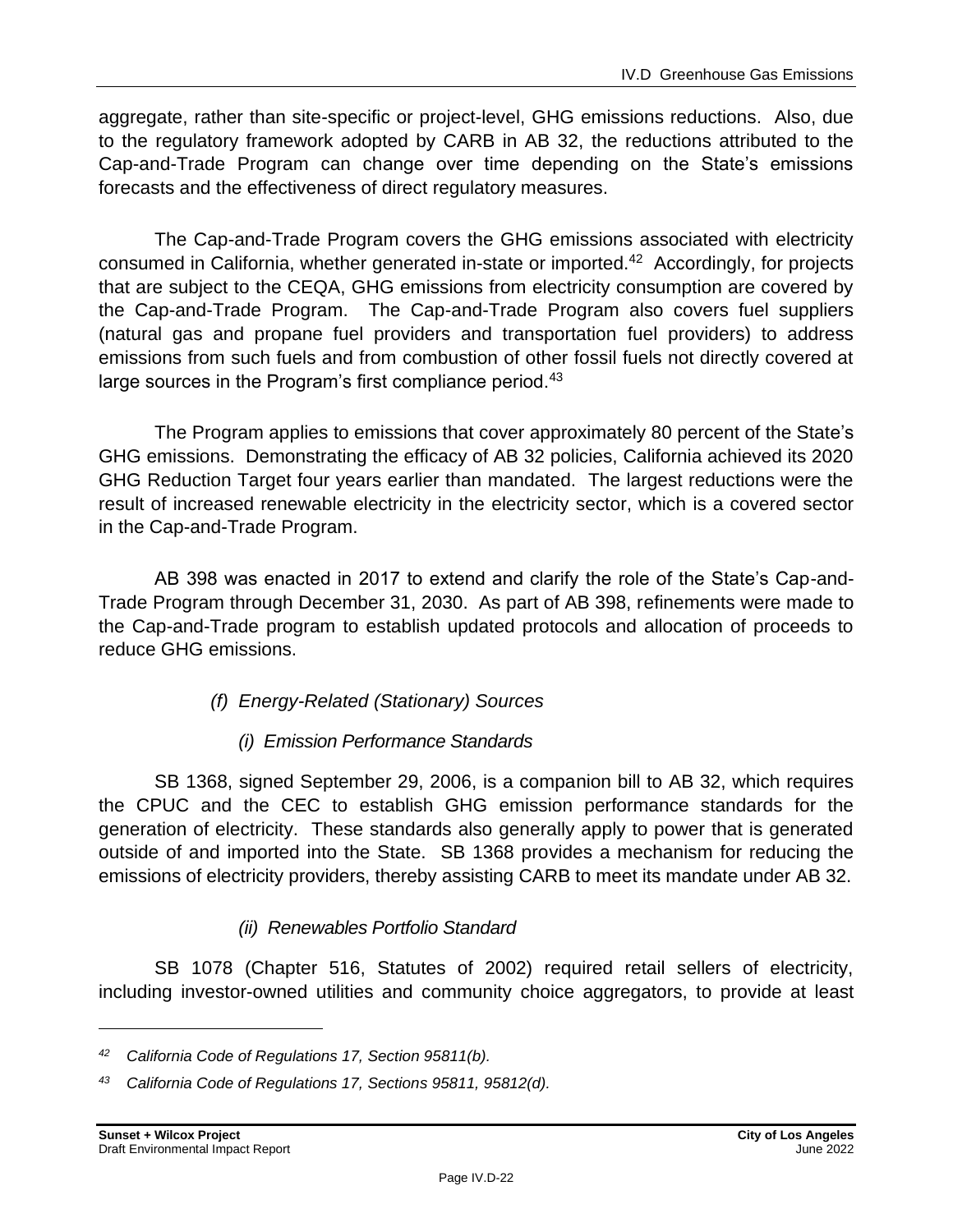20 percent of their supply from renewable sources by 2017 as an RPS. Subsequent amendments provided additional targets throughout the years. Most recently, on October 7, 2015, SB 350 (Chapter 547, Statues of 2015), also known as the Clean Energy and Pollution Reduction Act, further increased the RPS to 50 percent by 2030. The legislation also included interim targets of 40 percent by 2024 and 45 percent by 2027. SB 350 also requires the State to double Statewide energy efficiency savings in electricity and natural gas end uses by 2030. The 2017 Climate Change Scoping Plan incorporated the SB 350 standards and estimated the GHG reductions would account for approximately 21 percent of the Scoping Plan reductions.<sup>44</sup> On September 10, 2018, SB 100, provided additional RPS targets of 44 percent by 2024, 52 percent by 2027, and 60 percent by 2030, and that CARB should plan for 100 percent eligible renewable energy resources and zero carbon resources by 2045.<sup>45</sup>

#### *(f) Mobile Sources*

#### *(i) Pavley Standards*

AB 1493 (Chapter 200, Statutes of 2002), enacted on July 22, 2002, required CARB to set GHG emission standards for passenger vehicles, light duty trucks, and other vehicles whose primary use is non-commercial personal transportation manufactured in and after 2009. In 2004, CARB approved the Pavley regulation to require automakers to control GHGs from new passenger vehicles for the 2009 through 2016 model years. Upon adoption of subsequent federal GHG standards by the USEPA that preserved the benefits of the Pavley regulations, the Pavley regulations were revised to accept compliance with the federal standards as compliance with California's standards in the 2012 through 2016 model years. This is referred to as the "deemed to comply" option.

In January 2012, CARB approved GHG regulations, which require further reductions in passenger GHGs for 2017 and subsequent vehicle model years. As noted above, in August 2012, the USEPA and USDOT adopted GHG emission standards for model year 2017 through 2025 vehicles.<sup>46</sup> On November 15, 2012, CARB approved an amendment that allows manufacturers to comply with the 2017–2025 national standards to meet State law. Automobile manufacturers generally comply with these standards through a combination of improved energy efficiency in vehicle equipment (e.g., air conditioning

*<sup>44</sup> CARB, California's 2017 Climate Change Scoping Plan, Table 3, p. 31, November 2017. Calculated as: (108 – 53) / 260 = 21 percent.*

*<sup>45</sup> California Legislative Information, SB-100 California Renewables Portfolio Standard Program: Emissions of Greenhouse Gases.*

*<sup>46</sup> United States Environmental Protection Agency, 2012.*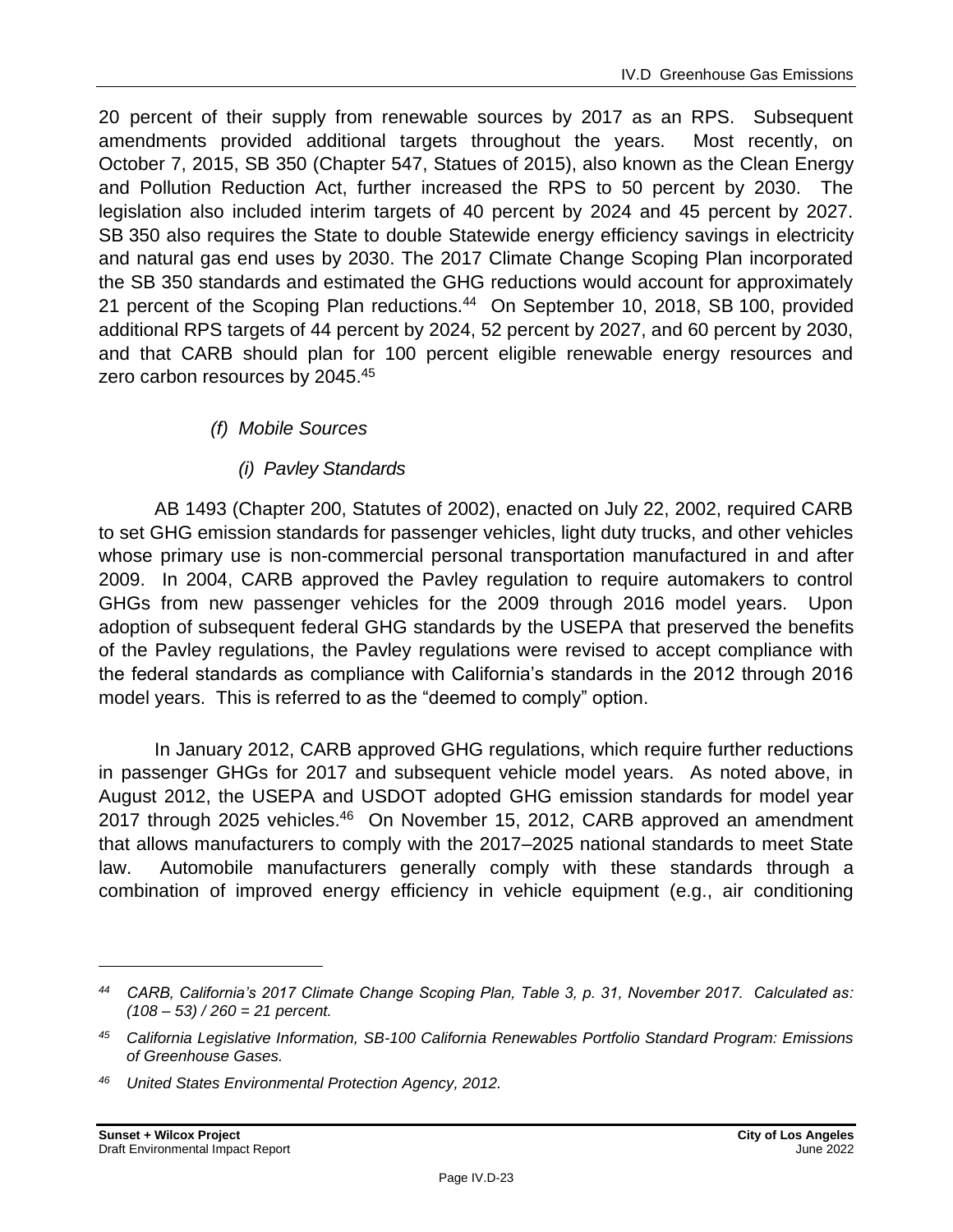systems) and engines, as well as sleeker aerodynamics, use of strong but lightweight materials, and lower-rolling resistance tires.<sup>47</sup>

In 2018, the USEPA proposed the Safer Affordable Fuel-Efficient Vehicles Rule (SAFE), which would roll back fuel economy standards and revoke California's waiver. The rule amended certain average fuel economy and GHG standards for passenger cars covering model years 2021 through 2026. On March 30, 2020, the SAFE Rule was finalized and published in the Federal Register, commencing a review period. Subsequent legal challenges from a coalition of states, including California, and private industry groups were issued. However, in December 2021, the NHTSA repealed the SAFE Vehicle Rule Part One.<sup>48</sup> Although the SAFE Vehicle Rule Part One has been repealed, GHG modeling contained in regional plans, such as SCAG's 2020-2045 RTP/SCS, have not been updated to account for this repeal.

#### *(ii) California Low Carbon Fuel Standard*

Executive Order S-01-07 was enacted by Governor Arnold Schwarzenegger on January 18, 2007. The order mandates the following: (1) that a Statewide goal be established to reduce the carbon intensity of California's transportation fuels by at least 10 percent by 2020; and (2) that a LCFS for transportation fuels be established in California. The final regulation was approved by the State's Office of Administrative Law and filed with the Secretary of State on January 12, 2010; the LCFS became effective on the same day. In September 2015, CARB approved the re-adoption of the LCFS, which became effective on January 1, 2016, to address procedural deficiencies in the way the original regulation was adopted.<sup>49</sup>

The development of the 2017 Scoping Plan Update has identified LCFS as a regulatory measure to reduce GHG emission to meet the 2030 emissions target. In September 2018, the standards were amended by CARB to require a 20-percent reduction in carbon intensity by 2030, aligning with California's 2030 targets set by SB 32.<sup>50</sup>

*<sup>47</sup> CARB, California's Advanced Clean Cars Midterm Review, pp. ES-17, C-9.*

*<sup>48</sup> Federal Register. Vol. 86, No. 247, December 29, 2021.*

*<sup>49</sup> CARB, Low Carbon Fuel Standard, About, ww2.arb.ca.gov/our-work/programs/low-carbon-fuel-standard/ about, accessed November 15, 2021.*

*<sup>50</sup> CARB, Advanced Clean Cars Program, About, ww2.arb.ca.gov/our-work/programs/advanced-clean-carsprogram/about, accessed November 15, 2021.*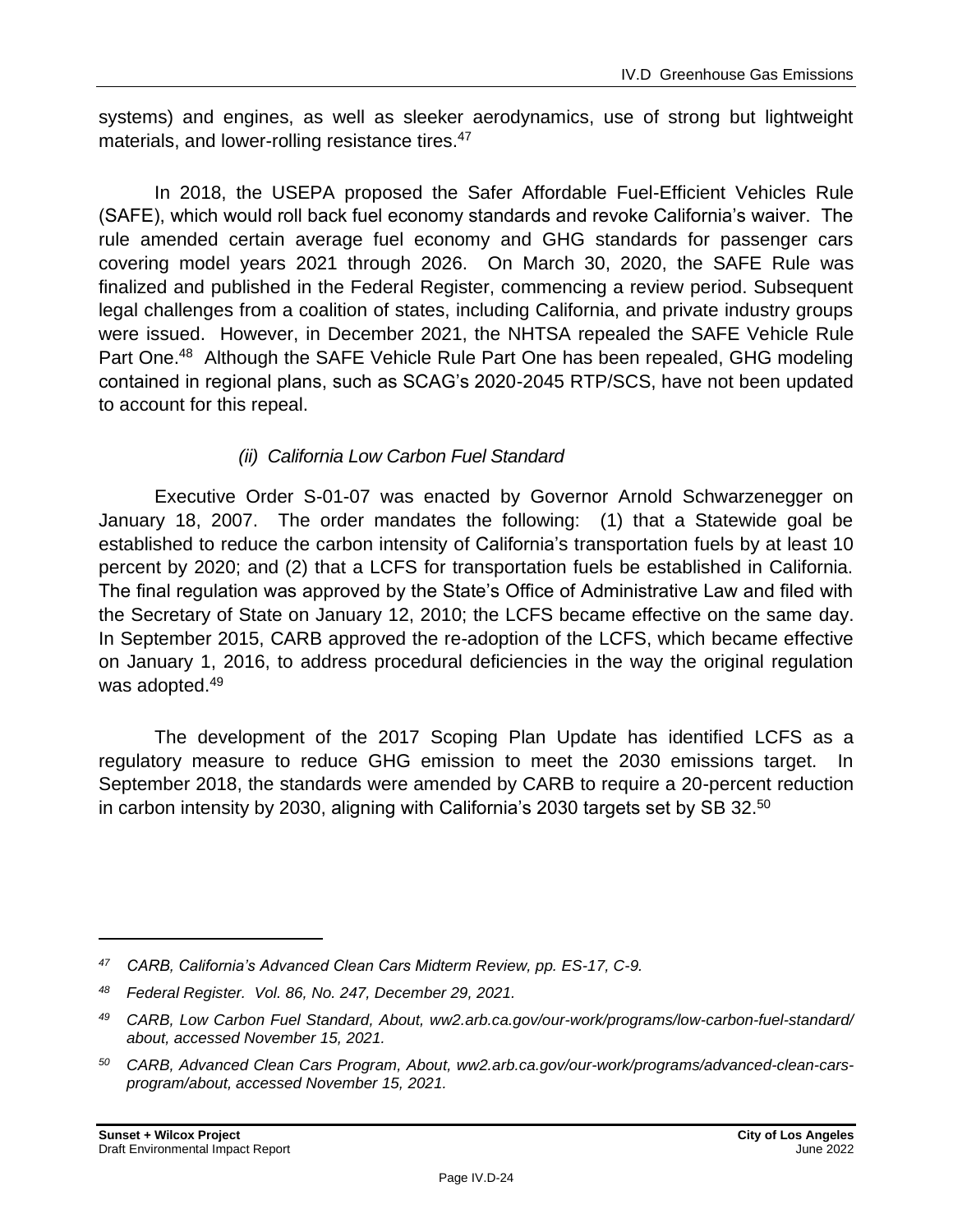#### *(iii) Advanced Clean Cars Regulations*

In 2012, CARB approved the Advanced Clean Cars program, an emissions-control program for model years 2015–2025.<sup>51</sup> The components of the Advanced Clean Cars program include the Low-Emission Vehicle (LEV) regulations that reduce criteria pollutants and GHG emissions from light- and medium-duty vehicles, and the ZEV regulation, which requires manufacturers to produce an increasing number of pure ZEVs (meaning battery electric and fuel cell electric vehicles), with provisions to also produce plug-in hybrid electric vehicles (PHEV) in the 2018 through 2025 model years.<sup>52</sup> During the March 2017 midterm review, CARB voted unanimously to continue with the vehicle GHG emission standards and the ZEV program for cars and light trucks sold in California through 2025.<sup>53</sup>

In addition, Governor Gavin Newsom signed an executive order (Executive Order No. N-79-20) on September 23, 2020, that would phase out sales of new gas-powered passenger cars by 2035 in California with an additional 10-year transition period for heavy vehicles. The State would not restrict used car sales or forbid residents from owning gas-powered vehicles. In accordance with the executive order, CARB is developing a 2020 Mobile Source Strategy, a comprehensive analysis that presents scenarios for possible strategies to reduce the carbon, toxic and unhealthy pollution from cars, trucks, equipment, and ships. The strategies will provide important information for numerous regulations and incentive programs going forward by conveying what is necessary to address the aggressive emission reduction requirements.

The primary mechanism for achieving the ZEV target for passenger cars and light trucks is CARB's Advanced Clean Cars II (ACC II) Program. The ACC II regulations will focus on post-2025 model year light-duty vehicles, as requirements are already in place for new vehicles through the 2025 model year. A rulemaking package is anticipated to be presented to the Board members in June 2022.

#### *(iv) Sustainable Communities and Climate Protection Act*

The Sustainable Communities and Climate Protection Act of 2008, or SB 375 (Chapter 728, Statutes of 2008), which was adopted by the State on September 30, 2008, establishes mechanisms for the development of regional targets for reducing passenger vehicle GHG emissions. SB 375 finds that the "transportation sector is the single largest

*<sup>51</sup> CARB, California's Advanced Clean Cars Program, www.arb.ca.gov/msprog/acc/acc.htm, accessed November 15, 2021.*

*<sup>52</sup> CARB, California's Advanced Clean Cars Program, www.arb.ca.gov/msprog/acc/acc.htm, accessed November 15, 2021.*

*<sup>53</sup> CARB, News Release: CARB finds vehicle standards are achievable and cost-effective, www.arb.ca.gov/ newsrel/newsrelease.php?id=908, accessed November 15, 2021.*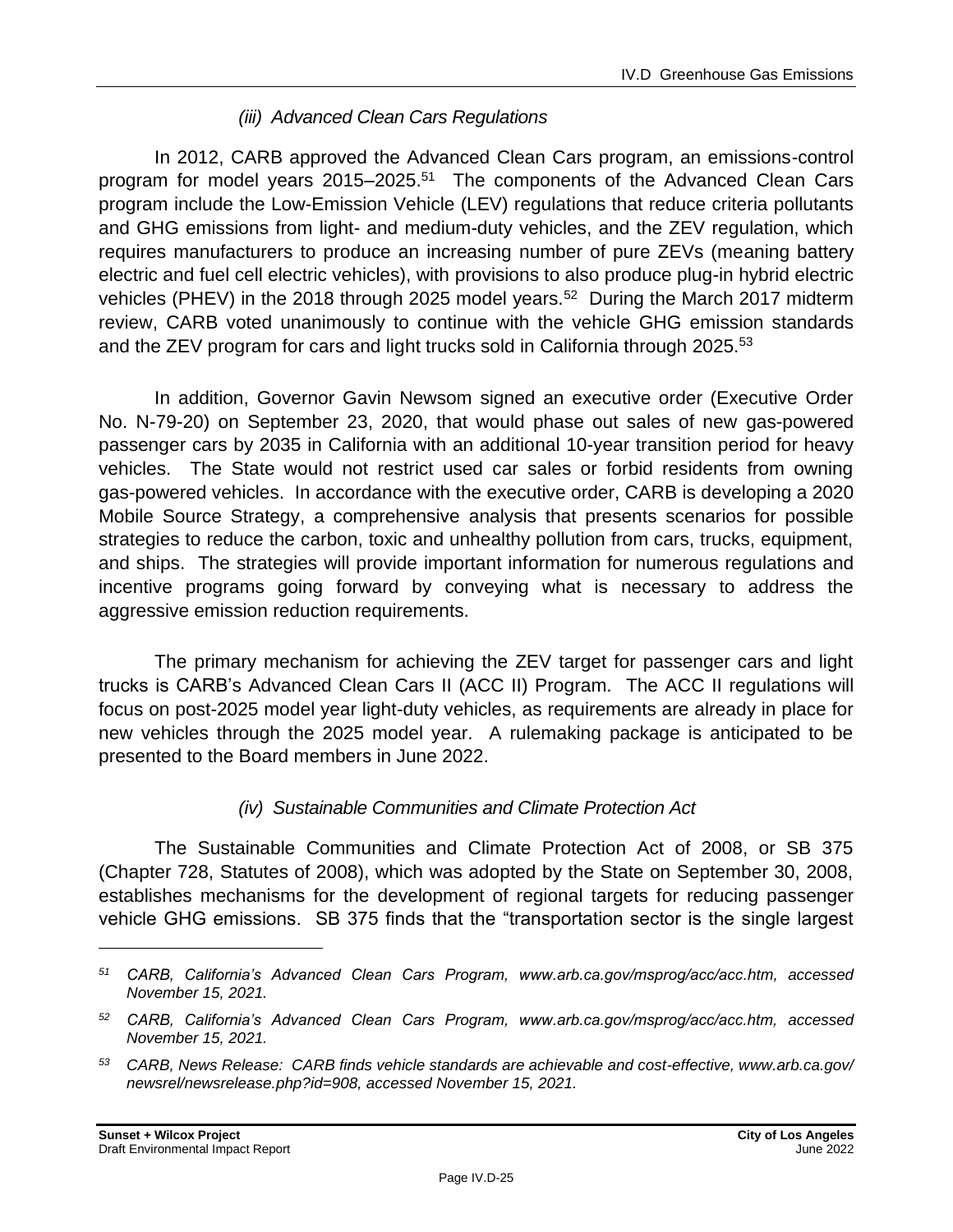contributor of greenhouse gases of any sector."<sup>54</sup> Under SB 375, CARB is required, in consultation with the Metropolitan Planning Organizations (MPOs), to set regional GHG reduction targets for the passenger vehicle and light-duty truck sector for 2020 and 2035. SCAG is the MPO in which the City is located. CARB set targets for 2020 and 2035 for each of the 18 MPO regions in 2010 and updated them in 2018.<sup>55</sup> In March 2018, CARB updated the SB 375 targets for the SCAG region to require an 8-percent reduction by 2020 and a 19-percent reduction by 2035 in per capita passenger vehicle GHG emissions.<sup>56</sup> As discussed further below, in September 2020, SCAG adopted an updated Regional Transportation Plan/Sustainable Community Strategies (2020–2045 RTP/SCS) subsequent to the update of the emission targets. The 2020–2045 RTP/SCS is expected to reduce per capita transportation emissions by 19 percent by 2035, which is consistent with SB 375 compliance with respect to meeting the State's GHG emission reduction goals.<sup>57</sup>

Under SB 375, the target must be incorporated within that region's RTP, which is used for long-term transportation planning, in an SCS. Certain transportation planning and programming activities would then need to be consistent with the SCS; however, SB 375 expressly provides that the SCS does not regulate the use of land and further provides that local land use plans and policies (e.g., general plans) are not required to be consistent with either the RTP or SCS.

#### *(v) Senate Bill 743*

Governor Jerry Brown signed Senate Bill (SB) 743 in 2013, which creates a process to change the way that transportation impacts are analyzed under CEQA. Specifically, SB 743 requires the Governor's Office of Planning and Research (OPR) to amend the CEQA Guidelines to provide an alternative to level of service (LOS) methodology for evaluating transportation impacts. Particularly within areas served by transit, the required alternative criteria must "promote the reduction of greenhouse gas emissions, the development of multimodal transportation networks, and a diversity of land uses." Measurements of transportation impacts may include "vehicle miles traveled, vehicle miles traveled per capita, automobile trip generation rates, or automobile trips generated."

*<sup>54</sup> State of California, Senate Bill No. 375, September 30, 2008.*

*<sup>55</sup> CARB, Sustainable Communities & Climate Protection Program, About, ww2.arb.ca.gov/our-work/ programs/sustainable-communities-climate-protection-program/about, accessed November 15, 2021.*

*<sup>56</sup> CARB, SB 375 Regional Greenhouse Gas Emissions Reduction Targets, 2018.*

*<sup>57</sup> SCAG, Final 2020–2045 RTP/SCS, Chapter 0: Making Connections, 2020, p. 5.*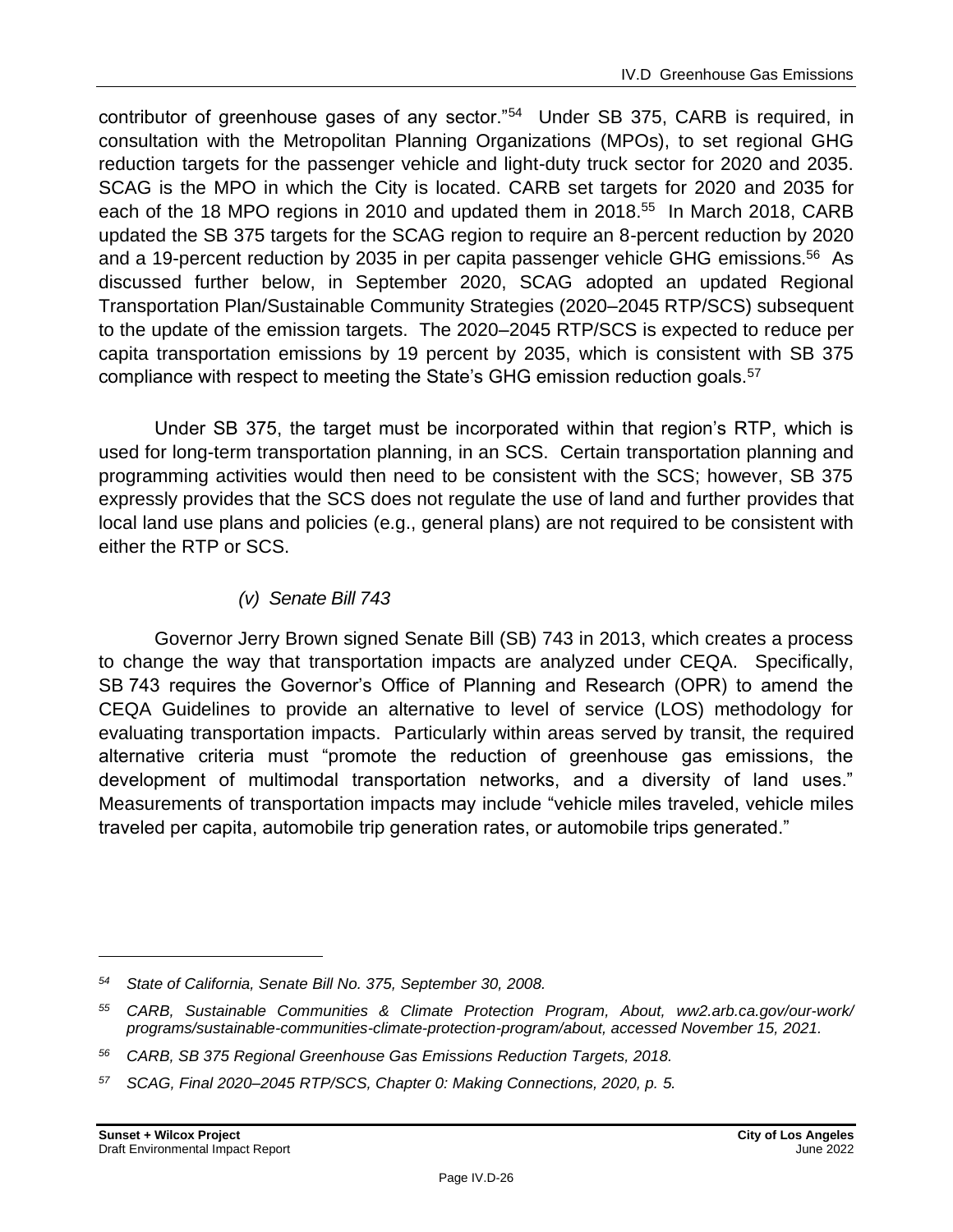#### *(h) Building Standards and Other Regulations*

#### *(i) California Appliance Efficiency Regulations*

The Appliance Efficiency Regulations (Title 20, Sections 1601 through 1608), adopted by the CEC, include standards for new appliances (e.g., refrigerators) and lighting, if they are sold or offered for sale in California. These standards include minimum levels of operating efficiency, and other cost-effective measures, to promote the use of energy- and water-efficient appliances.

#### *(ii) Title 24, Building Standards Code and CALGreen Code*

The CEC first adopted the Energy Efficiency Standards for Residential and Nonresidential Buildings (CCR, Title 24, Part 6) in 1978 in response to a legislative mandate to reduce energy consumption in the State. Although not originally intended to reduce GHG emissions, increased energy efficiency, and reduced consumption of electricity, natural gas, and other fuels would result in fewer GHG emissions from residential and nonresidential buildings subject to the standard. The standards are updated periodically to allow for the consideration and inclusion of new energy efficiency technologies and methods.

Part 11 of the Title 24 Building Standards is referred to as the California Green Building Standards (CALGreen) Code and was developed to help the State achieve its GHG reduction goals under HSC Division 25.5 (e.g., AB 32) by codifying standards for reducing building-related energy, water, and resource demand, which in turn reduces GHG emissions from energy, water, and resource demand. The purpose of the CALGreen Code is to "improve public health, safety and general welfare by enhancing the design and construction of buildings through the use of building concepts having a positive environmental impact and encouraging sustainable construction practices in the following categories: (1) Planning and design; (2) Energy efficiency; (3) Water efficiency and conservation; (4) Material conservation and resource efficiency; and (5) Environmental air quality."<sup>58</sup> The CALGreen Code is not intended to substitute for or be identified as meeting the certification requirements of any green building program that is not established and adopted by the California Building Standards Commission. The CALGreen Code establishes mandatory measures for new residential and non-residential buildings. Such mandatory measures include energy efficiency, water conservation, material conservation, planning and design and overall environmental quality.<sup>59</sup>

*<sup>58</sup> California Building Standards Commission, 2010 California Green Building Standards Code, (2010).*

*<sup>59</sup> California Building Standards Commission, 2010 California Green Building Standards Code, (2010).*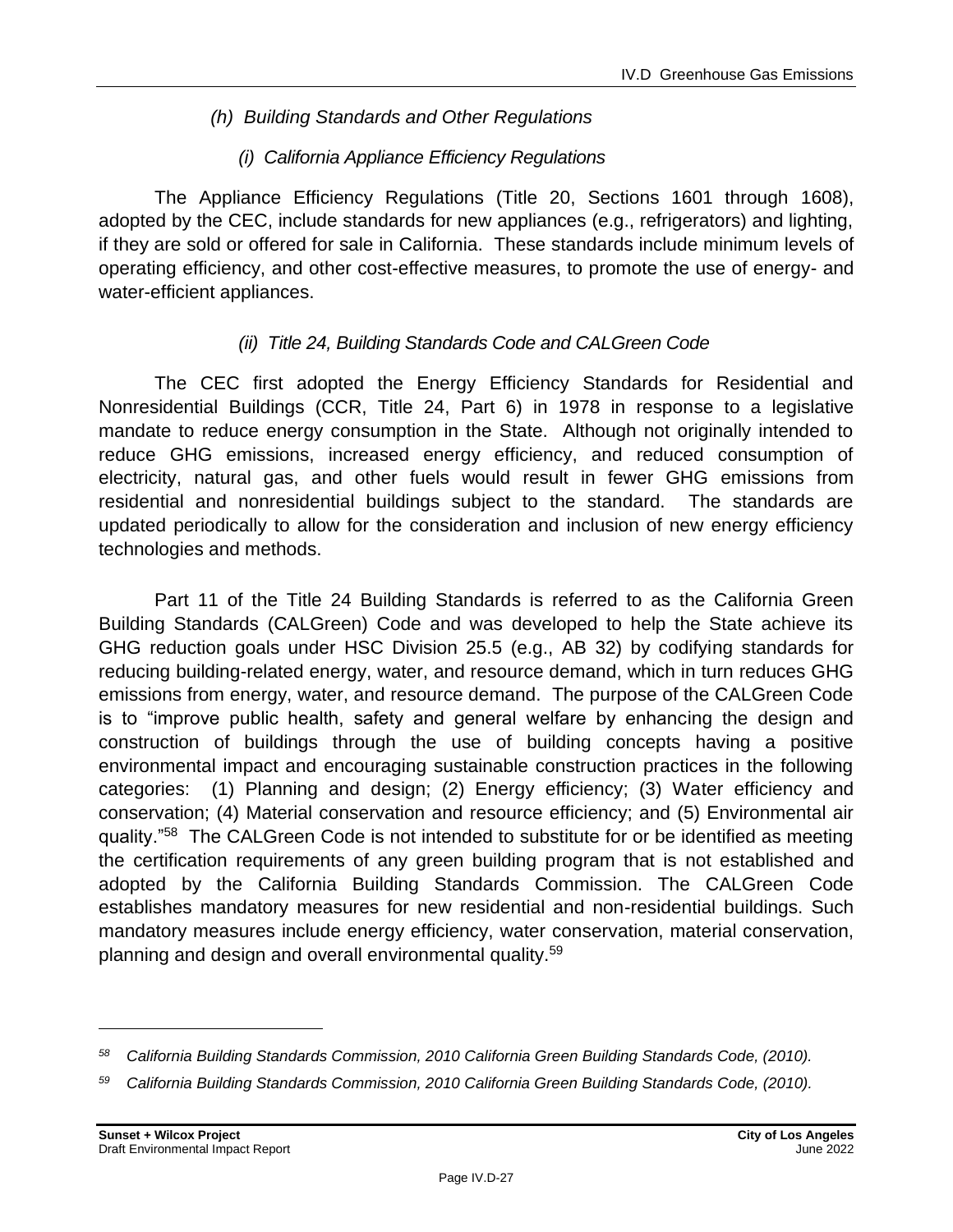On May 9, 2018, the CEC adopted the 2019 Title 24 Standards, which went into effect on January 1, 2020. The 2019 standards continue to improve upon the previous (2016) Title 24 standards for new construction of, and additions and alterations to, residential and non-residential buildings. $60$  The 2019 Title 24 Standards ensure that builders use the most energy efficient and energy conserving technologies and construction practices. As described in the 2019 Title 24 Standards, the standards represent "challenging but achievable design and construction practices" that represent "a major step towards meeting the Zero Net Energy (ZNE) goal." Single-family homes built with the 2019 Title 24 Standards are projected to use approximately seven percent less energy due to energy efficiency measures versus those built under the 2016 standards. Once the mandated rooftop solar electricity generation is factored in, homes built under the 2019 standards will use about 53 percent less energy than those under the 2016 standards. Nonresidential buildings are projected to use approximately 30 percent less energy due mainly to lighting upgrades.<sup>61</sup> Compliance with Title 24 is enforced through the building permit process.

#### *(iii) CEQA Guidelines*

In August 2007, the California State Legislature adopted SB 97 (Chapter 185, Statutes of 2007), requiring OPR to prepare and transmit new CEQA Guidelines for the mitigation of GHG emissions or the effects of GHG emissions to the Resources Agency by July 1, 2009. In response to SB 97, the OPR adopted CEQA guidelines that became effective on March 18, 2010.

However, neither a threshold of significance nor any specific mitigation measures are included or provided in the CEQA Guidelines.<sup>62</sup> The CEQA Guidelines require a lead agency to make a good-faith effort, based on the extent possible on scientific and factual data, to describe, calculate, or estimate the amount of GHG emissions resulting from a project. Discretion is given to the lead agency whether to (1) use a model or methodology to quantify GHG emissions resulting from a project, and which model or methodology to use; or (2) rely on a qualitative analysis or performance-based standards. Furthermore, three factors are identified that should be considered in the evaluation of the significance of GHG emissions:

*<sup>60</sup> CEC, 2019 Building Energy Efficiency Standards.*

*<sup>61</sup> CEC, 2019 Building Energy Efficiency Standards, Fact Sheet.*

*<sup>62</sup> See 14 Cal. Code Regs. §§ 15064.7 (generally giving discretion to lead agencies to develop and publish thresholds of significance for use in the determination of the significance of environmental effects), 15064.4 (giving discretion to lead agencies to determine the significance of impacts from GHGs).*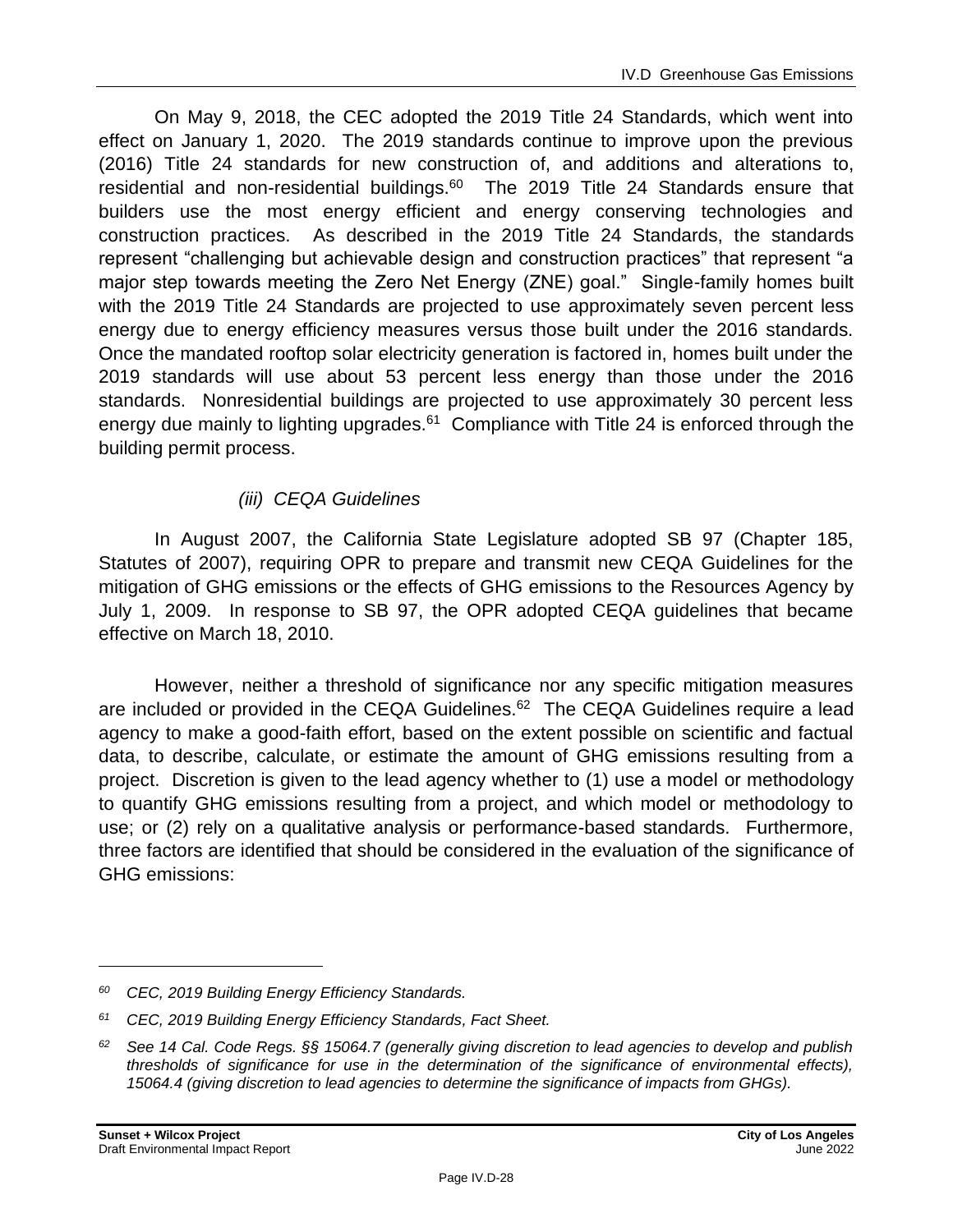- 1. The extent to which a project may increase or reduce GHG emissions as compared to the existing environmental setting;
- 2. Whether the project emissions exceed a threshold of significance that the lead agency determines applies to the project; and
- 3. The extent to which the project complies with regulations or requirements adopted to implement a statewide, regional, or local plan for the reduction or mitigation of GHG emissions.<sup>63</sup>

The administrative record for the Guidelines Amendments also clarifies "that the effects of greenhouse gas emissions are cumulative, and should be analyzed in the context of California Environmental Quality Act's requirements for cumulative impact analysis."<sup>64</sup>

#### *(i) Jobs and Economic Improvement through Environmental Leadership Act of 2011*

The Jobs and Economic Improvement through Environmental Leadership Act of 2021 (SB 7), codified in PRC Sections 21178 through 21189.3, is intended to encourage California's economic recovery by providing a streamlined process for judicial review of compliance with CEQA for development projects that qualify as an Environmental Leadership Development Project (ELDP). In order to be certified as an ELDP, the Governor of California must determine that the project would result in a minimum investment of \$100 million, would create high-wage jobs, and would not result in net additional GHG emissions, as determined by CARB. Further, the project must be located on an infill site, achieve the U.S. Green Building Council's Leadership in Energy and Environmental Design (LEED) Gold certification, be consistent with the relevant regional SCS, and exceed the transportation efficiency for comparable projects by at least 15 percent.

### (3) Regional

#### *(a) South Coast Air Quality Management District CEQA Guidance*

The City is located in the South Coast Air Basin (Air Basin), which consists of Orange County, Los Angeles County (excluding the Antelope Valley portion), and the western, non-desert portions of San Bernardino and Riverside Counties, in addition to the San Gorgonio Pass area in Riverside County. The South Coast Air Quality Management District (SCAQMD) is responsible for air quality planning in the Air Basin and developing

*<sup>63</sup> 14 Cal. Code Regs. § 15064.4(b).*

*<sup>64</sup> Letter from Cynthia Bryant, Director of the Governor's Office of Planning and Research to Mike Chrisman, California Secretary for Natural Resources, dated April 13, 2009.*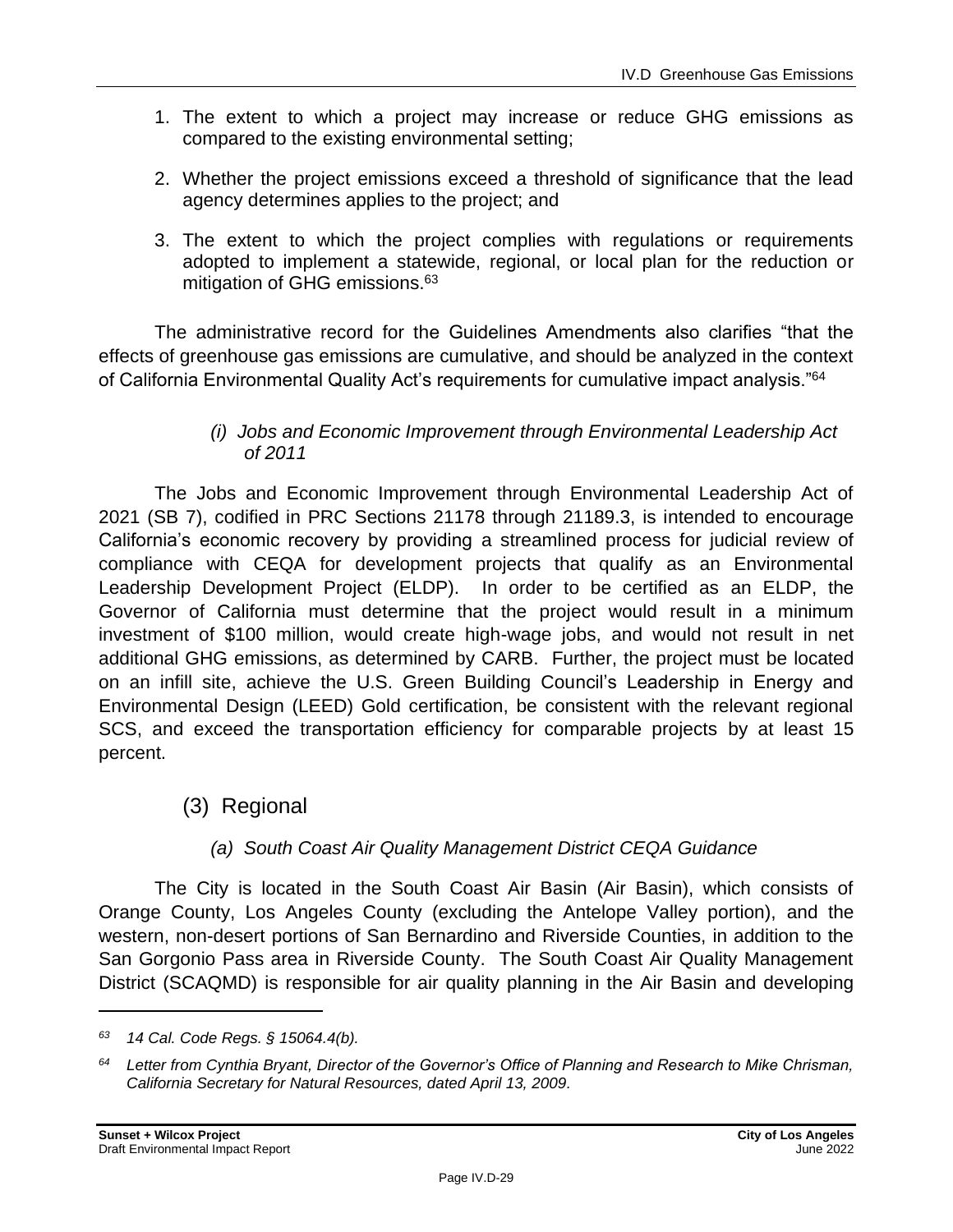rules and regulations to bring the area into attainment of the ambient air quality standards. This is accomplished through air quality monitoring, evaluation, education, implementation of control measures to reduce emissions from stationary sources, permitting and inspection of pollution sources, enforcement of air quality regulations, and by supporting and implementing measures to reduce emissions from motor vehicles.

In 2008, SCAQMD released draft guidance regarding interim CEQA GHG significance thresholds.<sup>65</sup> A GHG Significance Threshold Working Group was formed to further evaluate potential GHG significance thresholds.<sup>66</sup> The SCAQMD proposed the use of a percent emission reduction target to determine significance for commercial/residential projects that emit greater than 3,000 MTCO2e per year. Under this proposal, commercial/ residential projects that emit fewer than 3,000 MTCO<sub>2</sub>e per year would be assumed to have a less-than-significant impact on climate change. On December 5, 2008, the SCAQMD Governing Board adopted the staff proposal for an interim GHG significance threshold of 10,000 MTCO2e per year for stationary source/industrial projects where the SCAQMD is the lead agency. However, the SCAQMD has yet to adopt a GHG significance threshold for land use development projects (e.g., residential/commercial projects). The Working Group has been inactive since 2011, and SCAQMD has not formally adopted any GHG significance threshold for other jurisdictions.

#### *(b) SCAG Regional Transportation Plan/Sustainable Communities Strategy*

To implement SB 375 and reduce GHG emissions by correlating land use and transportation planning, SCAG adopted the 2020–2045 RTP/SCS in September 2020, which was prepared to reflect SB 32. The vision for the region incorporates a range of best practices for increasing transportation choices, reducing dependence on personal automobiles, further improving air quality, and encouraging growth in walkable, mixed-use communities with ready access to transit infrastructure and employment. More and varied housing types and employment opportunities would be located in and near job centers, transit stations and walkable neighborhoods where goods and services are easily accessible via shorter trips. To support shorter trips, people would have the choice of using neighborhood bike networks, car share or micro-mobility services like shared bicycles or scooters. For longer commutes, people would have expanded regional transit services and more employer incentives to carpool or vanpool. Other longer trips would be supported by on-demand services such as microtransit, carshare, and citywide partnerships with ride hailing services. For those that choose to drive, hotspots of

*<sup>65</sup> SCAQMD, Board Meeting, December 5, 2008, Agenda No. 31, www3.aqmd.gov/hb/2008/December/ 081231a.htm, accessed November 15, 2021.*

*<sup>66</sup> SCAQMD, Greenhouse Gases CEQA Significance Thresholds, www.aqmd.gov/home/regulations/ceqa/ air-quality-analysis-handbook/ghg-significance-thresholds, accessed November 15, 2021.*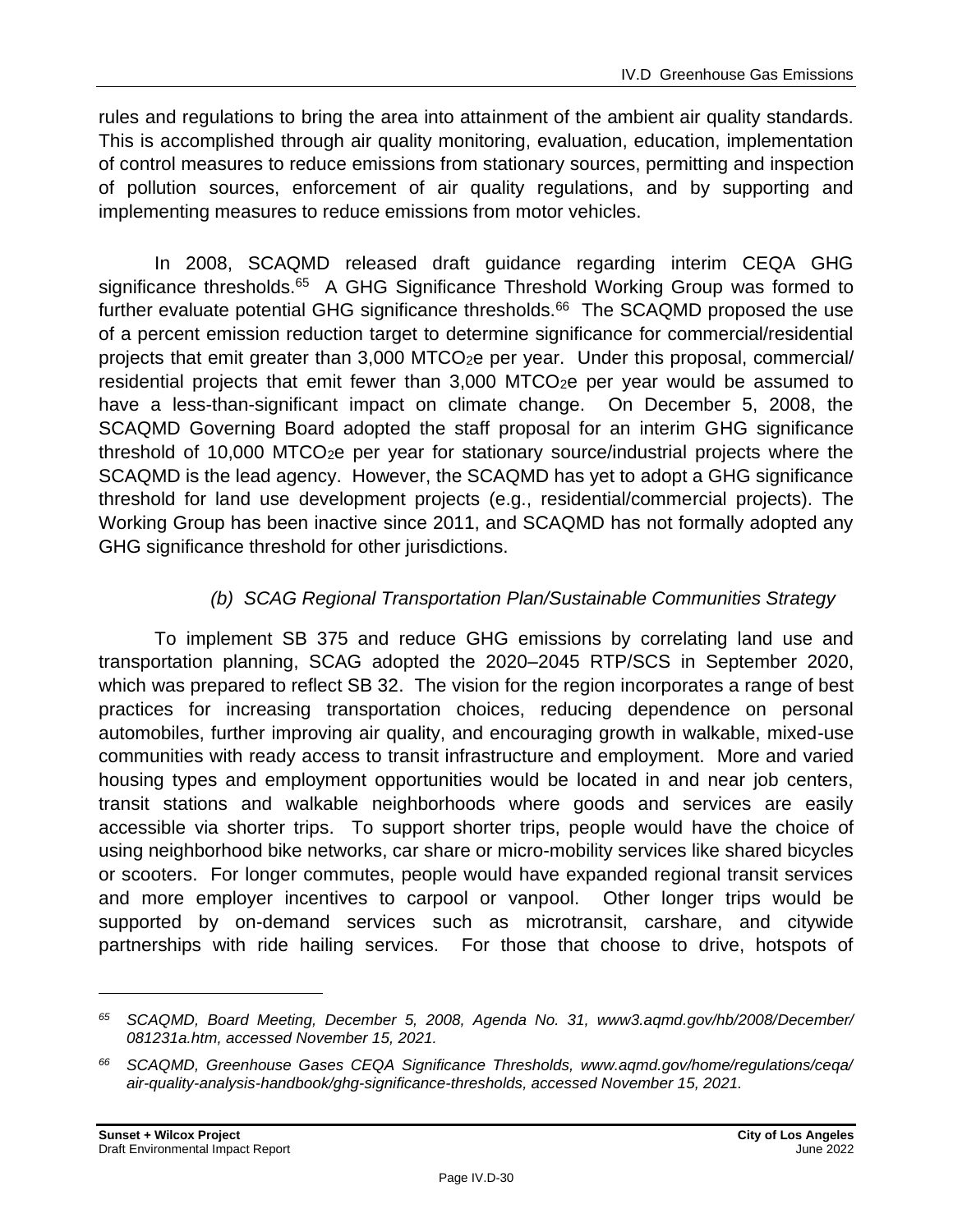congestion would be less difficult to navigate due to cordon pricing and using an electric vehicle will be easier due to an expanded regional charging network.

The 2020–2045 RTP/SCS states that the SCAG region was home to about 18.8 million people in 2016 and currently includes approximately 6.0 million homes and 8.4 million jobs.<sup>67</sup> By 2045, the integrated growth forecast estimates that these figures will increase by 3.7 million people, with nearly 1.6 million more homes and 1.6 million more jobs. Transit Priority Areas<sup>68</sup> (TPAs) will account for less than 1 percent of regional total land but are projected to accommodate 30 percent of future household growth between 2020 and 2045. The 2020–2045 RTP/SCS overall land use pattern reinforces the trend of focusing new housing and employment in the region's TPAs. TPAs are a cornerstone of land use planning best practice in the SCAG region because they concentrate roadway repair investments, leverage transit and active transportation investments, reduce regional life cycle infrastructure costs, improve accessibility, create local jobs, and have the potential to improve public health and housing affordability.

The 2020–2045 RTP/SCS is expected to reduce per capita transportation emissions by 19 percent by 2035, which is consistent with SB 375 compliance with respect to meeting the State's GHG emission reduction goals.<sup>69</sup> Due to fuel economy and efficiency improvements, GHG emission rates of model year 2017 vehicles have decreased by 15 to 20 percent when compared to model year 2008 and earlier vehicles. However, for purposes of SB 375 emissions reduction targets, the fuel economy improvements have been largely excluded from the reduction calculation. The SB 375 target focuses on the amount of vehicle travel per capita. As discussed above, OPR recommended that achieving 15 percent lower per capita (residential) or per employee (office) VMT than existing development is both generally achievable and is supported by evidence that connects this level of reduction to the State's emissions goals (i.e., SB 375 goal). The reductions generated by fuel economy improvements are already included as part of the State's GHG emissions reduction program and are not double-counted in the SB 375 target calculation.

*<sup>67</sup> 2020–2045 RTP/SCS population growth forecast methodology includes data for years 2010, 2010, 2016, and 2045.*

*<sup>68</sup> Defined by the 2020–2045 RTP/SCS as generally walkable transit villages or corridors that are within 0.5 mile of a major transit stop (rail or bus rapid transit station) with 15*‑*minute or less service frequency during peak commute hours.*

*<sup>69</sup> SCAG, Final 2020–2045 RTP/SCS, Chapter 0: Making Connections, 2020, p. 5.*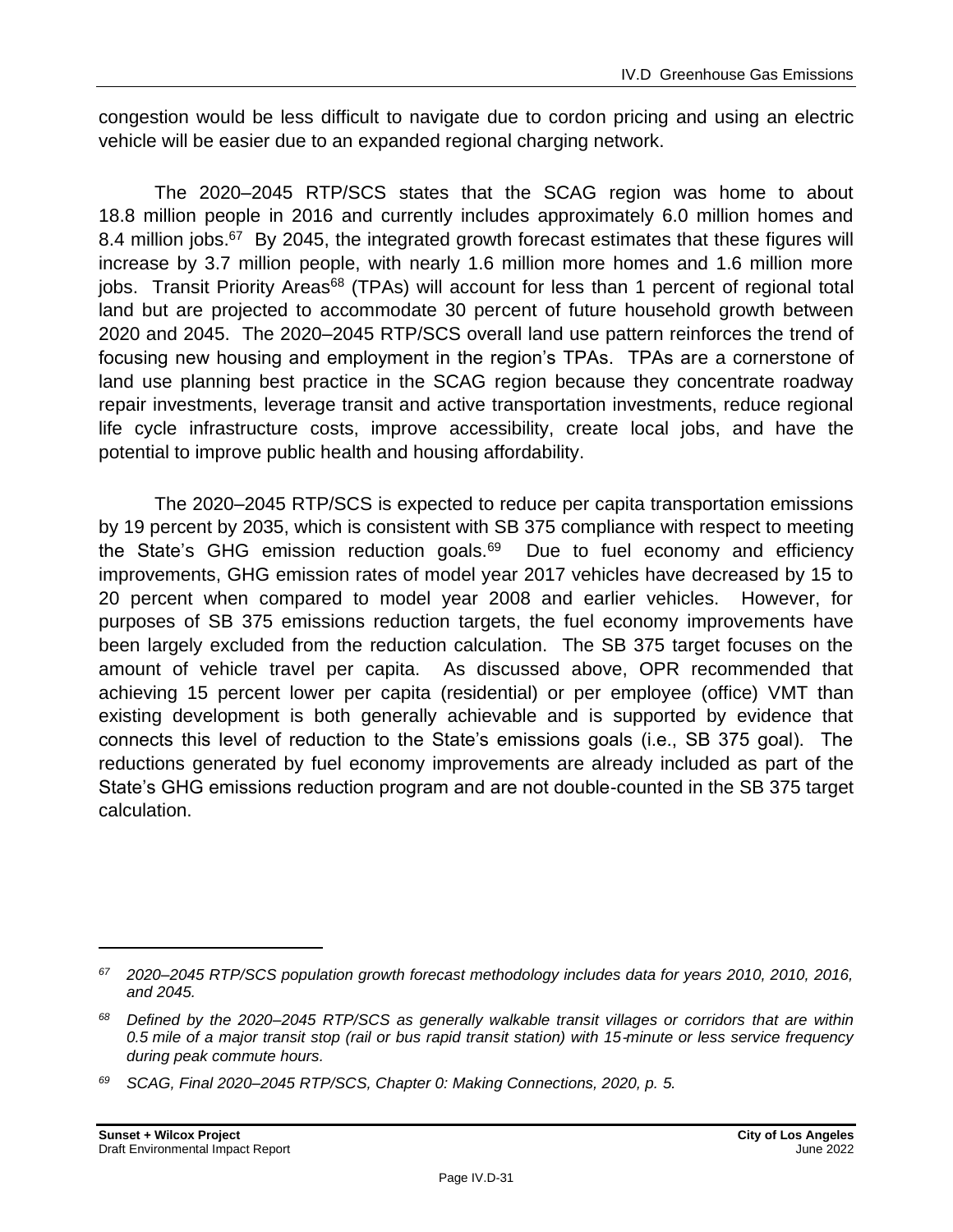(4) Local

*(a) Green New Deal*

The City addressed the issue of global climate change in *Green LA, An Action Plan to Lead the Nation in Fighting Global Warming* (LA Green Plan/ClimateLA) in 2007. This document outlines the goals and actions the City has established to reduce the generation and emission of GHGs from both public and private activities.

Subsequently on April 8, 2015, Mayor Eric Garcetti released the Sustainable City pLAn, which includes both short-term and long-term aspirations through the year 2035 in various topic areas, including water, solar power, energy-efficient buildings, carbon and climate leadership, waste and landfills, housing and development, mobility and transit, and air quality, among others.<sup>70</sup>

In April 2019, the Sustainability City pLAn was updated and renamed as L.A.'s Green New Deal, which consists of a program of actions designed to create sustainabilitybased performance targets through 2050 to advance economic, environmental, and equity objectives.<sup>71</sup> The City's Green New Deal augments, expands, and elaborates the City's vision for a sustainable future and tackles the climate emergency with accelerated targets and new aggressive goals. These plans are intended to guide City departments in their future planning and regulation formulation. These plans do not establish binding policies on private development.

• While not a plan adopted solely to reduce GHG emissions, within the City's Green New Deal, "Climate Mitigation," or reduction of GHG is one of eight explicit benefits that help define its strategies and goals.

### *(b) City of Los Angeles Green Building Code*

On December 11, 2019, the Los Angeles City Council approved Ordinance No. 186,488, which amended Chapter IX of the Los Angeles Municipal Code (LAMC), referred to as the Los Angeles Green Building Code, by adding a new Article 9 to incorporate various provisions of the 2019 CALGreen Code. Projects filed on or after January 1, 2020, must comply with the provisions of the Los Angeles Green Building Code. Specific mandatory requirements and elective measures are provided for three categories: (1) lowrise residential buildings; (2) nonresidential and high-rise residential buildings; and (3) additions and alterations to nonresidential and high-rise residential buildings. Article 9,

*<sup>70</sup> City of Los Angeles, Sustainable City pLAn, April 2015.*

*<sup>71</sup> City of Los Angeles. LA's Green New Deal, Sustainable City Plan 2019.*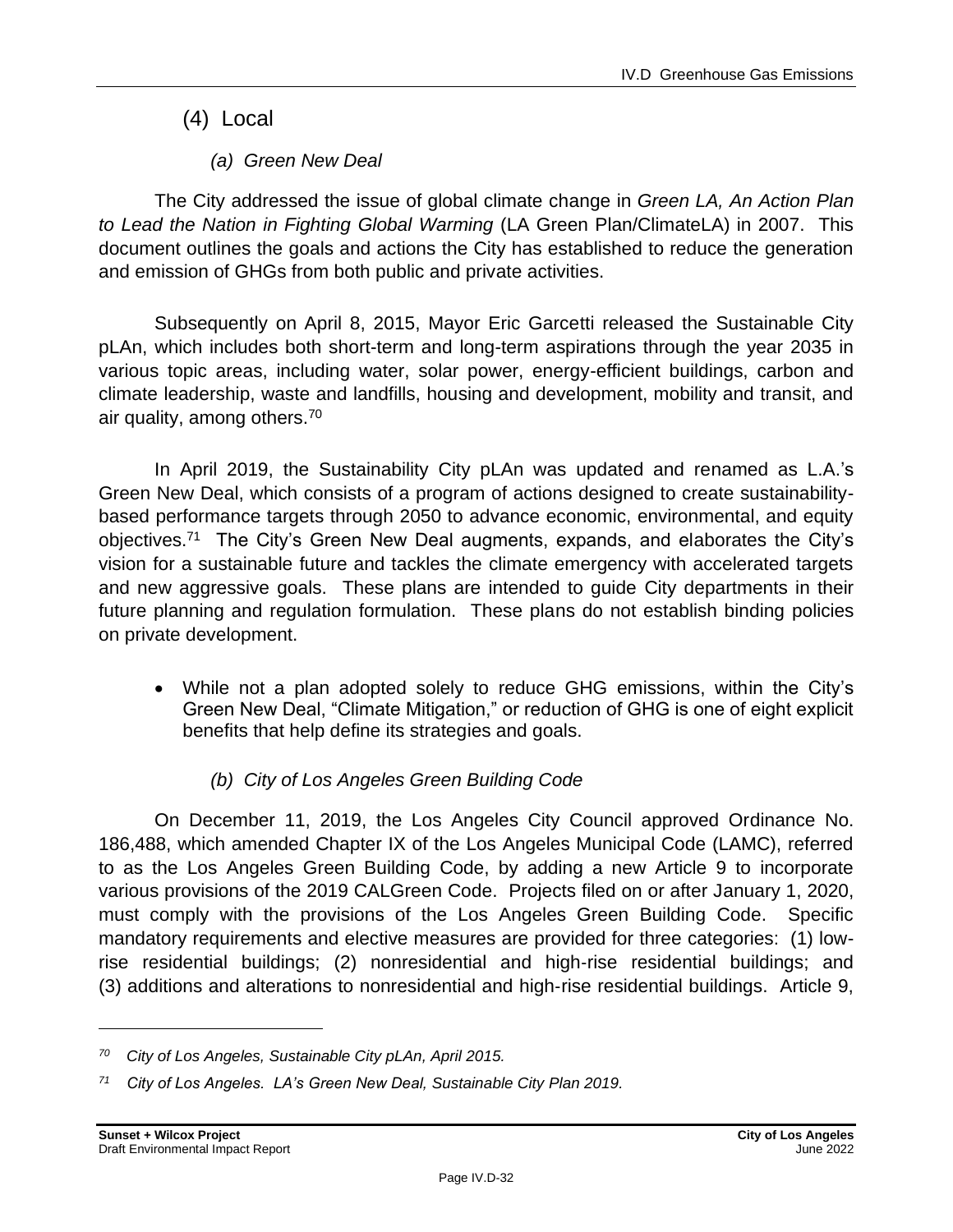Division 5 includes mandatory measures for newly constructed nonresidential and high-rise residential buildings.

#### *(c) City of Los Angeles Solid Waste Programs and Ordinances*

The recycling of solid waste materials also contributes to reduced energy consumption. Specifically, when products are manufactured using recycled materials, the amount of energy that would have otherwise been consumed to extract and process virgin source materials is reduced as well as disposal energy averted. In 1989, California enacted AB 939, the California Integrated Waste Management Act, which establishes a hierarchy for waste management practices, such as source reduction, recycling, and environmentally safe land disposal.

The City has developed and is in the process of implementing the Solid Waste Integrated Resources Plan, also referred to as the Zero Waste Plan, whose goal is to lead the City towards being a "zero waste" City by 2030.<sup>72</sup> These waste reduction plans, policies, and regulations, along with Mayoral and City Council directives, have increased the level of waste diversion for the City to 76 percent as of 2013.<sup>73</sup> In addition, the City adopted the Recovering Energy, Natural Resources, and Economic Benefit from Waste for Los Angeles (RENEW LA) Plan in 2006, which aims to achieve a zero waste goal through reducing, reusing, recycling, or converting the resources not going to disposal and achieving a diversion rate of 90 percent or more by 2025.<sup>74</sup> The City also approved the Waste Hauler Permit Program (Ordinance No. 181,519, LAMC Chapter VI, Article 6, Section 66.32-66.32.5), which requires private waste haulers to obtain AB 939 Compliance Permits to transport construction and demolition waste to City-certified construction and demolition waste processors. The City's Exclusive Franchise System Ordinance (Ordinance No. 182,986), among other requirements, sets a maximum annual disposal level and diversion requirements for franchised waste haulers to promote waste diversion from landfills and support the City's zero waste goals. These programs reduce the number of trips to haul solid waste and, therefore, reduce the amount of petroleum-based fuels and energy used to process solid waste.

*<sup>72</sup> LASAN, Final Program Environmental Impact Report Solid Waste Integrated Resources Plans, December 2014.*

*<sup>73</sup> City of Los Angeles, Department of Public Works, LA Sanitation, Recycling. www.lacitysan.org/san/faces/ home/portal/s-lsh-wwd/s-lsh-wwd-s/s-lsh-wwd-s-r?\_adf.ctrl-state=kq9mn3h5a\_188, accessed November 15, 2021.*

*<sup>74</sup> City of Los Angeles, RENEW LA, Five-Year Milestone Report, 2011.*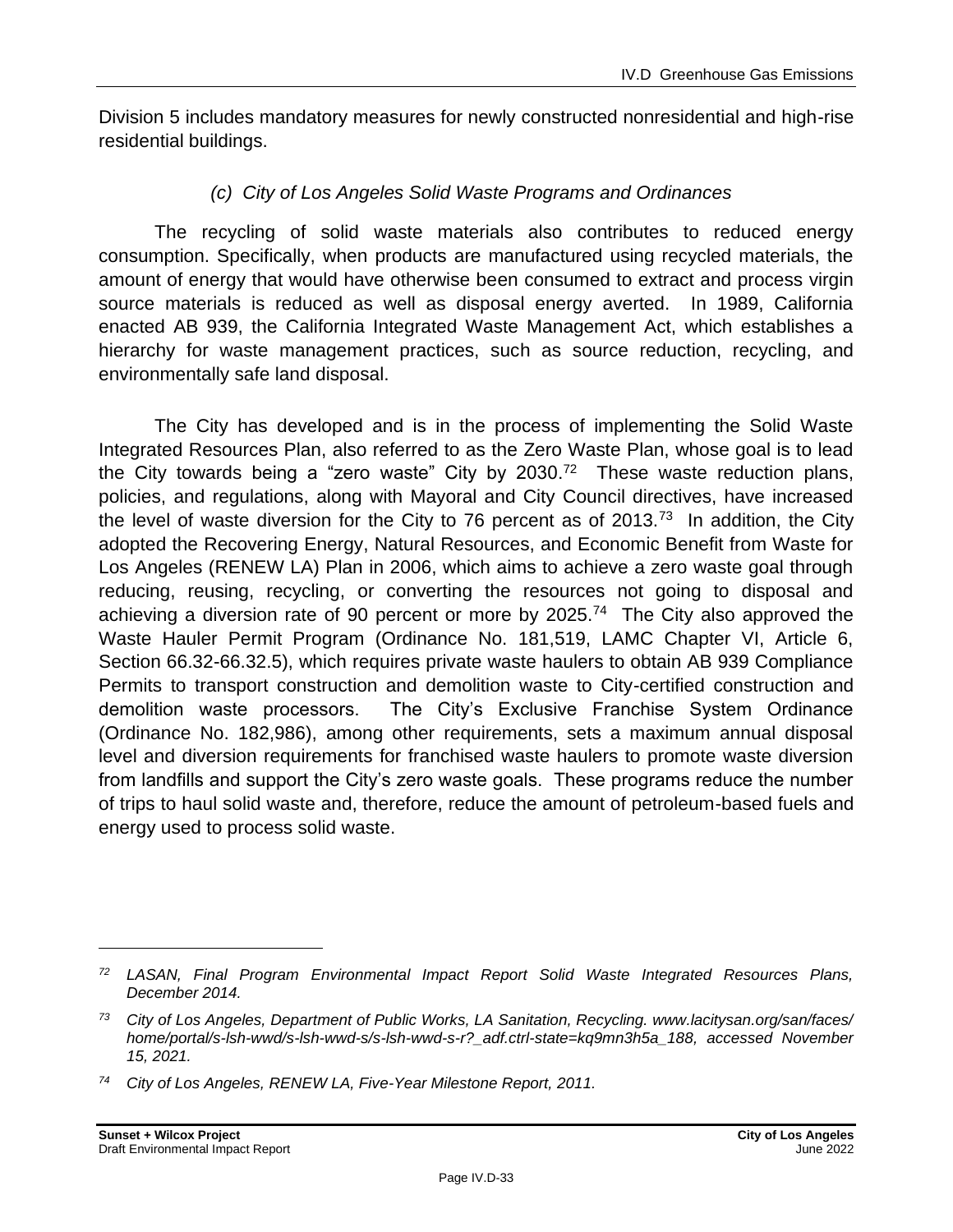#### *(d) City of Los Angeles General Plan*

The City does not have a General Plan Element specific to climate change and GHG emissions, and its General Plan does not have any stated goals, objectives, or policies specifically addressing climate change and GHG emissions. However, the following five goals from the City's General Plan Air Quality Element would also lead to GHG emission reductions:<sup>75</sup>

- Less reliance on single-occupancy vehicles with fewer commute and non-work trips;
- Efficient management of transportation facilities and system infrastructure using cost-effective system management and innovative demand-management techniques;
- Minimal impacts of existing land use patterns and future land use development on air quality by addressing the relationship between land use, transportation, and air quality;
- Energy efficiency through land use and transportation planning, the use of renewable resources and less-polluting fuels, and the implement of conservation measures, including passive measures, such as site orientation and tree planting; and
- Citizen awareness of the linkages between personal behavior and air pollution and participation in efforts to reduce air pollution.

#### *(e) Traffic Study Policies and Procedures*

The City's Department of Transportation (LADOT) has developed the City Transportation Assessment Guidelines (TAG) (July 2019, updated July 2020) to provide the public, private consultants, and City staff with standards, guidelines, objectives, and criteria to be used in the preparation of a transportation assessment. The TAG establishes the reduction of vehicle trips and VMT as the threshold for determining transportation impacts and, thus, is an implementing mechanism of the City's strategy to reduce land use transportation-related GHG emissions consistent with AB 32, SB 32, and SB 375.

*<sup>75</sup> City of Los Angeles, Air Quality Element, June 1991, pp. IV-1 to IV-4.*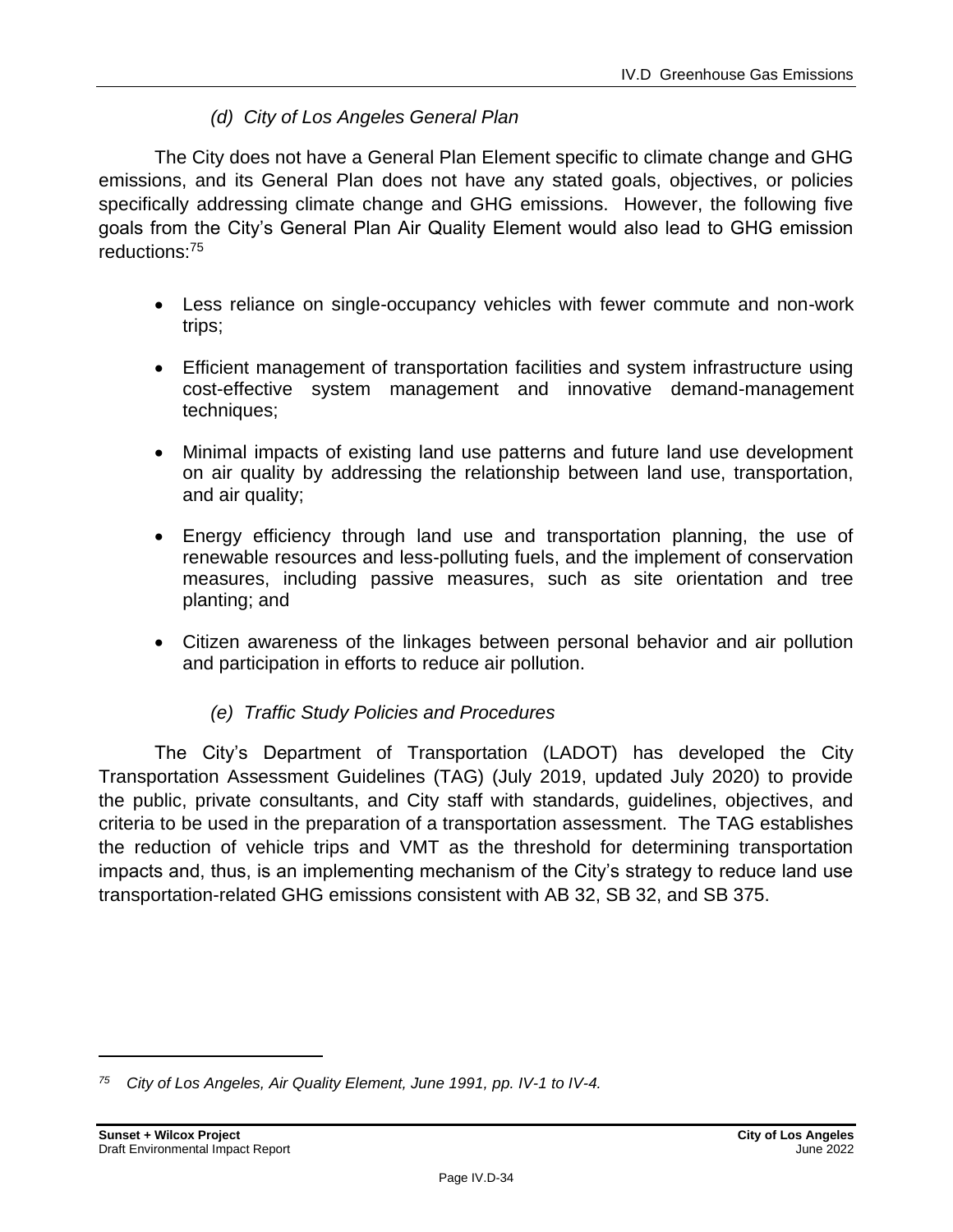# **d. Existing Conditions**

# (1) Existing Statewide GHG Emissions

GHG emissions are the result of both natural and human-influenced activities. Regarding human-influenced activities, motor vehicle travel, consumption of fossil fuels for power generation, industrial processes, heating and cooling, landfills, agriculture, and wildfires are the primary sources of GHG emissions. Without human intervention, Earth maintains an approximate balance between the emission of GHGs into the atmosphere and the storage of GHGs in oceans and terrestrial ecosystems. Events and activities, such as the industrial revolution and the increased combustion of fossil fuels (e.g., gasoline, diesel, coal, etc.), have contributed to the rapid increase in atmospheric levels of GHGs over the last 150 years. As reported by the CEC, California contributes 1 percent of global and 6 percent of national GHG emissions.<sup>76</sup> California represents approximately 12 percent of the national population. Approximately 80 percent of GHGs in California consist of CO<sup>2</sup> produced from fossil fuel combustion. The current California GHG inventory compiles Statewide anthropogenic GHG emissions and carbon sinks/storage from years 2000 to 2018.<sup>77</sup> It includes estimates for  $CO<sub>2</sub>$ ,  $CH<sub>4</sub>$ , N<sub>2</sub>O, HFCs, PFCs, and SF<sub>6</sub>. The GHG inventory for California for years 2012 through 2018 is presented in Table IV.D-4 on page IV.D-36. As shown in Table IV.D-4 on page IV.D-36, the GHG inventory for California in 2017 was 424.10 MMTCO<sub>2</sub>e. Based on data presented above, the 2016 Statewide GHG inventory fell below 1990 levels, which achieves the AB 32 target of reducing Statewide GHG emissions to below 1990 levels (431 MMTCO<sub>2</sub>e) by 2020.<sup>78</sup>

## (2) Existing Project Site Emissions

The Project Site is currently developed with three buildings and surface parking. The existing buildings on the Project Site comprise approximately 26,261 square feet of floor area consisting of a one-story, 16,932-square-foot commercial building along Sunset Boulevard and Wilcox Street/Cole Place, a one-story, 4,446-square-foot commercial office building along Wilcox Street, and a two-story, 4,883-square-foot commercial office building along Cole Place and De Longpre Avenue. Mobile source emissions are generated by motor vehicle trips to and from the Project Site. Area source emissions are generated by the use of maintenance equipment, landscape equipment, and products that contain

*<sup>76</sup> California Energy Commission, Tracking Progress Greenhouse Gas Emissions Reductions, December 2018.*

*<sup>77</sup> A carbon inventory identifies and quantifies sources and sinks of greenhouse gases. Sinks are defined as a natural or artificial reservoir that accumulates and stores some carbon-containing chemical compound for an indefinite period.*

*<sup>78</sup> CARB, Climate pollutants fall below 1990 levels for first time, ww2.arb.ca.gov/news/climate-pollutants-fallbelow-1990-levels-first-time, accessed January 27, 2021.*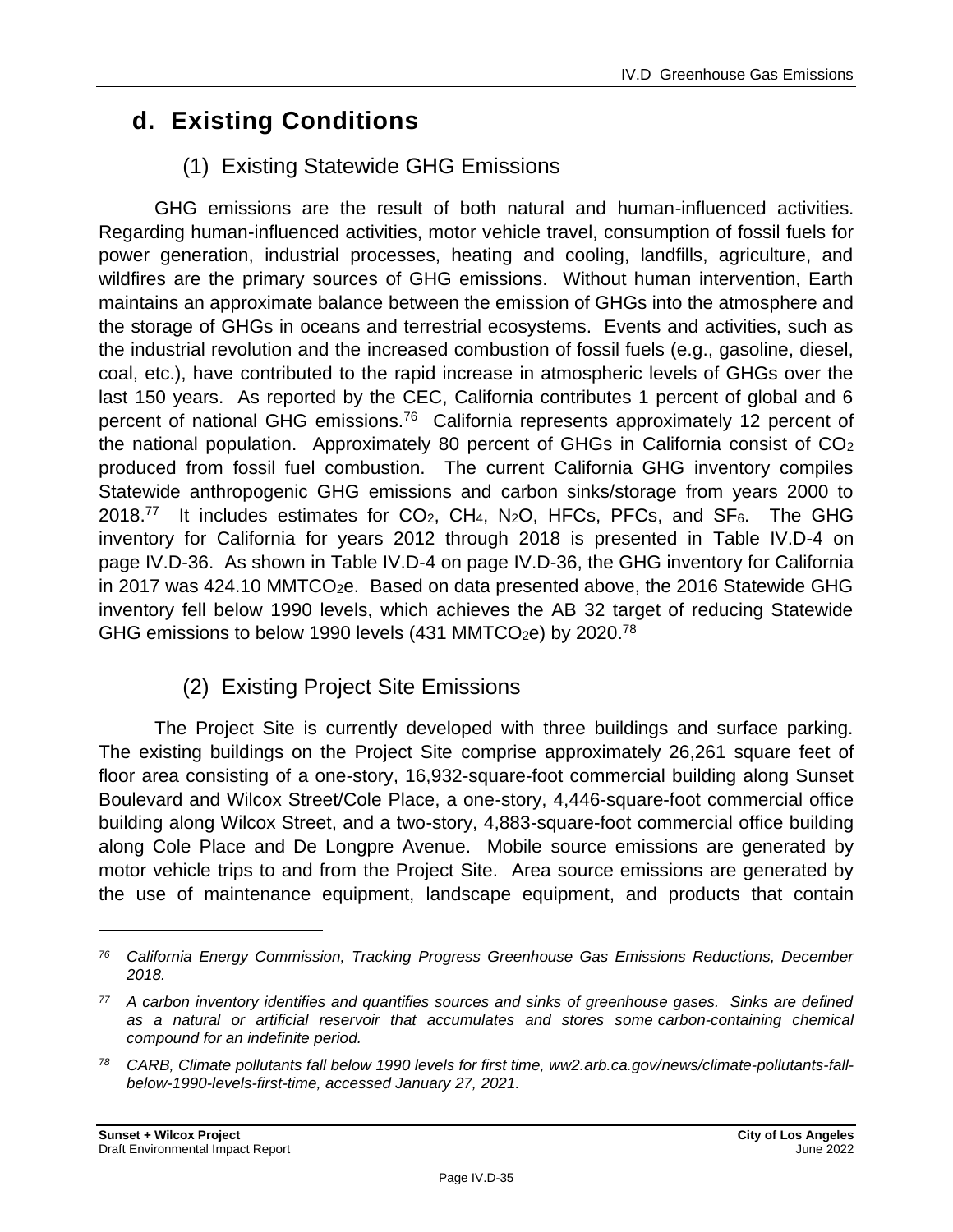#### **Table IV.D-4 California GHG Inventory (million metric tons CO2e)**

|                                            | 2012   | 2013   | 2014   | 2015   | 2016   | 2017   | 2018   |
|--------------------------------------------|--------|--------|--------|--------|--------|--------|--------|
| <b>Transportation</b>                      | 161.35 | 161.24 | 162.56 | 166.19 | 169.76 | 171.02 | 169.50 |
| On Road                                    | 147.71 | 147.15 | 147.85 | 151.20 | 155.16 | 156.41 | 154.45 |
| Passenger Vehicles                         | 111.77 | 111.52 | 112.20 | 116.32 | 119.02 | 119.95 | 119.45 |
| <b>Heavy Duty Trucks</b>                   | 35.94  | 35.62  | 35.65  | 34.88  | 36.14  | 36.45  | 35.00  |
| <b>Ships &amp; Commercial Boats</b>        | 3.60   | 3.86   | 3.95   | 3.89   | 3.72   | 3.82   | 3.74   |
| Aviation (Intrastate)                      | 3.75   | 3.93   | 3.90   | 4.22   | 4.44   | 4.68   | 4.65   |
| Rail                                       | 2.47   | 2.40   | 2.63   | 2.42   | 2.17   | 1.83   | 2.22   |
| Off Road                                   | 2.23   | 2.33   | 2.43   | 2.53   | 2.63   | 2.73   | 2.83   |
| Unspecified                                | 1.58   | 1.57   | 1.79   | 1.93   | 1.64   | 1.55   | 1.61   |
| <b>Percent of Total Emissions</b>          | 36%    | 36%    | 37%    | 38%    | 40%    | 40%    | 40%    |
| <b>Electric Power</b>                      | 98.16  | 91.39  | 88.85  | 84.83  | 68.57  | 62.13  | 63.11  |
| <b>In-State Generation</b>                 | 53.75  | 51.41  | 52.05  | 50.88  | 42.20  | 38.18  | 38.54  |
| <b>Natural Gas</b>                         | 49.72  | 47.66  | 47.07  | 46.19  | 38.18  | 34.65  | 35.00  |
| <b>Other Fuels</b>                         | 3.11   | 2.88   | 4.11   | 3.57   | 2.61   | 2.66   | 2.71   |
| <b>Fugitive and Process Emissions</b>      | 0.91   | 0.87   | 0.88   | 1.12   | 1.42   | 0.88   | 0.83   |
| <b>Imported Electricity</b>                | 44.42  | 39.99  | 36.80  | 33.94  | 26.36  | 23.95  | 24.57  |
| <b>Unspecified Imports</b>                 | 17.40  | 11.83  | 13.45  | 11.22  | 9.69   | 8.85   | 11.57  |
| <b>Specified Imports</b>                   | 27.02  | 28.15  | 23.35  | 22.72  | 16.67  | 15.10  | 13.00  |
| <b>Percent of Total Emissions</b>          | 22%    | 20%    | 20%    | 19%    | 16%    | 15%    | 15%    |
| <b>Commercial and Residential</b>          | 43.50  | 44.18  | 38.23  | 38.84  | 40.61  | 41.27  | 41.37  |
| <b>Residential Fuel Use</b>                | 28.18  | 28.99  | 23.80  | 24.22  | 25.25  | 25.99  | 25.74  |
| <b>Natural Gas</b>                         | 25.76  | 26.53  | 21.58  | 21.90  | 22.80  | 23.62  | 23.23  |
| <b>Other Fuels</b>                         | 1.55   | 1.59   | 1.34   | 1.43   | 1.56   | 1.48   | 1.62   |
| <b>Fugitive Emissions</b>                  | 0.87   | 0.88   | 0.88   | 0.89   | 0.89   | 0.89   | 0.90   |
| <b>Commercial Fuel Use</b>                 | 13.40  | 13.29  | 12.49  | 12.69  | 13.14  | 12.99  | 13.46  |
| <b>Natural Gas</b>                         | 11.25  | 11.28  | 10.40  | 10.50  | 10.90  | 11.06  | 11.13  |
| <b>Other Fuels</b>                         | 2.15   | 2.00   | 2.09   | 2.18   | 2.24   | 1.93   | 2.32   |
| <b>Commercial Cogeneration Heat Output</b> | 0.54   | 0.50   | 0.52   | 0.52   | 0.78   | 0.85   | 0.72   |
| <b>Other Commercial and Residential</b>    | 1.38   | 1.40   | 1.41   | 1.42   | 1.43   | 1.44   | 1.45   |
| <b>Percent of Total Emissions</b>          | 10%    | 10%    | 9%     | 9%     | 9%     | 10%    | 10%    |
| <b>Industrial</b>                          | 88.88  | 91.61  | 92.44  | 90.15  | 88.91  | 88.73  | 89.18  |
| Refineries                                 | 29.84  | 29.43  | 29.78  | 28.35  | 29.78  | 30.05  | 30.07  |
| <b>General Fuel Use</b>                    | 18.98  | 19.47  | 19.91  | 19.41  | 19.24  | 18.79  | 18.57  |
| <b>Natural Gas</b>                         | 14.48  | 14.37  | 15.38  | 14.63  | 15.42  | 15.01  | 15.49  |
| <b>Other Fuels</b>                         | 4.49   | 5.10   | 4.53   | 4.78   | 3.82   | 3.78   | 3.07   |
| Oil & Gas Extraction <sup>a</sup>          | 16.76  | 18.92  | 19.20  | 19.27  | 16.75  | 16.87  | 16.68  |
| <b>Fuel Use</b>                            | 14.87  | 16.94  | 17.17  | 17.22  | 14.84  | 14.94  | 14.61  |
| <b>Fugitive Emissions</b>                  | 1.89   | 1.98   | 2.03   | 2.05   | 1.91   | 1.93   | 2.08   |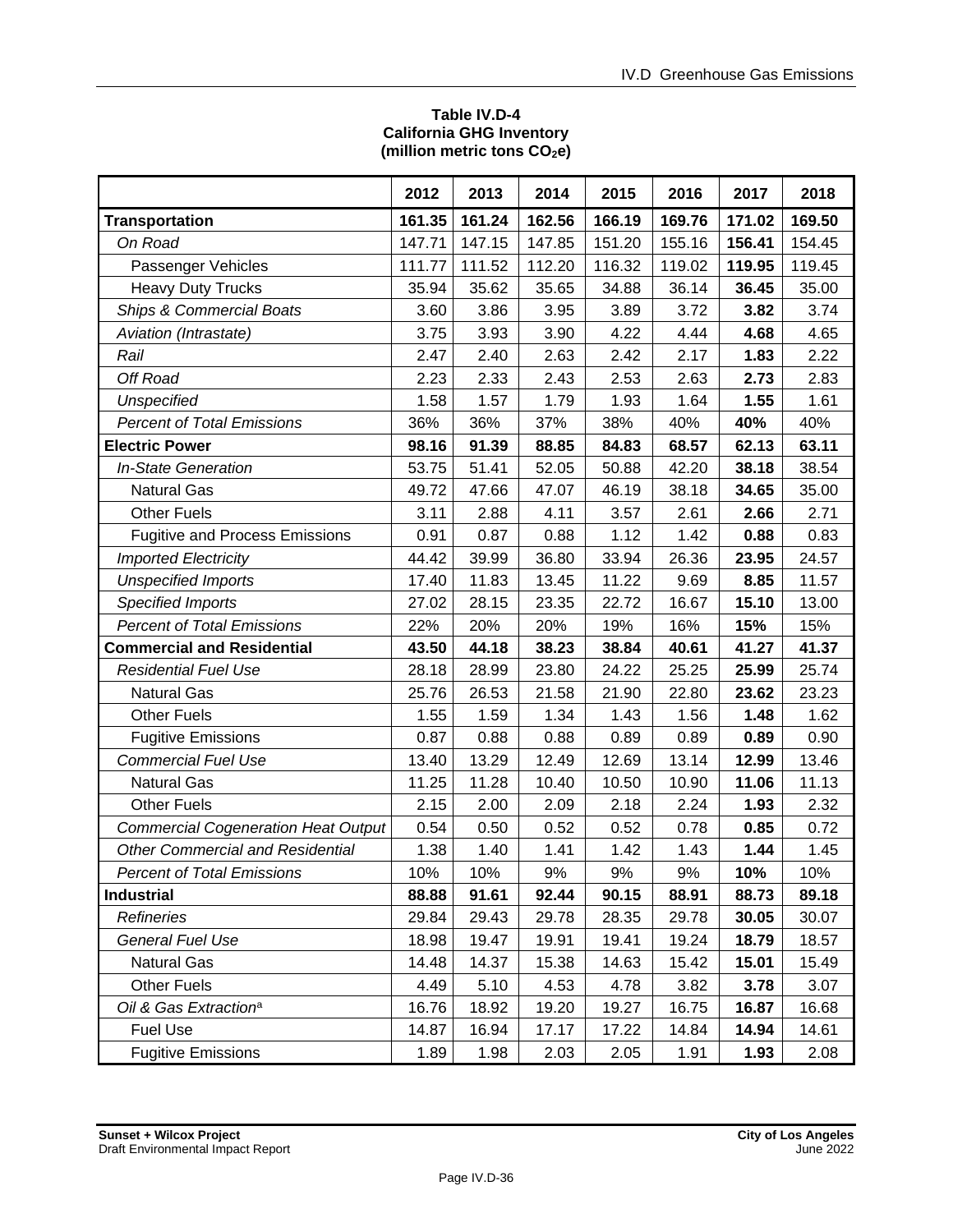#### **Table IV.D-4 (Continued) California GHG Inventory (million metric tons CO2e)**

|                                                        | 2012  | 2013  | 2014  | 2015  | 2016  | 2017  | 2018  |
|--------------------------------------------------------|-------|-------|-------|-------|-------|-------|-------|
| <b>Cement Plants</b>                                   | 6.93  | 7.21  | 7.66  | 7.47  | 7.60  | 7.66  | 7.88  |
| <b>Clinker Production</b>                              | 4.22  | 4.47  | 4.78  | 4.69  | 4.67  | 4.85  | 4.96  |
| <b>Fuel Use</b>                                        | 2.70  | 2.74  | 2.88  | 2.77  | 2.93  | 2.81  | 2.91  |
| <b>Cogeneration Heat Output</b>                        | 8.96  | 9.01  | 8.25  | 7.98  | 7.84  | 7.59  | 8.10  |
| <b>Other Process Emissions</b>                         | 7.42  | 7.58  | 7.63  | 7.67  | 7.69  | 7.77  | 7.88  |
| <b>Percent of Total Emissions</b>                      | 20%   | 20%   | 21%   | 20%   | 21%   | 21%   | 21%   |
| <b>Recycling and Waste</b>                             | 8.65  | 8.69  | 8.76  | 8.83  | 8.90  | 8.99  | 9.09  |
| Landfillsb                                             | 8.36  | 8.39  | 8.45  | 8.50  | 8.56  | 8.64  | 8.73  |
| Composting                                             | 0.29  | 0.30  | 0.31  | 0.33  | 0.34  | 0.35  | 0.36  |
| <b>Percent of Total Emissions</b>                      | 2%    | 2%    | 2%    | 2%    | 2%    | 2%    | 2%    |
| <b>High Global Warming Potential</b>                   | 15.54 | 16.75 | 17.73 | 18.60 | 19.26 | 19.99 | 20.46 |
| <b>Ozone Depleting Substance</b><br><b>Substitutes</b> | 15.25 | 16.38 | 17.42 | 18.32 | 19.00 | 19.64 | 20.15 |
| Electricity Grid SF6 Lossesc                           | 0.24  | 0.29  | 0.17  | 0.14  | 0.10  | 0.18  | 0.14  |
| Semiconductor Manufacturing <sup>b</sup>               | 0.06  | 0.08  | 0.14  | 0.14  | 0.16  | 0.17  | 0.17  |
| <b>Percent of Total Emissions</b>                      | 3%    | 4%    | 4%    | 4%    | 4%    | 5%    | 5%    |
| <b>Agricultured</b>                                    | 35.46 | 33.76 | 34.80 | 33.33 | 33.16 | 32.32 | 32.57 |
| Livestock                                              | 23.89 | 22.92 | 23.24 | 22.66 | 22.57 | 22.88 | 22.82 |
| <b>Enteric Fermentation (Digestive</b><br>Process)     | 11.52 | 11.22 | 11.28 | 10.95 | 10.93 | 11.14 | 11.13 |
| Manure Management                                      | 12.38 | 11.71 | 11.96 | 11.70 | 11.64 | 11.74 | 11.69 |
| Crop Growing & Harvesting                              | 7.70  | 7.13  | 7.04  | 6.28  | 6.62  | 6.33  | 6.52  |
| Fertilizers                                            | 5.94  | 5.52  | 5.45  | 4.93  | 5.04  | 5.02  | 5.08  |
| Soil Preparation and Disturbances                      | 1.68  | 1.52  | 1.51  | 1.27  | 1.50  | 1.22  | 1.35  |
| <b>Crop Residue Burning</b>                            | 0.08  | 0.08  | 0.08  | 0.08  | 0.08  | 0.09  | 0.10  |
| <b>General Fuel Use</b>                                | 3.88  | 3.71  | 4.51  | 4.40  | 3.97  | 3.11  | 3.23  |
| <b>Diesel</b>                                          | 2.47  | 2.53  | 3.39  | 3.66  | 3.21  | 2.40  | 2.48  |
| <b>Natural Gas</b>                                     | 0.70  | 0.69  | 0.63  | 0.64  | 0.72  | 0.67  | 0.74  |
| Gasoline                                               | 0.71  | 0.49  | 0.49  | 0.10  | 0.04  | 0.05  | 0.01  |
| <b>Other Fuels</b>                                     | 0.00  | 0.00  | 0.00  | 0.00  | 0.00  | 0.00  | 0.00  |
| <b>Percent of Total Emissions</b>                      | 8%    | 8%    | 8%    | 8%    | 8%    | 8%    | 8%    |
| Natural Gas Transmission and<br><b>Distribution</b>    | 3.88  | 3.82  | 3.87  | 3.94  | 3.99  | 4.01  | 4.00  |
| Manufacturing                                          | 0.18  | 0.19  | 0.17  | 0.18  | 0.10  | 0.11  | 0.12  |
| <b>Wastewater Treatment</b>                            | 1.85  | 1.85  | 1.86  | 1.85  | 1.85  | 1.86  | 1.95  |
| Other                                                  | 1.51  | 1.72  | 1.73  | 1.69  | 1.75  | 1.78  | 1.81  |
| <b>Total Net Emissions</b>                             | 451.6 | 447.6 | 443.4 | 440.8 | 429.2 | 424.5 | 425.3 |
|                                                        |       |       |       |       |       |       |       |

*<sup>a</sup>Reflects emissions from combustion of fuels plus fugitive emissions.*

*b These categories are listed in the Industrial sector of CARB's GHG Emission Inventory sectors.*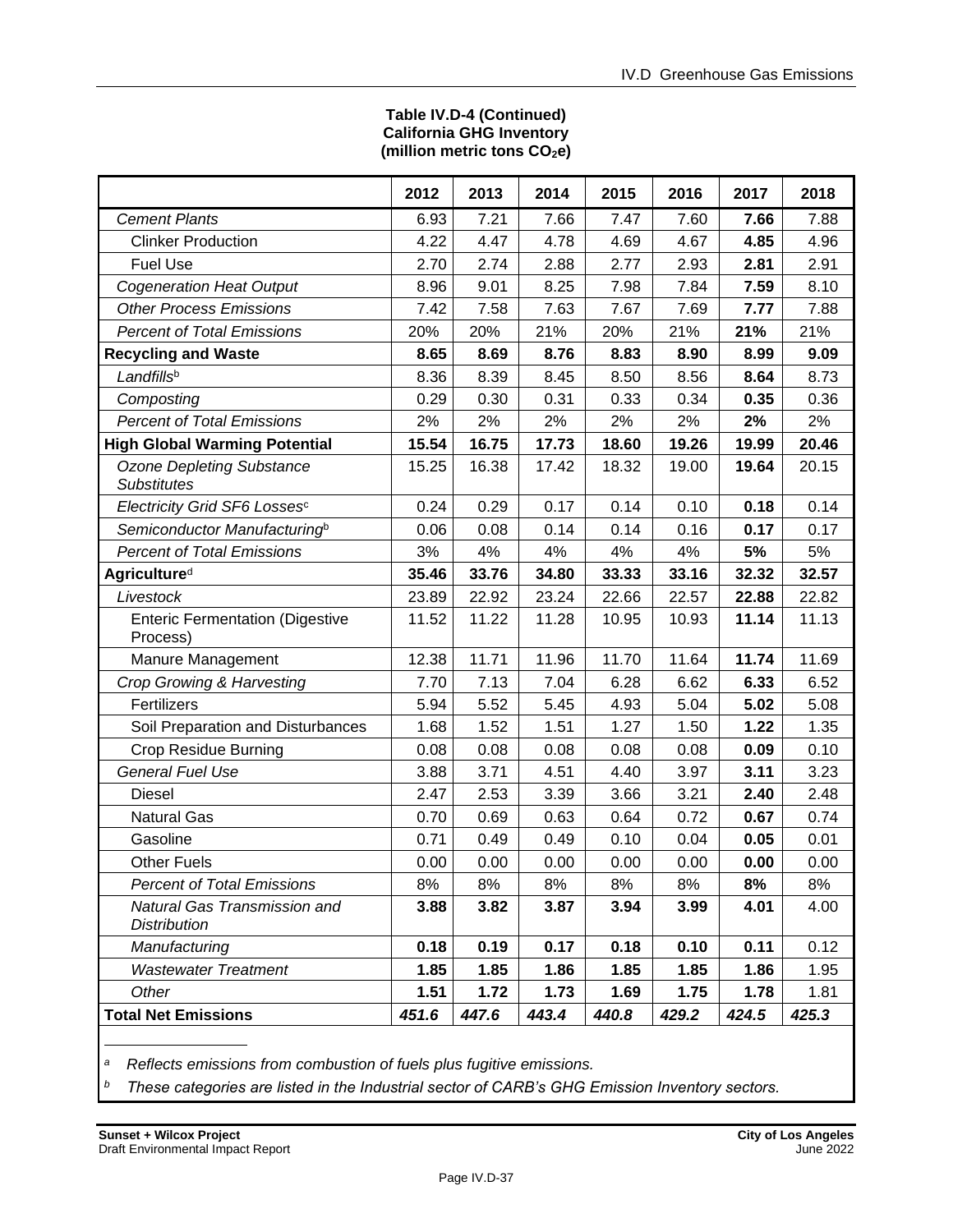#### **Table IV.D-4 (Continued) California GHG Inventory (million metric tons CO2e)**

|                                                                                                                                                                                                                                             | 2012 | 2013 | 2014 | 2015 | 2016 | 2017 | 2018 |
|---------------------------------------------------------------------------------------------------------------------------------------------------------------------------------------------------------------------------------------------|------|------|------|------|------|------|------|
| This category is listed in the Electric Power sector of CARB's GHG Emission Inventory sectors.<br>C                                                                                                                                         |      |      |      |      |      |      |      |
| Reflects use of updated USEPA models for determining emissions from livestock and fertilizers.<br>d                                                                                                                                         |      |      |      |      |      |      |      |
| Source: California GHG Inventory for 2000–2017-by Category as Defined in the 2008 Climate Change<br>Scoping Plan million metric tons of CO <sub>2</sub> e-(based upon IPCC Second Assessment Report's Global<br><b>Warming Potentials).</b> |      |      |      |      |      |      |      |

solvents. Energy source emissions are typically associated with building natural gas usage. Table IV.D-5 below presents an estimate of the existing emissions within the Project Site.

| <b>Scope</b>                | Metric Tons of Carbon Dioxide Equivalent <sup>a</sup><br>(MTCO <sub>2</sub> e) |
|-----------------------------|--------------------------------------------------------------------------------|
| Area                        | ا>                                                                             |
| Energy                      | 122                                                                            |
| Mobile                      | 522                                                                            |
| Solid Waste                 | 3                                                                              |
| Water/Wastewater Generation | 30                                                                             |
| <b>Total Emissions</b>      | 676                                                                            |
|                             |                                                                                |

**Table IV.D-5 Existing Project Site Annual GHG Emissions Summary** 

*Numbers may not add up exactly due to rounding.*

<sup>a</sup> CO<sub>2</sub><sup>*e*</sup> was calculated using CalEEMod and the results are provided in Section 2.0 of the *CalEEMod output file within Appendix B of this Draft EIR.*

*Source: Eyestone Environmental, 2021.*

# **3. Project Impacts**

# **a. Thresholds of Significance**

(1) State CEQA Guidelines Appendix G

In accordance with Appendix G of the State CEQA Guidelines, the Project would have a significant impact related to GHGs if it would:

### *Threshold (a): Generate GHG emissions, either directly or indirectly, that may have a significant impact on the environment;*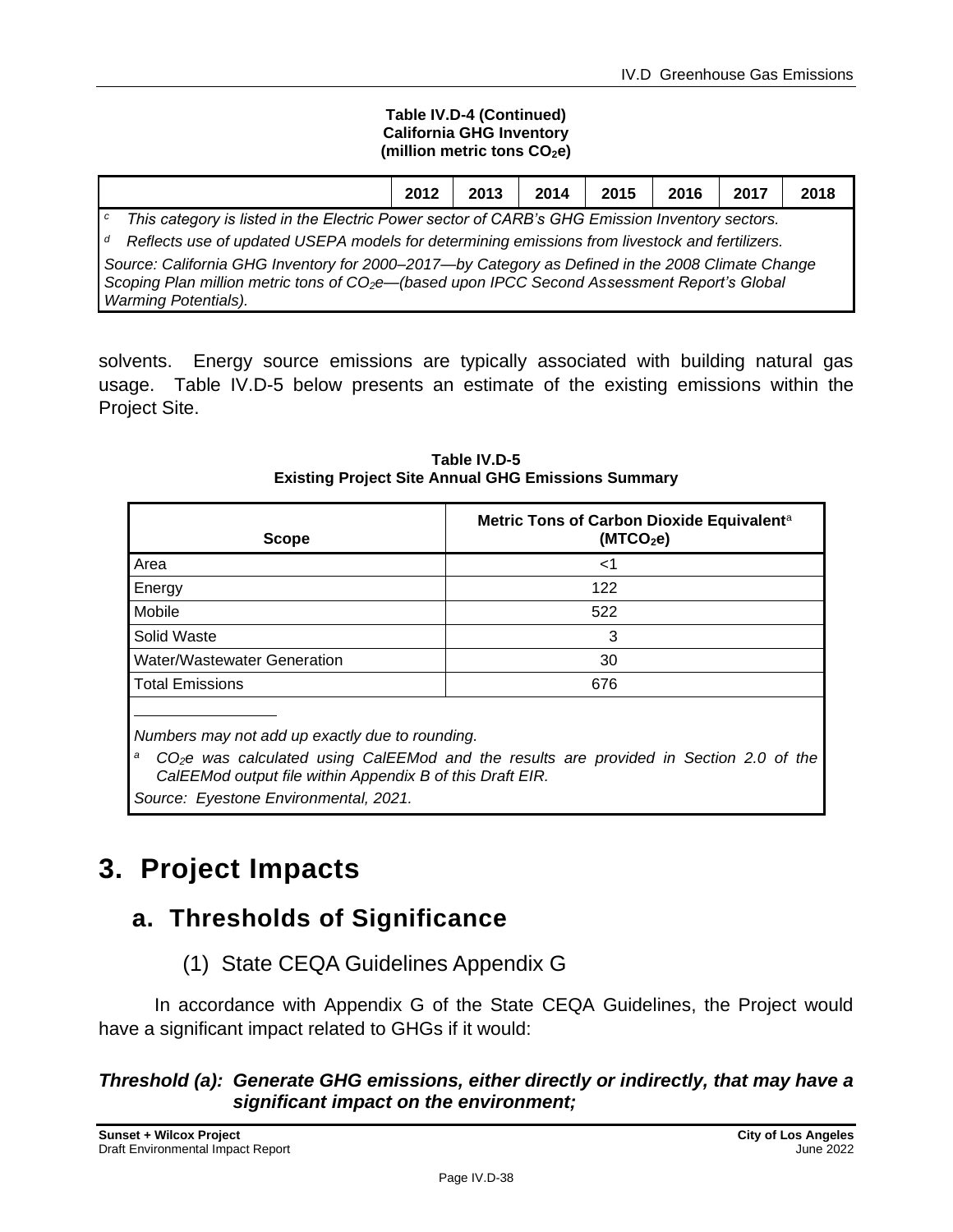### *Threshold (b): Conflict with any applicable plan, policy or regulation of an agency adopted for the purpose of reducing the emissions of GHGs.*

CEQA Guidelines Section 15064.4 provides that a lead agency shall make a good-faith effort, based to the extent possible on scientific and factual data, to describe, calculate, or estimate the amount of GHG emissions resulting from a project. It also states that the lead agency shall have the discretion to determine, in the context of a particular project, whether to: (1) quantify GHG emissions resulting from a project; and/or (2) rely on a qualitative analysis or performance-based standards. Lead agencies should consider several factors when determining the significance of GHG emissions from a project: the extent to which the project may increase or reduce GHG emissions as compared to the existing environmental setting; whether a project exceeds a significance threshold that the lead agency determines applies to the project; and the extent to which the project complies with regulations or requirements adopted to implement a statewide, regional or local plan for the reduction or mitigation of GHG emissions.

Section 15064.4 does not establish a threshold of significance. Lead agencies have the discretion to establish significance thresholds for their respective jurisdictions, and, in establishing those thresholds, a lead agency may appropriately look to thresholds developed by other public agencies, or suggested by other experts, such as the California Air Pollution Control Officers Association (CAPCOA), as long as any threshold chosen is supported by substantial evidence (see CEQA Guidelines Section 15064.7(c)). The CEQA Guidelines also clarify that the effects of GHG emissions are cumulative and should be analyzed in the context of CEQA's requirements for cumulative impact analysis (see CEQA Guidelines Section 15130(f)).<sup>79</sup> It is noted that the CEQA Guidelines were amended in response to SB 97 to specify that compliance with a GHG emissions reduction plan renders a cumulative impact less than significant.

Per CEQA Guidelines Section 15064(h)(3), a project's incremental contribution to a cumulative impact can be found not cumulatively considerable if the project would comply with an approved plan or mitigation program that provides specific requirements that would avoid or substantially lessen the cumulative problem within the geographic area of the project.<sup>80</sup> To qualify, such plans or programs must be specified in law or adopted by the public agency with jurisdiction over the affected resources through a public review process to implement, interpret, or make specific the law enforced or administered by the public agency.<sup>81</sup> Examples of such programs include a "water quality control plan, air

*<sup>79</sup> See, generally, Section 15130(f); see also Letter from Cynthia Bryant, Director of the Office of Planning and Research to Mike Chrisman, Secretary for Natural Resources, dated April 13, 2009.*

*<sup>80</sup> 14 CCR § 15064(h)(3).*

*<sup>81</sup> 14 CCR § 15064(h)(3).*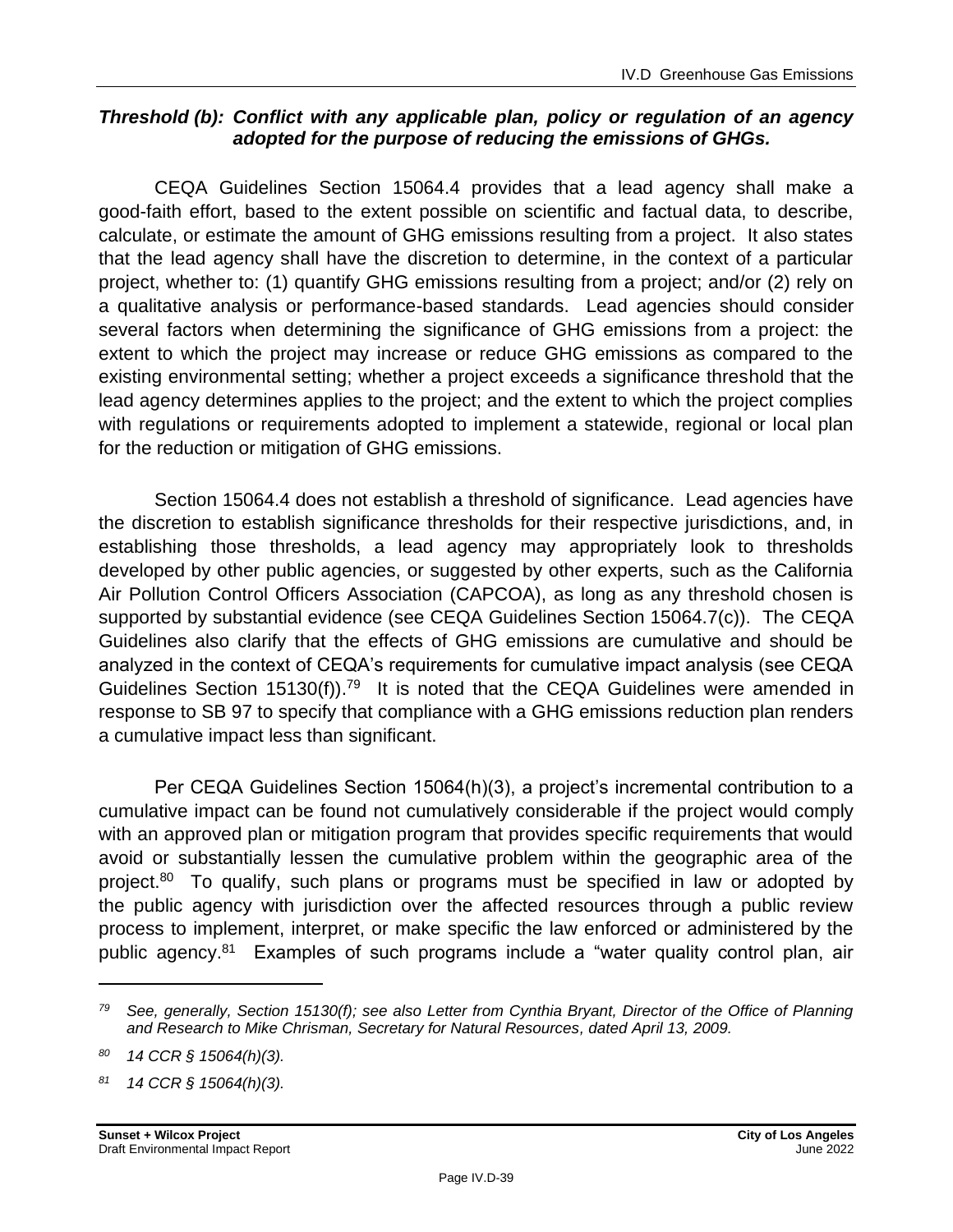quality attainment or maintenance plan, integrated waste management plan, habitat conservation plan, natural community conservation plans [and] plans or regulations for the reduction of greenhouse gas emissions."<sup>82</sup> Therefore, CEQA Guidelines Section 15064(h)(3) allows a lead agency to make a finding of a less-than-significant impact for GHG emissions if a project complies with adopted programs, plans, policies and/or other regulatory strategies to reduce GHG emissions.<sup>83</sup>

The City has not adopted a numeric threshold for the analysis of GHG impacts. As noted above, CEQA Guidelines Section 15064.4(b)(2) allows the City to determine a threshold of significance that applies to the Project, and, accordingly, the threshold of significance applied here is whether the Project complies with applicable plans, policies, regulations, and requirements adopted to implement a Statewide, regional, or local plan for the reduction or mitigation of GHG emissions. For the Project, as a land use development, the applicable adopted regulatory plan to reduce GHG emissions is SCAG's 2020–2045 RTP/SCS, which is designed to achieve regional GHG reductions from the land use and transportation sectors as required by SB 375 and the State's long-term climate goals. This analysis also considers qualitative consistency with regulations or requirements adopted by AB 32's *2008 Climate Change Scoping Plan* and subsequent updates, and the City of Los Angeles' Green New Deal.

# (2) SCAQMD Thresholds

As discussed above, SCAQMD has an interim GHG significance threshold of 10,000 MTCO2e per year for stationary source/industrial projects where SCAQMD is the lead agency. This SCAQMD interim GHG significance threshold is not applicable to the Project because it is a commercial project and the City is the Lead Agency.

*<sup>82</sup> 14 CCR § 15064(h)(3).*

*<sup>83</sup> See, for example, San Joaquin Valley Air Pollution Control District, CEQA Determinations of Significance tor Projects Subject to ARB's GHG Cap-and-Trade Regulation, APR—2030 (June 25, 2014), in which the SJVAPCD "determined that GHG emissions increases that are covered under ARB's Cap-and-Trade regulation cannot constitute significant increases under CEQA…" Further, the South Coast Air Quality Management District (SCAQMD) has taken this position in CEQA documents it has produced as a lead agency. SCAQMD has prepared three Negative Declarations and one Draft Environmental Impact Report that demonstrate SCAQMD has applied its 10,000 MTCO2e/yr significance threshold in such a way that GHG emissions covered by the Cap-and-Trade Program do not constitute emissions that must be measured against the threshold. See SCAQMD, Final Negative Declaration for Ultramar Inc. Wilmington Refinery Cogeneration Project, SCH No. 2012041014 (October 2014); SCAQMD, Final Negative Declaration tor Phillips 66 Los Angeles Refinery Carson Plant—Crude Oil Storage Capacity Project, SCH No. 2013091029 (December 2014); Final Mitigated Negative Declaration for Toxic Air Contaminant Reduction for Compliance with SCAQMD Rules 1420.1 and 1402 at the Exide Technologies Facility in Vernon, CA, SCH No. 2014101040 (December 2014); and Draft Environmental Impact Report for the Breitburn Santa Fe Springs Blocks 400/700 Upgrade Project, SCH No. 2014121014 (April 2014).*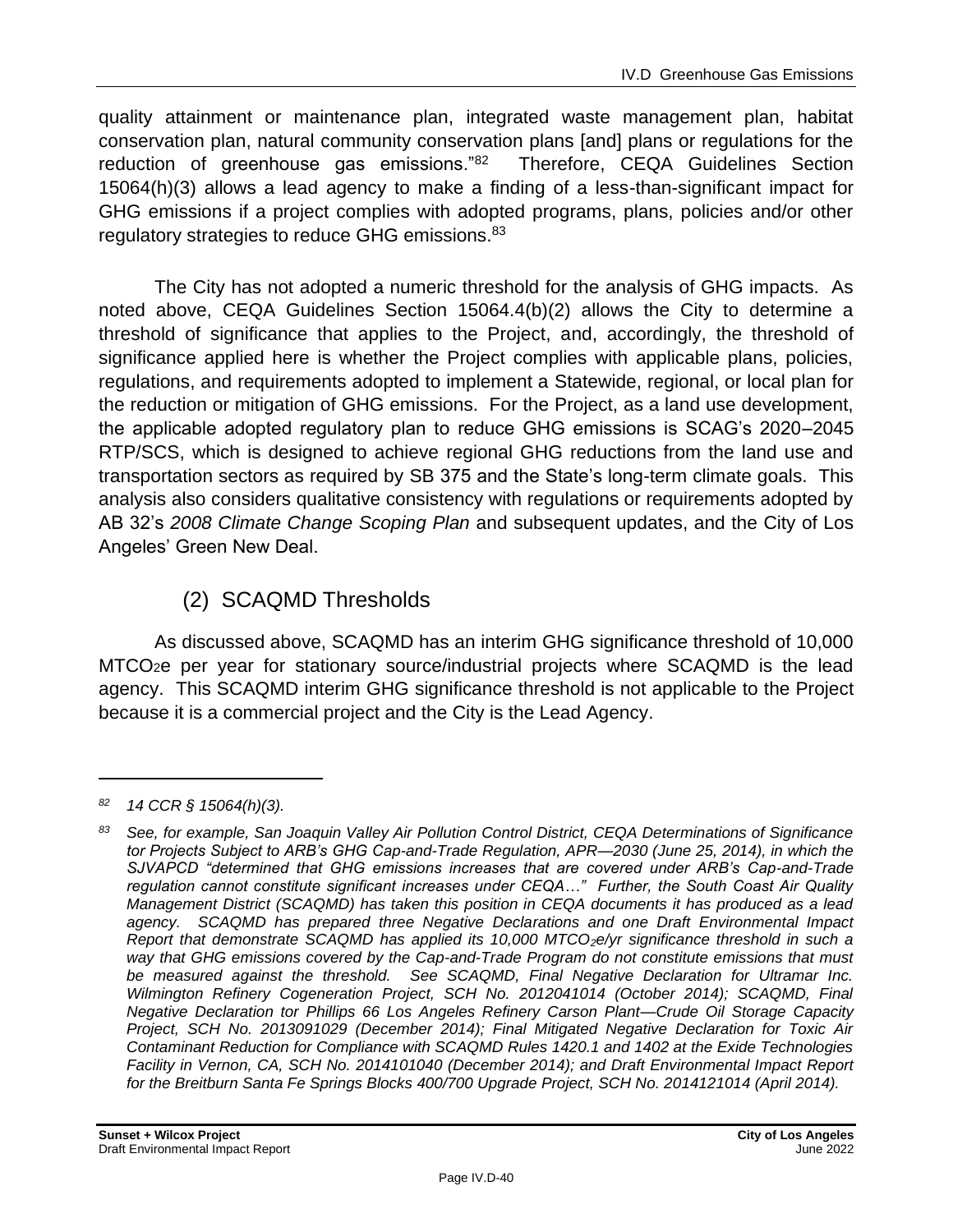# (3) City Thresholds

The *L.A. CEQA Thresholds Guide* does not identify criteria to evaluate GHG emissions impacts. Thus, the potential for the Project to result in impacts from GHG emissions is based on the CEQA Guidelines Appendix G thresholds above. To answer both of those threshold questions, the City considers whether the Project would conflict with the following plans:

- 2008 Climate Change Scoping Plan and Subsequent Updates
- SCAG's 2020–2045 RTP/SCS consistent with SB 375
- City of Los Angeles' Green New Deal

In addition, this analysis evaluates the Project's consistency with the State's 2045 carbon neutrality goals. As discussed above, Executive Order B-55-18 establishes a Statewide goal of carbon neutrality by no later than 2045. A study was prepared to identify a path to achieving carbon neutrality and is expected to be used by CARB in development of the 2022 Scoping Plan update.<sup>84</sup> Additional details regarding Project consistency with the State's 2045 carbon neutrality goals are provided in Table IV.D-9 on page IV.D-72 further below.

As discussed above, OPR has noted that lead agencies "should make a good-faith effort to calculate or estimate GHG emissions" from a project.<sup>85</sup> GHG emissions are quantified below, consistent with OPR guidelines.

# **b. Methodology**

Amendments to CEQA Guidelines Section 15064.4 were adopted to assist lead agencies in determining the significance of the impacts of GHG emissions. Consistent with existing CEQA practice, Section 15064.4 gives lead agencies the discretion to determine whether to quantify GHGs resulting from a project and/or rely on a qualitative analysis. The amendments to CEQA Guidelines Section 15064.4 do not establish a threshold of significance; rather, lead agencies are granted discretion to establish significance thresholds for their respective jurisdictions, including looking to thresholds developed by other public agencies, or suggested by other experts, such as CAPCOA, so long as any threshold chosen is supported by substantial evidence (see CEQA Guidelines Section

*<sup>84</sup> Energy+Environmental Economics (E3), Achieving Carbon Neutrality in California, PATHWAYS Scenarios Developed for the California Air Resources Board, October 2020.*

*<sup>85</sup> OPR Technical Advisory, p. 5.*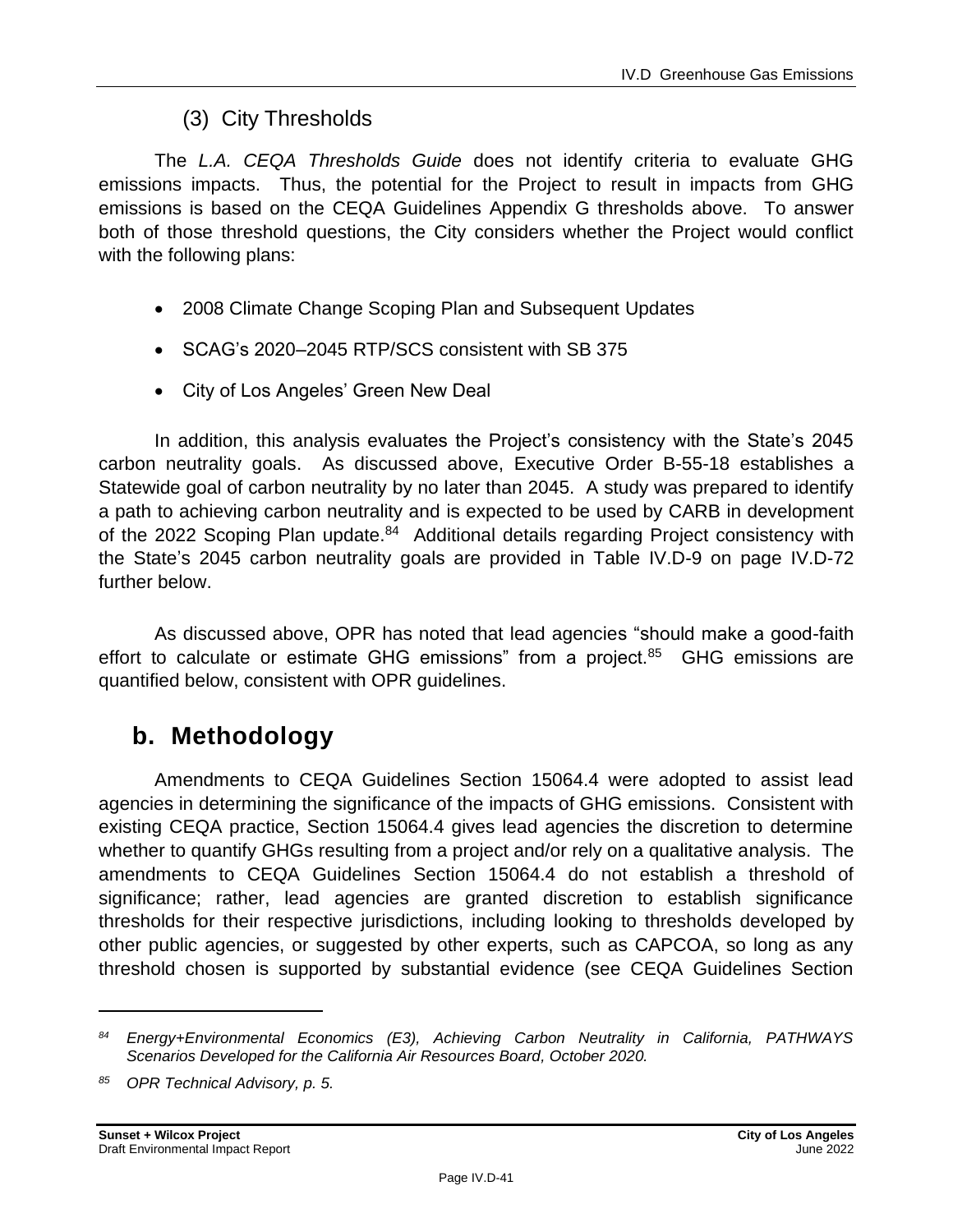15064.7(c)). The California Natural Resources Agency has also clarified that the CEQA Guidelines amendments focus on the effects of GHG emissions as cumulative impacts, and, therefore, GHG emissions should be analyzed in the context of CEQA's requirements for cumulative impact analysis (see CEQA Guidelines Section 15064(h)(3)).<sup>86</sup>

The City has not adopted a numerical significance threshold for assessing impacts related to GHG emissions or a local climate action plan for reducing GHG emissions. Similarly, SCAQMD, OPR, CARB, CAPCOA, or any other State or regional agency has not adopted a numerical significance threshold for assessing GHG emissions that is applicable to the Project. Since there is no applicable adopted or accepted numerical threshold of significance for GHG emissions, the analysis focuses on whether a project would conflict with Statewide, regional, and local plans adopted for the purpose of reducing and/or mitigating GHG emissions. This evaluation of consistency with such plans is the sole basis for determining the significance of the Project's GHG-related impacts on the environment. Based on CEQA case law, when no guidance exists, the lead agency may look to and assess general compliance with comparable regulatory schemes.<sup>87</sup>

In evaluating climate change impacts, the OPR recommends consideration of a project's consistency with the State's long-term climate goals or strategies to reduce GHG emissions.<sup>88</sup> The lead agency may also use modeling to estimate GHG emissions from a project.<sup>89</sup> This allows a lead agency to quantify GHG emissions resulting from a project. Here, any quantification is for informational purposes and is not used for a comparative analysis or as a threshold of significance.

In summary, as the lead agency, the City has determined that a project's significant impact with regard to climate change be evaluated solely on the basis of whether a project is in conflict with the climate change plans. This approach is aligned with the threshold of significance established by the City for the Project, which is whether the Project conflicts

*<sup>86</sup> See generally California Natural Resources Agency, Final Statement of Reasons for Regulatory Action (December 2009), pp. 11-13, 14, 16; see also Letter from Cynthia Bryant, Director of the Office of Planning and Research to Mike Chrisman, Secretary for Natural Resources, April 13, 2009.*

*<sup>87</sup> See Protect Historic Amador Waterways v. Amador Water Agency (2004) 116 Cal. App. 4th 1099, 1107 ["'[A] lead agency's use of existing environmental standards in determining the significance of a project's environmental impacts is an effective means of promoting consistency in significance determinations and integrating CEQA environmental review activities with other environmental program planning and resolution."'"]. Lead agencies can, and often do, use regulatory agencies' performance standards. A project's compliance with these standards usually is presumed to provide an adequate level of protection for environmental resources. See, e.g., Cadiz Land Co. v. Rail Cycle (2000) 83 Cal.App.4th 74, 99 (upholding use of regulatory agency performance standard).*

*<sup>88</sup> Office of Planning and Research, Proposed Updates to the CEQA Guidelines—Final (Nov 2017).*

*<sup>89</sup> CEQA Guidelines Section 15064.4.*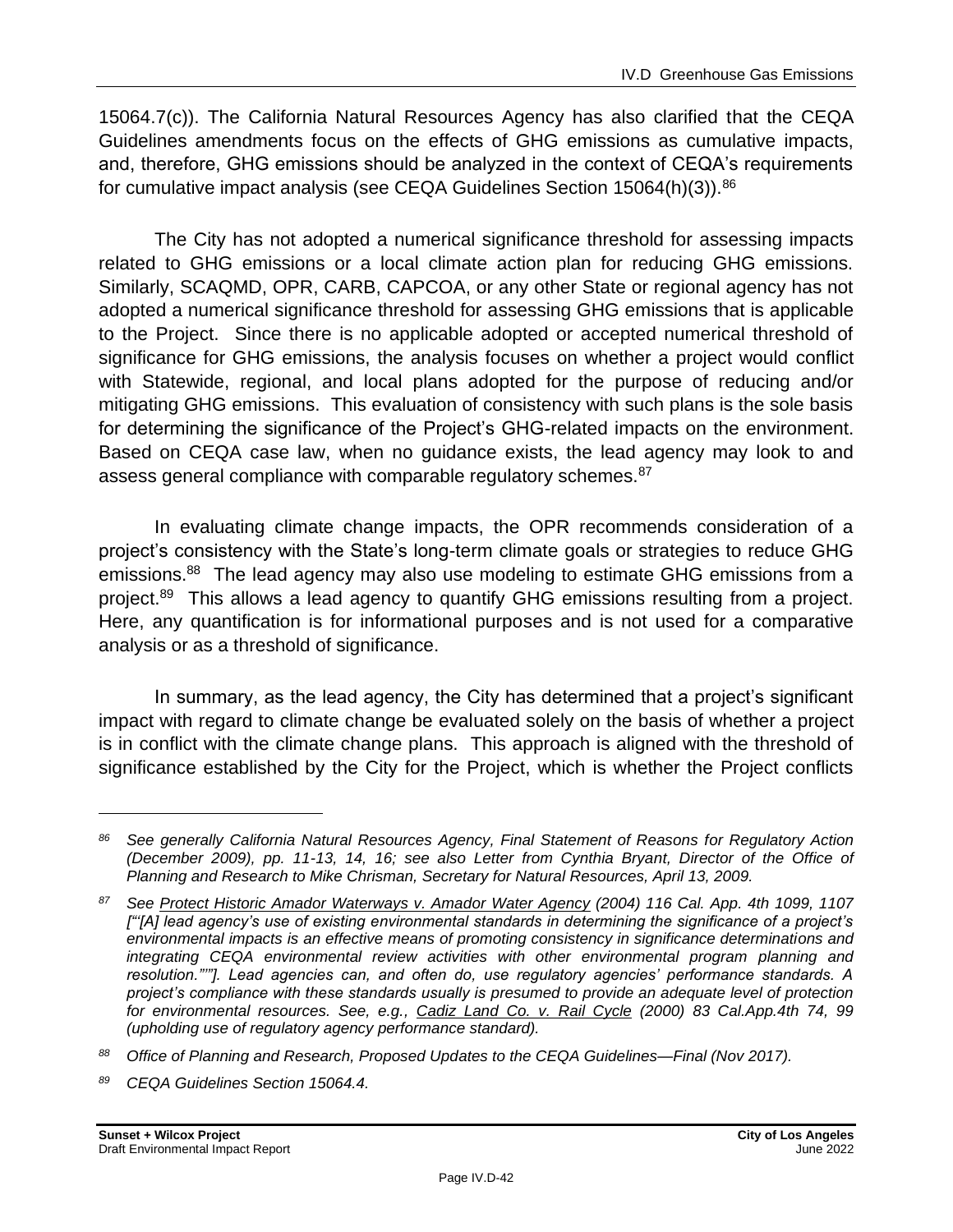with applicable plans, policies, regulations, and requirements adopted to implement a Statewide, regional, or local plan for the reduction or mitigation of GHG emissions, as noted above.

For informational purposes only, this Draft EIR also estimates the quantity of GHGs the Project would emit using recommended air quality models, as described below. The primary purpose of quantifying the Project's GHG emissions is to satisfy CEQA Guidelines Section 15064.4(a), which calls for a good-faith effort to describe and calculate emissions. The estimated emissions inventory is also used to determine if there would be a reduction in the Project's incremental contribution of GHG emissions as a result of compliance with regulations and requirements adopted to implement plans for the reduction or mitigation of GHG emissions. However, this quantification is not a threshold of significance or used for quantitative comparative purposes.

# (1) Consistency with Plans

The Project's GHG impacts were evaluated by assessing whether the Project conflicted with applicable Statewide, regional, and local GHG reduction plans and strategies. As discussed previously, the Project was evaluated for conflicts with AB 32's *2008 Climate Change Scoping Plan* and subsequent updates, SCAG's 2020–2045 RTP/SCS, and the Green New Deal, a Mayoral initiative.

OPR encourages lead agencies to make use of programmatic mitigation plans and programs from which to tier when they perform individual project analyses. On a Statewide level, the *2008 Climate Change Scoping Plan* and subsequent updates provide measures to achieve AB 32 and SB 32 targets. On a regional level, SCAG's 2020–2045 RTP/SCS contains measures to achieve VMT reductions required under SB 375. The City does not have a programmatic mitigation plan to tier from, such as a Greenhouse Gas Emissions Reduction Plan as recommended in the relevant amendments to the CEQA Guidelines. The Green New Deal, a Mayoral initiative, includes short-term and long-term aspirations pertaining to climate change. However, the Green New Deal is not an adopted plan or directly applicable to private development projects and therefore, the analysis demonstrates that the Project would not hamper the City in reaching these goals. Thus, if the Project is designed in accordance with these policies and regulations, the Project would result in a less-than-significant impact pursuant to CEQA Guidelines Section 15064.4 because it would be consistent with the overarching State regulations on GHG reduction (e.g., AB 32, SB 32, SB 375).

A consistency analysis is provided below and describes the Project's compliance with, or exceedance of, performance-based standards included in the regulations outlined in the applicable portions of AB 32's *2008 Climate Change Scoping Plan* and subsequent updates, SCAG's 2020–2045 RTP/SCS, and the City's Green New Deal.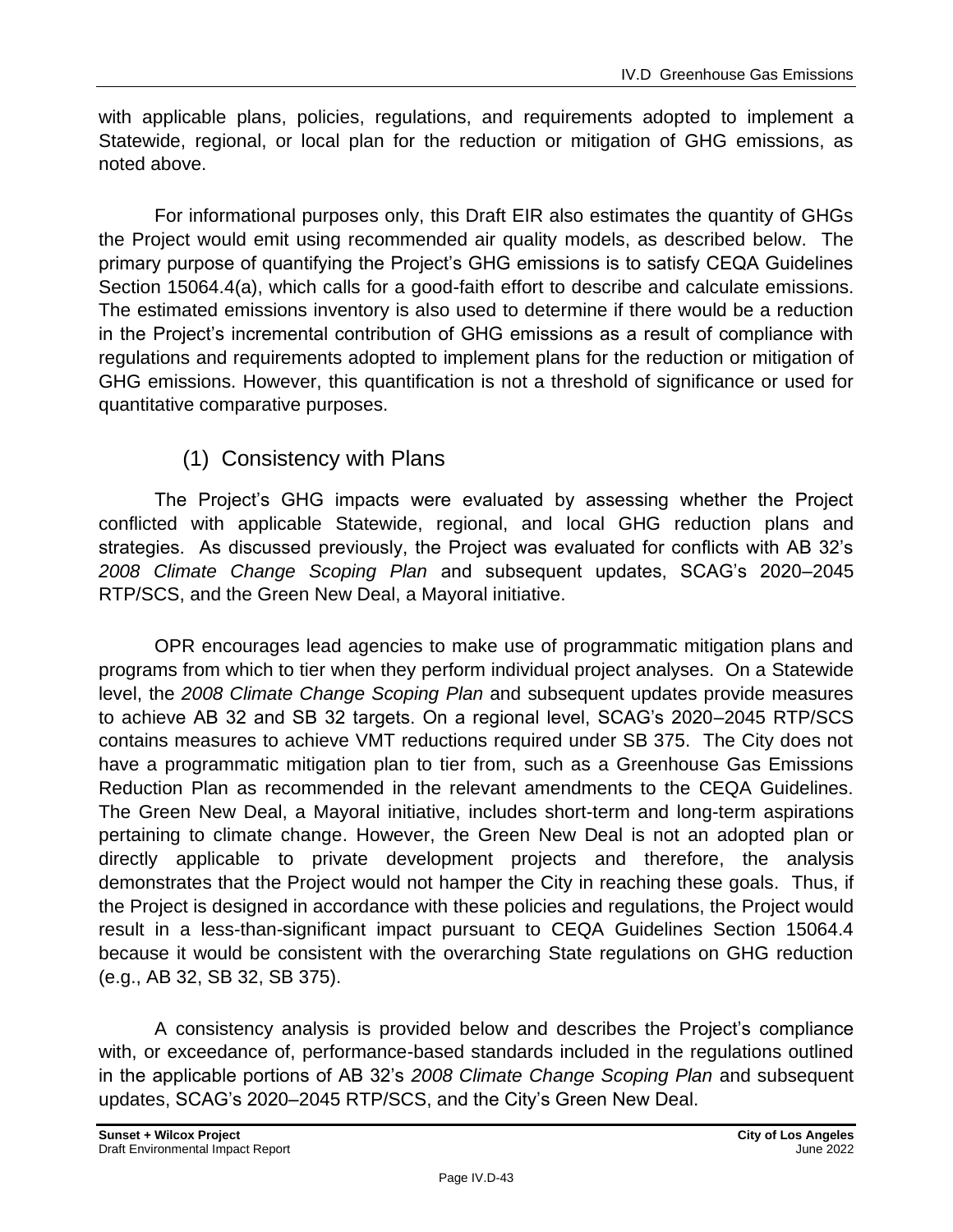# (2) Quantification of Emissions

CEQA Guidelines Section 15064.4(a) states a lead agency shall make a good faith effort, based, to the extent possible, on scientific and factual data, to describe and estimate the amount of GHG emissions resulting from a project. CEQA Guidelines Section 15064.4(c) states a lead agency may use a model or methodology to estimate GHG emissions resulting from the project and that the lead agency has the discretion to select the model or methodology that it considers most appropriate to enable decision makers to intelligently take into account the project's incremental contribution to climate change.

Based upon this guidance, GHG emissions were quantified from the construction and operation of the Project using SCAQMD's California Emissions Estimator Model (CalEEMod). Operational emissions include both direct and indirect sources including mobile sources, water use, solid waste, area sources, natural gas, and electricity use emissions. CalEEMod is a statewide land use emissions computer model designed to provide a uniform platform for government agencies, land use planners, and environmental professionals to quantify potential criteria pollutant and GHG emissions associated with both construction and operations from a variety of land use projects. The model is considered by the SCAQMD to be an accurate and comprehensive tool for quantifying air quality and GHG impacts from land use projects throughout California.

In view of the above considerations, the analysis below quantifies the Project's total annual GHG emissions, taking into account the GHG emission reduction measures that would be incorporated into the Project's design. However, given the lack of a formally adopted numerical significance threshold or a formally adopted local plan for reducing GHG emissions applicable to this Project, the City has determined to assess the significance of the Project's GHG emissions by evaluating the Project's consistency with regulatory schemes, comparable to formally adopted local GHG emission reduction plans, that are designed to reduce GHG emissions by encouraging development located and designed to result in the efficient use of resources. The Project's GHG emissions are quantified and provided to comply with CEQA Guidelines Section 15064.4(a) and to provide evidence that the implementation of the plans, policies and regulations adopted to reduce GHG emissions will result in actual GHG reductions.

# (3) Project GHG Emissions

The California Climate Action Registry (Climate Registry) General Reporting Protocol provides basic procedures and guidelines for calculating and reporting GHG emissions from a number of general and industry-specific activities.<sup>90</sup> The General

*<sup>90</sup> California Climate Action Registry, General Reporting Protocol Version 3.1, January 2009.*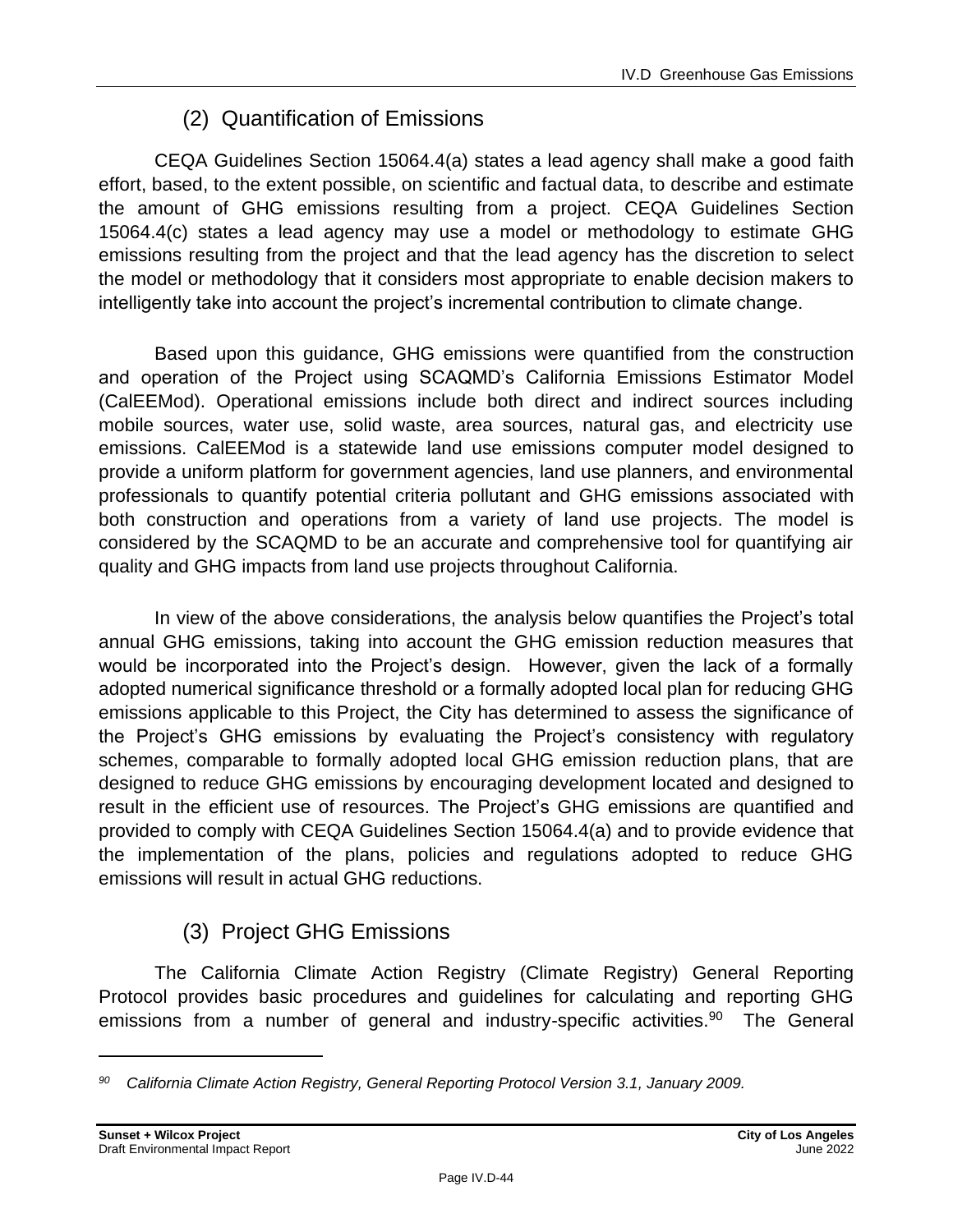Reporting Protocol is based on the "Greenhouse Gas Protocol: A Corporate Accounting and Reporting Standard" developed by the World Business Council for Sustainable Development and the World Resources Institute through "a multi-stakeholder effort to develop a standardized approach to the voluntary reporting of GHG emissions."<sup>91</sup> Although no numerical thresholds of significance have been developed, and no specific protocols are available for land use projects, the General Reporting Protocol provides a basic framework for calculating and reporting GHG emissions from the Project. The information provided in this section is consistent with the General Reporting Protocol's reporting requirements. A detailed discussion of the GHG methodology is included in Appendix B of this Draft EIR.

The General Reporting Protocol and the USEPA recommend the separation of GHG emissions into three categories that reflect different aspects of ownership or control over emissions.<sup>92</sup> They include the following:

- Scope 1: Direct, on-site combustion of fossil fuels (e.g., natural gas, propane, gasoline, and diesel).
- Scope 2: Indirect, off-site emissions associated with purchased electricity or purchased steam.
- Scope 3: Indirect emissions associated with other emissions sources, such as third-party vehicles and embodied energy (e.g., energy used to convey, treat, and distribute water and wastewater).<sup>93</sup>

The General Reporting Protocol provides a range of basic calculations methods. However, the General Reporting Protocol calculations are typically designed for existing buildings or facilities.

CARB recommends consideration of indirect emissions to provide a more complete picture of the GHG footprint of a facility. Annually reported indirect energy usage aids the conservation awareness of a facility and provides information to CARB to be considered for future strategies.<sup>94</sup> For example, CARB has proposed requiring the calculation of direct and indirect GHG emissions as part of the AB 32 reporting requirements. Additionally,

*<sup>91</sup> California Climate Action Registry, General Reporting Protocol Version 3.1, January 2009.*

*<sup>92</sup> USEPA, Greenhouse Gases at EPA, www.epa.gov/greeningepa/greenhouse-gases-epa, accessed January 27, 2021.*

*<sup>93</sup> Embodied energy is a scientific term that refers to the quantity of energy required to manufacture and supply to the point of use a product, material, or service.*

*<sup>94</sup> CARB, Initial Statement of Reasons for Rulemaking, Proposed Regulation for Mandatory Reporting of Greenhouse Gas Emissions Pursuant to the California Global Warming Solutions Act of 2006 (AB 32), Planning and Technical Support Division Emission Inventory Branch, October 19, 2007.*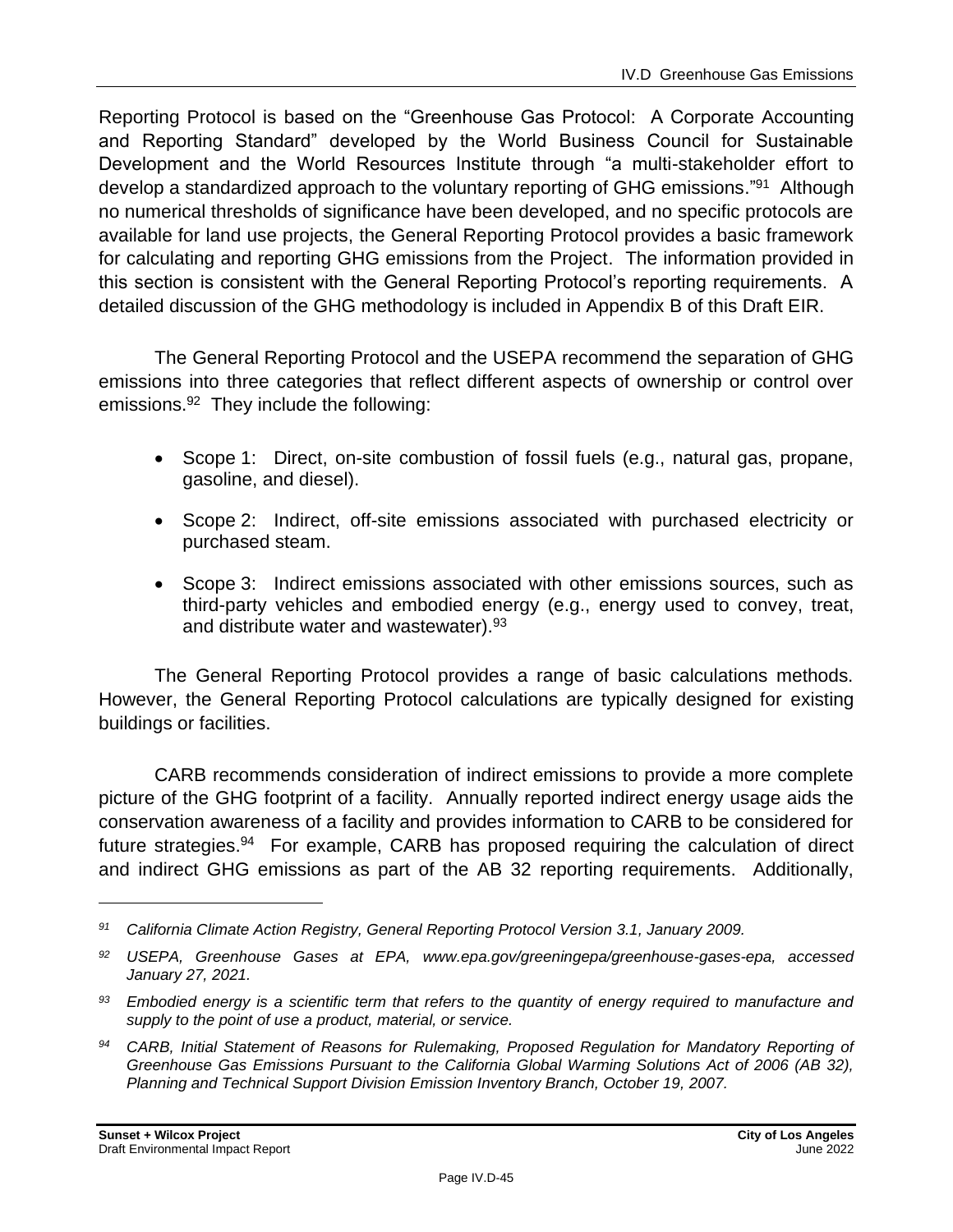OPR has noted that lead agencies "should make a good-faith effort, based on available information, to calculate, model, or estimate… GHG emissions from a project, including the emissions associated with vehicular traffic, energy consumption, water usage and construction activities."<sup>95</sup> Therefore, direct and indirect emissions have been calculated for the Project and are included in Appendix B of this Draft EIR.

A fundamental difficulty in the analysis of GHG emissions is the global nature of the existing and cumulative future conditions. Changes in GHG emissions can be difficult to attribute to a particular planning program or project because the planning effort or project may cause a shift in the locale for some type of GHG emissions, rather than causing "new" GHG emissions. As a result, there is frequently an inability to conclude whether a project's GHG emissions represent a net global increase, reduction, or no change in GHGs that would exist if a project were not implemented. The analysis of the Project's GHG emissions is particularly conservative in that it assumes all of the GHG emissions are new additions to the atmosphere.

The California Emissions Estimator Model® (CalEEMod) is a Statewide land use emissions computer model designed to provide a uniform platform for government agencies, land use planners, and environmental professionals to quantify potential criteria pollutant and GHG emissions associated with both construction and operations from a variety of land use projects. CalEEMod was developed in collaboration with the air districts of California, who provided data (e.g., emission factors, trip lengths, meteorology, source inventory, etc.) to account for local requirements and conditions. The model is considered by SCAQMD to be an accurate and comprehensive tool for quantifying air quality and GHG impacts from land use projects throughout California.<sup>96</sup>

# *(a) Construction*

The Project's construction emissions were calculated using CalEEMod Version 2020.4.0. Details of the modeling assumptions and emission factors are provided in Appendix B of this Draft EIR. CalEEMod calculates emissions from off-road equipment usage and on-road vehicle travel associated with haul, delivery, and construction worker trips. GHG emissions during construction were forecast based on the construction assumptions included in Appendix B and applying the mobile-source emissions factors derived from CalEEMod.

*<sup>95</sup> OPR Technical Advisory—CEQA and Climate Change: Addressing Climate Change Through California Environmental Quality Act Review, June 2008, p. 5.*

*<sup>96</sup> California Air Pollution Control Officers Association, California Emissions Estimator Model, CalEEModTM, www.caleemod.com.*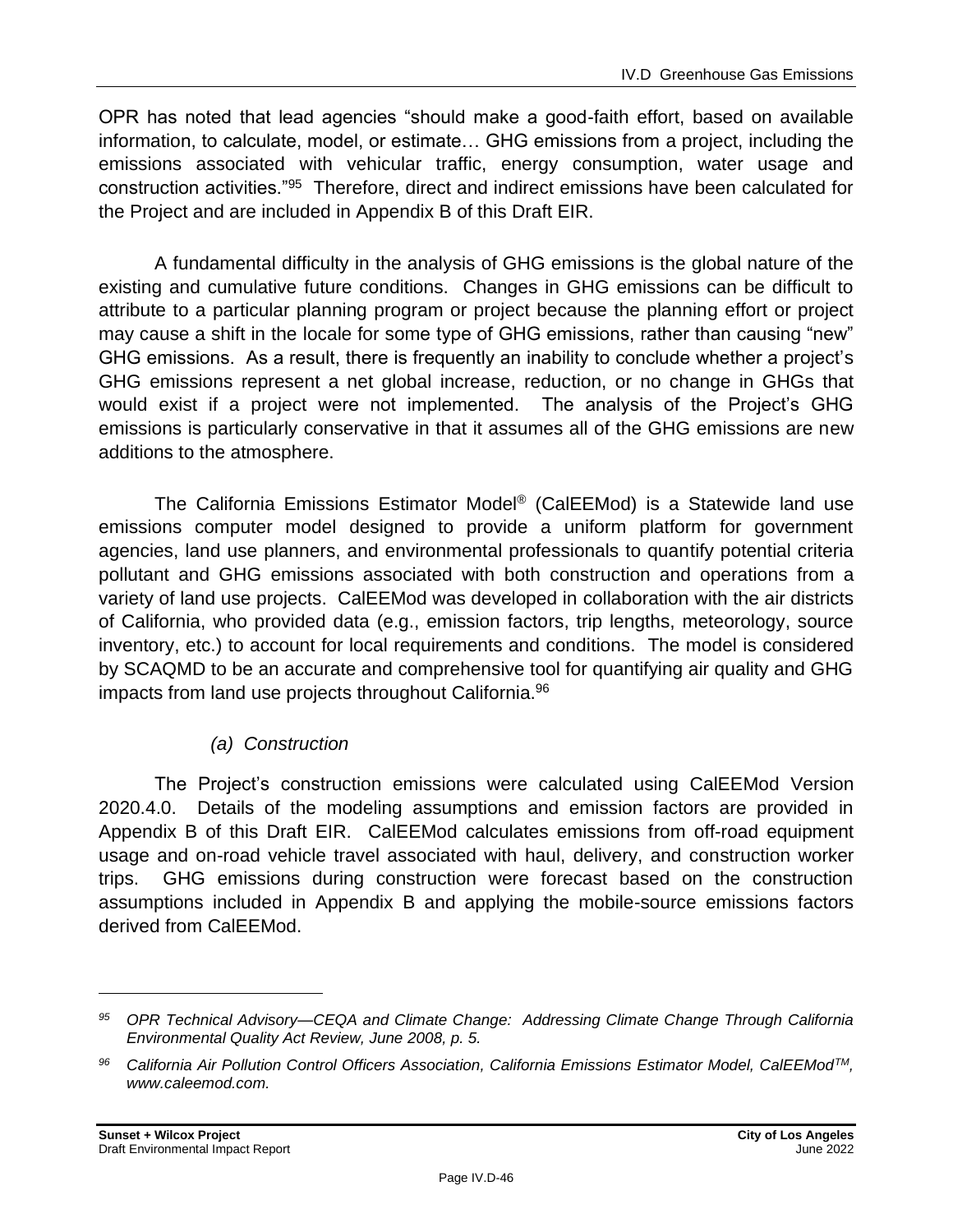The calculations of the emissions generated during Project construction activities reflect the types and quantities of construction equipment that would be used to remove existing pavement, grade and excavate the Project Site, construct the proposed buildings and related improvements, and plant new landscaping within the Project Site.

In accordance with SCAQMD's guidance, GHG emissions from construction were amortized (i.e., averaged annually) over the lifetime of the Project. As impacts from construction activities occur over a relatively short-term period of time, they contribute a relatively small portion of the overall lifetime project GHG emissions. In addition, GHG emission reduction measures for construction equipment are relatively limited. Therefore, SCAQMD recommended that construction emissions be amortized over a 30-year project lifetime, so that GHG reduction measures will address construction GHG emissions as part of the operational GHG reduction strategies.<sup>97</sup> Thus, total construction GHG emissions were divided by 30 to determine an annual construction emissions estimate comparable to operational emissions.

# *(b) Operation*

Similar to construction, the SCAQMD-recommended CalEEMod is used to calculate potential direct and indirect GHG emissions generated by new land uses on the Project Site, including area sources, electricity, natural gas, mobile sources, stationary sources (i.e., emergency generators), solid waste generation and disposal, and water usage/wastewater generation. CalEEMod default values for generation/usage rates, GHG emission factors, and GWP values were used in the evaluation of operational GHG emissions from the Project.

Area source emissions include landscaping, natural gas combustion (HVAC and water heaters), and architectural coating activities; the emissions are based on the size of the land uses (e.g., square footage), the GHG emission factors for fuel combustion, and the GWP values for the GHGs emitted.

Emissions of GHGs associated with electricity demand are based on the size of the land uses, the electrical demand factors for the land uses, the GHG emission factors for the electricity utility provider, and the GWP values for the GHGs emitted. GHG emissions from electricity use are directly dependent on the electricity utility provider. In this case, GHG intensity factors for LADWP were selected in CalEEMod. The carbon intensity (lbs/MWh) for electricity generation was calculated for the Project buildout year based on LADWP projections for year 2026 (585 lbs CO<sup>2</sup> per MWh). LADWP's carbon intensity projections also take into account SB 100 and SB 350 RPS requirements for renewable energy.

*<sup>97</sup> SCAQMD, Interim CEQA GHG Significance Threshold for Stationary Sources, Rules and Plans, 2008.*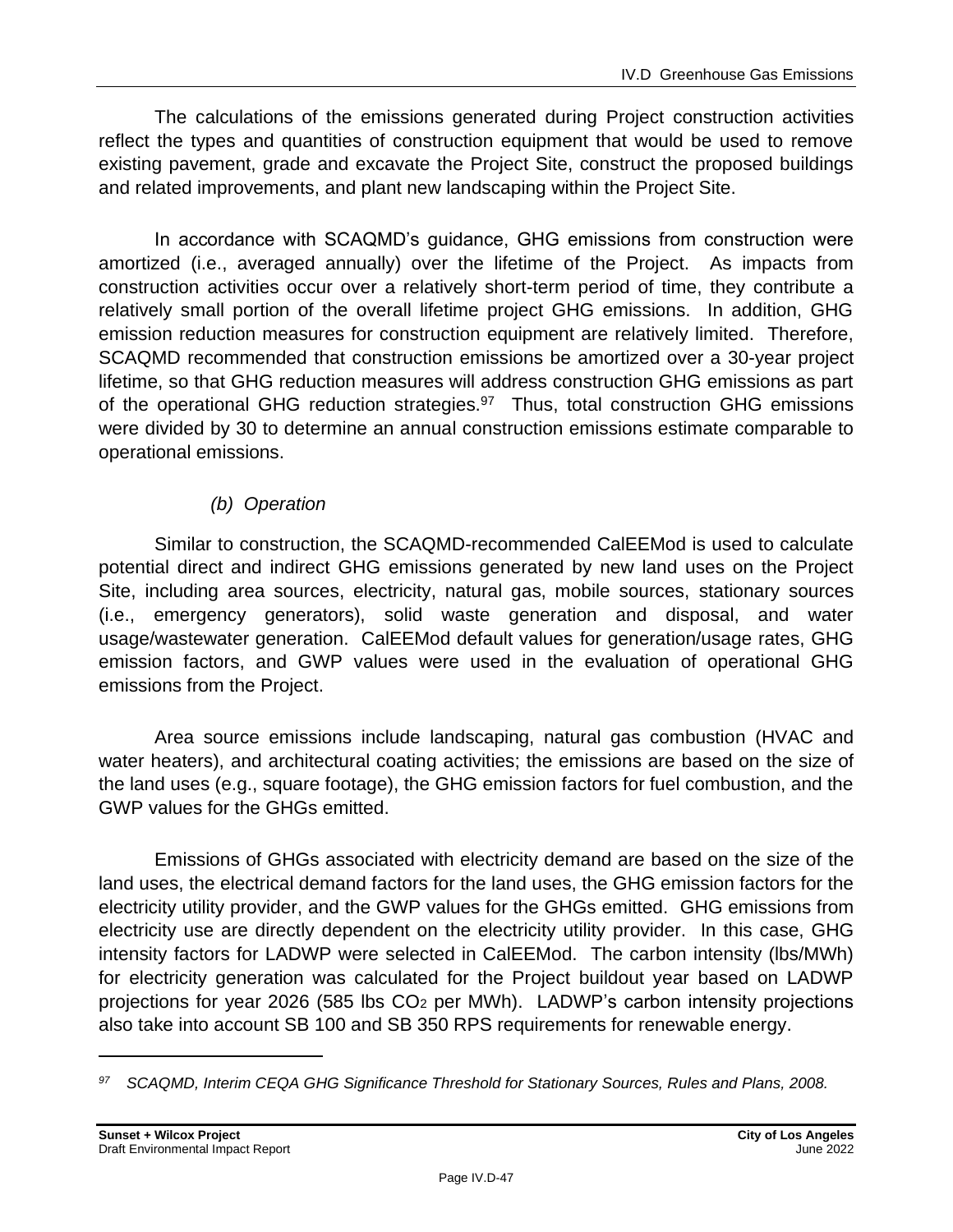As with electricity, the emissions of GHGs associated with natural gas combustion are based on the size of the land uses, the natural gas combustion factors for the land uses in units of million British thermal units (MMBtu), the GHG emission factors for natural gas combustion, and the GWP values for the GHGs emitted.

Mobile source GHG emissions are calculated based on emission factors and an estimate of the Project's trips and annual VMT, which was provided in the Project's Transportation Assessment included as Appendix J of this Draft EIR.<sup>98</sup> As discussed in Section IV.H, Transportation, of this Draft EIR, the Project VMT and trips were derived from the LADOT VMT Calculator.<sup>99</sup> The VMT Calculator was developed by the City to comply with SB 743 which requires lead agencies to adopt VMT criteria to determine transportation related impacts. The LADOT-derived VMT values account for the daily and seasonal variations in trip frequency and length associated with new employee and visitor trips to and from the Project Site and other activities that generate a vehicle trip. In addition to VMT, the number of vehicle trips generated by the Project was also accounted for in the GHG emissions calculations.

Stationary source GHG emissions are based on proposed stationary sources (i.e., emergency generators) that would be provided on the Project Site. The Project would also include an LADWP electrical distribution equipment area on the De Longpre Lot. Specifically, on the north side of the De Longpre Lot an approximately 18-foot-tall, 3,550 square-foot enclosure would be constructed to house electrical equipment, building life safety generator, tenant back-up generators, and switchgear with adjacent exterior LADWP transformer yard surrounded by a protective 8-foot high fence with landscaped enhancements. The emergency generators would be operated in the event of a power failure and for routine maintenance and testing. GHG emissions associated with this component of the Project are included in the analysis under Subsection 3.d(1)(b)(ii).

The emissions of GHGs associated with solid waste disposal are based on the size of the Project's proposed land uses, the waste disposal rate for the land uses, the waste diversion rate, the GHG emission factors for solid waste decomposition, and the GWP values for the GHGs emitted.

The GHG emissions related to water usage and wastewater generation are based on the size of the land uses, the water demand factors, the electrical intensity factors for water supply, treatment, and distribution, electrical intensity factors for wastewater

*<sup>98</sup> Fehr and Peers, Transportation Assessment for the Sunset + Wilcox Project, March 2021. Included as Appendix J of this Draft EIR*.

*<sup>99</sup> As previously noted, existing mobile source emissions were conservatively considered to be part of the Project's operational emissions.*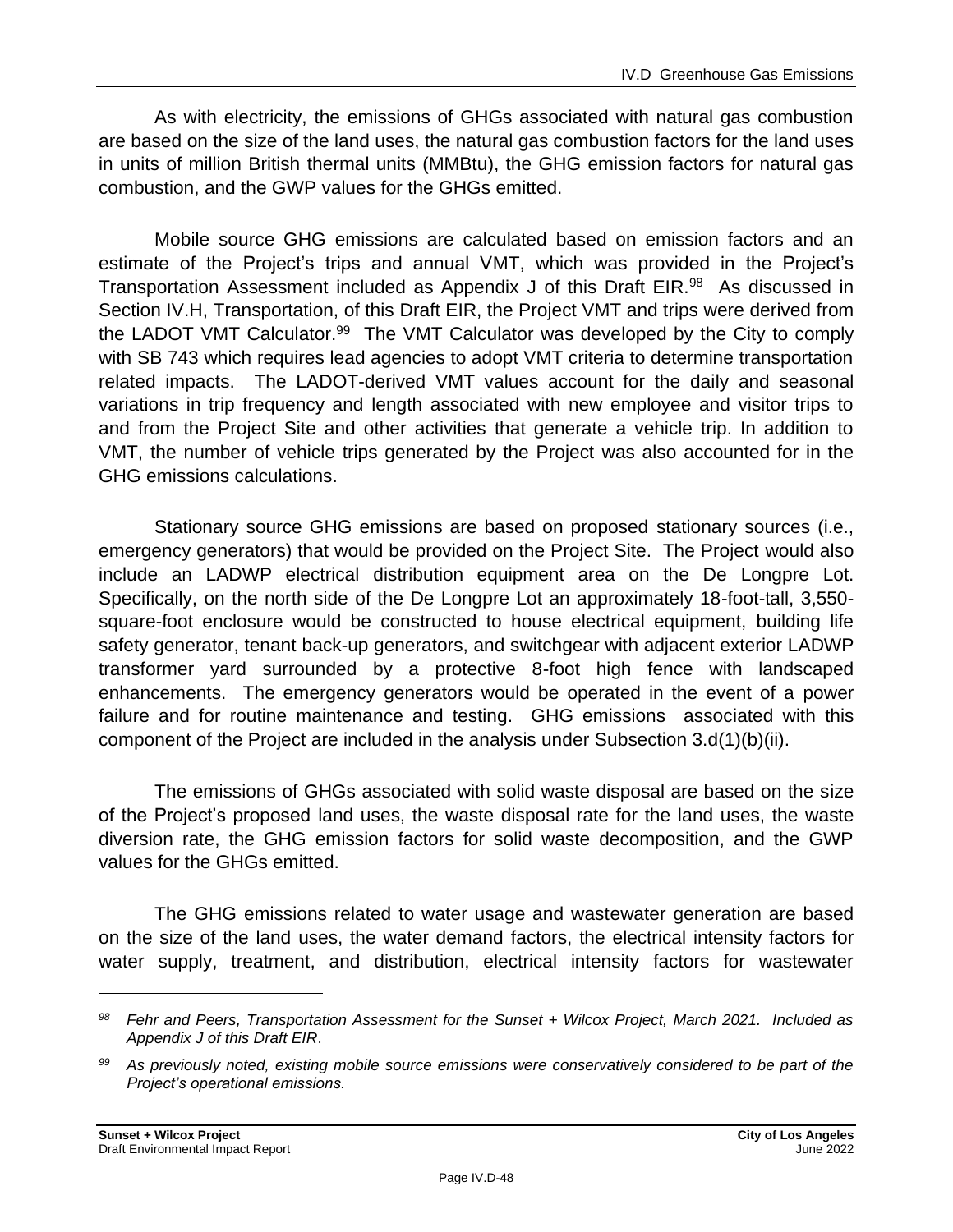treatment, the GHG emission factors for the electricity utility provider, and the GWP values for the GHGs emitted. CalEEMod uses electricity intensity factors obtained from the 2006 CEC report, "Refining Estimates of Water-Related Energy Use in California" which represent the amount of electricity needed to transport and treat water. Water usage factors are obtained from surveys conducted throughout California for various land uses. Project water consumption GHG emissions are then quantified based on electricity usage and carbon intensity factors specific to electricity providers described above.

The GHG emissions calculations for the Project include credits or reductions for consistency with applicable project design features set forth in this Draft EIR. The analysis of Project GHG emissions at buildout also takes into account actions and mandates already approved and expected to be in force by Project buildout (e.g., 2019 Title 24 Standards, Pavley I Standards, full implementation of California's Statewide RPS beyond current levels of renewable energy assumed under SB 350, and the California LCFS).<sup>100</sup> It should be noted that GHG reductions due to LCFS are currently not incorporated into CalEEMod. The CalEEMod model incorporates EMFAC2017 emission factors, which do not take into account the most recent 2017 LCFS updates. As a conservative assumption, GHG emissions reductions resulting from the LCFS updates were not included in the Project's emissions inventory. Also, CalEEMod modeling was performed without applying the SAFE Vehicles Rule Part One, which was repealed in December 2021. In addition, as mobile source GHG emissions are directly dependent on the number of vehicle trips, a decrease in the number of Project-generated trips as a result of Project features (e.g., close proximity to transit) would provide a proportional reduction in mobile source GHG emissions compared to a generic project without such locational benefits. Calculation of Project emissions conservatively did not include actions and mandates that are not in CalEEMod and not already in place but are anticipated to be enforced by Project buildout (e.g., Pavley II, which could further reduce GHG emissions from use of light-duty vehicles by 2.5 percent). Similarly, emissions reductions regarding cap-and-trade were not included in this analysis. By not speculating on potential regulatory conditions, the analysis takes a conservative approach that likely overestimates the Project's GHG emissions at buildout because the State is expected to continue to implement a number of policies and programs aimed at reducing GHG emissions from the land use and transportation sectors to meet the State's long-term climate goals.

# **c. Project Design Features**

The following project design features are applicable to the Project with regard to GHG emissions and will be incorporated into the Project:

*<sup>100</sup> Project design features are based on relevant year 2020 targets established by AB 32 and the current CARB Scoping Plan Update.*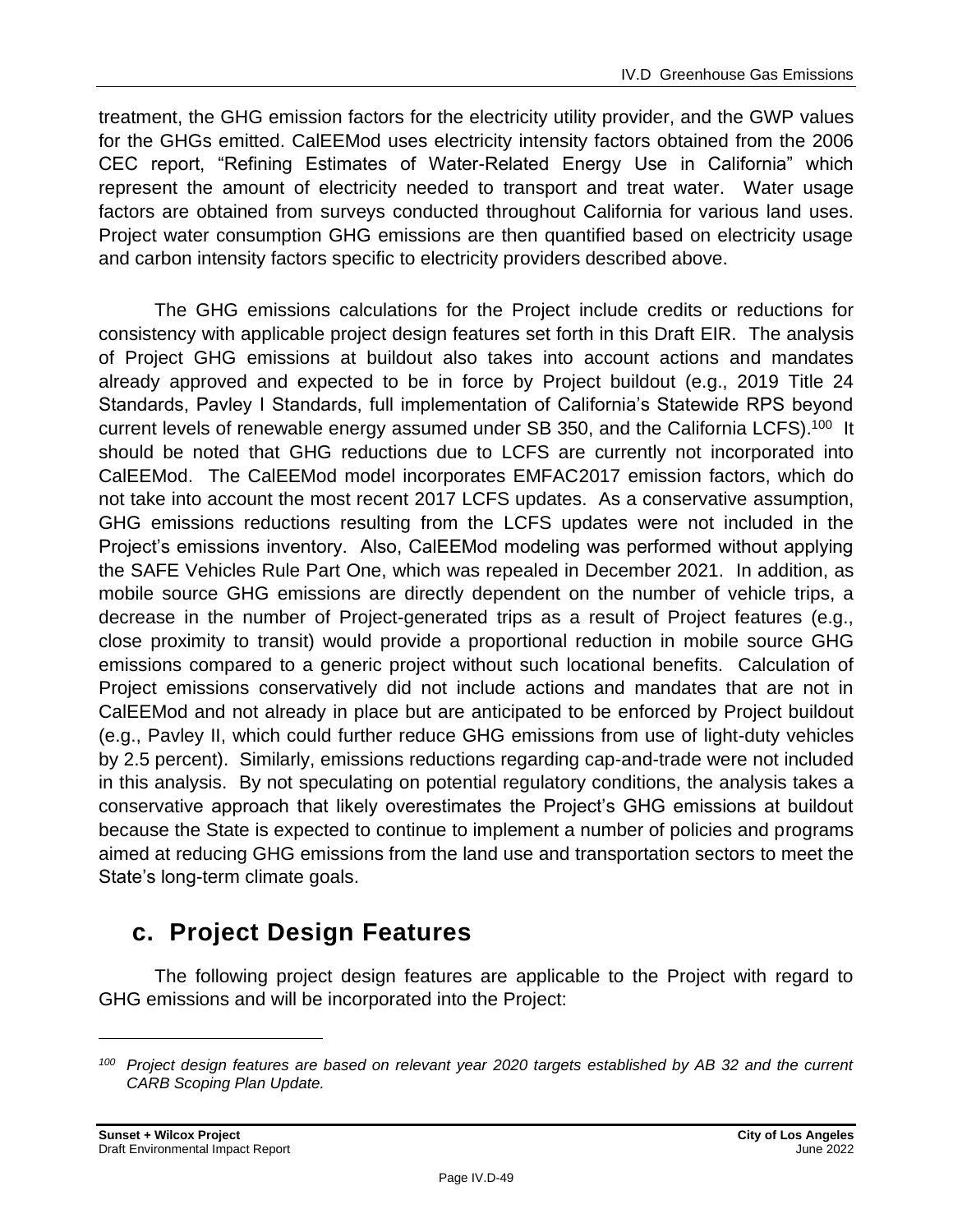- **Project Design Feature GHG-PDF-1:** The design of the new buildings will incorporate features of the U.S. Green Building Council's Leadership in Energy and Environmental Design (LEED®) program to be capable of meeting the standards of LEED® Gold or equivalent green building standards. Specific sustainability features that are integrated into the Project design to enable the Project to achieve LEED® Gold equivalence, which will include the following:
	- Incorporate energy-saving technologies and components to reduce the Project's electrical use profile. Examples of these components include the use of light-emitting diode (LED) and other efficient lighting technology, energy saving lighting control systems, such as light- and motion-detection controls (where applicable), and energy efficient heating, ventilation, and air conditioning (HVAC) equipment.
	- HVAC mechanical systems and building lighting will be controlled with timing systems to prevent accidental or inappropriate conditioning or lighting of unoccupied space.
	- Demand control ventilation will be utilized in HVAC systems, and refrigerants in HVAC equipment will have low GHG emission rates. In particular, the HVAC system will be designed to optimize exterior and interior air-flow to ensure healthy indoor air quality.
	- Water-efficient plantings with drought-tolerant species and the use of drip irrigation;
	- Fenestration designed for solar orientation; and
	- Pedestrian- and bicycle-friendly design with short-term and longterm bicycle parking.

As part of the Project, the Applicant would incorporate project features to further support and promote environmental sustainability. The sustainability features to be incorporated into the Project would include, but would not be limited to the following: photovoltaic cells; electric vehicle charging stations (discussed further below); material recycling stations; highly efficient HVAC systems; energy-efficient wall insulation and glazing units; weather-based controller and drip irrigation systems to promote a reduction of outdoor water use; Energy Star–labeled appliances; and water-efficient landscape design (i.e., grouping plants according to their water needs, use of native and low-water plants, etc.). The Project would comply with all applicable State and local regulatory requirements, including the provisions set forth in the City's Green Building Ordinance. The Project would comply with the City's EV charging requirements, which specify that 10 percent of new parking spaces would require EV charging equipment. In addition, 30 percent of all new parking spaces would be required to be EV "ready," which will be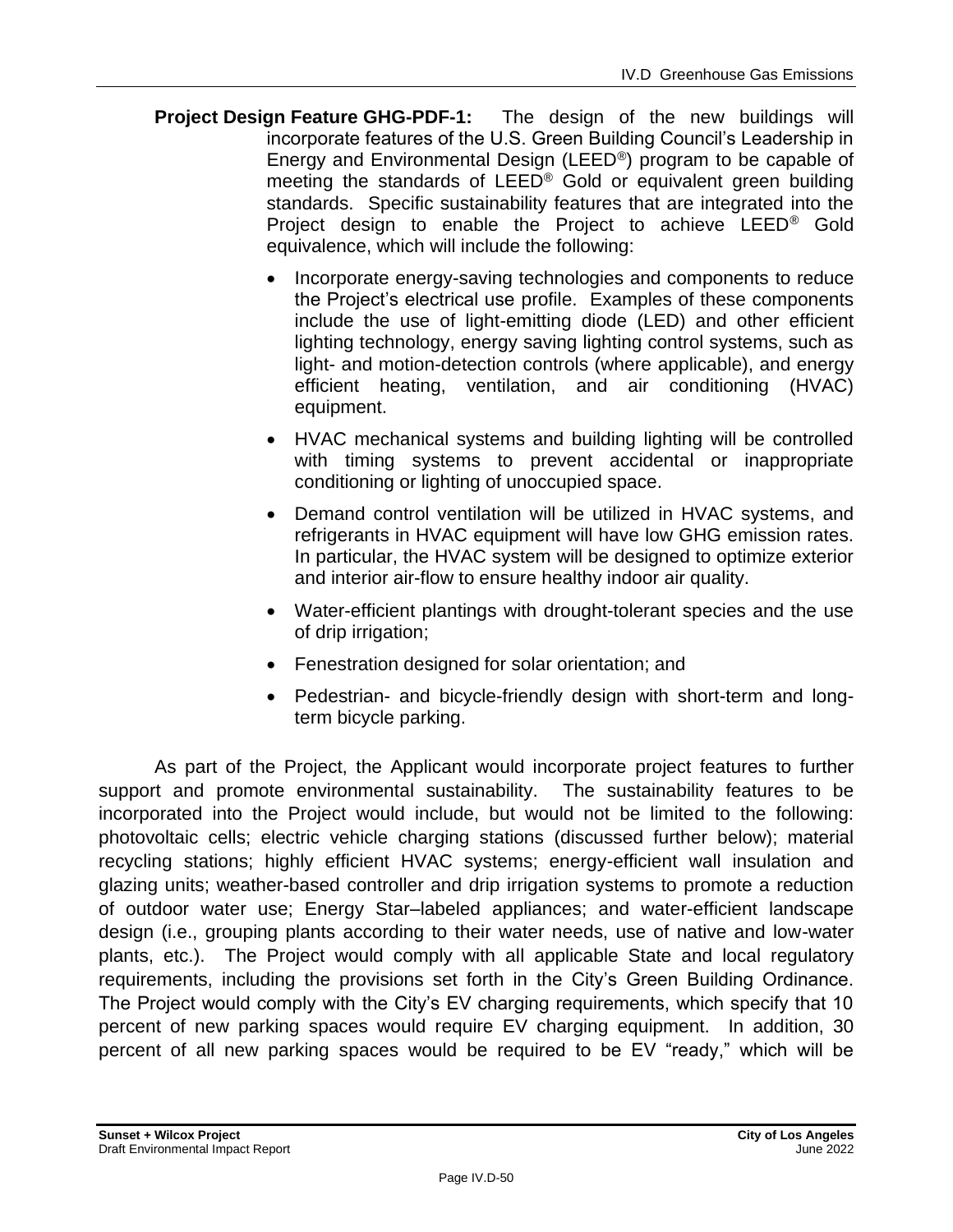capable of supporting future  $EV$  charging equipment.<sup>101</sup> The Project would also include water conservation and waste reduction features as set forth in Project Design Feature WAT-PDF-1 in Section IV.J.1, Utilities and Service Systems—Water Supply and Infrastructure, of this Draft EIR.

# **d. Analysis of Project Impacts**

*Threshold (a): Would the Project generate GHG emissions, either directly or indirectly, that may have a significant impact on the environment.*

- *Threshold (b): Would the Project conflict with an applicable plan, policy or regulation adopted for the purpose of reducing the emissions of GHG.*
	- (1) Impact Analysis
		- *(a) Applicable Plans and Policies*

As discussed above under Subsection 3.a(1) on page IV.D-38, compliance with applicable GHG emissions reduction plans would result in a less-than-significant Project and cumulative impact. The following section describes how the Project complies with or exceeds the performance-based standards included in the regulations outlined in the *2008 Climate Change Scoping Plan* and subsequent updates, SCAG's 2020–2045 RTP/SCS, and the Mayoral Initiative, the Green New Deal. As shown herein, the Project would not be in conflict with and, therefore, would be consistent with the applicable GHG reduction plans and policies.

# *(i) Climate Change Scoping Plan*

AB 32's *2008 Climate Change Scoping Plan* and subsequent updates have a range of GHG reduction actions that include direct regulations, alternative compliance mechanisms, monetary and non-monetary incentives, voluntary actions, market-based mechanisms, such as a cap-and-trade system, and an AB 32 implementation fee to fund the program. Beyond the plan-level goals and actions in the *2008 Climate Change Scoping Plan* and subsequent updates, local governments can also support climate action when considering discretionary approvals and entitlements of individual projects through 7CEQA. Absent conformity with an adequate geographically-specific GHG reduction plan, CARB recommends that projects incorporate design features and GHG reduction measures, to the degree feasible, to minimize GHG emissions. The following discussion demonstrates how the Project's consistency with pertinent reduction actions in the *2008* 

*<sup>101</sup> City of Los Angeles Ordinance No. 186,485. December 11, 2019.*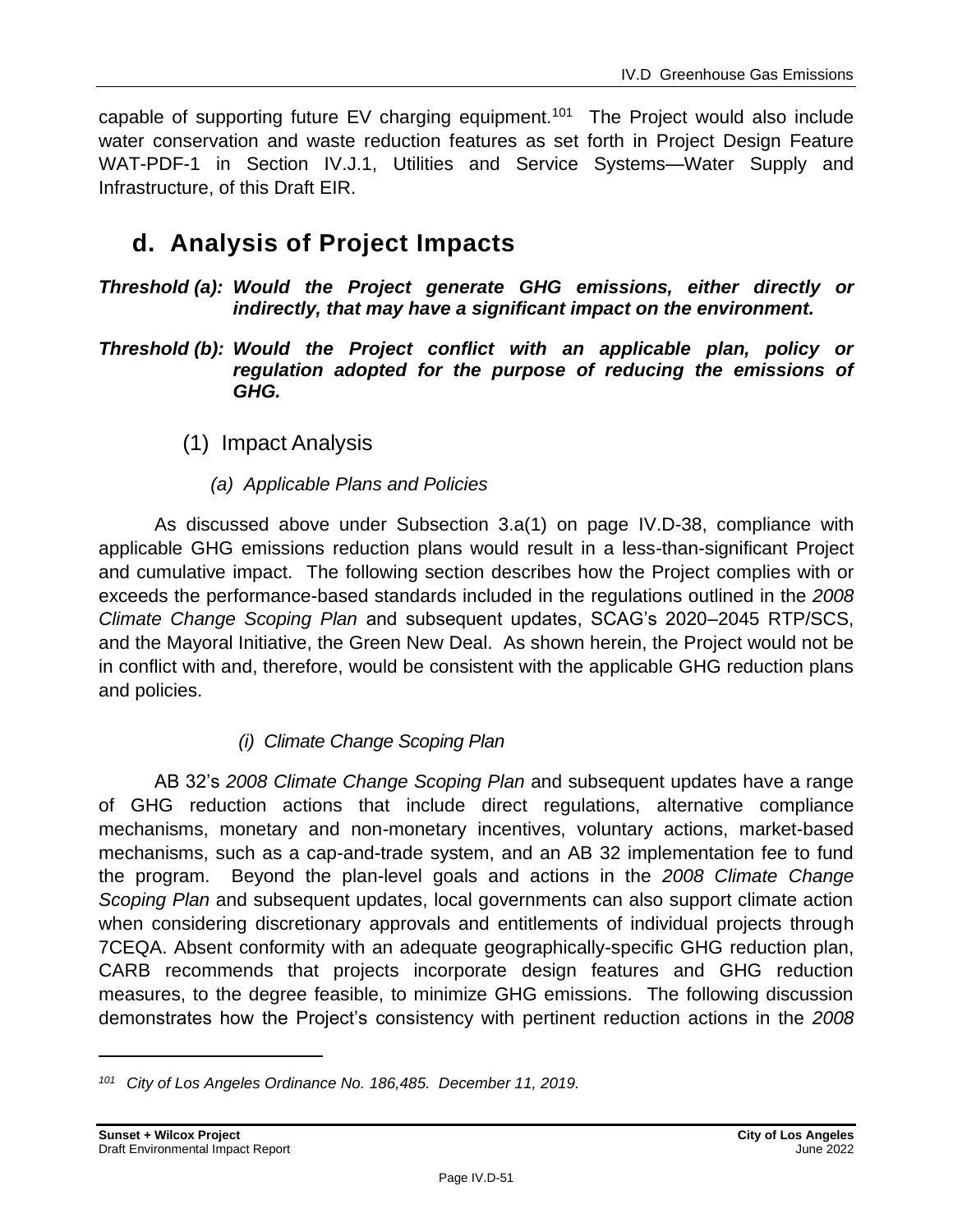*Climate Change Scoping Plan* and subsequent updates reduce Project-related GHG emissions.

Provided in Table IV.D-6 on page IV.D-53 is an evaluation of applicable mandatory regulatory compliance reduction actions/strategies outlined in the *2008 Climate Change Scoping Plan* and subsequent updates that through implementation would serve to reduce Project's direct and indirect GHG emissions.<sup>102</sup> Further evaluation of Project Design Features and specific applicable policies and measures in the *2008 Climate Change Scoping Plan* and subsequent updates is provided in Table IV.D-7 on page IV.D-55. As detailed therein, the Project would be consistent with and not conflict with the *2008 Climate Change Scoping Plan* and subsequent updates, which are intended to reduce GHG emissions.

**Therefore, the Project would not conflict with and, thus, would be consistent with the GHG reduction-related actions and strategies in AB 32's 2008 Climate Change Scoping Plan and subsequent updates, and impacts would be less than significant.**

# *(ii) 2020–2045 RTP/SCS*

The purpose of SB 375 is to implement the State's GHG emissions reduction goals by integrating land use planning with the goal of reducing car and light-duty truck travel. Under SB 375, the primary goal of the 2020–2045 RTP/SCS is to provide a framework for future growth that will decrease per capita GHG emissions from cars and light-duty trucks based on land use planning and transportation options. To accomplish this goal, the 2020– 2045 RTP/SCS identifies various strategies to reduce per capita VMT, such as encouraging development of infill sites, compact development near transit, and measures that increase vehicle efficiency or use of zero and low emission vehicles. The 2020–2045 RTP/SCS is expected to help SCAG reach its GHG reduction goals, as identified by CARB, with reductions in per capita passenger vehicle GHG emissions for specified target years.

In addition to demonstrating the region's ability to attain and exceed the GHG emission-reduction targets set forth by CARB, the 2020–2045 RTP/SCS outlines a series of actions and strategies for integrating the transportation network with an overall land use pattern that responds to projected growth, housing needs, changing demographics, and transportation demands. Details on specific measures of the 2020-2045 RTP/SCS are discussed in Section IV.E, Land Use and Planning, and in Table 4 of Appendix E, of this

*<sup>102</sup> An evaluation of reduction actions/strategies applicable to stationary sources is not necessary, as the Project's only potential stationary sources emissions will be created by emergency generators which would only be used in an emergency.*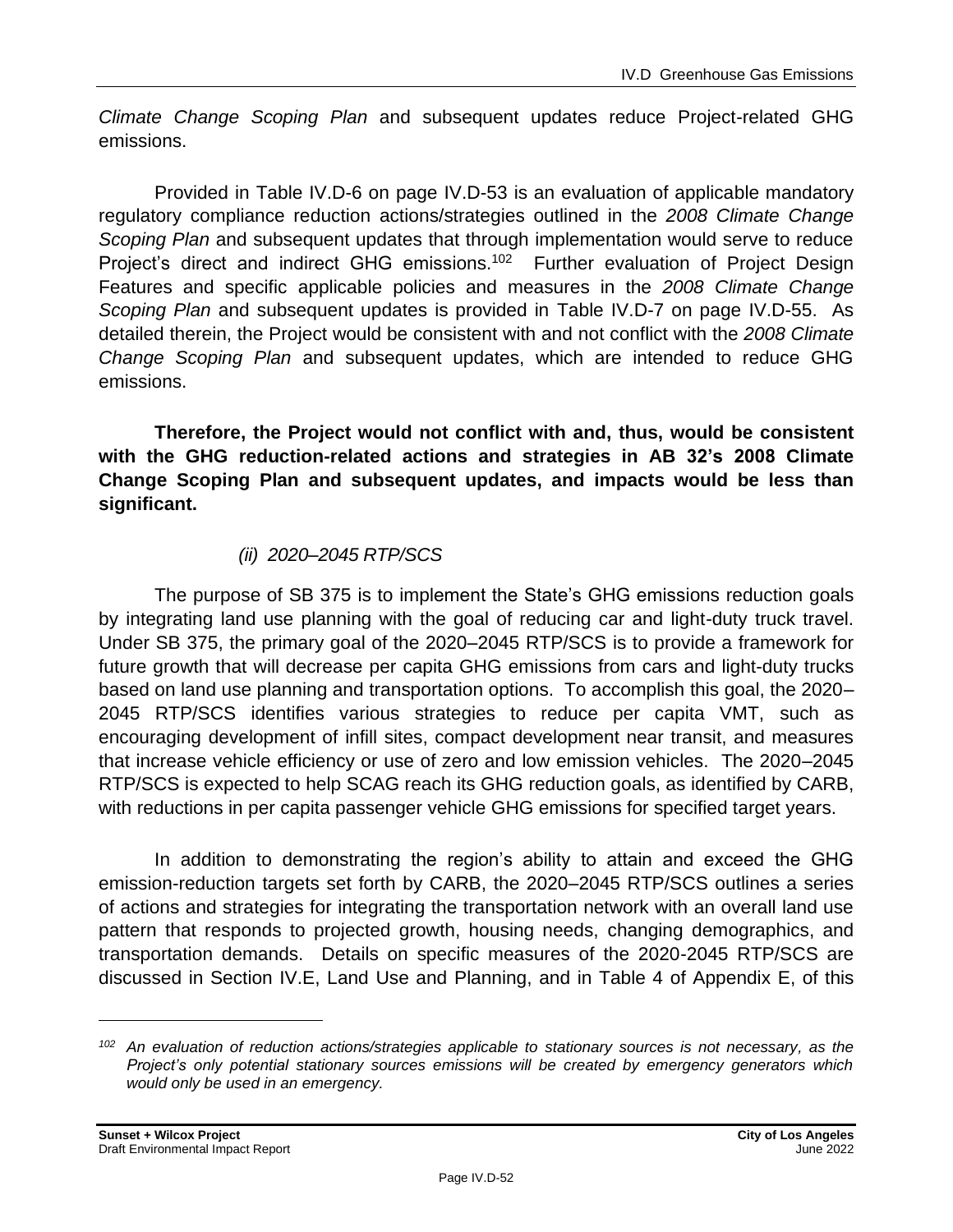#### **Table IV.D-6 Regulatory Compliance Measures within the 2008 Climate Change Scoping Plan and Subsequent Updates**

#### **Regulatory Compliance Measures**

#### **Energy**

**RPS Program and SB 2X:** The California RPS program (updated under SB 2X) requires both public and investor-owned utilities in California receive at least 33 percent of their electricity from renewable sources by the year 2020. SB 350 further requires 50-percent renewables by 2030.<sup>a</sup> In 2020, LADWP indicated that 36.7 percent of its electricity came from renewable resources in Year 2020.<sup>b</sup> The CalEEMod default carbon intensity for electricity generated by LADWP (pounds of CO<sub>2</sub>e per MWh) is based on a year 2021 renewables portfolio and was, therefore, updated within CalEEMod to reflect the year 2026 renewables portfolio. It is noted that under the recently passed SB 100, LADWP is required to generate electricity that would increase renewable energy resources to 50 percent by 2026, 60 percent by 2030, and 100 percent by 2045. The Project would support these renewable requirements because the Project is served by LADWP.

The electricity-related GHG emissions provided in Table IV.D-11 on page IV.D-76 conservatively do not account for the additional 50-percent reduction that would be achieved by LADWP in year 2045 (difference between the 50-percent renewables assumed for the buildout year of 2026 and 100-percent required under SB 2X in year 2045).

**SB 350:** As required under SB 350, doubling of the energy efficiency savings from final end uses of retail customers by 2030 would primarily rely on the existing suite of building energy efficiency standards under CCR Title 24, Part 6 (discussed below) and utility-sponsored programs, such as rebates for high-efficiency appliances, HVAC systems, and insulation. The Project would further support this regulation since Project Design Feature GHG-PDF-1 would require the Project to implement measures to reduce overall energy usage compared to baseline conditions.

**Cap-and-Trade Program:** As required by AB 32 and the *Climate Change Scoping Plan*, the Cap-and-Trade Program covers the GHG emissions associated with electricity consumed in California, whether generated in-State or imported. Accordingly, this regulatory program applies to electric service providers and not directly to land use development. The declining limit on covered sources of GHG emissions creates a powerful economic incentive for significant investment in cleaner, more efficient technologies. That being said, the Project would benefit from this regulatory program in that the GHG emissions associated with the Project's electricity usage per year presented in Table IV.D-11 on page IV.D-76 would indirectly be covered by the Cap-and-Trade Program.

#### **Mobile**

**Advanced Clean Cars Program:** CARB approved the Advanced Clean Cars Program in 2012, which establishes an emissions control program for model year 2017 through 2025 and increasing the number of zero emission vehicles manufactured in the 2018 through 2025 model years, which would reduce GHG emissions by 34 percent in comparison to the 2012 model year vehicles. Standards under the Advanced Clean Cars Program apply to all passenger and light duty trucks within California and indirectly used by employees and deliveries to the Project. The Project would further support this regulation since the Applicant will provide at least 30 percent of the total parking spaces provided to be capable of supporting future Electric Vehicle Supply Equipment (EVSE) as dictated.

The 2008 Climate Change Scoping Plan recommends additional mobile source strategies through the extension of the Advanced Clean Cars Program, which are expected to increase GHG stringency on light duty autos and continue adding zero emission and plug-in vehicles through 2030. CARB is also developing the Innovative Clean Transit measure to encourage purchase of advanced technology buses, such as alternative fueled or battery powered buses. This would allow fleets to phase in cleaner technology in the near future. CARB is also in the process of developing proposals for new approaches and strategies to achieve zero emission trucks under the Advanced Clean Local Trucks (Last Mile Delivery) Program.c,d Although the Innovative Clean Transit and Advanced Clean Local Truck Programs have not yet been established, the Project would also indirectly benefit from these measures once adopted. However, the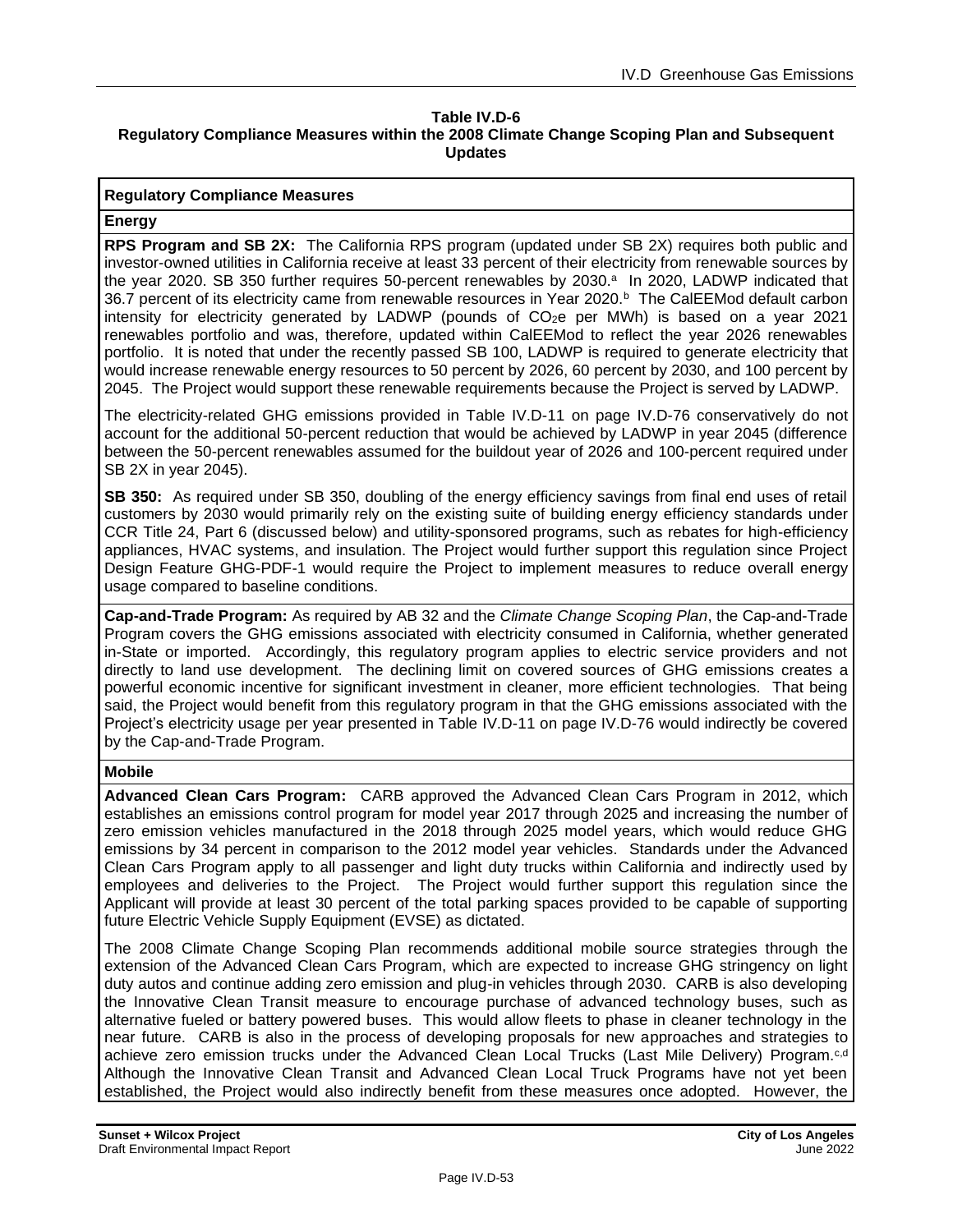#### **Table IV.D-6 (Continued) Regulatory Compliance Measures within the 2008 Climate Change Scoping Plan and Subsequent Updates**

#### **Regulatory Compliance Measures**

Project's GHG emissions inventory conservatively does not account for GHG emissions reductions due to these measures.

**Low Carbon Fuel Standard (LCFS):** The current LCFS requires a reduction of at least 7.5 percent in the carbon intensity (CI) of California's transportation fuels by 2020. CalEEMod includes implementation of LCFS into the calculation of GHG emissions from mobile sources. However, the LCFS was amended in September 2018 to target a 20-percent reduction in CI from a 2010 baseline by 2030.<sup>e</sup> As discussed previously, the CalEEMod model does not take into account the more recent updates to LCFS. The Project's emissions inventory conservatively does not take credit for additional GHG reductions due to the more recent LCFS requirements, but this additional 10-percent reduction in CI would indirectly reduce the Project's mobile source emissions.

- *<sup>a</sup> SB 350 (2015–2016 Regular Session) Stats 2015, Ch. 547.*
- *<sup>b</sup> LADWP, 2020 Power Content Label, October 2020.*
- *<sup>c</sup> CARB, Advance Clean Cars, 2017 Midterm Review Report, ww2.arb.ca.gov/resources/documents/2017 midterm-review-report, accessed March 22, 2021.*
- *<sup>d</sup> CARB, Advanced Clean Local Trucks (Last mile delivery and local trucks), ww2.arb.ca.gov/ourwork/programs/advanced-clean-trucks, accessed October 20, 2020.*
- *<sup>e</sup> CARB, LCFS Regulation, ww2.arb.ca.gov/our-work/programs/low-carbon-fuel-standard/lcfs-regulation, accessed March 22, 2021.*

*Source: Eyestone Environmental, 2021.*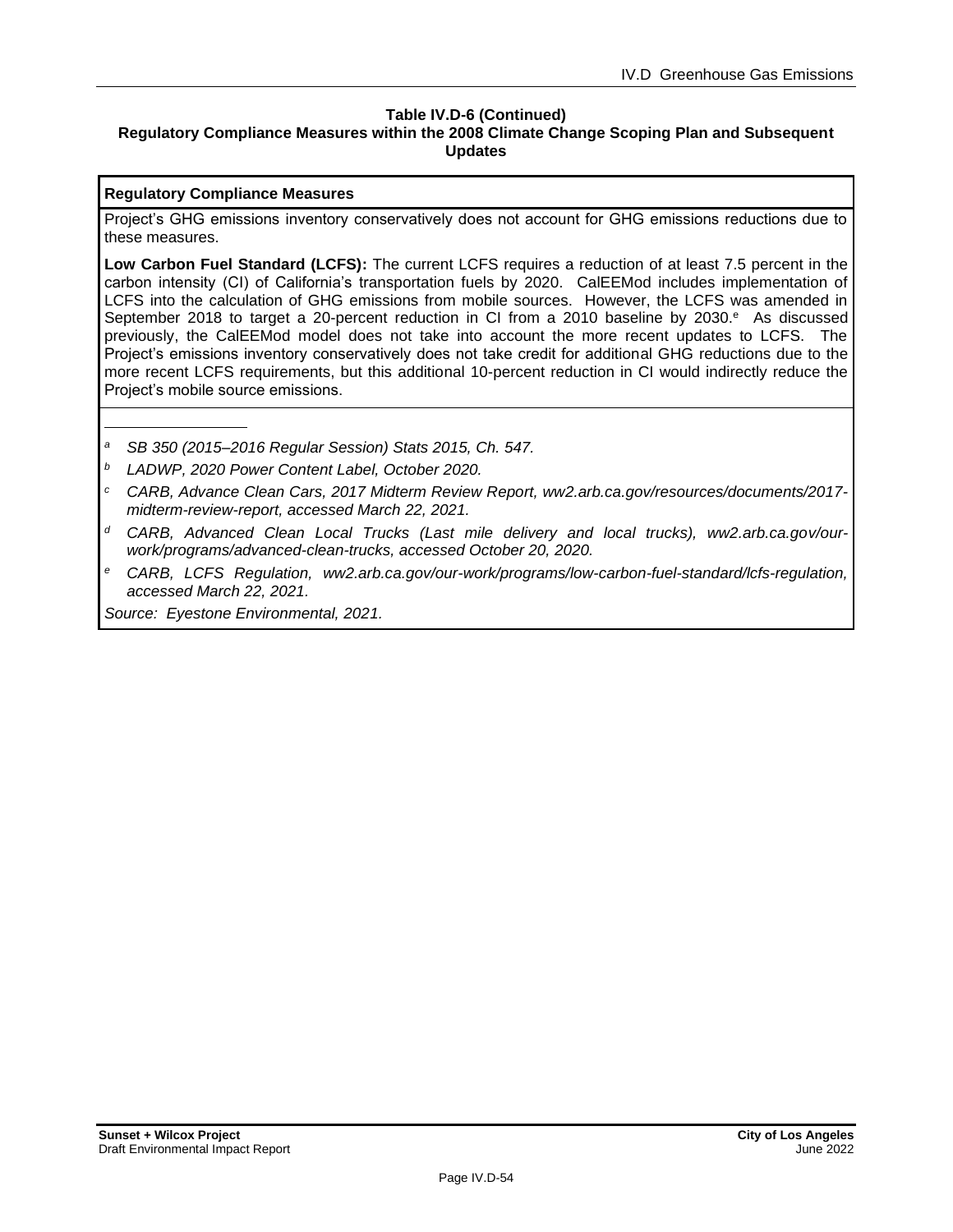| Table IV.D-7                                                                        |
|-------------------------------------------------------------------------------------|
| <b>Consistency Analysis-2008 Climate Change Scoping Plan and Subsequent Updates</b> |

| <b>Actions and Strategies</b>                                                                                                                                                                                                                                                                                                                                                                                                                                                                                                                                                                                                                                                                                                                                                                                                                                                                                   | <b>Responsible</b><br>Party(ies) | <b>Would the Project Conflict?</b>                                                                                                                                                                                                                                                                                                                                                                                                                                                                                                                                                                                                                                                                                                                                                                                                                                                                                                                                                                                                                                                                                                                                                                                                                                                                                                                                                 |
|-----------------------------------------------------------------------------------------------------------------------------------------------------------------------------------------------------------------------------------------------------------------------------------------------------------------------------------------------------------------------------------------------------------------------------------------------------------------------------------------------------------------------------------------------------------------------------------------------------------------------------------------------------------------------------------------------------------------------------------------------------------------------------------------------------------------------------------------------------------------------------------------------------------------|----------------------------------|------------------------------------------------------------------------------------------------------------------------------------------------------------------------------------------------------------------------------------------------------------------------------------------------------------------------------------------------------------------------------------------------------------------------------------------------------------------------------------------------------------------------------------------------------------------------------------------------------------------------------------------------------------------------------------------------------------------------------------------------------------------------------------------------------------------------------------------------------------------------------------------------------------------------------------------------------------------------------------------------------------------------------------------------------------------------------------------------------------------------------------------------------------------------------------------------------------------------------------------------------------------------------------------------------------------------------------------------------------------------------------|
| California Code of Regulations (CCR), Title 20: The 2016 State and CEC<br>Appliance Efficiency Regulations, adopted by the California<br>Energy Commission (CEC), include standards for new<br>appliances (e.g., refrigerators) and lighting, if they are sold or<br>offered for sale in California.                                                                                                                                                                                                                                                                                                                                                                                                                                                                                                                                                                                                            |                                  | No Conflict. These standards are included in default parameters<br>provided in Table IV.D-11 on page IV.D-76. As detailed therein,<br>the Project would not conflict with and, thus, would be consistent<br>with CCR, Title 20.                                                                                                                                                                                                                                                                                                                                                                                                                                                                                                                                                                                                                                                                                                                                                                                                                                                                                                                                                                                                                                                                                                                                                    |
| CCR, Title 24, Building Standards Code: The 2019 State and CEC<br>Building Energy Efficiency Standards contained in Title 24,<br>Part 6 (also known as the California Energy Code), requires<br>the design of building shells and building components to<br>conserve energy. The standards are updated periodically to<br>allow for consideration and possible incorporation of new<br>energy efficiency technologies and methods. <sup>a</sup><br>The California Green Building Standards Code (Part 11, Title<br>24) established mandatory and voluntary standards on<br>planning and design for sustainable site development,<br>energy efficiency (extensive update of the California Energy<br>Code), water conservation (e.g., new residential and non-<br>residential buildings shall demonstrate a 20-percent overall<br>water use reduction), material conservation, and internal air<br>contaminants. |                                  | No Conflict. Consistent with regulatory requirements, the Project<br>shall comply with applicable provisions of the 2020 Los Angeles<br>Green Building Code that in turn require compliance with<br>mandatory standards included in the CALGreen Code. The 2019<br>Title 24 standards represent "challenging but achievable design<br>and construction practices" and, as discussed above, are<br>substantially more stringent than the 2016 Title 24 standards.<br>The Project would also comply with applicable provisions of the<br>2020 Los Angeles Green Building Code which in turn requires<br>compliance with mandatory standards included in the California<br>Green Building Standards (20-percent overall water use<br>reduction). Water usage rates were calculated consistent with the<br>requirements under City of Los Angeles Ordinance No. 184,248,<br>2016 California Plumbing Code, 2019 CALGreen, 2017 Los<br>Angeles Plumbing Code, and 2020 Los Angeles Green Building<br>Code and reflect an approximately 20-percent reduction in water<br>usage as compared to the base demand provided in CalEEMod.<br>The Project's reduction in water usage would also reduce energy<br>and associated emissions required to pump and treat water.<br>Therefore, the Project would not conflict with CCR Title 24 and,<br>thus, would be consistent with CCR Title 24. |
| <b>Senate Bill (SB) 375:</b> SB 375 requires integration of State, CARB<br>planning processes for transportation, land-use and housing.<br>Under SB 375, each Metropolitan Planning Organization<br>would be required to adopt a Sustainable Community<br>Strategy (SCS) to encourage compact development that<br>reduces passenger vehicle miles traveled and trips so that<br>the region will meet a target, created by CARB, for reducing                                                                                                                                                                                                                                                                                                                                                                                                                                                                    | Regional, SCAG                   | No Conflict. SB 375 requires SCAG to direct the development of<br>the SCS for the region. The Project is in an infill location with<br>convenient access to public transit and opportunities for walking<br>and biking would result in a reduction of vehicle trips, VMT, and<br>GHG emissions consistent with the overall growth pattern<br>encouraged in the RTP/SCS. Specifically, the Project Site is<br>located in a transit-rich neighborhood with bus stops along Sunset                                                                                                                                                                                                                                                                                                                                                                                                                                                                                                                                                                                                                                                                                                                                                                                                                                                                                                    |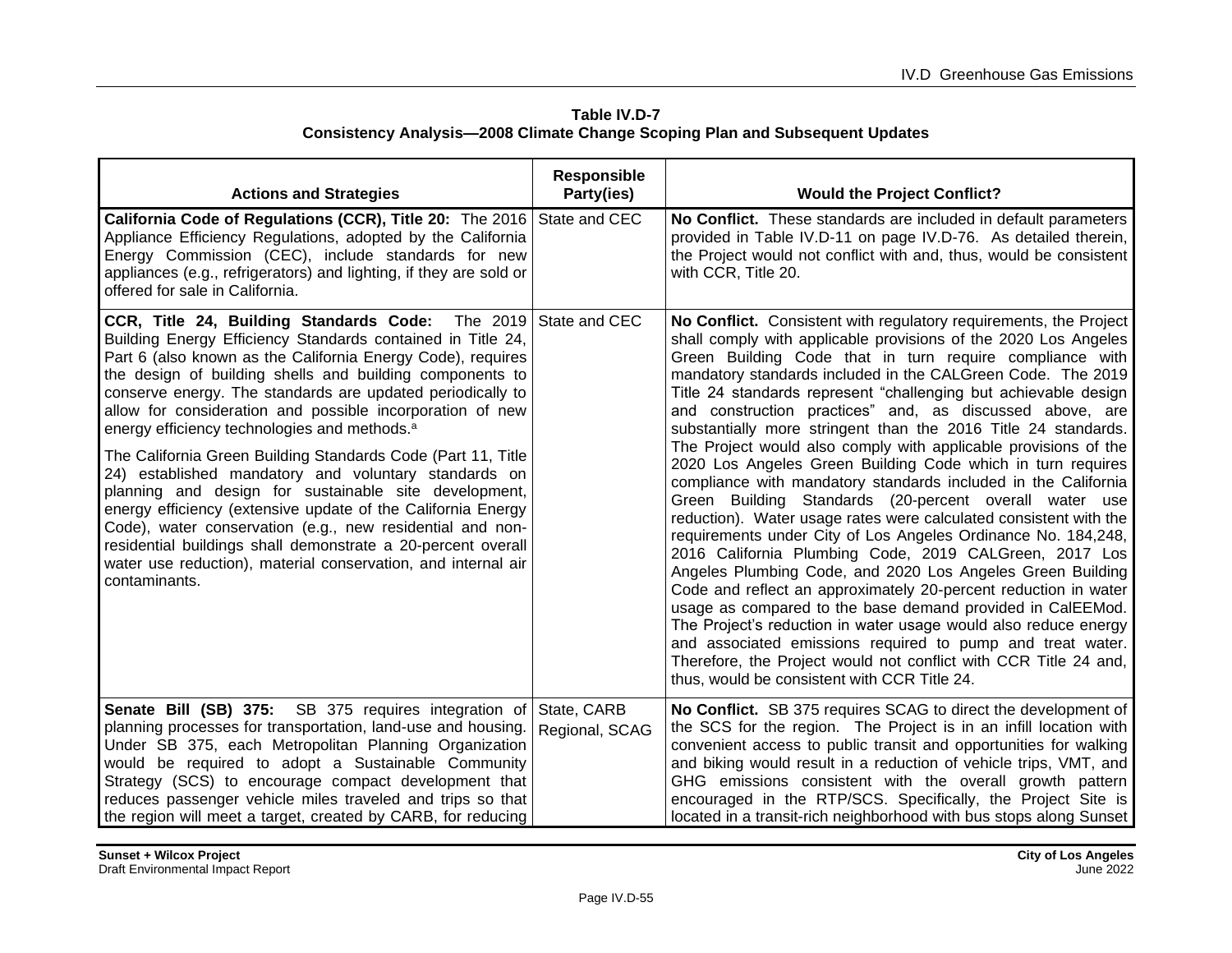| <b>Actions and Strategies</b>                                                                                                                                                                                                                                                                                           | <b>Responsible</b><br>Party(ies)                                        | <b>Would the Project Conflict?</b>                                                                                                                                                                                                                                                                                                                                                                                                                                                                                                                                                                                                                                                                                                                                                                |
|-------------------------------------------------------------------------------------------------------------------------------------------------------------------------------------------------------------------------------------------------------------------------------------------------------------------------|-------------------------------------------------------------------------|---------------------------------------------------------------------------------------------------------------------------------------------------------------------------------------------------------------------------------------------------------------------------------------------------------------------------------------------------------------------------------------------------------------------------------------------------------------------------------------------------------------------------------------------------------------------------------------------------------------------------------------------------------------------------------------------------------------------------------------------------------------------------------------------------|
| GHG emissions.                                                                                                                                                                                                                                                                                                          |                                                                         | Boulevard and Wilcox Avenue and the<br>B.<br>Metro<br>Line<br>Hollywood/Vine Station is located less than 0.5 miles of the<br>Project Site. In addition, the Project Site's proximity to a variety of<br>commercial uses and services would encourage employees and<br>visitors of the Project Site to walk to nearby destinations to meet<br>their shopping and entertainment needs, thereby reducing VMT<br>and GHG emissions. The Project would also be located near<br>residential uses which would reduce the distance travelled for<br>residents and visitors to the Project Site. Therefore, the Project<br>would not conflict with and, thus, would be consistent with SB<br>375, the reduction in passenger vehicle GHG emissions per capita<br>goals provided in the 2020-2045 RTP/SCS. |
| By 2019, adjust performance measures used to select<br>and design transportation facilities.<br>• Harmonize project performance with emissions reductions,<br>and increase competitiveness of transit and active<br>transportation modes (e.g., via guideline documents,<br>funding programs, project selection, etc.). | CalSTA and<br>SGC, OPR,<br>CARB, GoBiz,<br>IBank, DOF,<br>CTC, Caltrans | No Conflict. The Project would not involve construction of<br>transportation facilities. However, the Project Site is located near<br>public transit service in the vicinity of the Project Site with multiple<br>local and regional bus lines provided by Metro and LADOT,<br>including bus stops along Sunset Boulevard and Wilcox Avenue<br>and the Metro B Line Hollywood/Vine Station.<br>The Project<br>benefits from these transit options by encouraging use of mass<br>transit resulting in a reduction of Project-related vehicle trips to<br>and from the Project Site. Therefore, the Project would not<br>conflict and, thus, be consistent with this strategy of the Scoping<br>Plan.                                                                                               |
| By 2019, develop pricing policies to support low-GHG CalSTA,<br>transportation (e.g., low-emission vehicle zones for<br>heavy duty,<br>user, parking pricing, transit<br>road<br>discounts).                                                                                                                            | Caltrans, CTC,<br>OPR/SGC,<br><b>CARB</b>                               | No Conflict. The Project would support this policy since the<br>Applicant would provide electric vehicle charging stations and<br>electric vehicle supply wiring consistent with City regulatory<br>requirements. Therefore, the Project would not conflict with and,<br>thus, would be consistent with this strategy of the Scoping Plan.                                                                                                                                                                                                                                                                                                                                                                                                                                                        |

#### **Table IV.D-7 (Continued) Consistency Analysis—2008 Climate Change Scoping Plan and Subsequent Updates**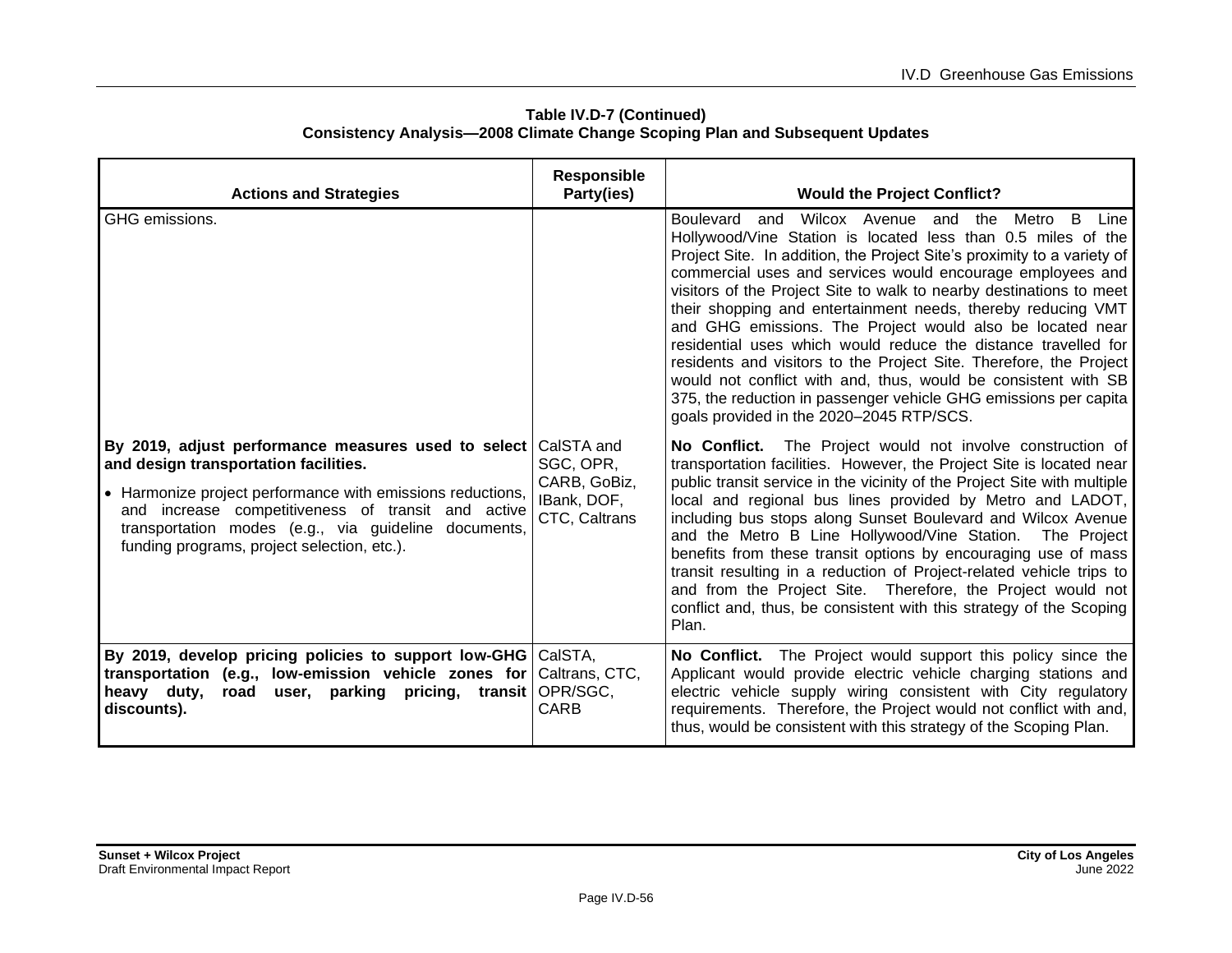| <b>Actions and Strategies</b>                                                                                                                                                                                                                                                                                                                                                                                                                                                                                                                                                                                       | <b>Responsible</b><br>Party(ies) | <b>Would the Project Conflict?</b>                                                                                                                                                                                                                                                                                                                                                                                                                                                                                                                                                                                                                                                                                                                                                                                                                                                                         |
|---------------------------------------------------------------------------------------------------------------------------------------------------------------------------------------------------------------------------------------------------------------------------------------------------------------------------------------------------------------------------------------------------------------------------------------------------------------------------------------------------------------------------------------------------------------------------------------------------------------------|----------------------------------|------------------------------------------------------------------------------------------------------------------------------------------------------------------------------------------------------------------------------------------------------------------------------------------------------------------------------------------------------------------------------------------------------------------------------------------------------------------------------------------------------------------------------------------------------------------------------------------------------------------------------------------------------------------------------------------------------------------------------------------------------------------------------------------------------------------------------------------------------------------------------------------------------------|
| CCR, Title 24, Building Standards Code: The California<br>Green Building Standards Code (Part 11, Title 24) includes<br>water efficiency requirements for new residential and non-<br>residential uses, in which buildings shall demonstrate a<br>20-percent overall water use reduction.                                                                                                                                                                                                                                                                                                                           | <b>State</b>                     | No Conflict. The Project would comply with applicable provisions<br>of the 2020 Los Angeles Green Building Code which in turn<br>requires compliance with mandatory standards included in the<br>California Green Building Standards (20-percent overall water use<br>reduction). Water usage rates were calculated consistent with the<br>requirements under City of Los Angeles Ordinance No. 184,248,<br>2016 California Plumbing Code, 2019 CALGreen, 2017 Los<br>Angeles Plumbing Code, and 2020 Los Angeles Green Building<br>Code and reflect an approximately 20-percent reduction in water<br>usage as compared to the base demand provided in CalEEMod.<br>The Project's reduction in water usage would also reduce energy<br>and associated emissions required to pump and treat water.<br>Therefore, the Project would not conflict with and, thus, would be<br>consistent with CCR, Title 24. |
| Million Solar Roofs Program: The program is implemented<br>through SB 1 (Murray, 2006), which provides up to \$3.3<br>billion in financial incentives for the installation of residential,<br>commercial and institutional solar PV programs.                                                                                                                                                                                                                                                                                                                                                                       | <b>State</b>                     | No Conflict. The Project would comply with Title 24 which<br>requires that rooftop areas on high-rise multi-family buildings and<br>non-residential buildings set aside a minimum area for potential<br>installation of solar panels at a later date. Thus, the Project would<br>be considered "solar-ready." If solar panels are to be installed at<br>a later date, the Project would be eligible for the financial<br>incentives offered by this program. Therefore, the Project would<br>not conflict with and, thus, would be consistent with the Million<br>Solar Roofs Program.                                                                                                                                                                                                                                                                                                                     |
| Senate Bill X7-7: The Water Conservation Act of 2009 sets<br>an overall goal of reducing per-capita urban water use by 20<br>percent by December 31, 2020. The state is required to<br>make incremental progress toward this goal by reducing per-<br>capita water use by at least 10 percent by December 31,<br>2015. This is an implementing measure of the Water Sector<br>of the AB 32 2008 Climate Change Scoping Plan. Reduction<br>in water consumption directly reduces the energy necessary<br>and the associated emissions to convene, treat, and<br>distribute the water; it also reduces emissions from | State                            | No Conflict. As discussed above under Title 24, the Project<br>would incorporate water conservation features that would<br>contribute towards meeting this performance-based standard.<br>Project Design Feature WAT-PDF-1 in Section IV.J.1, Utilities and<br>Service Systems---Water Supply and Infrastructure, of this Draft<br>EIR, provides a specific list of water conservation measures.<br>Examples include high-efficiency toilets, waterless urinals, high-<br>efficiency Energy Star-rated dishwashers, drought tolerant plants,<br>and drip/subsurface irrigation, among others. The Project thereby<br>includes measures consistent with the GHG reductions sought by                                                                                                                                                                                                                        |

**Table IV.D-7 (Continued) Consistency Analysis—2008 Climate Change Scoping Plan and Subsequent Updates**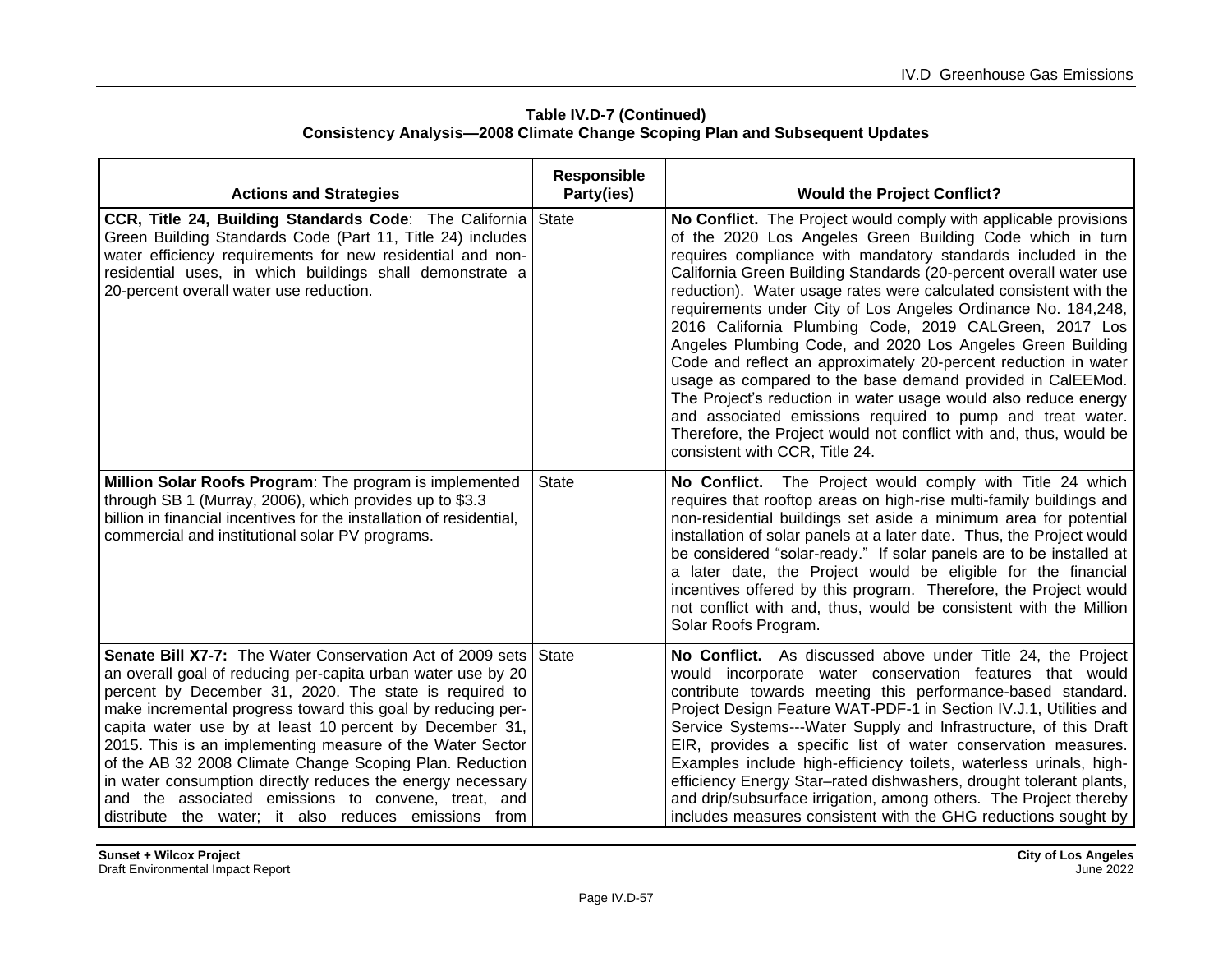| <b>Actions and Strategies</b>                                                                                                                                                                                                         | <b>Responsible</b><br>Party(ies)                            | <b>Would the Project Conflict?</b>                                                                                                                                                                                                                                                                                                                                                                                                                                                                                                                                                                                                                                                                                                                                                                                                                                                           |
|---------------------------------------------------------------------------------------------------------------------------------------------------------------------------------------------------------------------------------------|-------------------------------------------------------------|----------------------------------------------------------------------------------------------------------------------------------------------------------------------------------------------------------------------------------------------------------------------------------------------------------------------------------------------------------------------------------------------------------------------------------------------------------------------------------------------------------------------------------------------------------------------------------------------------------------------------------------------------------------------------------------------------------------------------------------------------------------------------------------------------------------------------------------------------------------------------------------------|
| wastewater treatment.                                                                                                                                                                                                                 |                                                             | SB X7-7 related to water conservation and related GHG<br>emissions. Therefore, the Project would not conflict with and,<br>thus, would be consistent with Senate Bill X7-7.                                                                                                                                                                                                                                                                                                                                                                                                                                                                                                                                                                                                                                                                                                                  |
| Implement the Short-Lived Climate Pollutant Strategy by<br>2030:<br>• 40-percent reduction in methane and hydrofluorocarbon<br>emissions below 2013 levels.<br>• 50-percent reduction in black carbon emissions below<br>2013 levels. | CARB,<br>CalRecycle,<br>CDFA, SWRCB,<br>Local air districts | No Conflict. SB 605 was adopted in 2014 which directs CARB to<br>develop a comprehensive Short-Lived Climate Pollutant (SLCP)<br>strategy. SB 1383 was later adopted in 2016 to require CARB to<br>set statewide 2030 emission reduction targets of 40 percent for<br>methane and hydrofluorocarbons and 50 percent black carbon<br>emissions below 2013 levels. <sup>b</sup> SB 1383 requires various agencies<br>including CARB, California Department of Food and Agriculture<br>(CDFA), the State Water Resources Board (SWRCB) to be<br>responsible for adopting regulations to reduce GHG emissions.<br>These regulations would be applicable to the Project. Therefore,<br>the Project would comply with and would not conflict with and,<br>thus, would be consistent with the CARB SLCP Reduction<br>Strategy which limits the use of hydrofluorocarbons for<br>refrigeration uses. |
| By 2019, develop regulations and programs to support<br>organic waste landfill reduction goals in the SLCP and<br>SB 1383.                                                                                                            | CARB,<br>CalRecycle,<br>CDFA, SWRCB,<br>Local air districts | No Conflict. Under SB 1383, the California Department of<br>Resources Recycling and Recovery (CalRecycle) is responsible<br>for achieving a 50-percent reduction in the level of statewide<br>disposal of organic waste from the 2014 level by 2020 and<br>75-percent reduction by 2025. The SB 1383 regulations go into<br>effect January 1, 2022. <sup>c</sup>                                                                                                                                                                                                                                                                                                                                                                                                                                                                                                                             |
|                                                                                                                                                                                                                                       |                                                             | The Project would not conflict with and, thus, would be consistent<br>with AB 341, which requires not less than 75 percent of solid<br>waste generated be source reduced through recycling,<br>composting or diversion. Solid waste generated by the Project will<br>be handled by the City of Los Angeles Sanitation Department<br>which currently complies with AB 341. Reduction in solid waste<br>generated by the Project would reduce overall GHG emissions.<br>Compliance with AB 341 would also help achieve the goals of SB<br>1383. This reduction in solid waste generation was not reflected<br>in CalEEMod default assumptions and was conservatively not                                                                                                                                                                                                                       |

#### **Table IV.D-7 (Continued) Consistency Analysis—2008 Climate Change Scoping Plan and Subsequent Updates**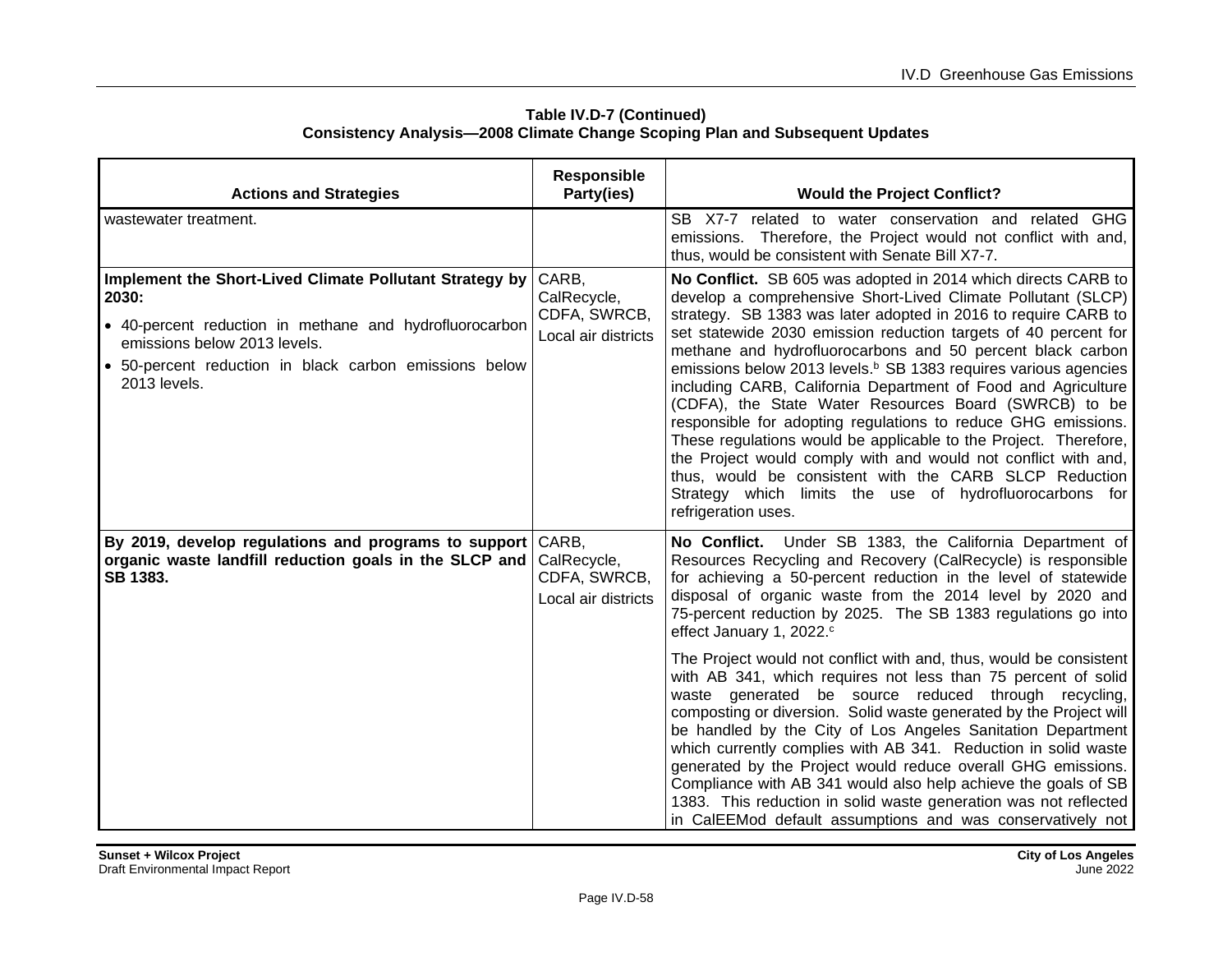#### **Table IV.D-7 (Continued) Consistency Analysis—2008 Climate Change Scoping Plan and Subsequent Updates**

| <b>Actions and Strategies</b>                                                                                                   | <b>Responsible</b><br>Party(ies) | <b>Would the Project Conflict?</b>                                                                                                  |  |  |
|---------------------------------------------------------------------------------------------------------------------------------|----------------------------------|-------------------------------------------------------------------------------------------------------------------------------------|--|--|
|                                                                                                                                 |                                  | included in the calculation of Project GHG emissions.                                                                               |  |  |
|                                                                                                                                 |                                  |                                                                                                                                     |  |  |
| CalRecycle = California Department of Resources Recycling and Recovery                                                          |                                  |                                                                                                                                     |  |  |
| CalSTA = California State Transportation Agency                                                                                 |                                  |                                                                                                                                     |  |  |
| Caltrans = California Department of Transportation                                                                              |                                  |                                                                                                                                     |  |  |
| CARB = California Air Resources Board                                                                                           |                                  |                                                                                                                                     |  |  |
| CDFA = California Department of Food and Agriculture                                                                            |                                  |                                                                                                                                     |  |  |
| CTC = California Transportation Commission                                                                                      |                                  |                                                                                                                                     |  |  |
| DOF = California Department of Finance                                                                                          |                                  |                                                                                                                                     |  |  |
| GoBiz = = Governor's Office of Business and Economic Development                                                                |                                  |                                                                                                                                     |  |  |
| SCAG = Southern California Association of Governments                                                                           |                                  |                                                                                                                                     |  |  |
| SGC = Strategic Growth Council                                                                                                  |                                  |                                                                                                                                     |  |  |
| SWRCB = State Water Resources Control Board                                                                                     |                                  |                                                                                                                                     |  |  |
| CEC, Adoption Hearing, 2019 Building Energy Efficiency Standards.<br>a                                                          |                                  |                                                                                                                                     |  |  |
| CARB, Reducing Short-Lived Climate Pollutants in California, ww2.arb.ca.gov/our-work/programs/slcp, accessed November 11, 2020. |                                  |                                                                                                                                     |  |  |
| accessed December 4, 2020.                                                                                                      |                                  | CalRecycle, Short-Lived Climate Pollutants (SLCP): Organic Waste Methane Emissions Reductions, www.calrecycle.ca.gov/climate/slcp/, |  |  |
| Source: Eyestone Environmental, 2022.                                                                                           |                                  |                                                                                                                                     |  |  |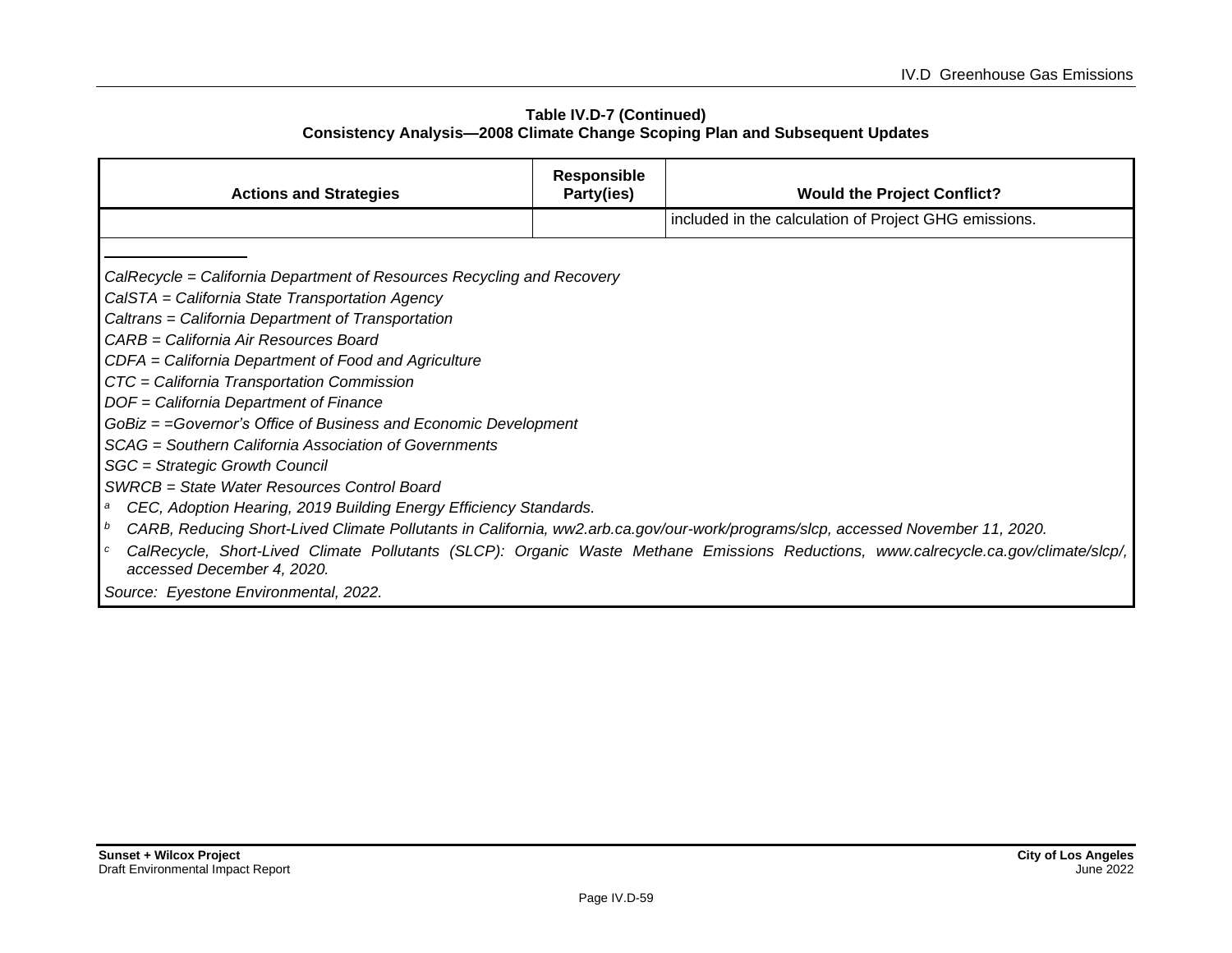Draft EIR. Thus, successful implementation of the 2020–2045 RTP/SCS would result in more complete communities with a variety of transportation and housing choices, while reducing automobile use. With regard to individual developments, such as the Project, strategies and policies set forth in the 2020–2045 RTP/SCS can be grouped into the following three categories: (1) reduction of vehicle trips and VMT; (2) increased use of alternative fuel vehicles; and (3) improved energy efficiency.<sup>103</sup> These strategies and policies are addressed below. Also, as explained immediately below, the Project is consistent with applicable growth forecasts.

### Integrated Growth Forecast

The 2020–2045 RTP/SCS provides socioeconomic forecast projections of regional population growth. The population, housing, and employment forecasts, which are adopted by SCAG's Regional Council, are based on the local plans and policies applicable to the specific area; these are used by SCAG in all phases of implementation and review. As discussed in the Project's Initial Study included as Appendix A of this Draft EIR, development of the Project would result in approximately 1,710 net new employment positions on the Project Site based on employee generation rates published by LADOT and the Department of City Planning. According to SCAG's 2020-2045 RTP/SCS, the employment forecast for the City of Los Angeles Subregion in 2020 is approximately 1,887,969 employees.<sup>104</sup> In 2026, the projected occupancy year of the Project, the City of Los Angeles Subregion is anticipated to have approximately 1,947,972 employees.<sup>105</sup> Thus, the Project's net increase of approximately 1,710 employees would constitute approximately 2.85 percent of the employment growth forecasted between 2020 and 2026. Refer to Section IV.E, Land Use and Planning, of this Draft EIR, for additional information regarding consistency with the 2020–2045 RTP/SCS.

### VMT Reduction Strategies and Policies

As discussed above, the City is basing its determination of the significance of the Project's GHG emissions solely in relation to the Project not being in conflict with, and,

*<sup>103</sup> SCAG, Draft Program EIR for the 2020–2045 RTP/SC, Section 3.8, Greenhouses, page 3.8-61, December 2019.*

*<sup>104</sup> SCAG, ConnectSoCal (2020–2045 RTP/SCS), Demographics and Growth Forecast Appendix, Table 14, page 35. Based on a linear interpolation of SCAG's employment data for 2016 and 2045 data. The 2020 extrapolated value is calculated using SCAG's 2016 and 2045 values to find the average increase between years and then applying that annual increase to 2020: ((2,135,900 – 1,848,300) 29) \* 4) + 1,848,300 = 1,887,969.*

*<sup>105</sup> SCAG, ConnectSoCal (2020–2045 RTP/SCS), Demographics and Growth Forecast Appendix, Table 14, page 35. Based on a linear interpolation of 2016 and 2045 data. The 2026 extrapolated value is calculated using SCAG's 2016 and 2045 values to find the average increase between years and then applying that annual increase to 2026: ((2,135,900 – 1,848,300) 29) \* 10) + 1,848,300 = 1,947,472.*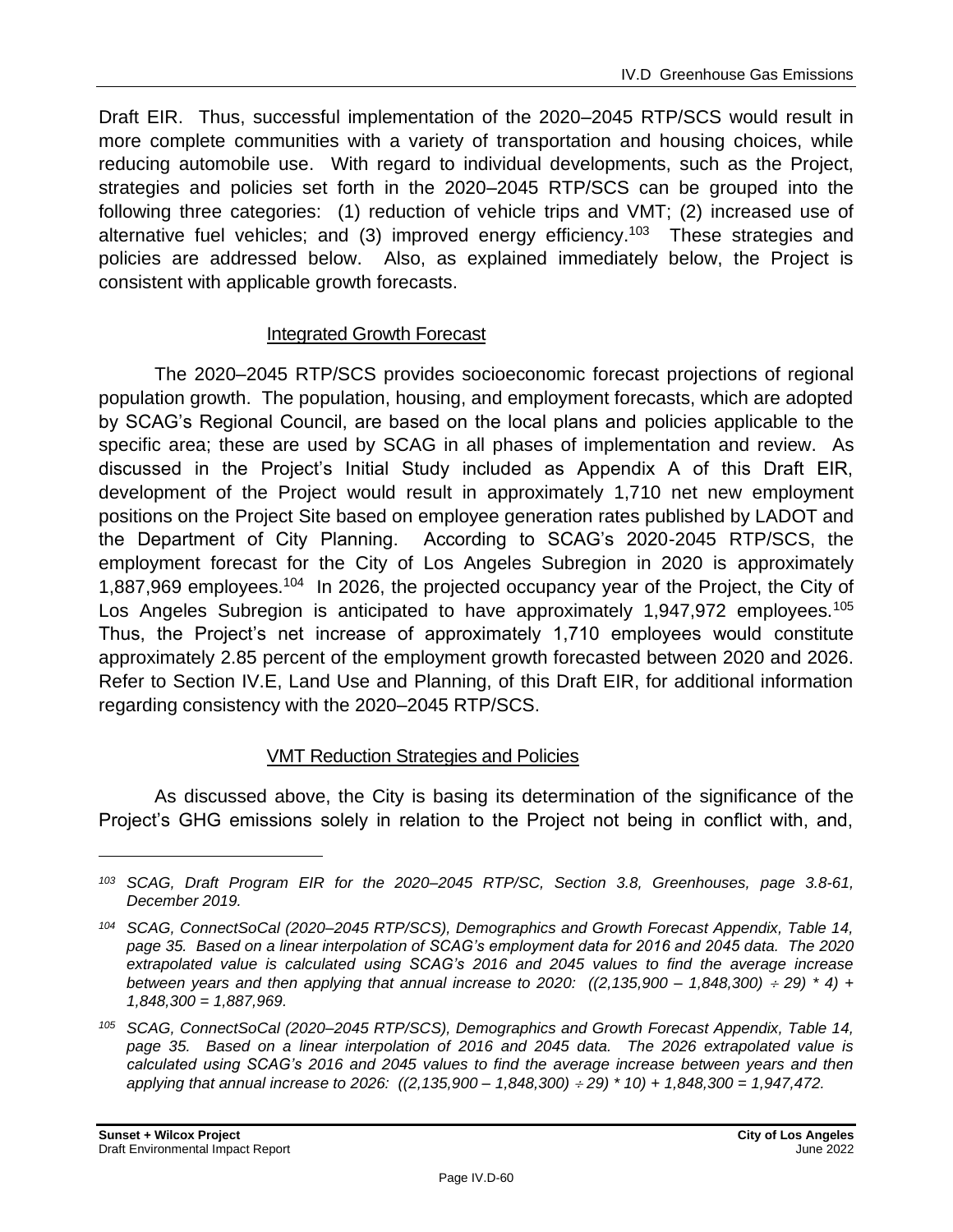therefore, being consistent with State, regional, and local regulatory schemes and policies adopted to reduce GHG emissions. As shown in Appendix B of this Draft EIR, the Project design includes characteristics that would reduce trips and VMT as compared the Project without implementation of VMT reducing measures within the Air Basin as measured by CalEEMod. These relative reductions in vehicle trips and VMT from the Project without implementation of VMT reducing measures within the Air Basin help quantify the GHG emissions reductions achieved by locating the Project in an infill, HQTA area that promotes alternative modes of transportation.

The Project would be designed and constructed to incorporate features to support and promote environmental sustainability. The Project represents an infill development within an existing urbanized area that would introduce new office and restaurant uses within an HQTA. The Project Site is located in a transit-rich neighborhood with bus stops along Sunset Boulevard and Wilcox Avenue, and the Metro B Line Hollywood/Vine Station is located 0.4 mile of the Project Site. The Project would also provide up to 1,291 vehicle parking spaces in compliance with the requirements of the LAMC. Within the immediate vicinity of the Project Site, bicycle routes with shared lane marking (referred to as "sharrows") are provided along Wilcox Avenue. Additional bicycle lanes within 0.25 mile of the Project Site are provided along Selma Avenue to the north of the Project Site and along Fountain Avenue to the south of the Project Site. In addition, with the multitude of commercial businesses, employment, cultural centers, and residential neighborhoods located in the Project Site vicinity, the walkability score given to the Project Site is 96 points out of 100.<sup>106</sup> Also, as outlined in the Transportation Assessment included in Appendix J of this Draft EIR, the sidewalks serving as routes to the Project Site provide proper connectivity and sufficient widths with tactile warning strops for Americans with Disabilities (ADA) accessibility for a safe pedestrian environment. Approximately 8- to 18-foot sidewalks are provided in the vicinity of the Project Site. The nearby signalized study intersections provide pedestrian facilities, including curb ramps on all approaches, pedestrian phasing, high-visibility crosswalk striping, and ADA-accessible curb ramps. These features would further reduce vehicle trips and VMT by encouraging walking and non‑automotive forms of transportation.

As shown in Appendix B of this Draft EIR, the Project design includes characteristics in addition to the measures accounted for in the Transportation Assessment that would reduce trips and VMT as compared to the Project without implementation of VMT reducingmeasures within the Air Basin as measured by CalEEMod. Such measures include increased density and accessibility to mass transit. These relative reductions in vehicle

*<sup>106</sup> WalkScore.com rates the Project Site (1440 Wilcox Avenue) with a score of 98 of 100 possible points (scores accessed on April 19, 2021 for the Central Hollywood Neighborhood). Walk Score calculates the*  walkability of specific addresses by taking into account the ease of living in the neighborhood with a *reduced reliance on automobile travel.*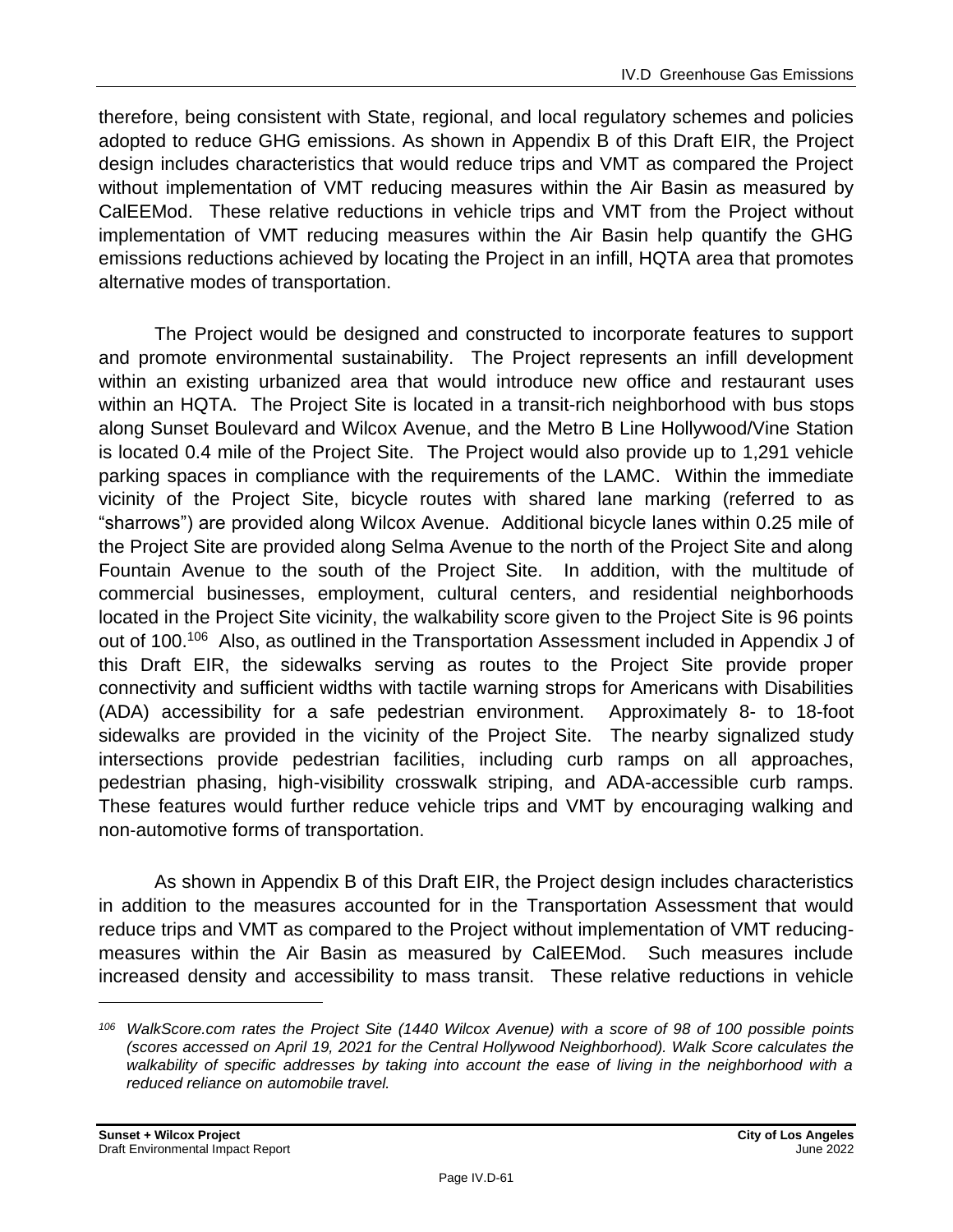trips and VMT from the Project without implementation of VMT reducing measures within the Air Basin help quantify the GHG emissions reductions achieved by locating the Project in an infill, HQTA area that promotes alternative modes of transportation.

Previously, trip generation for land uses was calculated based on survey data collected by the ITE. However, these ITE trip generation rates were based on data collected at suburban, single-use, free standing sites, which may not be representative of urban mixed-use environments. Beginning in 2019, the USEPA has sponsored a study to collect travel survey data from mixed-use developments in order provide a more representative trip generation rate for multi-use sites. Results of the USEPA survey indicate that trip generation and VMT are affected by factors, such as resident and job density, availability of transit, and accessibility of biking and walking paths. Based on these factors, the USEPA has developed equations known as the USEPA MXD model to calculate trip reductions for multi-use developments.<sup>107</sup> The LADOT VMT Calculator incorporates the USEPA MXD model and accounts for project features, such as increased density and proximity to transit, which would reduce VMT and associated fuel usage in comparison to free-standing sites. As shown in Appendix B, incorporation of USEPA MXD VMT reduction features applicable to the Project results in a 34-percent reduction in overall VMT and resultant GHG emissions in comparison to a project without VMT reducing characteristics (e.g., availability of transit).

The Project would also be consistent with the following key GHG reduction strategies in SCAG's 2020–2045 RTP/SCS, which are based on changing the region's land use and travel patterns:<sup>108</sup>

- New housing and job growth focused in HQTAs;
- Limit total acreage of greenfield or otherwise rural land uses converted to urban use; and
- Reduce VMT per capita.

The Project Site does not contain greenfield or rural land uses. Therefore, the Project as an infill development would not result in rural land uses converted to urban use. As discussed above, the Project represents an infill development within an existing urbanized area that would introduce new office and restaurant uses in an HQTA, which is well served by public transportation. As shown in Appendix B, the Project results in a 34-percent

*<sup>107</sup> Environmental Protection Agency, Mixed-Use Trip Generation Model. [www.epa.gov/smartgrowth/mixed](https://www.epa.gov/smartgrowth/mixed-use-trip-generation-model)[use-trip-generation-model.](https://www.epa.gov/smartgrowth/mixed-use-trip-generation-model) Accessed January 27, 2021.*

*<sup>108</sup> SCAG 2020–2045 RTP/SCS. Table 5.1 Connect SoCal Performance Measures and Results.*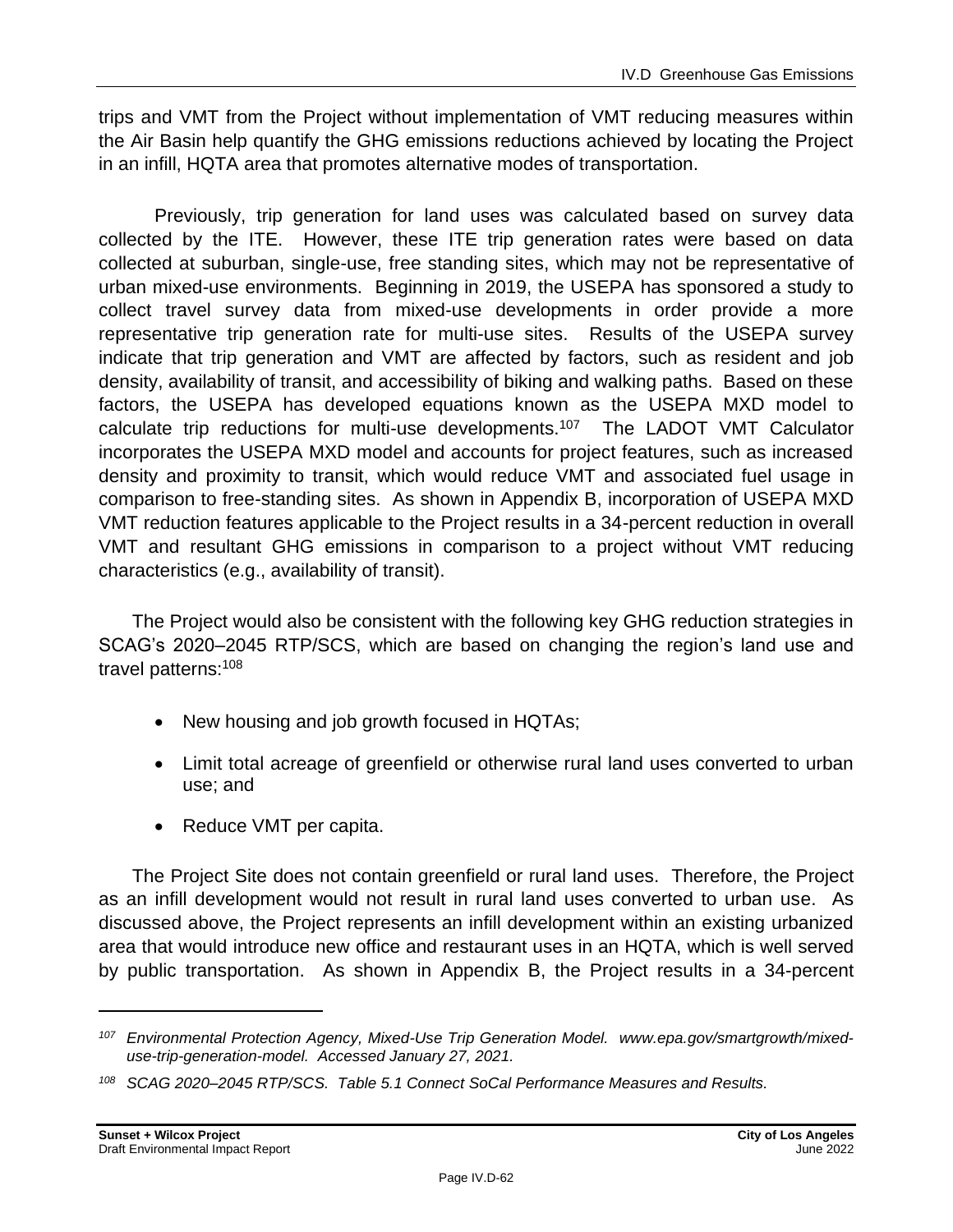reduction in overall VMT in comparison to a project without VMT reducing characteristics (e.g., availability of transit) which would reduce VMT per capita.

The Project would also provide required short- and long-term bicycle parking spaces in compliance with the requirements of the LAMC. The increase in bicycle parking spaces provided on-site would further reduce vehicle trips and VMT by encouraging walking and non‑automotive forms of transportation. The Project design would also provide pedestrian access that minimizes barriers and links the Project Site with existing or planned external streets to encourage people to walk instead of drive. These and other measures, such as mixed-use and high density development, would further promote a reduction in VMT and subsequent reduction in GHG emissions, which would not be in conflict and, therefore, would be consistent with the goals of SCAG's 2020–2045 RTP/SCS.

### Increased Use of Alternative Fueled Vehicles Policy Initiative

The second goal of the 2020–2045 RTP/SCS, with regard to individual development projects, such as the Project, is to increase alternative fueled vehicles to reduce per capita GHG emissions. The 2020–2045 RTP/SCS policy initiative focuses on providing charge port infrastructure and accelerating fleet conversion to electric or other near zero-emission technologies. The Project would provide at least 30 percent of the total LAMC-required parking spaces provided to be capable of supporting future EVSE and at least 10 percent of the total LAMC-required parking spaces with EV charging stations as dictated by City requirements.

## Energy Efficiency Strategies and Policies

The third important goal within the 2020–2045 RTP/SCS for individual developments, such as the Project, involves improving energy efficiency (e.g., reducing energy consumption) to reduce GHG emissions. The 2020–2045 RTP/SCS goal is to actively encourage and create incentives for energy efficiency, where possible. As discussed in Section II, Project Description, of this Draft EIR, the Project has been designed and would be constructed to incorporate environmentally sustainable building features and construction protocols required by the Los Angeles Green Building Code and the CALGreen Code. These standards would reduce energy and water usage and waste and, thereby, reduce associated GHG emissions and help minimize the impact on natural resources and infrastructure. The sustainability features to be incorporated into the Project would include, but not limited to, high efficiency toilets, waterless urinals, high efficiency shower heads, and drip irrigation systems to promote a reduction of indoor and outdoor water use; Energy Star–labeled appliances; and water-efficient landscape design. Some of these measures are consistent with the requirements of the Los Angeles Green Building Code, while some exceed code requirements. In addition, Project Design Feature GHG-PDF-1 would require the design of the new buildings to incorporate features to achieve the sustainability intent of the Gold Rating under the LEED® green building program or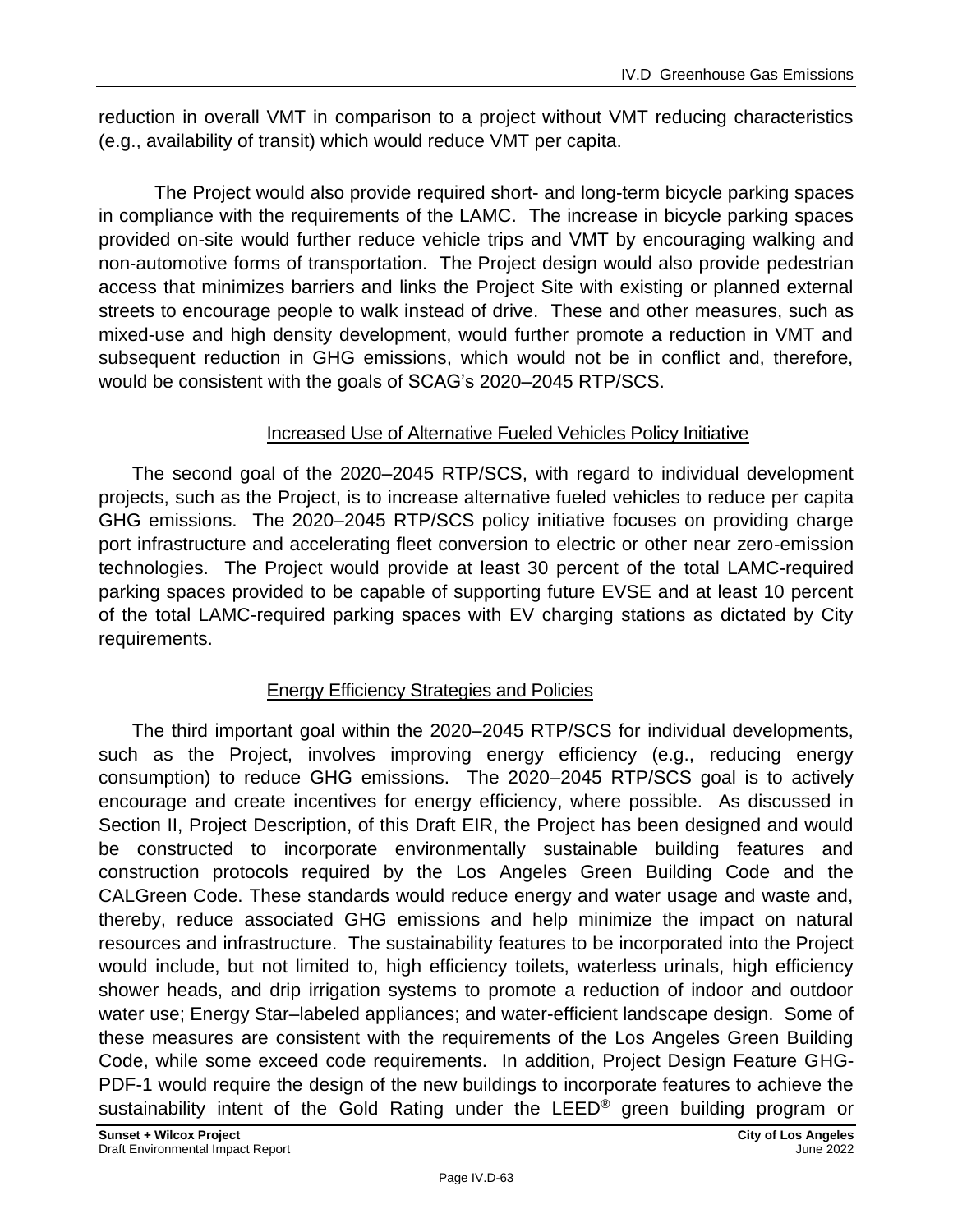equivalent green building standards. Furthermore, the Project would be subject to the 2019 Title 24 Standards, which represent "challenging but achievable design and construction practices" that represent "a major step towards meeting the Zero Net Energy (ZNE) goal." Single-family homes built with the 2019 standards, including rooftop solar electricity generation, will use about 53 percent less energy than those under the 2016 standards. Nonresidential buildings built with the 2019 standards will use about 30 percent less energy due mainly to lighting upgrades.<sup>109</sup>

### Land Use Assumptions

At the regional level, the 2020–2045 RTP/SCS is a plan adopted for the purpose of reducing GHG emissions. In order to assess the Project's consistency with the 2020–2045 RTP/SCS, this Draft EIR also analyzes the Project's land use characteristics for consistency with those utilized by SCAG in its SCS. Generally, projects are considered consistent with the provisions and general policies of applicable City and regional land use plans and regulations, such as the 2020–2045 RTP/SCS, if they are compatible with the general intent of the plans and would not preclude the attainment of their primary goals. The Project's consistency with the applicable goals set forth in the 2020–2045 RTP/SCS is discussed in Section IV.E, Land Use and Planning, of this Draft EIR and detailed in Table 4 of Appendix E to this Draft EIR. As shown in Table 4 of Appendix E, the Project is consistent with the land use goals and principles set forth in the 2020–2045 RTP/SCS that pertain to GHG emissions.

In sum, the Project is the type of land use development that is encouraged by the 2020–2045 RTP/SCS to reduce VMT and expand multi-modal transportation options in order for the region to achieve the GHG reductions from the land use and transportation sectors required by SB 375, which, in turn, advances the State's long-term climate policies.<sup>110</sup> By furthering implementation of SB 375, the Project supports regional land use and transportation GHG reductions consistent with State regulatory requirements.

**Therefore, the Project would not conflict with and, thus, would be consistent with the GHG reduction-related actions and strategies contained in the 2020–2045 RTP/SCS. As such, impacts related to consistency with the 2020–2045 RTP/SCS would be less than significant.**

*<sup>109</sup> CEC, 2019 Building Energy Efficiency Standards, Fact Sheet.*

*<sup>110</sup> As discussed above, SB 375 legislation links regional planning for housing and transportation with the GHG reduction goals outlined in AB 32.*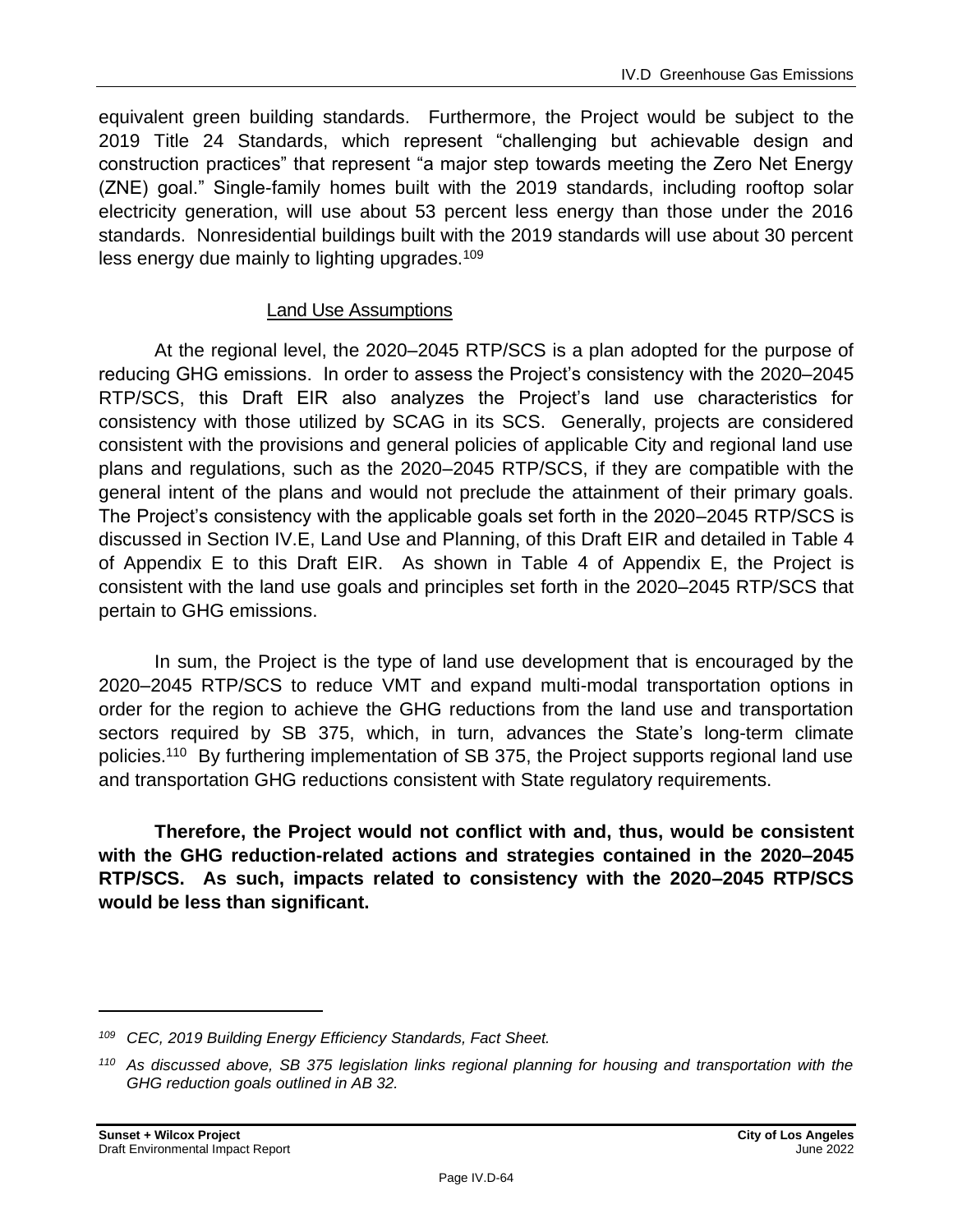## *(iii) City of Los Angeles Sustainable City pLAn/City's Green New Deal*

As discussed above, the L.A.'s Green New Deal, a mayoral initiative, includes both short-term and long-term aspirations through the year 2050 in various topic areas, including water, renewable energy, energy-efficient buildings, carbon and climate leadership, waste and landfills, housing and development, mobility and transit, and air quality, among others. While not an initiative adopted solely to reduce GHG emissions, within the Green New Deal, climate change mitigation is one of eight explicit benefits that help define its strategies and goals.

The Sustainable City pLAn/L.A.'s Green New Deal provides information as to what the City will do with buildings and infrastructure in its control and provides specific targets related to housing and development, as well as mobility and transit, including the reduction of VMT per capita by 13 percent by 2025, at least a 39 percent VMT per capita reduction by 2035. As noted above, the Sustainable City pLAn was updated in April 2019 and renamed as L.A.'s Green New Deal, which has established targets, such as 100-percent renewable energy by 2045, diversion of 100 percent of waste by 2050, and recycling 100 percent of wastewater by 2035. L.A.'s Green New Deal mainly targets GHG emissions related to City-owned buildings and operations (e.g., City operated utilities) and do not directly apply to new private development, however discussion should be on whether the project conflicts or will hamper the City in achieving the goals of the Green New Deal and whether the project will benefit from the City achieving these objectives. Table IV.D-8 on page IV.D-66 provides a discussion of whether the Project would conflict with or hinder the City's efforts in reaching the goals in L.A.'s Green New Deal. As discussed therein, the Project would include increasing renewable energy usage, reduction of per capita water usage, promotion of walking and biking to work, and various recycling and trash diversion goals and would not conflict with or hinder the City's efforts in reaching the goals in L.A.'s Green New Deal.

Although L.A.'s Green New Deal is not an adopted plan or directly applicable to private development projects, the Project would generally not conflict with or hinder these aspirations because it is an infill development within an existing urbanized area that would introduce new office and restaurant uses within an HQTA. The Project Site is well served by public transportation, with multiple local and regional bus lines provided by Metro and LADOT. Specifically, the Project Site is located in a transit-rich neighborhood with bus stops along Sunset Boulevard and Wilcox Avenue, and the Metro B Line Hollywood/Vine Station is located less than 0.5 mile of the Project Site. Furthermore, the Project would comply with the CALGreen Code, implement various project design features to reduce energy usage, including Project Design Feature GHG-PDF-1, which would achieve the equivalent of LEED Gold certification, and Project Design Feature WAT-PDF-1, and would comply with the City of Los Angeles Solid Waste Management Policy Plan, the RENEW LA Plan, and the Exclusive Franchise System Ordinance (Ordinance No. 182,986) in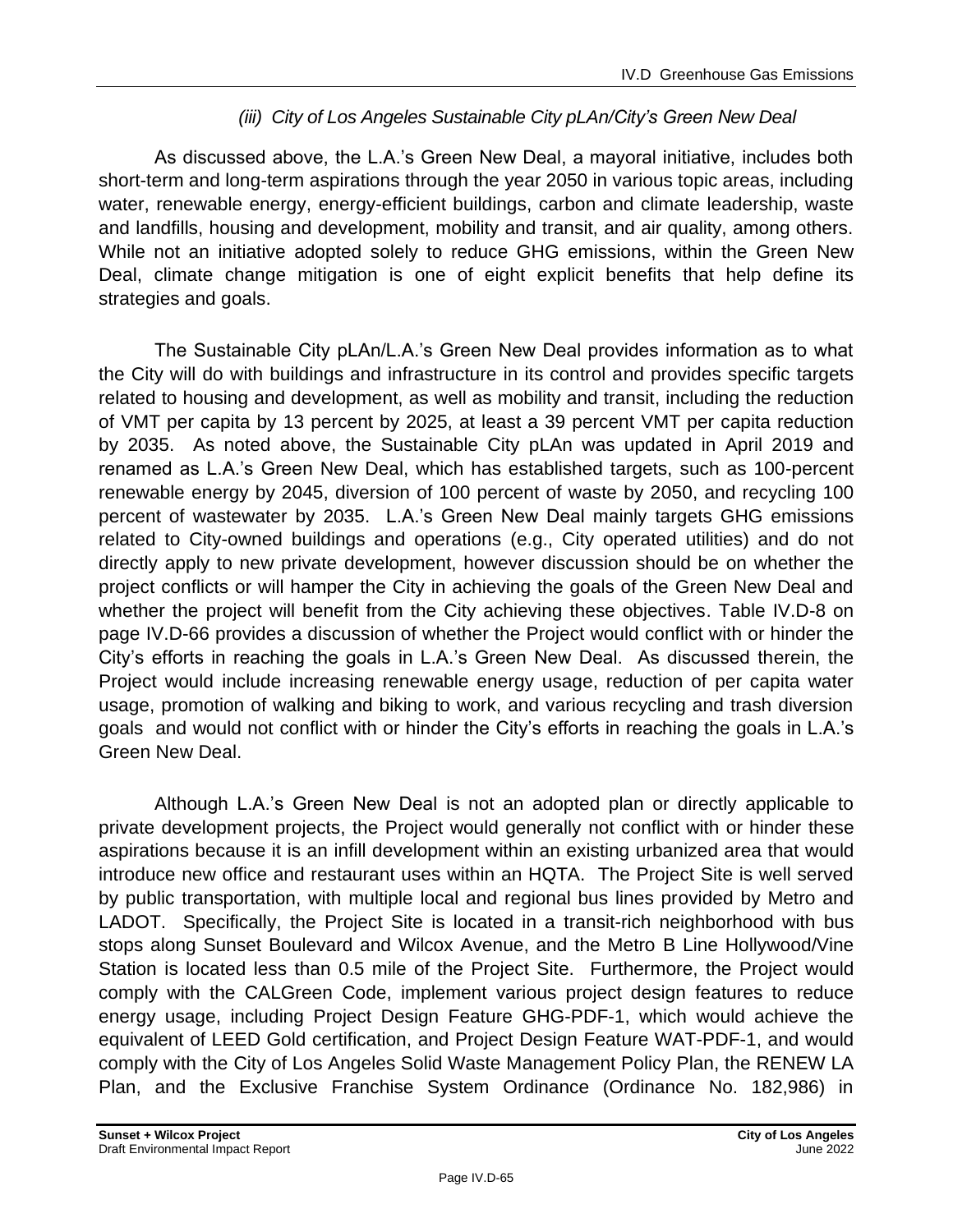#### **Table IV.D-8 Consistency with Applicable GHG Emissions Goals and Actions of the City's Green New Deal**

| <b>Action</b>                                                                                                                                       | <b>Description</b>                                                                                                                                                                                                                                                               | <b>Would the Project Conflict?</b>                                                                                                                                                                                                                                                                                                                                                                                                                                                                                                                                                                                                                                                                                                                                                                                                                                                                   |  |  |
|-----------------------------------------------------------------------------------------------------------------------------------------------------|----------------------------------------------------------------------------------------------------------------------------------------------------------------------------------------------------------------------------------------------------------------------------------|------------------------------------------------------------------------------------------------------------------------------------------------------------------------------------------------------------------------------------------------------------------------------------------------------------------------------------------------------------------------------------------------------------------------------------------------------------------------------------------------------------------------------------------------------------------------------------------------------------------------------------------------------------------------------------------------------------------------------------------------------------------------------------------------------------------------------------------------------------------------------------------------------|--|--|
| <b>Focus Area: Local Water</b>                                                                                                                      |                                                                                                                                                                                                                                                                                  |                                                                                                                                                                                                                                                                                                                                                                                                                                                                                                                                                                                                                                                                                                                                                                                                                                                                                                      |  |  |
| Reduce potable water<br>use per capita by 22.5%<br>by 2025; and 25% by<br>2035; and maintain or<br>reduce 2035 per capita<br>water use through 2050 | The City would build upon the<br>success of the Save the Drop<br>program and develop additional<br>water conservation campaigns.<br>addition,<br>the City would<br>In.<br>continue to benchmark customer<br>use and improve data gathering<br>to identify effective programs     | No Conflict.<br>While this action primarily<br>applies to the City and LADWP, the Project<br>would<br>incorporate<br>water<br>conservation<br>features to reduce water use. Water usage<br>rates were calculated consistent with the<br>requirements under City Ordinance No.<br>184,248, the 2013 California Plumbing Code,<br>2014 Los Angeles Plumbing Code, 2017 Los<br>Angeles Green Building Code, and 2019<br>CALGreen Code, and reflects approximately<br>a 20-percent reduction in water usage as<br>compared to the base demand.<br>Project-<br>related GHG emissions from water related<br>sources also include implementation of<br>Project Design Feature WAT-PDF-1 included<br>in Section IV.J.1, Utilities and Service<br>Systems-Water Supply and Infrastructure, of<br>this Draft EIR. Therefore, the Project would<br>not conflict with this goal of the City's Green<br>New Deal. |  |  |
| <b>Focus Area: Clean and Healthy Buildings</b>                                                                                                      |                                                                                                                                                                                                                                                                                  |                                                                                                                                                                                                                                                                                                                                                                                                                                                                                                                                                                                                                                                                                                                                                                                                                                                                                                      |  |  |
| All new buildings will be<br>net zero carbon by<br>2030; and 100% of<br>buildings will be net zero<br>carbon by 2050                                | The<br>City<br>would<br>perform<br>a<br>complete building electrification<br>study and develop supporting<br>Financing would be<br>programs.<br>improved<br>expanded<br>and<br>to<br>electrification<br>provide<br>existing<br>energy<br>efficiency<br>and<br>solar<br>programs. | While it is the City's<br>Not Applicable.<br>responsibility to adopt plans and regulations<br>that support this action, the Project would be<br>designed and operated to meet or exceed the<br>applicable requirements of the CALGreen<br>Code and the City of Los Angeles Green<br>Building Code.<br>Furthermore, the Project<br>would be subject to the 2019 Title 24<br>Standards, which represent "challenging but<br>achievable design and construction practices"<br>that represent "a major step towards meeting<br>the Zero Net Energy (ZNE) goal. <sup>a</sup> Therefore,<br>the Project would not conflict with this goal of<br>the City's Green New Deal.                                                                                                                                                                                                                                 |  |  |
| Reduce building energy<br>use per sf for all building<br>types 22% by 2025;<br>34% by 2035; and 44%<br>by 2050                                      | The City would increase<br>awareness of incentives and<br>smart building energy<br>management systems. An<br>energy consumption report will be<br>prepared to assess the energy-<br>water nexus.                                                                                 | No Conflict. This action applies to the City.<br>However, the Project would be designed and<br>operated to meet or exceed the applicable<br>requirements of the CALGreen Code and the<br>City of Los Angeles Green Building Code.<br>The Project applicant would also consider<br>City recommended incentives and smart<br>building energy management systems during<br>the design phase of the Project. Therefore,<br>the Project would not conflict with the City in<br>achieving this goal of the City's Green New<br>Deal.                                                                                                                                                                                                                                                                                                                                                                       |  |  |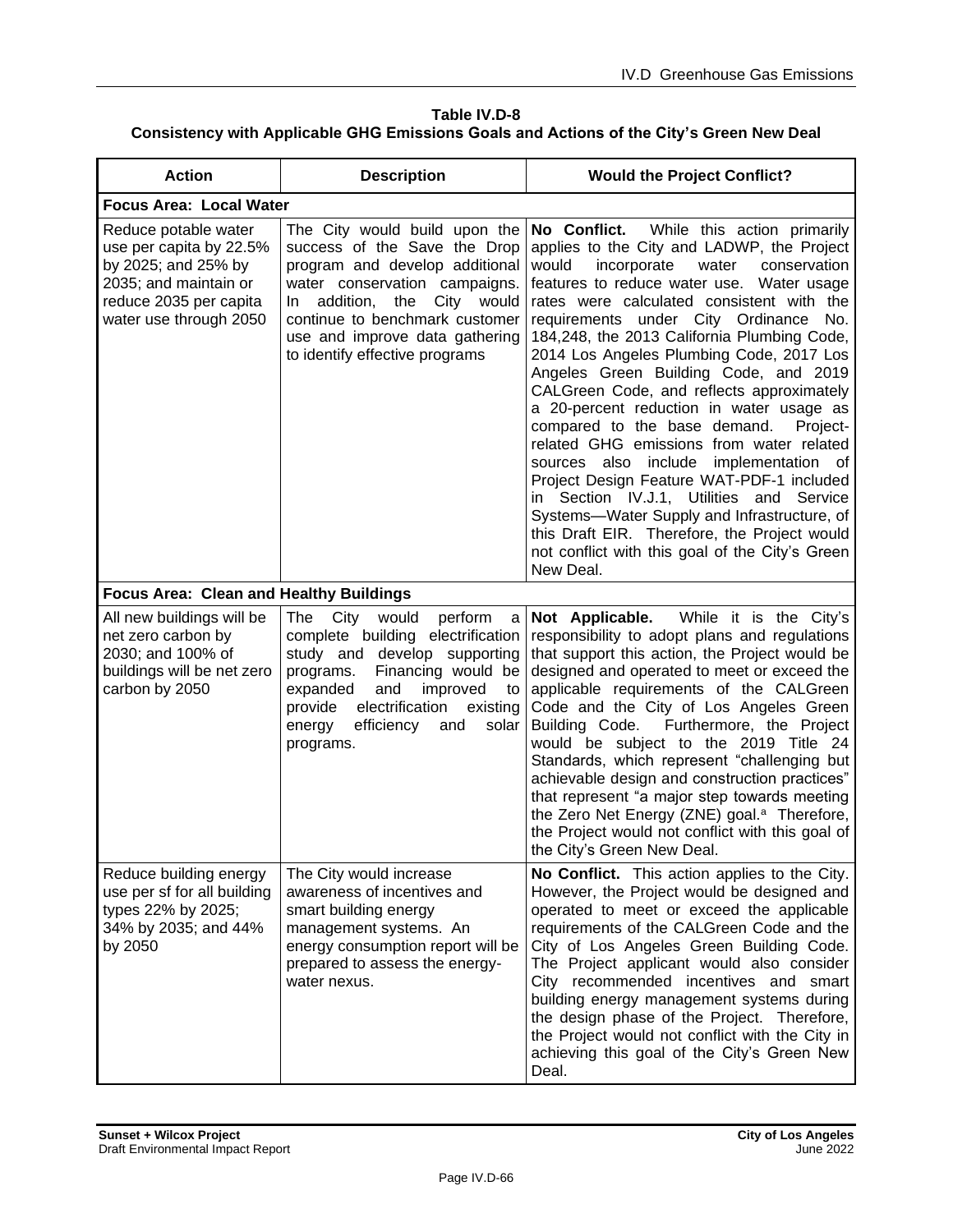### **Table IV.D-8 (Continued)**

## **Consistency with Applicable GHG Emissions Goals and Actions of the City's Green New Deal**

| <b>Action</b>                                                                                                                           | <b>Description</b>                                                                                                                                                                                                                                                                                                                                                                                             | <b>Would the Project Conflict?</b>                                                                                                                                                                                                                                                                                                                                                                                                                                                                                                                                                                                                          |
|-----------------------------------------------------------------------------------------------------------------------------------------|----------------------------------------------------------------------------------------------------------------------------------------------------------------------------------------------------------------------------------------------------------------------------------------------------------------------------------------------------------------------------------------------------------------|---------------------------------------------------------------------------------------------------------------------------------------------------------------------------------------------------------------------------------------------------------------------------------------------------------------------------------------------------------------------------------------------------------------------------------------------------------------------------------------------------------------------------------------------------------------------------------------------------------------------------------------------|
| <b>Focus Area: Mobility and Public Transit</b>                                                                                          |                                                                                                                                                                                                                                                                                                                                                                                                                |                                                                                                                                                                                                                                                                                                                                                                                                                                                                                                                                                                                                                                             |
| Reduce VMT per capita<br>by at least 13% by 2025;<br>39% by 2035; and 45%<br>by 2050                                                    | The City would<br>update<br>the<br>Transportation<br>Demand<br>Management (TDM) ordinance<br>first/last<br>develop<br>mile<br>and<br>infrastructure<br>improvements<br>around transit stations.<br>TDM<br>would<br>also<br>be<br>strategies<br>implemented consistent with the<br>West Side Mobility Plan to ease                                                                                              | No Conflict. This action applies to the City<br>and the Project meets the City's current VMT<br>threshold that targets significant reduction in<br>VMT over business-as-usual. (See Section<br>IV.H, Transportation, of the Draft EIR.) To the<br>extent the City pursues further reduction in<br>VMT in the future, those reductions may<br>come through other initiatives.                                                                                                                                                                                                                                                                |
|                                                                                                                                         | congestion.                                                                                                                                                                                                                                                                                                                                                                                                    | The Project would be located near mass<br>transit stations to reduce vehicle trips. The<br>Project would also promote a pedestrian-<br>friendly community by placing office and<br>neighborhood-serving commercial uses within<br>walking distance of existing employment,<br>residential, cultural, and institutional uses.<br>The Project would also promote first/last mile<br>infrastructure by providing secure bicycle<br>parking and easy bicycle accessibility to the<br>Project Site to encourage alternative mobility<br>for employees and visitors to the Project Site.                                                          |
|                                                                                                                                         |                                                                                                                                                                                                                                                                                                                                                                                                                | The Project Site is located in an HQTA as<br>designated by the 2020-2045 RTP/SCS. The<br>Project would also provide bicycle parking<br>accordance<br>with<br>LAMC<br>spaces<br>in.<br>requirements for Project employees and<br>As discussed above, the Project<br>visitors.<br>results in a 34-percent reduction in overall<br>VMT in comparison to a project without VMT<br>reducing characteristics (e.g., availability of<br>transit), which would reduce VMT per capita<br>to support the State's emissions goals (i.e.,<br>SB 375 goal). Therefore, the Project would<br>not conflict with this goal of the City's Green<br>New Deal. |
| <b>Focus Area: Mobility and Public Transit</b>                                                                                          |                                                                                                                                                                                                                                                                                                                                                                                                                |                                                                                                                                                                                                                                                                                                                                                                                                                                                                                                                                                                                                                                             |
| Increase the percentage<br>of electric and zero<br>emission vehicles in the<br>city to 25% by 2025;<br>80% by 2035; and 100%<br>by 2050 | The City would increase the<br>electric vehicle ownership<br>by<br>providing rebates for used EVs<br>and chargers, as well as promote<br>trade-in<br>events<br>for<br>electric<br>vehicles.<br>The City would also<br>number of EV<br>increase<br>the<br>charging<br>stations<br>by pursuing<br>public-private<br>partnerships<br>in<br>developing<br>charging<br>stations,<br>streamline permitting processes | No Conflict. This action applies to the City.<br>However, the Project would provide electric<br>vehicle charging stations at 10 percent of the<br>total code required parking spaces and<br>electric vehicle supply wiring at 30 percent of<br>the total code required parking spaces<br>consistent with City requirements. Although<br>the goal of increasing the percentage of<br>electric and zero emissions vehicles does not<br>apply to private development, the Project's<br>would install EV charging stations which                                                                                                                |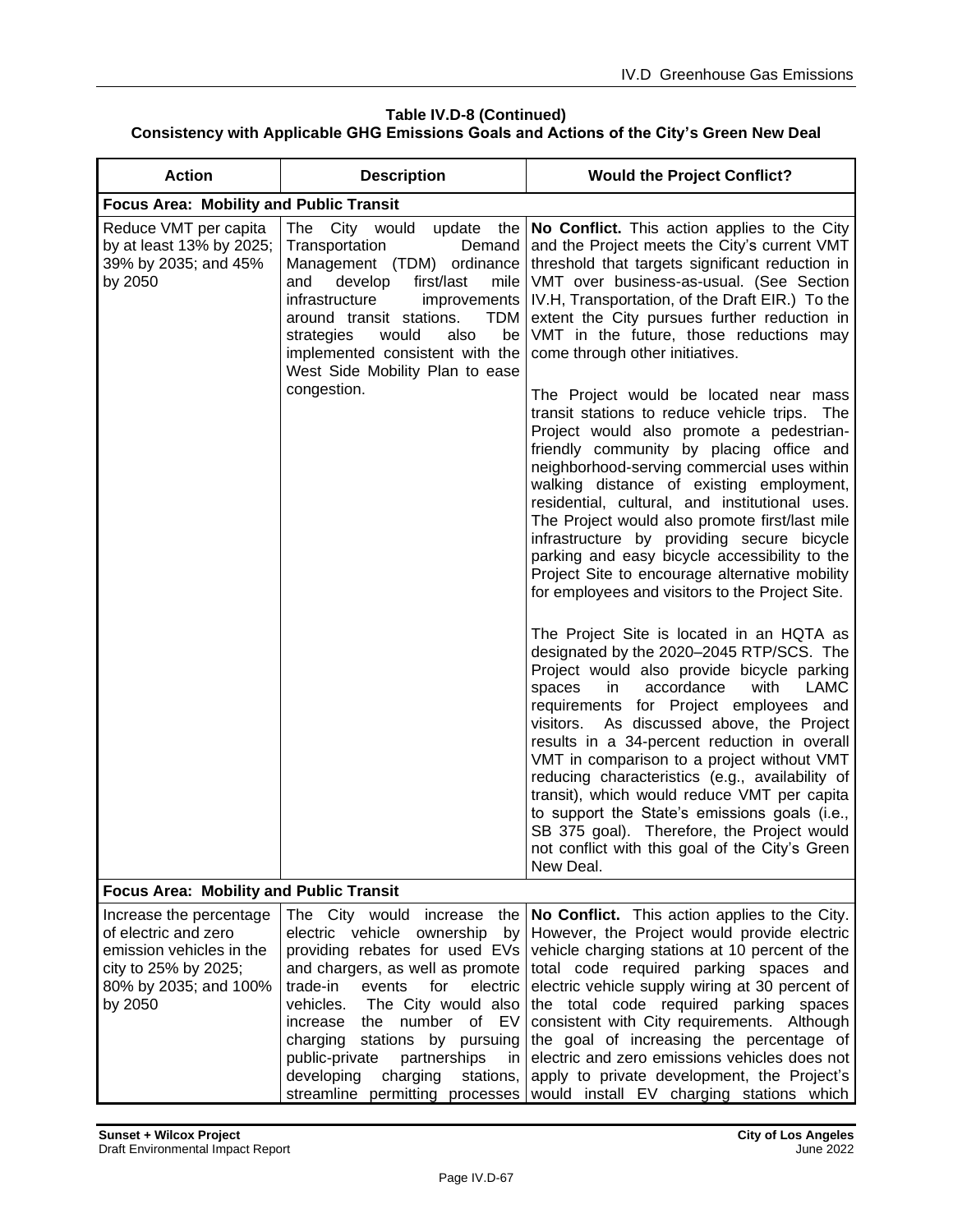#### **Table IV.D-8 (Continued)**

#### **Consistency with Applicable GHG Emissions Goals and Actions of the City's Green New Deal**

| <b>Action</b>                                                                                        | <b>Description</b>                                            | <b>Would the Project Conflict?</b>                                                                                                                                                                 |
|------------------------------------------------------------------------------------------------------|---------------------------------------------------------------|----------------------------------------------------------------------------------------------------------------------------------------------------------------------------------------------------|
|                                                                                                      | for EV charger installations and<br>EV charging requirements. | would help City in achieving this<br>qoal.<br>update building codes to simplify Therefore, the Project would not conflict with<br>the City in achieving this goal of the City's<br>Green New Deal. |
| CEC, 2019 Building Energy Efficiency Standards, Fact Sheet.<br>Source: Eyestone Environmental, 2022. |                                                               |                                                                                                                                                                                                    |

furtherance of the targets included in the L.A.'s Green New Deal with regard to energyefficient buildings and waste and landfills. The Project would also provide secure shortand long-term bicycle storage areas for Project employees and visitors. **Therefore, the Project would not be in conflict with and would, therefore, be consistent with the goals of L.A.'s Green New Deal.**

## *(iv) Post-2030 Analysis*

Studies show that the State's existing and proposed regulatory framework will put the State on a pathway to reduce its GHG emissions level to 40 percent below 1990 levels by 2030, and to 80 percent below 1990 levels by 2050 if additional appropriate reduction measures are adopted.<sup>111</sup> Even though these studies did not provide an exact regulatory and technological roadmap to achieve the 2030 and 2050 goals, they demonstrated that various combinations of policies could allow the Statewide emissions level to remain very low through 2050, suggesting that the combination of new technologies and other regulations not analyzed in the studies could allow the State to meet the 2050 target.

Subsequent to the findings of these studies, SB 32 was passed on September 8, 2016, which would require CARB to ensure that Statewide GHG emissions are reduced to 40 percent below the 1990 level by 2030. These targets would build upon those originally established under AB 32, which required reducing Statewide GHG emissions to 1990

*<sup>111</sup> Energy and Environmental Economics (E3). "Deep Decarbonization in a High Renewables Future, Updated Results from the California PATHWAYS Model" (June 2018) Mahone, Amber. The California Air Resources Board, California Energy Commission, California Public Utilities Commission, and the California Independent System Operator engaged E3 to evaluate the feasibility and cost of a range of potential 2030 targets along the way to the state's goal of reducing GHG emissions to 80 percent below 1990 levels by 2050. With input from the agencies, E3 developed long-term scenarios that explore the potential pace at which emission reductions can be achieved, as well as the mix of technologies and practices deployed. E3 conducted the analysis using its California PATHWAYS model. The model encompasses the entire California economy with detailed representations of the buildings, industry, transportation and electricity sectors.*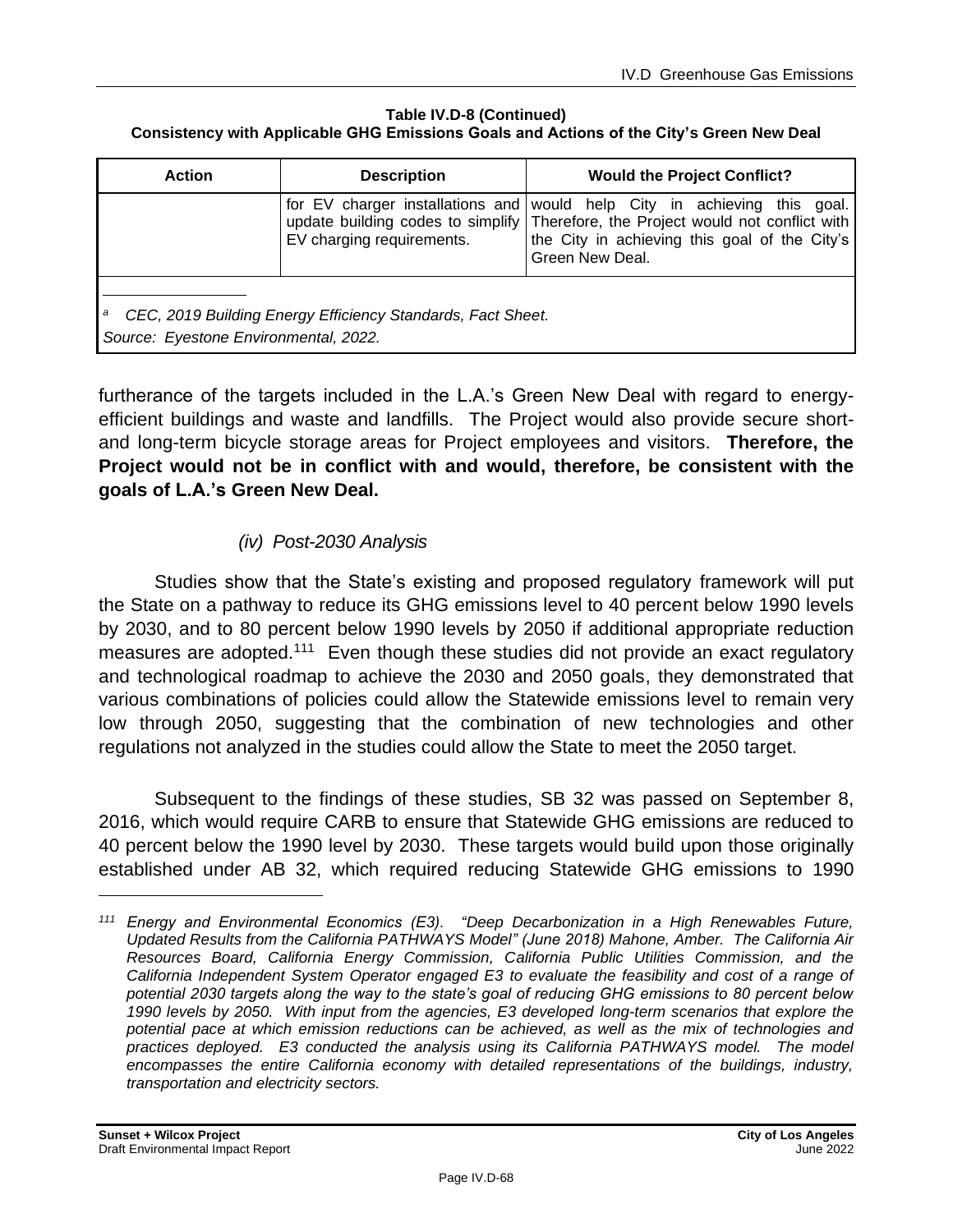levels by 2020. As discussed above, SB 32, involves increasing renewable energy use, imposing tighter limits on the carbon content of gasoline and diesel fuel, putting more electric cars on the road, improving energy efficiency, and curbing emissions from key industries. The Project's design features advance these goals by reducing VMT, as described in more detail above, and other sustainable features that increase the use of electrical vehicles, improving energy efficiency, and reducing water usage, including, but not limited to, (1) WaterSense-labeled plumbing fixtures and weather-based controller and drip irrigation systems to promote a reduction of indoor and outdoor water use; (2) Energy Star–labeled appliances; (3) water-efficient landscape design; (4) water-conserving plumbing fixtures; (5) insulated window glazing; (6) parking to support electric vehicles, 10 percent with charging equipment and 30 percent EV-ready (i.e., prewired for future chargers); and (7) reserved area for future solar PV panel on roof plus conduit for wiring.

The emissions modeling in the 2017 Update to the Scoping Plan has projected 2030 Statewide emissions, which take into account known commitments (reduction measures), such as SB 375, SB 350, and other measures. The emissions inventory identified an emissions gap, meaning that emissions reductions due to known commitments do not decline fast enough to achieve the 2030 target. In order to fill this gap, the 2017 Update to the Scoping Plan assumed a scenario in which cap-and-trade would deliver the reductions necessary to achieve the 2030 emissions target. Although the Project is consistent with the 2017 Update to the Scoping Plan, additional measures to achieve the 2030 targets and beyond are outside the Project's control. While any evaluation of post-2030 Project emissions would be speculative, the Project would not preclude or impede the State achieving the 2030 targets.

Executive Order S-3-05 establishes a goal to reduce GHG emissions to 80 percent below 1990 levels by 2050. This goal, however, has not been codified. That being said, studies have shown that, in order to meet the 2050 target, aggressive technologies in the transportation and energy sectors, including electrification and the decarbonization of fuel, will be required. In its 2008 Climate Change Scoping Plan, CARB acknowledged that the "measures needed to meet the 2050 are too far in the future to define in detail."<sup>112</sup> In the First Update to the Scoping Plan in 2014, however, CARB generally described the type of activities required to achieve the 2050 target: "energy demand reduction through efficiency and activity changes; large-scale electrification of on-road vehicles, buildings, and industrial machinery; decarbonizing electricity and fuel supplies; and rapid market penetration of efficiency and clean energy technologies that requires significant efforts to deploy and scale markets for the cleanest technologies immediately."<sup>113</sup>

*<sup>112</sup> CARB, Climate Change Scoping Plan: A Framework for Change, December 2008.,p. 117.*

*<sup>113</sup> CARB, 2017 Scoping Plan Update, November 2017, p. 18.*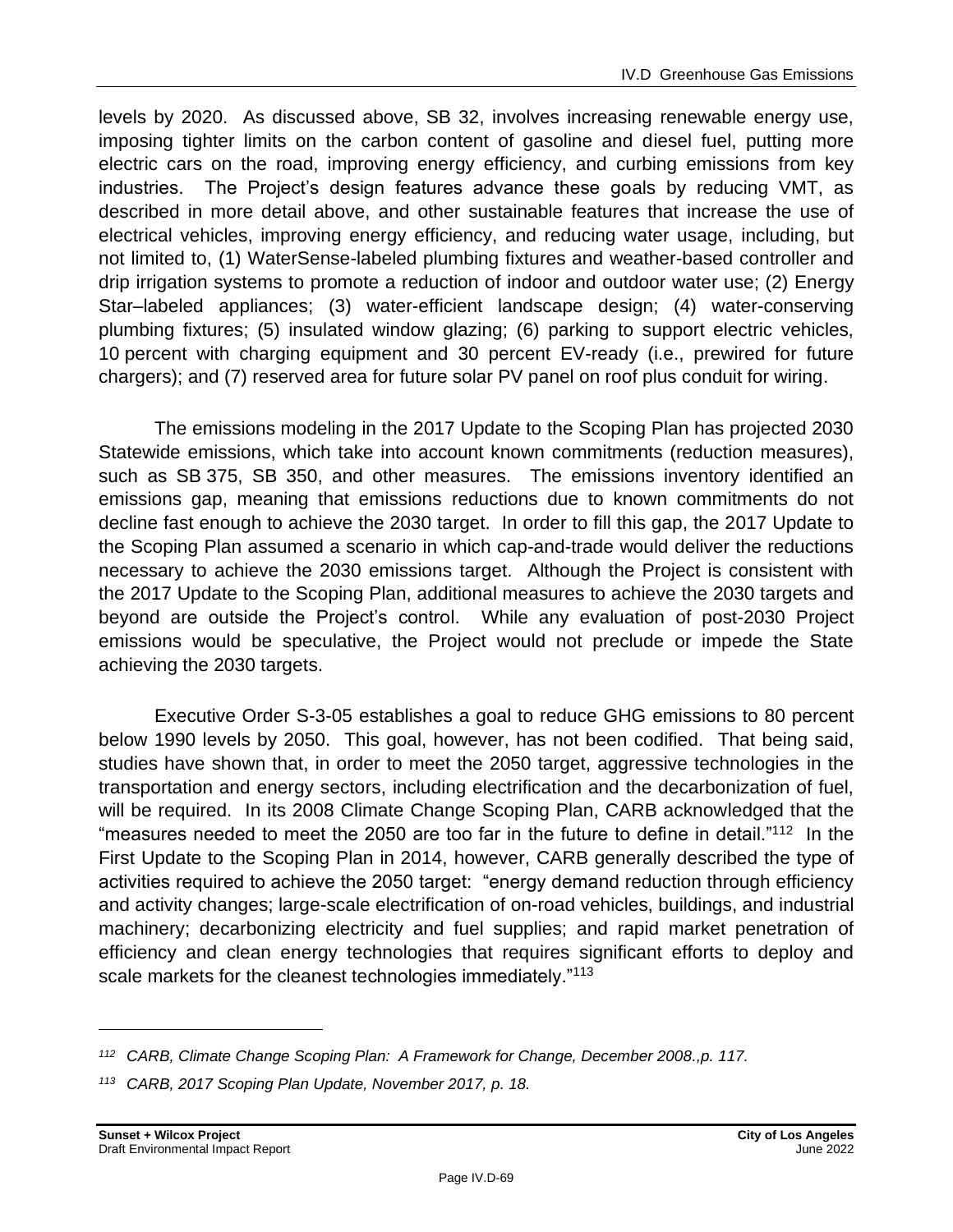Although the Project's emissions level in 2050 cannot be reliably quantified, statewide efforts are underway to facilitate the State's achievement of that goal and it is reasonable to expect the Project's emissions to decline as the regulatory initiatives identified by CARB in the Climate Change Scoping Plan are implemented, and other technological innovations occur.<sup>114</sup> Stated differently, the Project's total emissions at buildout presented in Table IV.D-11 on page [IV.D-76](#page-75-0) in the analysis below, represents the maximum emissions inventory for the Project as California's emissions sources are being regulated (and foreseeably expected to continue to be regulated in the future) in furtherance of the State's environmental policy objectives. That inventory takes into account existing regulations and regulations that would apply to the Project at its build out year. Please refer to Table IV.D-6 and Table IV.D-7 on pages IV.D-53 and IV.D-55 for applicable regulatory measures that would serve to reduce GHG impacts from the Project. As an example, the Project's GHG emissions associated with electrical usage would be reduced by an additional 22 percent in Year 2030 and to zero in 2050 since the electricity provider (LADWP) servicing the Project Site must generate electricity with 60-percent renewables in 2030 and 100-percent renewables by 2045 (SB 100). As such, given the reasonably anticipated decline in Project emissions once fully constructed and operational, the Project would be consistent with and not conflict with the Executive Order's horizonyear (2050) goal. Further, the Project is consistent with SCAG's 2020–2045 RTP/SCS, which demonstrates that the region would meet the post-2030 GHG reduction goal of 19 percent by 2035.

The Project is the type of land use development that is encouraged by the 2020– 2045 RTP/SCS to reduce VMT and expand multi-modal transportation options in order for the region to achieve the GHG reductions from the land use and transportation sectors required by SB 375, which, in turn, advances the State's long-term climate policies. As discussed above, incorporation of USEPA MXD VMT reduction features applicable to the Project results in a 34-percent reduction in overall VMT and resultant GHG emissions compared to the baseline ITE trip generation rates. This reduction in VMT would further support the goals of the 2020-2045 RTP/SCS with an estimated 19-percent decrease in per capita GHG emissions from passenger vehicles by 2035. By furthering implementation of SB 375, the Project supports regional land use and transportation GHG reductions consistent with State climate targets for 2030 and beyond.

For the reasons described above, the Project's post-2030 emissions trajectory is expected to follow a declining trend, consistent with the 2030 and 2050 targets and Executive Orders S-3-05 and B-30-15.

*<sup>114</sup> Such regulatory measures which will further reduce GHG emissions include the RPS under SB 100 which requires 100-percent renewable energy by 2045.*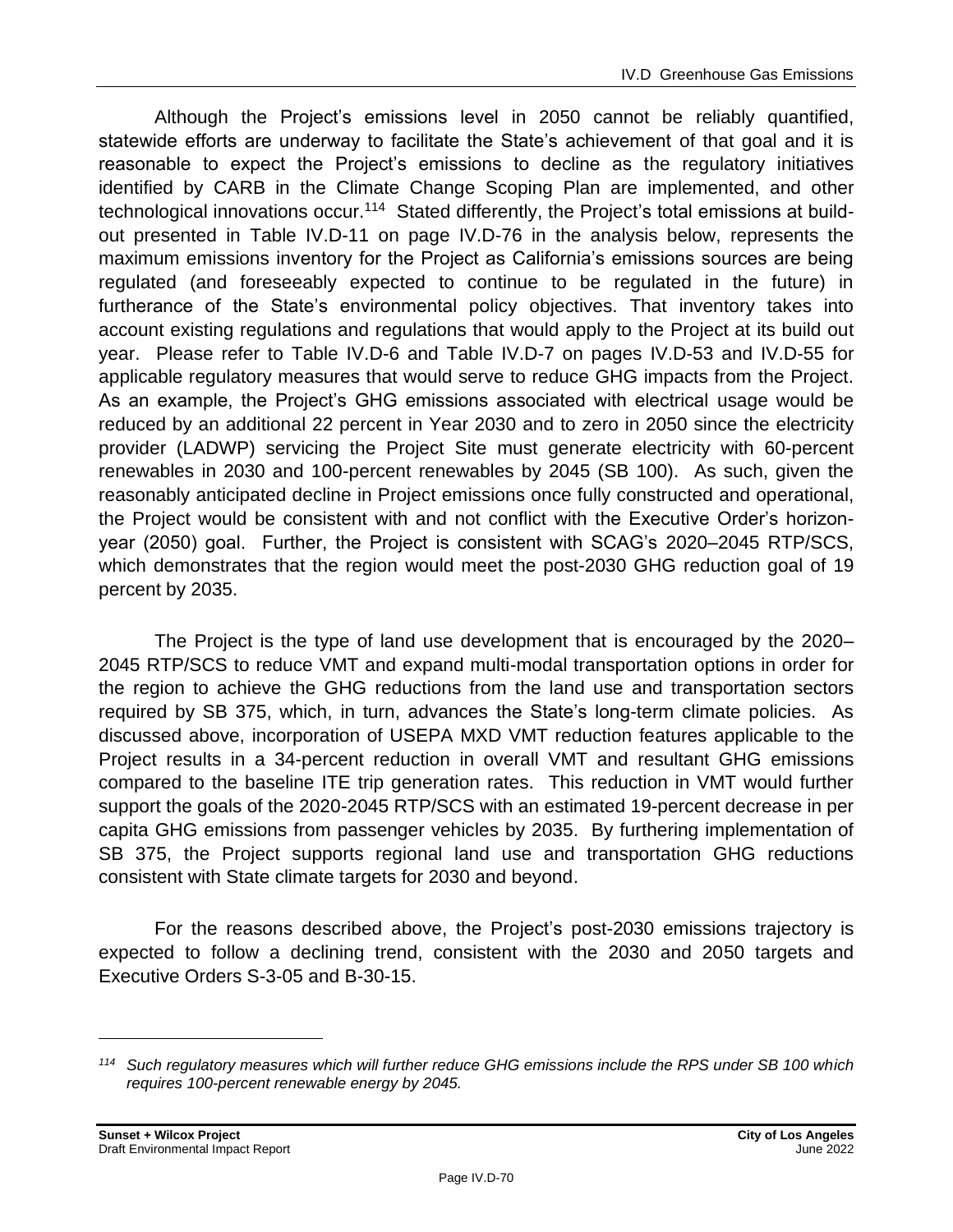## *(iv) Carbon Neutrality*

As discussed above, Executive Order B-55-18 establishes a new Statewide goal to achieve carbon neutrality no later than 2045 and achieve and maintain net negative emissions thereafter. Based on this executive order, CARB would work with relevant State agencies to develop a framework for implementation and accounting that tracks progress towards this goal, as well as ensuring future scoping plans identify and recommend measures to achieve the carbon neutrality goal.

Also discussed above, CARB has released a study evaluating three scenarios that achieve Carbon Neutrality in California by 2045. The scenarios analyzed to achieve carbon neutrality include a High Carbon Dioxide Removal (CDR) scenario, Zero Carbon Energy scenario, and a Balanced scenario. Under each of these scenarios, CARB proposed reduction strategies for various sectors that contribute GHG emissions throughout the State. Table IV.D-9 on page IV.D-72 provides a summary of key emission reduction strategies required to achieve the 2045 GHG emissions target of Carbon Neutrality. In addition, Table IV.D-9 demonstrates how the Project would be consistent with and not conflict with and, therefore, be consistent with these measures.

Although specific details are not yet available for the GHG reduction measures discussed above, implementation of these measures would require regulations to be enforced by the State. The Project would be required to comply with regulations in support of the goal of Carbon Neutrality by 2045 and would, therefore, not be in conflict with and, thus, would be consistent with the State's achievement of the goals of Executive Order B-55-18.

# *(b) Project Emissions*

The CEQA Guidelines ask whether the Project would generate GHG emissions, either directly or indirectly, that may have a significant impact on the environment. This Draft EIR estimates the GHG emissions associated with the Project for informational purposes only. As discussed above, these Project GHG emissions are not evaluated against a numeric or quantified threshold of significance.

The Project would result in direct and indirect GHG emissions generated by different types of emissions sources, including:

- Construction: emissions associated with demolition of the existing buildings and surface parking areas, shoring, excavation, grading, and construction-related equipment and vehicular activity;
- Area source: emissions associated with landscaping equipment and consumer products;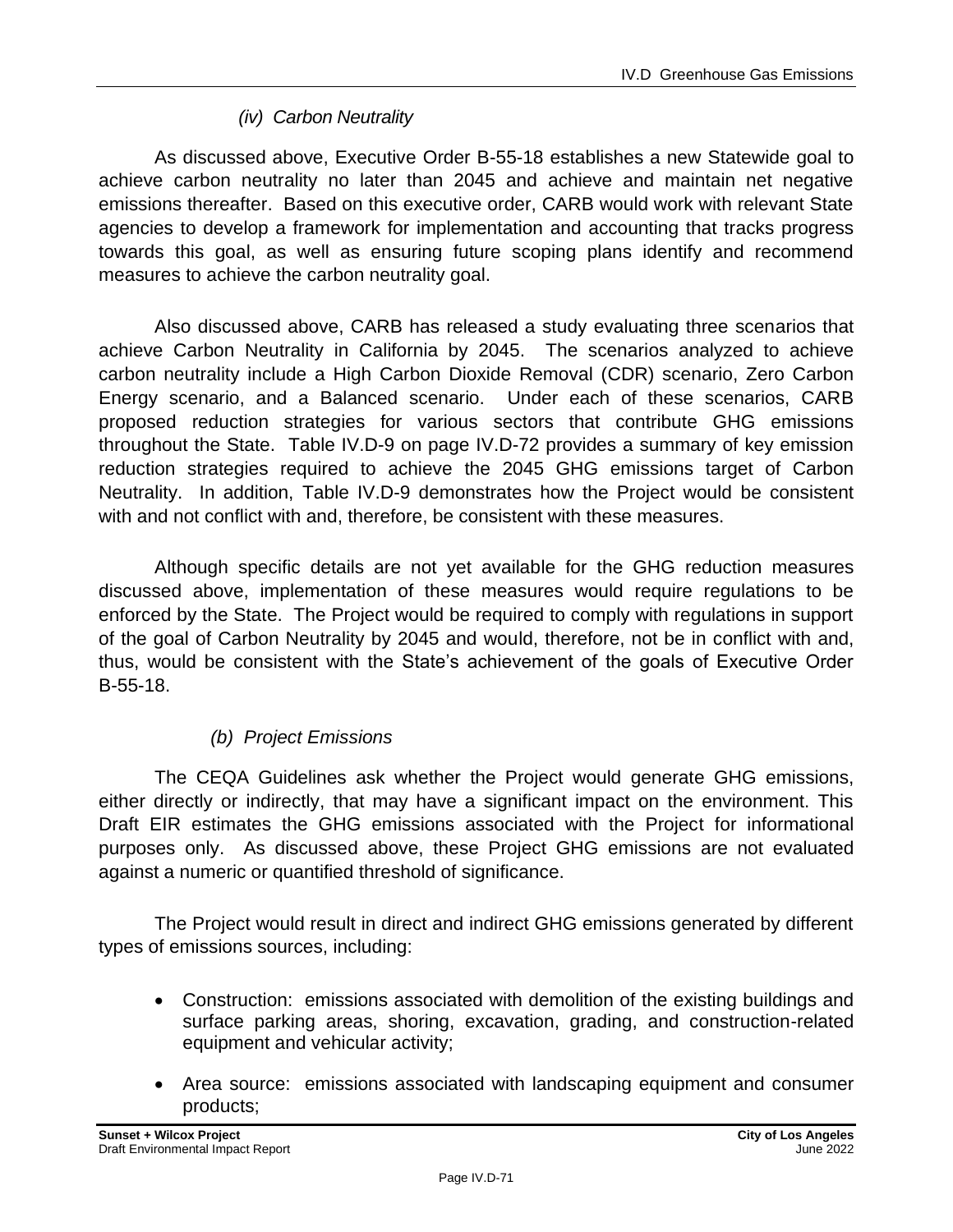| Table IV.D-9                                                 |  |  |
|--------------------------------------------------------------|--|--|
| <b>Project Consistency with 2045 Carbon Neutrality Goals</b> |  |  |

| <b>Sector</b>                       | <b>Description</b>                                                                                                                                                                                                                                                                                                                                                                                                                                            | <b>Consistency Analysis</b>                                                                                                                                                                                                                                                                                                                                                                                                                              |
|-------------------------------------|---------------------------------------------------------------------------------------------------------------------------------------------------------------------------------------------------------------------------------------------------------------------------------------------------------------------------------------------------------------------------------------------------------------------------------------------------------------|----------------------------------------------------------------------------------------------------------------------------------------------------------------------------------------------------------------------------------------------------------------------------------------------------------------------------------------------------------------------------------------------------------------------------------------------------------|
| Sector: Low Carbon<br><b>Fuels</b>  | The State would use advanced<br>biofuels for ground transportation,<br>renewable<br>aviation<br>fuel<br>and<br>biomethane<br>electricity<br>for<br>generation. Hydrogen may also<br>be blended into pipeline gas<br>demand as well as hydrogen for<br>fuel cell transportation.                                                                                                                                                                               | No Conflict. This action primarily applies to<br>the transportation fuel providers. However,<br>the Project would source transportation fuel<br>from these providers that would comply with<br>these reduction measures. As such, the<br>Project would not conflict with and, thus,<br>would be consistent with this goal.                                                                                                                               |
| Sector: Buildings                   | The State would require 100% of<br>sales of electric appliances by<br>2030 through 2040.                                                                                                                                                                                                                                                                                                                                                                      | No Conflict. While the Project may include<br>natural gas appliances, any purchases of<br>appliances after 2030 would be consistent<br>with State requirements.<br>Since this is a<br>commercial project and not a residential<br>project the need for new appliances after<br>2030 should be minimal. As such, the Project<br>would not conflict with and, thus, would be<br>consistent with this goal.                                                 |
| Sector: Transportation              | The State would require 100%<br>Battery Electric Vehicle (BEV)<br>sales for Light Duty Vehicles<br>(LDV) and Medium Duty Vehicles<br>(MDV) as early as 2030. Sales of<br>Heavy Duty Vehicles<br>(HDV)<br>would achieve at least 45% BEV<br>or CNG as early as 2035.<br>At least 50% of rail within the<br>State would be electrified and<br>50%<br>of in-state aviation<br>be<br>electrified.                                                                 | No Conflict. Employees and visitors of the<br>Project purchasing vehicles within the State<br>would comply with BEV or compressed<br>natural gas (CNG) vehicle sales requirements<br>once the Statewide requirements go into<br>Therefore, the Project would not<br>effect.<br>conflict with requirements on sales of BEV or<br>CNG) powered vehicles. As such, the Project<br>would not conflict with and, thus, would be<br>consistent with this goal. |
| Sector: Industry and<br>Agriculture | The State would require industry<br>to be up to 53 percent electrified<br>and up to 19 percent of energy to<br>be met with hydrogen. Cement,<br>glass, oil and gas industries<br>would be required to achieve<br>carbon capture of at least 14<br>MMT.<br>Agricultural<br>energy<br>emissions would be reduced by<br>at least 80%.<br>Oil<br>and<br>gas<br>extraction<br>and<br>petroleum<br>refining<br>energy<br>demand would be reduced by at<br>least 90% | Not Applicable.<br>The Project would not<br>include industrial or agricultural uses. As<br>such, the Project would not conflict with and,<br>thus, would be consistent with this goal.                                                                                                                                                                                                                                                                   |
| Sector: Electricity                 | Electricity generation within the<br>state is fueled with natural gas,<br>biomethane or hydrogen. At least<br>95<br>percent<br>electricity<br>of                                                                                                                                                                                                                                                                                                              | No Conflict. This action primarily applies to<br>the local power utility company (LADWP).<br>However, the Project would source all<br>electricity from the LADWP that would comply                                                                                                                                                                                                                                                                       |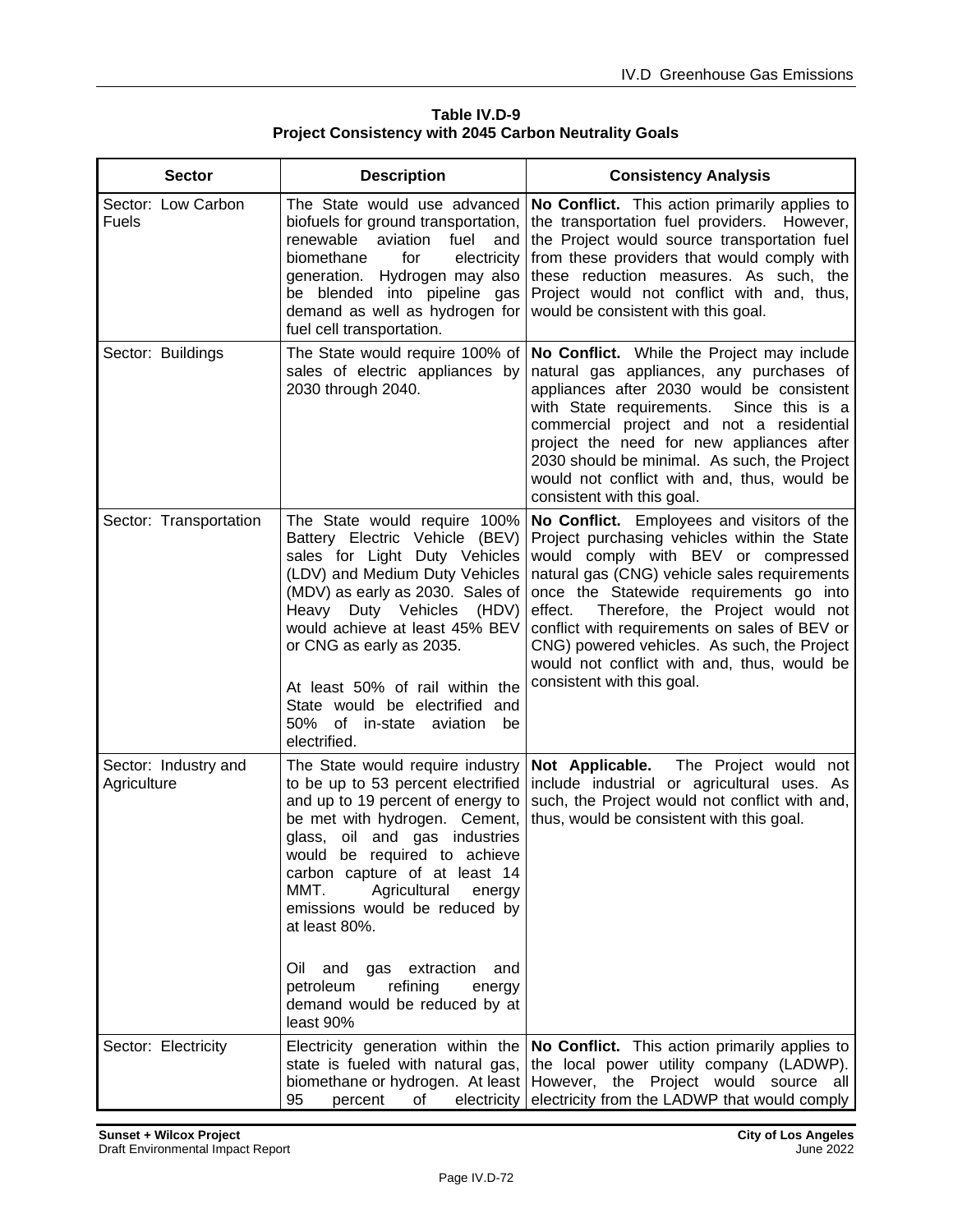| <b>Sector</b>                                                                                                                    | <b>Description</b>                                                                                                                                                                                                                                                                     | <b>Consistency Analysis</b>                                                                                                                                                                                                                                                                                                                                                                                     |  |  |
|----------------------------------------------------------------------------------------------------------------------------------|----------------------------------------------------------------------------------------------------------------------------------------------------------------------------------------------------------------------------------------------------------------------------------------|-----------------------------------------------------------------------------------------------------------------------------------------------------------------------------------------------------------------------------------------------------------------------------------------------------------------------------------------------------------------------------------------------------------------|--|--|
|                                                                                                                                  | generation would be zero carbon.                                                                                                                                                                                                                                                       | with these reduction measures. As such, the<br>Project would not conflict with and thus, would<br>be consistent with this goal.                                                                                                                                                                                                                                                                                 |  |  |
| High GWP and Non-<br>Combustion                                                                                                  | Landfill and wastewater methane<br>reduced by 23%.<br>would<br>be<br>Pipeline fugitive emissions would<br>be reduced by 72%, agricultural<br>methane would be reduced by<br>41% and refrigerants would be<br>reduced<br>by 75%.<br>Percent<br>reductions are relative to Year<br>2020. | No Conflict. This action primarily applies to<br>the local water utility (City of LA Sanitation<br>Department) and solid waste utility. However,<br>the Project would source all water from the<br>LADWP and generate solid waste within the<br>City of LA that would comply with these<br>reduction measures. As such, the Project<br>would not conflict with and thus, would be<br>consistent with this goal. |  |  |
| Sector: Carbon Dioxide<br>Removal                                                                                                | 33<br>million<br>At<br>metric<br>least<br>of<br>dioxide<br>tons/year<br>carbon<br>removal needed in 2045.                                                                                                                                                                              | Not Applicable. While this action primarily<br>applies to the State, the Project would comply<br>with this policy as required by current or<br>future regulations. As such, the Project would<br>not conflict with and thus, would be consistent<br>with this goal.                                                                                                                                             |  |  |
| Source: Eyestone Environmental, 2021. California Air Resources Board. Achieving Carbon Neutrality in<br>California. October 2020 |                                                                                                                                                                                                                                                                                        |                                                                                                                                                                                                                                                                                                                                                                                                                 |  |  |

**Table IV.D-9 (Continued) Project Consistency with 2045 Carbon Neutrality Goals**

- Energy source (building operations): emissions associated with space heating and cooling, water heating, energy consumption, and lighting;
- Mobile source: emissions associated with vehicles accessing the Project Site;
- Stationary source: emissions associated with stationary equipment (e.g., emergency generators);
- Solid Waste: emissions associated with the decomposition of the waste, which generates methane based on the total amount of degradable organic carbon; and
- Water/Wastewater: emissions associated with energy used to pump, convey, deliver, and treat water.

The Project would generate an incremental contribution to and cumulative increase in GHG emissions. A specific discussion regarding potential GHG emissions associated with the construction and operational phases of the Project is provided below.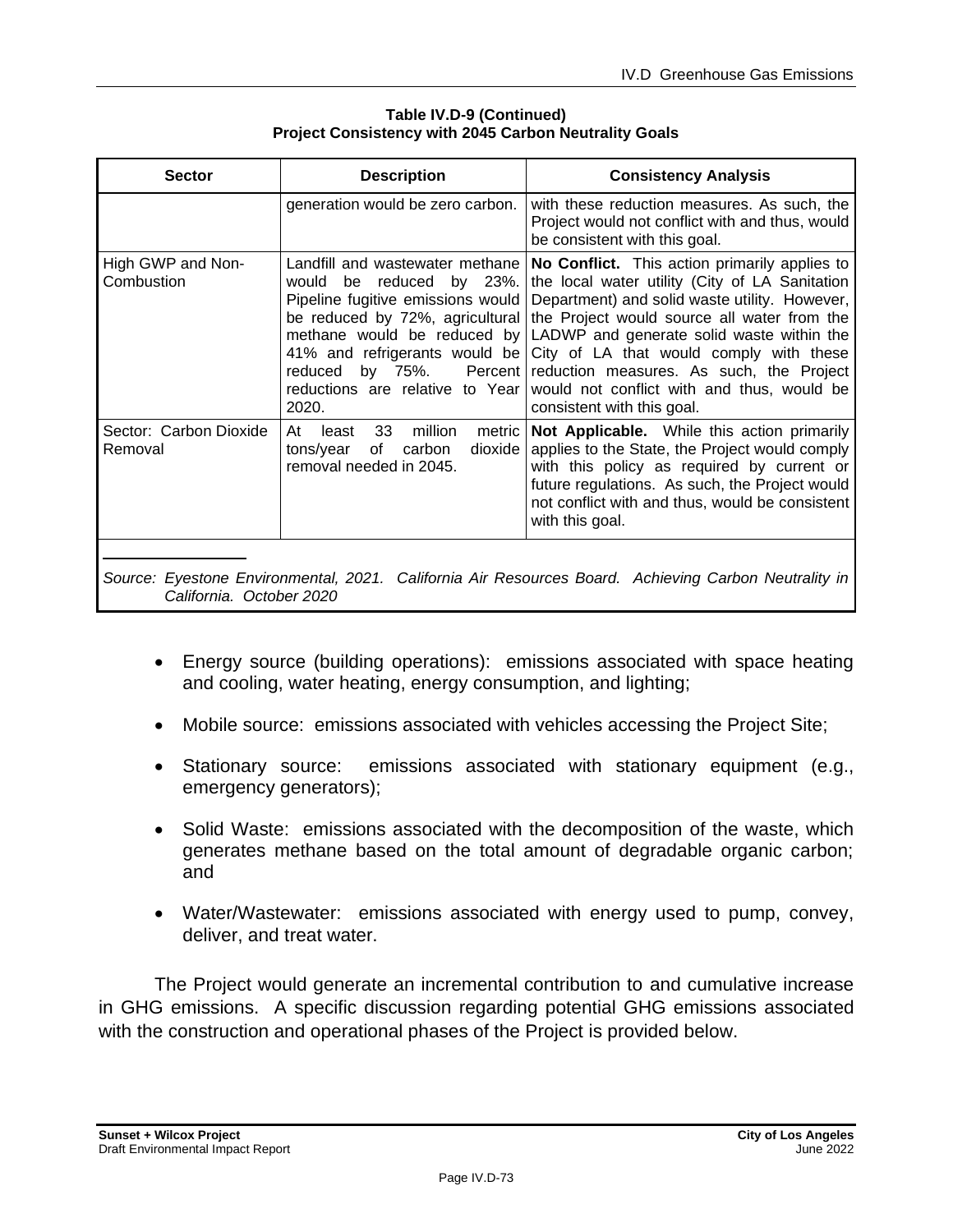### *(i) Construction*

Construction would commence with demolition of the existing structures and surface parking. This phase would be followed by grading and excavation for the subterranean parking. Building foundations would then be laid, followed by building construction, paving/concrete installation, and landscape installation. Construction of the Project is anticipated to begin in 2022 with completion by 2026. Approximately 93,000 cubic yards of export would be hauled from the Project Site during construction. The emission of GHGs associated with construction of the Project were calculated for each year of construction activity. A summary of GHG emissions for each year of construction is presented in Table IV.D-10 on page [IV.D-75.](#page-74-0)

As presented in Table IV.D-10, construction of the Project is estimated to generate a total of 4,637 MTCO2e. As recommended by SCAQMD, the total GHG construction emissions were amortized over the 30-year lifetime of the Project (i.e., total construction GHG emissions were divided by 30 to determine the Project's annual construction emissions that can be added to the Project's operational emissions) in order to determine the Project's annual GHG emissions inventory.<sup>115</sup> This results in annual Project construction emissions of 155 MTCO<sub>2</sub>e.

A complete listing of the construction equipment by on-site and off-site activities, duration, and emissions estimation model input assumptions used in this analysis is included within the emissions calculation worksheets that are provided in Appendix B of this Draft EIR.

#### *(ii) Operation*

The Project's GHG emissions are quantified and provided to comply with CEQA Guidelines Section 15064.4(a) and to provide evidence that the implementation of the plans, policies, initiatives and regulations adopted to reduce GHG emissions will result in actual GHG reductions. Thus, this Draft EIR provides the Project's annual GHG emissions and are compared to a Project without Reduction Features scenario, as defined by CARB's most updated projections for AB 32, which allows a quantitative metric for describing the GHG footprint of the Project and the level of GHG reductions incorporated into the Project.<sup>116</sup> As discussed previously, this comparison is being done for informational purposes only. The Project without Reduction Features scenario does not account for

*<sup>115</sup> SCAQMD Governing Board Agenda Item 31, December 5, 2008.*

*<sup>116</sup> The comparison to a BAU scenario is not used as a threshold of significance but is used to provide information and a quantitative metric to measure the Project's GHG emissions and level of reductions from Project Design Features and regulatory compliance measures.*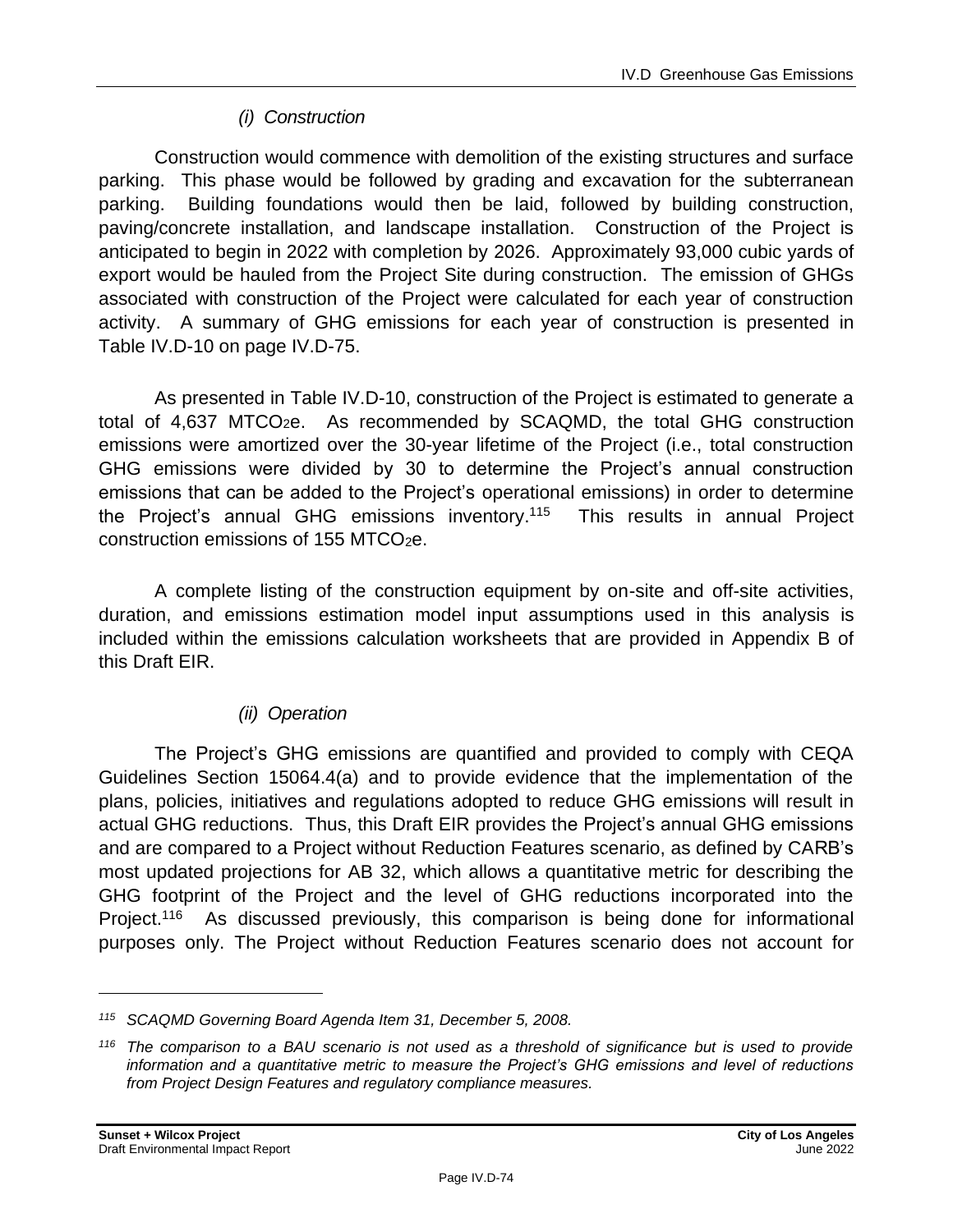<span id="page-74-0"></span>

| <b>Construction Year</b>                                                                                                                                                             | MTCO <sub>2</sub> e <sup>a</sup> |  |  |  |
|--------------------------------------------------------------------------------------------------------------------------------------------------------------------------------------|----------------------------------|--|--|--|
| 2023                                                                                                                                                                                 | 1,587                            |  |  |  |
| 2024                                                                                                                                                                                 | 1,600                            |  |  |  |
| 2025                                                                                                                                                                                 | 1,450                            |  |  |  |
| Total                                                                                                                                                                                | 4,637                            |  |  |  |
| <b>Amortized Over 30 Years</b>                                                                                                                                                       | 155                              |  |  |  |
| a<br>CO <sub>2</sub> e was calculated using CalEEMod and the results are provided in<br>Section 2.0 of the Construction CalEEMod output file within Appendix B of<br>this Draft EIR. |                                  |  |  |  |
| Source: Eyestone Environmental, 2021.                                                                                                                                                |                                  |  |  |  |

#### **Table IV.D-10 Construction-Related Emissions (MTCO2e)**

energy efficiency measures that would exceed the Title 24, Part 6 Building Energy Efficiency Standards, and does not account for trip reductions from co-location of uses, availability of public transportation, and the Project's Transportation Demand Management (TDM) measures. The City does not have or use a numerical threshold for GHG or a methodology that relies on a quantitative analysis. Instead, the Project's GHG emissions are quantified and provided to comply with CEQA Guidelines Section 15064.4(a) and to provide evidence that the implementation of the plans, policies and regulations adopted to reduce GHG emissions will result in actual GHG reductions. This comparison is for informational purposes and not as a threshold of significance. 117

#### Area Source Emissions

Area source emissions were calculated using the CalEEMod emissions inventory model, which includes landscape maintenance equipment and consumer products. As shown in Table IV.D-11 on page [IV.D-76,](#page-75-0) the Project, at full buildout, is expected to result in a net increase of less than one  $MTCO<sub>2</sub>e$  per year from area sources when accounting for removal of existing uses. Refer to Appendix B of this Draft EIR for supporting calculations.

*<sup>117</sup> A BAU comparison as a threshold of significance, by itself, has also been called into question by the California Supreme Court.See Center for Biological Diversity v. California Department of Fish and Wildlife and Newhall Land and Farming, 62 Cal. 4th 204, 220 (2015). While the court cautioned against relying solely on a single quantitative method to justify a no-significance finding, the court provided guidance on how local agencies may evaluate project-specific GHG emissions that sufficiently satisfies CEQA's demands.*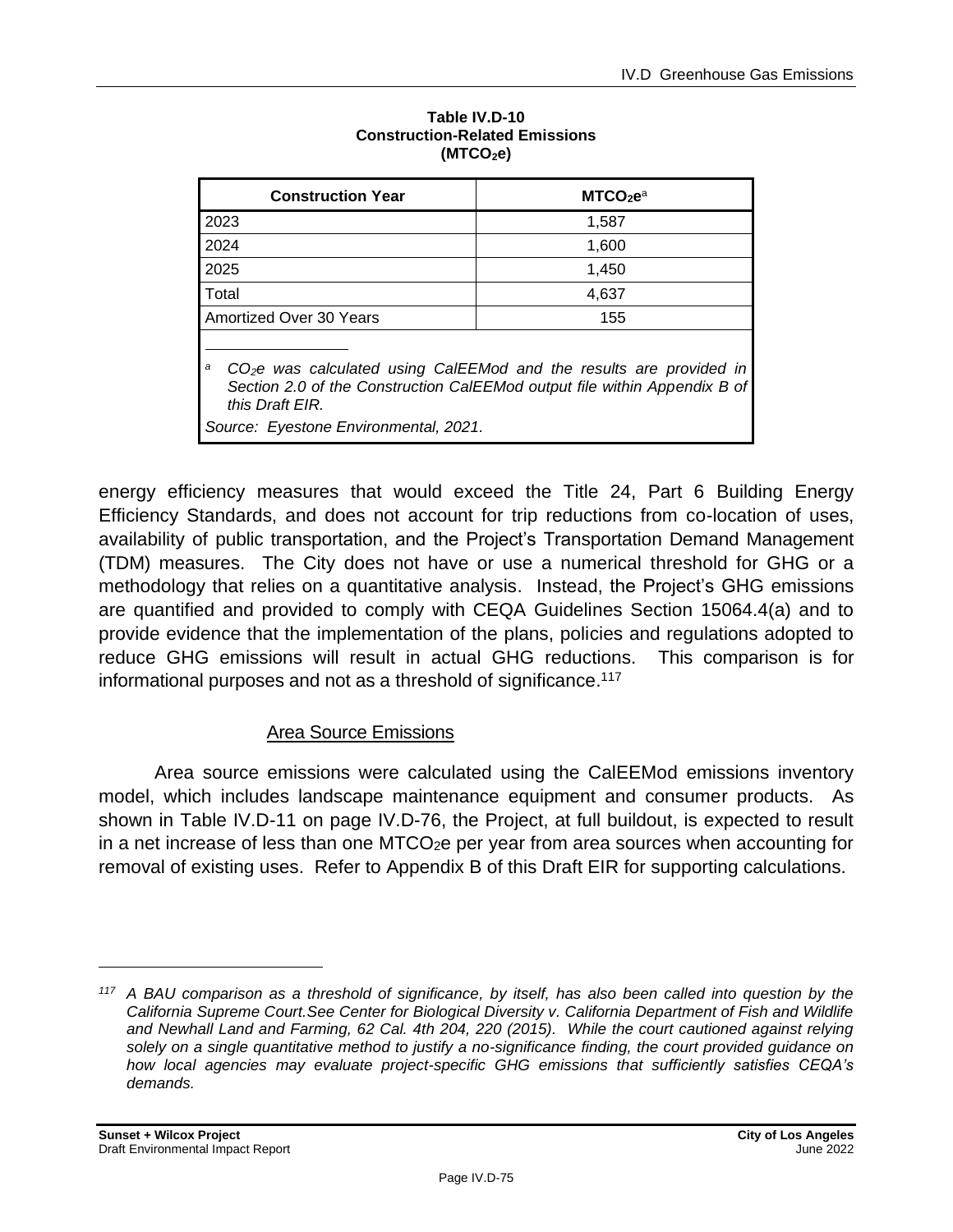<span id="page-75-0"></span>

| <b>Scope</b>                  | <b>Project without</b><br><b>Project Features</b> | Project with<br><b>Project Features</b> | <b>Reduction from</b><br><b>Project Features</b> |
|-------------------------------|---------------------------------------------------|-----------------------------------------|--------------------------------------------------|
| Area                          | ا>                                                | <1                                      | 0                                                |
| Energyb                       | 2,315                                             | 2,118                                   | (197)                                            |
| Mobile <sup>c</sup>           | 3,803                                             | 2,355                                   | (1, 448)                                         |
| EV Chargers <sup>d</sup>      | (78)                                              | (78)                                    | 0                                                |
| Stationary <sup>e</sup>       | 24                                                | 24                                      | 0                                                |
| Solid Wastef                  | 65                                                | 65                                      | 0                                                |
| Water/Wastewater <sup>g</sup> | 403                                               | 403                                     | 0                                                |
| Construction                  | 155                                               | 155                                     | 0                                                |
| <b>Total Emissions</b>        | 6,687                                             | 5,042                                   | (1,645)                                          |

| Table IV.D-11                                                     |
|-------------------------------------------------------------------|
| Annual Project GHG Emissions Summary (Buildout Year) <sup>a</sup> |
| (metric tons of carbon dioxide equivalent [MTCO <sub>2</sub> e])  |

*Numbers may not add up exactly due to rounding.*

*<sup>a</sup>CO2e was calculated using CalEEMod and the results are provided in Section 2.0 of the Operation CalEEMod output file within Appendix B of this Draft EIR. Totals may not add up due to rounding.*

- *<sup>b</sup> Energy source emissions are based on CalEEMod default electricity and natural gas usage rates. Emissions from electricity generation only take into account carbon intensity at build out year and do not take into account decreasing carbon intensity in subsequent years required by SB 100 (RPS). However, it is recognized that the RPS would require utilities to supply 100% renewable energy by 2045.*
- *<sup>c</sup> Emissions were calculated with CalEEMod which includes EMFAC2017 emission factors. EMFAC2017 does not take account for further reductions in GHG emission as the result of implementation of LCFS amendments. Mobile source emissions also do not account for increasing fuel economy standards for future years.* Consistent with the traffic study, existing mobile source emissions were conservatively considered to be part of the Project's operational emissions.
- *<sup>d</sup> Emissions were calculated consistent with the City requirements.*
- *<sup>e</sup> Stationary source emissions are from an on-site emergency generator.*
- *<sup>f</sup> Solid waste emissions are calculated based on CalEEMod default solid waste generation rates.*
- *<sup>g</sup> Water/Wastewater emissions are calculated based on CalEEMod default water consumption rates. The CalEEMod estimate of water consumption is considered conservative compared to more current water demand rates used by LADWP, which are reflected in Section IV.J.1, Utilities and Service Systems—Water Supply and Infrastructure, of this Draft EIR.*

*Source: Eyestone Environmental, 2022.*

#### Electricity and Natural Gas Generation Emissions

GHGs are emitted as a result of activities in buildings when electricity and natural gas are used as energy sources. Combustion of any type of fuel emits  $CO<sub>2</sub>$  and other GHGs directly into the atmosphere; when this occurs in a building, it is a direct emission source associated with that building. GHGs are also emitted during the generation of electricity from fossil fuels. When electricity is used in a building, the electricity generation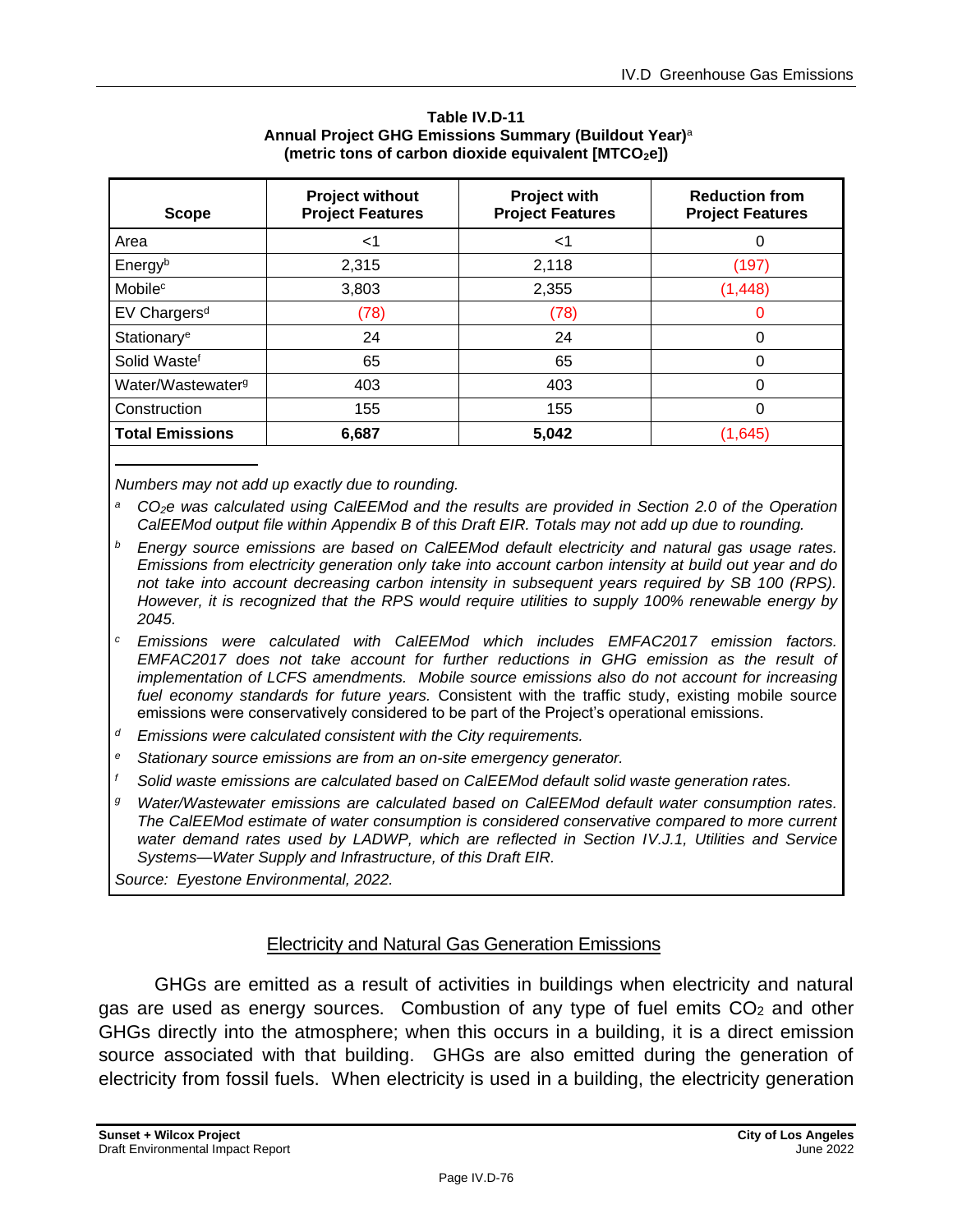typically takes place off-site at the power plant; electricity use in a building generally causes emissions in an indirect manner.

Electricity and natural gas emissions were calculated using the CalEEMod emissions inventory model, which multiplies an estimate of the energy usage by applicable emissions factors chosen by the utility company. GHG emissions from electricity use are directly dependent on the electricity utility provider. In this case, GHG intensity factors for LADWP were selected in CalEEMod. The carbon intensity (lbs/MWh) for electricity generation was calculated for the Project buildout year based on LADWP projections; as LADWP projections are not calculated for every year, straight line interpolation was performed to estimate the LADWP carbon intensity factor for the Project buildout year based on Year 2020 and 2035 data.<sup>118</sup>

Energy use in buildings is divided into energy consumed by the built environment and energy consumed by uses that are independent of the construction of the building, such as in plug-in appliances. CalEEMod calculates energy use from systems covered by Title 24 (e.g., heating, ventilation, and air conditioning [HVAC] system, water heating system, and lighting system); energy use from lighting; and energy use from electronics, appliances, plug-ins, and other sources not covered by Title 24 or lighting.

CalEEMod electricity and natural gas usage rates are based on the CEC-sponsored California Commercial End-Use Survey (CEUS) and California Residential Appliance Saturation Survey (RASS) studies.<sup>119</sup> The data are specific for climate zones; therefore, Zone 12 was selected for the Project Site based on the ZIP Code tool. Since these studies are based on older buildings, CalEEMod provides adjustments to account for more stringent requirements under 2019 Title 24 building codes, as well as previous iterations of Title 24 building codes promulgated subsequent to preparation of the 2008 Climate Change Scoping Plan. Since the 2008 Scoping Plan, Title 24 was updated in 2010 and 2013 to incorporate increasing energy efficiency standards percent. The 2013 Title 24 requirements would improve energy efficiency standards by 25 percent above the 2007 Title 24 requirements.<sup>120</sup>

As discussed above, the Project would be subject to the 2019 Title 24 standards, which represent "challenging but achievable design and construction practices" that

*<sup>118</sup> LADWP, 2016 Power Integrated Resource Plan, December 2016.*

*<sup>119</sup> CEC, Commercial End-Use Survey, March 2006, and California Residential Appliance Saturation Survey, October 2010.*

*<sup>120</sup> California Lighting Technology Center, University of California, Davis, What's New in the 2013 Code?, March 18, 2014.*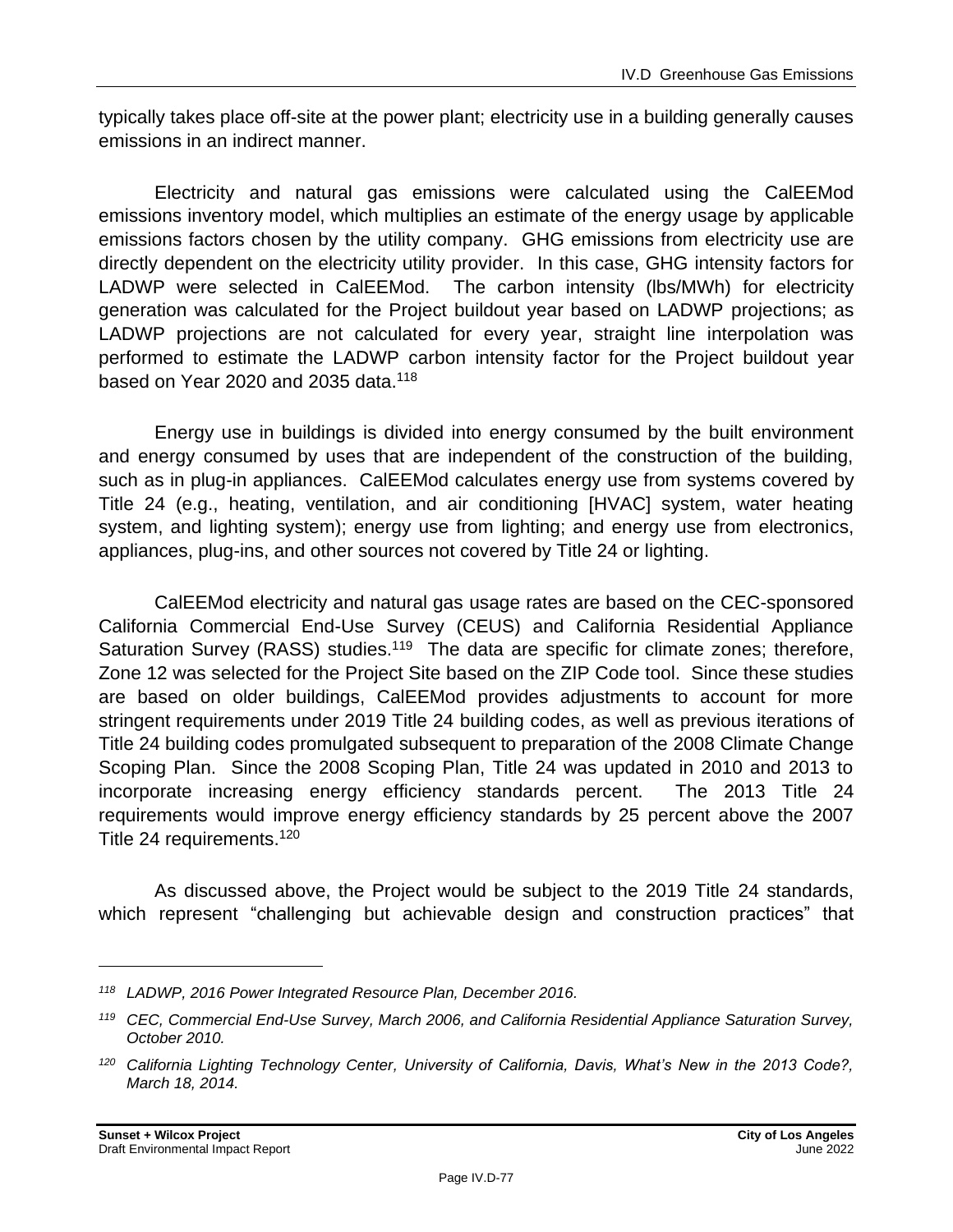represent "a major step towards meeting the ZNE goal."<sup>121</sup> The Project would implement a number of project design features that would reduce Project energy consumption, including Project Design Feature GHG-PDF-1, which would require the Project to incorporate features to further reduce overall energy usage beyond code requirements. In addition, Project Design Feature GHG-PDF-1 would require the design of the new buildings to incorporate features to achieve the sustainability intent of the Gold Rating under the LEED<sup>®</sup> green building program or equivalent green building standards. This would include use of LED lighting or other energy-efficient lighting technologies, such as occupancy sensor or daylight harvesting and dimming controls. As the 2019 Title 24 Standards are projected to use approximately 30 percent less energy in comparison to the 2016 standards due mainly to lighting upgrades, it was conservatively assumed that implementation of Project Design Feature GHG-PDF-1 would result in a 25-percent reduction with installation of high efficiency lighting.<sup>122,123</sup> While the analysis accounts for current energy efficiency regulations, future and proposed regulations have not been taken into account. Such regulations include future iterations of Title 24, which will further increase energy efficiency and ZNE requirements. In addition, the Project would be consistent with and not conflict with the goals of achieving Carbon Neutrality by 2045, as discussed above.

As shown in Table IV.D-11 on page [IV.D-76,](#page-75-0) Project GHG emissions from electricity and natural gas usage would result in a total of  $2.118 MTCO<sub>2</sub>e$  per year. Implementation of Project Design Feature GHG-PDF-1 results in a reduction of 197 MTCO<sub>2</sub>e per year from energy source emissions.

#### Mobile Source Emissions

Mobile-source emissions were calculated using the SCAQMD-recommended CalEEMod emissions inventory model. CalEEMod calculates the emissions associated with on-road mobile sources associated with employees, visitors, and delivery vehicles visiting the Project Site based on the number of daily trips generated and VMT.

Mobile source operational GHG emissions were calculated using CalEEMod based on the Project trip-generation estimates provided in the Transportation Assessment prepared for the Project and included as Appendix J of this Draft EIR.<sup>124</sup> As discussed in Section IV.H, Transportation, of this Draft EIR, the LADOT VMT Calculator was used to

*<sup>121</sup> CEC, 2019 Building Energy Efficiency Standards, Fact Sheet.*

*<sup>122</sup> CEC, 2019 Building Energy Efficiency Standards, Fact Sheet.*

*<sup>123</sup> The California Energy Commission voted on November 13, 2019 to ban the sale of inefficient light bulbs starting January 1, 2020.*

*<sup>124</sup> Fehr and Peers, Transportation Assessment for the Sunset + Wilcox Project, March 2021. Included as Appendix J of this Draft EIR.*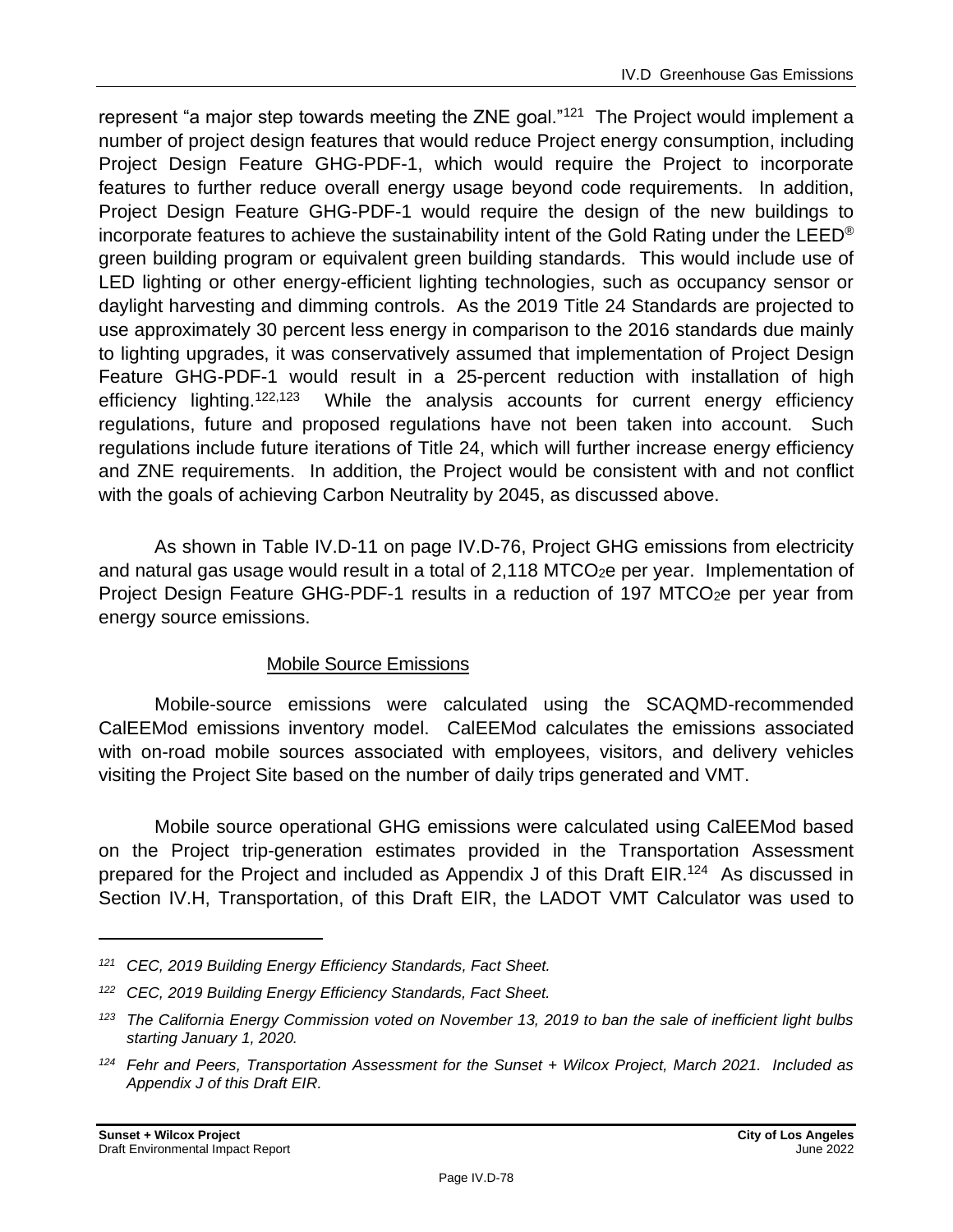calculate Project VMT and trip estimates based on the amount of building area for the commercial and restaurant uses.

As discussed above, the Project design also includes characteristics that would reduce trips and VMT as compared to a project without VMT reducing measures within the Air Basin. The Project represents an infill development within an existing urbanized area that would introduce new office and restaurant uses within an HQTA. The Project Site is well served by public transportation, with multiple local and regional bus lines provided by Metro and LADOT. Specifically, the Project Site is located in a transit-rich neighborhood with bus stops along Sunset Boulevard and Wilcox Avenue and the Metro B Line Hollywood/Vine Station is located 0.4 mile from the Project Site. As shown in Appendix B, incorporation of USEPA MXD VMT reduction features applicable to the Project results in a 34-percent reduction in overall VMT and resultant GHG emissions.

As shown in Table IV.D-11 on page [IV.D-76,](#page-75-0) Project GHG emissions from mobile sources would result in 2,355 MTCO<sub>2</sub>e per year, which accounts for a 1,448-MTCO<sub>2</sub>e-peryear reduction associated with above discussed USEPA MXD VMT reduction features applicable to the Project (e.g., accessibility to mass transit and proximity to other commercial and entertainment uses). Refer to Appendix B of this Draft EIR for the supporting calculations that reflect the emission reduction measures.

The Project's GHG emissions inventory does not take into account future regulations to reduce vehicle GHG emissions. As discussed above, the Project would be consistent with and not conflict with GHG reduction measures to achieve the goals of B-55-18 (Carbon Neutrality by 2045). Such GHG reduction measures discussed above include increased use of LCFS and further electrification of the mobile fleet. Also, Governor Gavin Newsom has issued an executive order to require all new passenger cars and trucks sold to be zero-emission vehicles by  $2035.<sup>125</sup>$  Nonetheless, the Project would comply with and support the goals of achieving Carbon Neutrality by 2045, as well as the GHG emission reduction goals in AB 32 and SB 32.

#### Stationary Source Emissions

Emissions related to stationary sources were calculated using the CalEEMod emissions inventory model. It is anticipated that the Project would include two emergency generators onsite, which will be tested on a monthly basis for 15 minutes at a time. As shown in Table IV.D-11, the Project is expected to result in 24 MTCO<sub>2</sub>e per year from stationary sources.

*<sup>125</sup> State of California, Executive Order N-79-20, September 23, 2020.*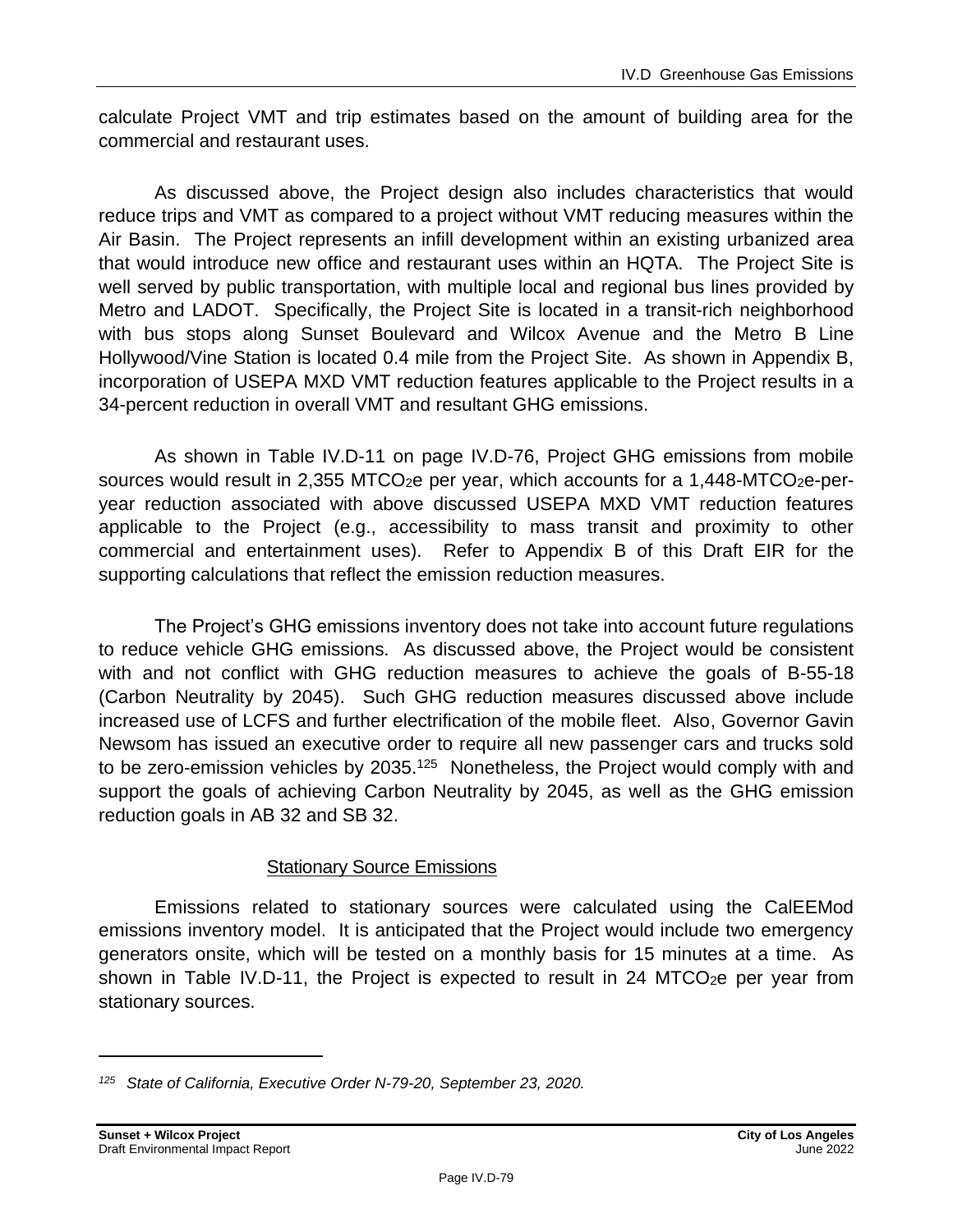#### Solid Waste Generation Emissions

Emissions related to solid waste were calculated using the CalEEMod emissions inventory model, which multiplies an estimate of the waste generated by applicable emissions factors provided in Section 2.4 of USEPA's AP-42, Compilation of Air Pollutant Emission Factors. CalEEMod solid waste generation rates for each applicable land use were selected for this analysis. As shown in Table IV.D-11 on page [IV.D-76,](#page-75-0) Project GHG emissions from solid waste generation would result in a total of  $65$  MTCO<sub>2</sub>e per year, which accounts for a 76-percent recycling/diversion rate.<sup>126</sup>

The Project's GHG emissions inventory does not take into account solid waste diversion rates and recycling legislation in future years anticipated beyond Project buildout (Year 2025). Such legislation includes AB 1826, which requires commercial uses to recycle a specific amount of organic waste. Waste diversion requirements under AB 1826 is intended to be phased in over time depending on the reduction of organic waste achieved. Based on recycling rates as of September 2020, CalRecycle has reduced the threshold to 2 cubic yards of solid waste generated by covered businesses. As AB 1826 waste diversion rates are based on recycling rates, future diversion rates are not yet known and not accounted for in the Project's GHG emissions inventory. Nonetheless, as discussed above, the Project would support and not conflict with GHG reduction measures to achieve the goals of Executive Order B-55-18, AB 32 and SB 32.

#### Water Usage and Wastewater Generation Emissions

GHG emissions are related to the energy used to convey, treat, recycle, and distribute water and energy used to collect and treat wastewater. Thus, these emissions are generally indirect emissions from the production of electricity to power these systems. Three processes are necessary to supply potable water; these include (1) supply and conveyance of the water from the source; (2) treatment of the water to potable standards; and (3) distribution of the water to individual users. After use, energy is used as the wastewater is treated and reused as reclaimed water.

Emissions related to water usage and wastewater generation were calculated using the CalEEMod emissions inventory model, which multiplies an estimate of the water usage by the applicable energy intensity factor<sup>127</sup> to determine the embodied energy necessary to supply potable water. GHG emissions are then calculated based on the amount of electricity consumed, multiplied by the GHG intensity factors for the utility provider. In this

*<sup>126</sup> City of Los Angeles, L.A.'s Green New Deal, Sustainable City Plan, 2019; City of Los Angeles Bureau of Sanitation, Zero Waste Progress Report, 2013.*

*<sup>127</sup> The intensity factor reflects the average pounds of CO2e per megawatt generated by a utility company.*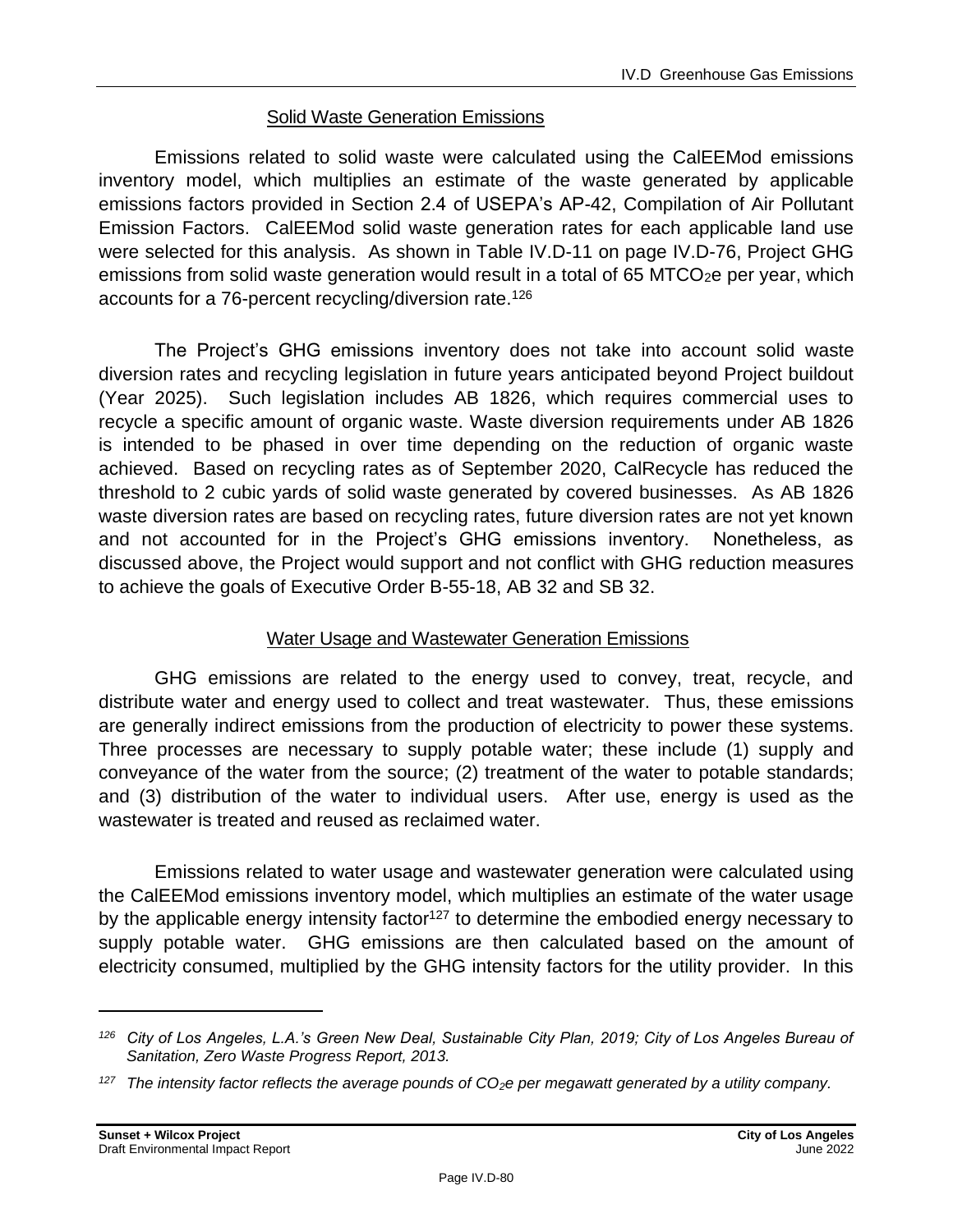case, embodied energy for Southern California supplied water and GHG intensity factors for LADWP were selected in CalEEMod. Water usage rates were calculated consistent with the requirements under City of Los Angeles Ordinance No. 184,248, 2016 California Plumbing Code, 2019 CALGreen Code, 2017 Los Angeles Plumbing Code, and 2020 Los Angeles Green Building Code, and reflect an approximately 20-percent reduction as compared to the base demand requirements. Base water use demand is determined by the maximum allowable water use per plumbing fixture and fitting as required by the California Building Standards Code.

The Project's GHG emissions inventory does not take into account future water conservation measures. Recently enacted legislation include Senate Bill 606 and Assembly Bill 1668, which serve as a roadmap to establish water conservation targets and reduce water usage beyond what is currently accounted for in the Project's GHG emissions inventory.<sup>128</sup> Nonetheless, as discussed above, the Project would support and not conflict with GHG reduction measures to achieve the goals of Executive Order B-55-18, AB 32 and SB 32.

As shown in Table IV.D-11 on page IV.D-76, Project GHG emissions from water/ wastewater usage would result in an increase of 403 MTCO<sub>2</sub>e per year, which accounts for a 20-percent reduction in water/wastewater emissions with implementation of Project Design Feature WAT-PDF-1 provided in Section IV.J.1, Utilities and Service Systems— Water Supply and Infrastructure, of this Draft EIR. Refer to Appendix B of this Draft EIR for the supporting CalEEMod outputs that reflect the emission reduction measures.

#### *(iii) Combined Construction and Operational Impacts*

As shown in Table IV.D-11, when taking into consideration implementation of relevant project design features, as well as the requirements set forth in the City of Los Angeles Green Building Code, and full implementation of current State mandates, the Project's GHG emissions for the Project in 2026 would equal 155 MTCO<sub>2</sub>e per year (amortized over 30 years) during construction and  $4,885$  MTCO<sub>2</sub>e per year during operation of the Project with a combined total of approximately  $5,040$  MTCO<sub>2</sub>e per year.

As discussed above, the Project's GHG emissions inventory was presented for informational purposes only. The emissions inventory and analysis demonstrate that the Project incorporates GHG-reducing measures. In addition, the Project's GHG emissions inventory does not take into account future regulations and legislation to reduce GHG emissions to achieve the goals of B-55-18. Nonetheless, as described above, the Project

*<sup>128</sup> California Department of Water Resources. Fast Facts on the Water Conservation Legislation.*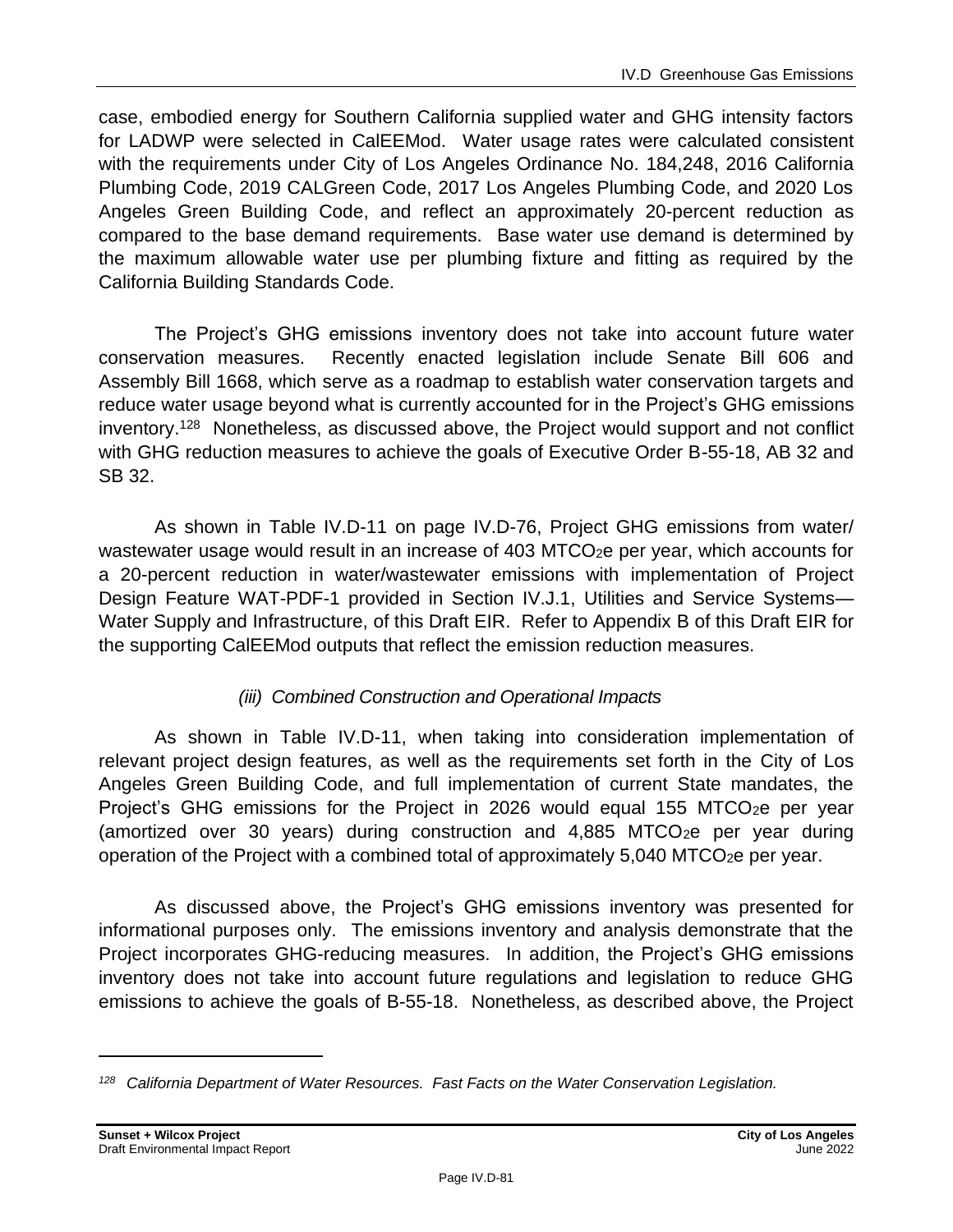would support and not conflict with GHG reduction measures in Executive Order B-55-18, AB 32 and SB 32 to achieve Carbon Neutrality by 2045.

#### *(c) Conclusion*

In summary, the Project's location, land use characteristics, and design render it consistent with Statewide, regional, and local climate change mandates, plans, policies, and recommendations. More specifically, the plan consistency analysis provided above demonstrates that the Project complies with or exceeds the plans, policies, regulations, and GHG reduction actions/strategies outlined in CARB's *2008 Climate Change Scoping Plan* and subsequent updates, SCAG's 2020–2045 RTP/SCS, and the City's Green New Deal. As the Project would be consistent with and not conflict with relevant plans, policies, and regulations adopted for the purpose of reducing the emissions of GHGs, impacts related to regulatory consistency would be less than significant. **Therefore, the Project would not conflict with, and thus, would be consistent with, any applicable plan, policy, or regulation of an agency adopted for the purpose of reducing emissions of GHGs. Furthermore, because the Project would be consistent and does not conflict with these plans, policies, and regulations, the Project's incremental increase in GHG emissions as described above would not result in a significant impact on the environment. Therefore, Project-specific impacts with regard to climate change would be less than significant.**

(2) Mitigation Measures

Project-level impacts related to GHG emissions would be less than significant. Therefore, no mitigation measures are required.

(3) Level of Significance After Mitigation

Project-level impacts related to GHG emissions were determined to be less than significant without mitigation. Therefore, no mitigation measures were required, and the impact level remains less than significant.

# **e. Cumulative Impacts**

# (1) Impact Analysis

As explained above, the analysis of a project's GHG emissions is inherently a cumulative impact analysis because climate change is a global problem and the emissions from any single project alone would be negligible. Accordingly, the analysis above took into account the potential for the Project to contribute to the cumulative impact of global climate change. Table IV.D-11 on page IV.D-76 illustrates that implementation of the